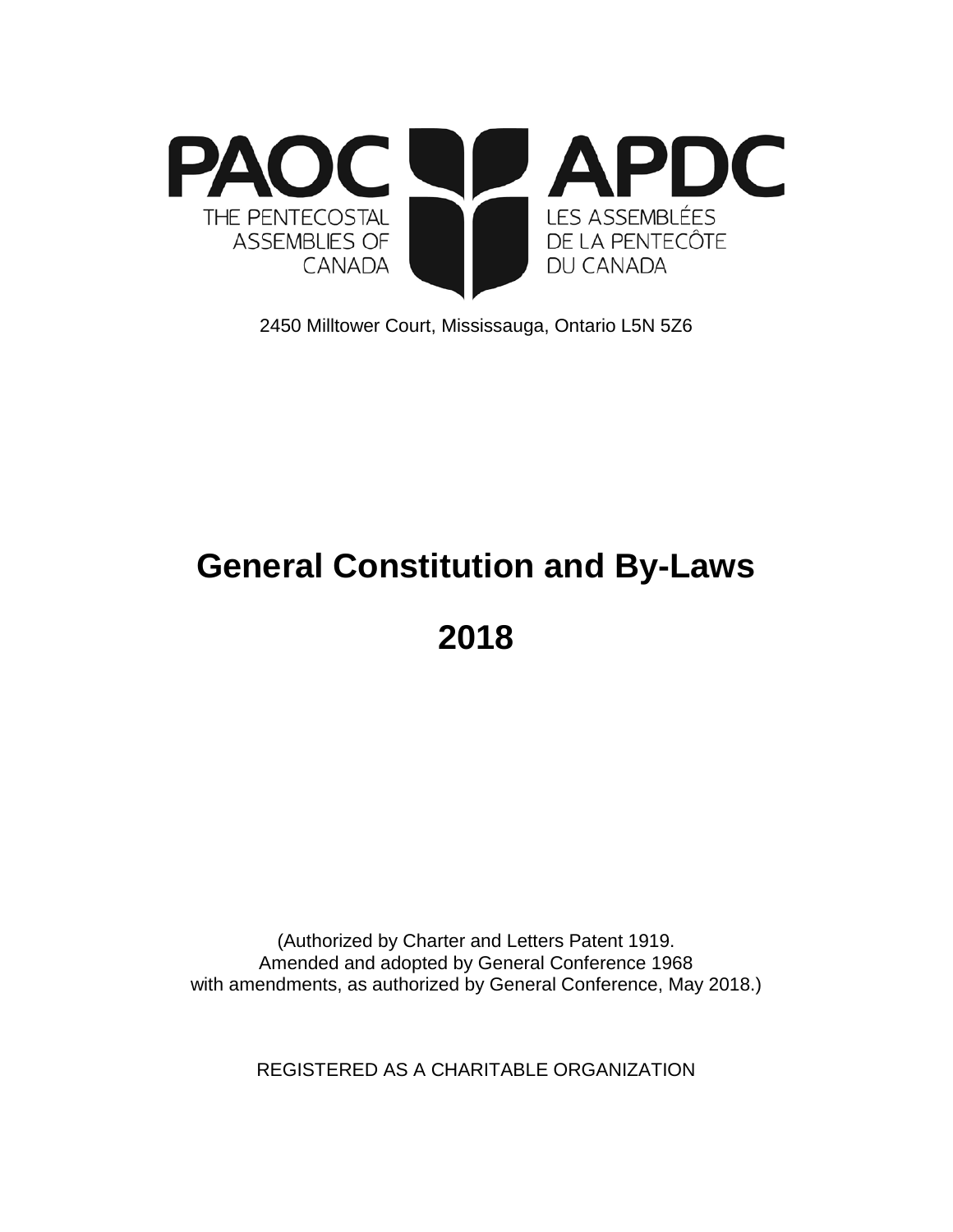# **CONTENTS**

# **CONSTITUTION**

- Preface
- Core Values
- Mission Statement
- Preamble
- Article 1 The Name and Seal<br>Article 2 Territories
	- Territories<br>Nature
- Article 3
- Article 4 Purposes<br>
Article 5 Statemen
- Article 5 Statement of Fundamental and Essential Truths<br>Article 6 Relationships
	- **Relationships**
- Article 7 Members
- Article 8 General Conference
- Article 9 Meetings
- Article 10 Officers and Directors
- Article 11 District Conferences<br>Article 12 Branch Conferences
- Article 12 Branch Conferences<br>Article 13 Local Assemblies
- Article 13 Local Assemblies<br>Article 14 Amendments
- Article 14 Amendments<br>Article 15 Dissolution
	- **Dissolution**

# **BY-LAWS**

- By-Law 1 Parliamentary Order<br>By-Law 2 General Conference
	- General Conference
- By-Law 3 Elections
- By-Law 4 Amendments<br>By-Law 5 Executive Off
- By-Law 5 Executive Officers Committee: Duties and Responsibilities
- By-Law 6 General Executive<br>By-Law 7 Departments of the
- By-Law 7 Departments of the International Office<br>By-Law 8 National Committees
- National Committees<br>Education
- By-Law 9<br>By-Law 10
- By-Law 10 Ministerial Credentials<br>By-Law 11 Benevolences and Inst
- By-Law 11 Benevolences and Institutions<br>By-Law 12 District Conferences
- By-Law 12 District Conferences<br>By-Law 13 Branch Conferences
- By-Law 13 Branch Conferences and National Language Fellowships<br>By-Law 14 Local Assemblies
- Local Assemblies
- By-Law 15 Pension Funds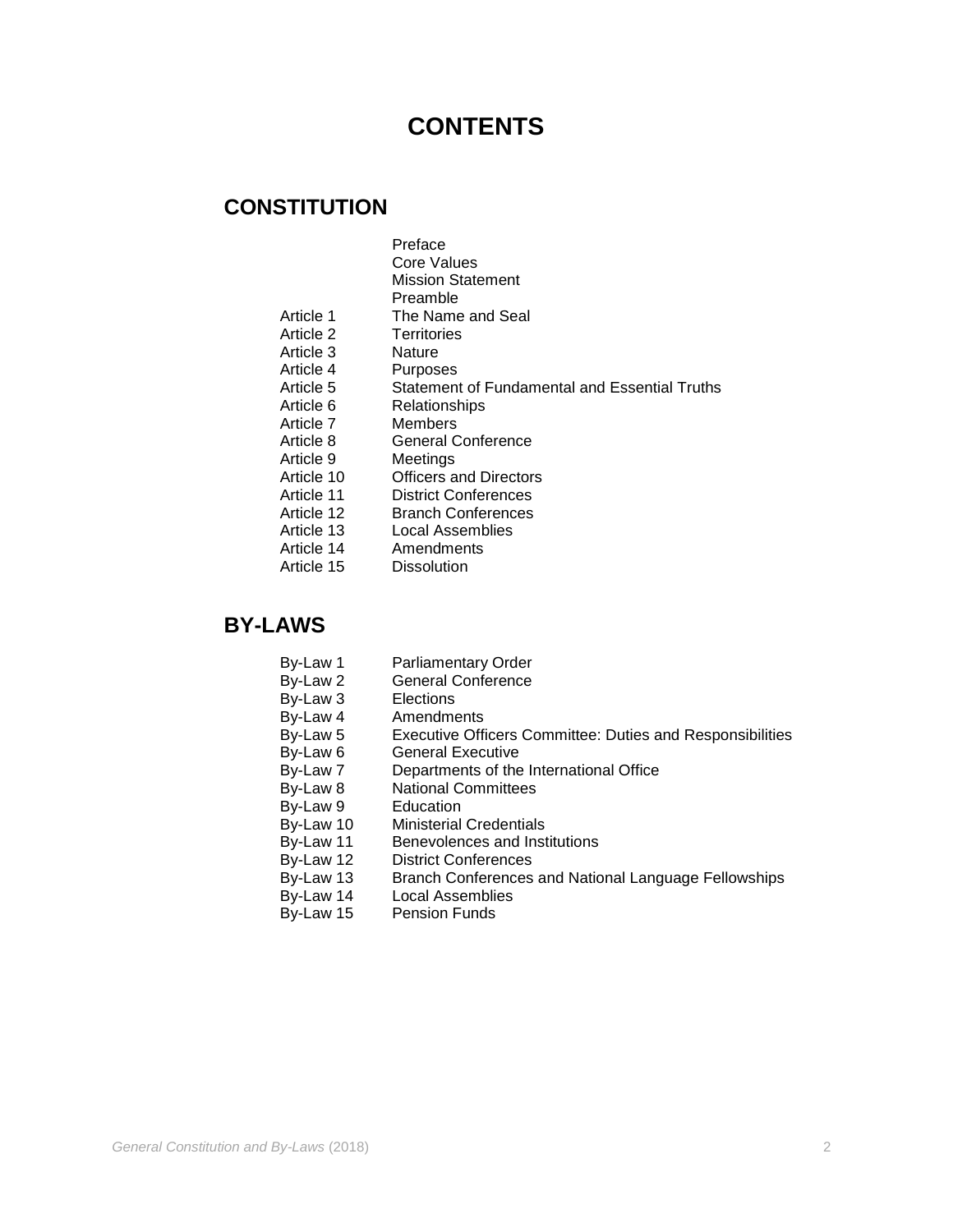# **GENERAL CONSTITUTION AND BY-LAWS**

**The Pentecostal Assemblies of Canada**

# **PREFACE**

The Pentecostal Assemblies of Canada was established by letters patent issued by the Secretary of State of Canada on May 17, 1919, and is registered as a charitable organization with Canada Revenue Agency.

The General Conference has adopted the *General Constitution and By-Laws* as hereinafter printed.

#### **CORE VALUES: September 1999**

We value God: His Word, and His creation, His redemptive purpose in Christ for the world, and His presence through the Holy Spirit.

We value people without Christ to whom we owe the compassion of Christ and an opportunity to receive the gospel and enter into Christian fellowship.

We value individual believers and their personal commitment to Christ, the baptism in the Holy Spirit, discipleship, Christian family life, and fulfillment of the will of God.

We value local churches worldwide which are marked by sound doctrine, Pentecostal worship, every-member ministry, loving relationships, Holy Spirit-empowered evangelism, anointed proclamation and practical expression of Christian faith.

We value a cooperative fellowship that enhances the church's ability to fulfill its mandate, through servant leadership, a shared vision, flexible structures, and strategic mobilization of its resources.

### **MISSION STATEMENT: November 2009**

To glorify God by making disciples everywhere by proclaiming and practicing the Gospel of Jesus Christ in the power of the Holy Spirit.

#### **PREAMBLE**

WHEREAS it is the express purpose of God, our heavenly Father, to call out of the world a saved people, who shall constitute the Church of Jesus Christ, built and established upon the foundation of the apostles and prophets, Jesus Christ Himself being the chief cornerstone, and

WHEREAS the members of the body, the Church of Jesus Christ, were enjoined to assemble themselves together for worship, fellowship, counsel and instruction in the Word of God, the work of the ministry and for the exercise of those spiritual gifts and offices provided for the New Testament church order, and

WHEREAS it is evident that the early apostolic church came together in such fellowship as a representative body of saved, Spirit-filled believers who ordained and sent out evangelists and global workers, and who, under the supervision of the Holy Spirit, set over the church pastors and teachers, therefore,

BE IT RESOLVED we recognize that we are a cooperative fellowship of Pentecostal, Spirit-baptized saints from local Pentecostal assemblies of like precious faith throughout Canada, whose purpose is to exercise scriptural direction over the various local assemblies, but not to deprive them of their scriptural rights and privileges, to recognize and promote scriptural methods for worship, unity, fellowship and work for God, and to disapprove unscriptural methods, doctrines and conduct, endeavoring to keep the unity of the spirit in the bond of peace "until we all come in the unity of the faith, and of the knowledge of the Son of God, unto a perfect person, unto the measure of the stature of the fullness of Christ" (Ephesians 4:13).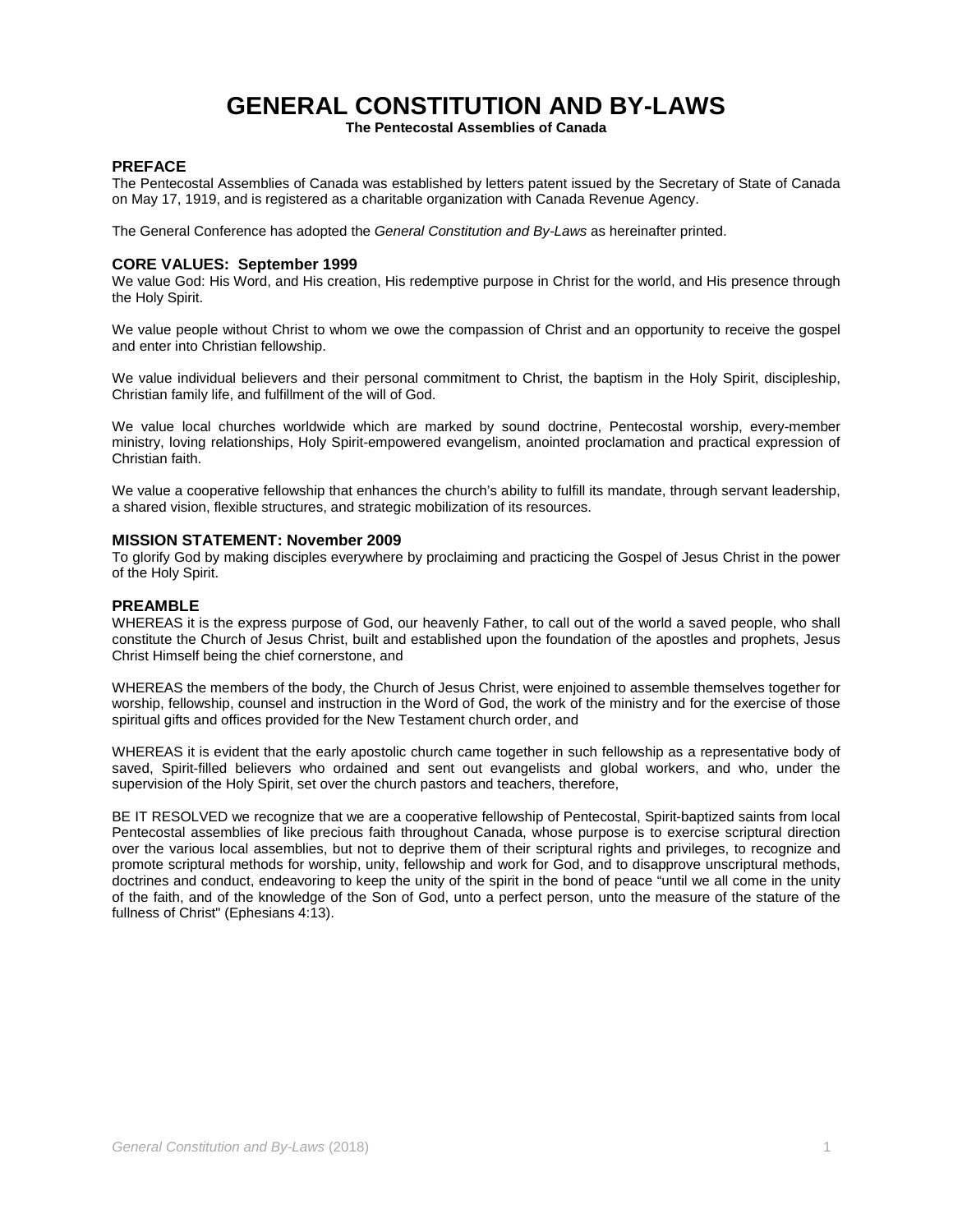# **ARTICLE 1 THE NAME AND SEAL**

The name shall be The Pentecostal Assemblies of Canada. The seal (an impression whereof is stamped in the margin of the original copy of the by-laws) shall be the seal of the corporation.

# **ARTICLE 2 TERRITORIES**

The operation of The Pentecostal Assemblies of Canada shall be carried on throughout Canada and all parts of the world from the International Office of the corporation in the City of Mississauga in the Regional Municipality of Peel and the Province of Ontario.

# **ARTICLE 3 NATURE**

The Pentecostal Assemblies of Canada is a cooperative fellowship based upon mutual agreements entered into by its membership.

# **ARTICLE 4 PURPOSES**

- **4.1** To conduct public worship.
- **4.2** To provide places of worship.
- **4.3** To provide a basis of fellowship among Christians of like faith, approving all scriptural teaching, method and conduct.
- **4.4** To organize and conduct schools of religious instruction.
- **4.5** To carry on missionary work for the spread of the gospel.
- **4.6** To carry on charitable and philanthropic work of every kind.
- **4.7** To publish, sell and distribute Christian literature.
- **4.8** To collect, solicit and accept funds or other subscriptions for the carrying on of the work of the corporation, and for any other religious or benevolent purposes.
- **4.9** To exercise any of the powers usually conferred on duly incorporated benevolent societies by either federal or provincial authorities.
- **4.10** The right to own, hold in trust, use, sell, convey, mortgage, lease or otherwise dispose of such property, real or personal, as may be needed for the prosecution of the work, and to invest and keep invested such funds as may be placed at its disposition for the furtherance of the objectives of The Pentecostal Assemblies of Canada, and to dispose of the entire undertaking of the corporation.

# **ARTICLE 5 STATEMENT OF FUNDAMENTAL AND ESSENTIAL TRUTHS**

#### **PREAMBLE**

The Pentecostal Assemblies of Canada stands firmly in the mainstream of historical Christianity. It takes the Bible as its all-sufficient source of faith and practice, and subscribes to the historic creeds of the universal church. In common with historical, evangelical Christianity, it emphasizes Christ as Saviour and coming King. It also presents Christ as Healer, and it adopts the distinctive position that speaking in tongues is the initial evidence when Christ baptizes in the Holy Spirit. (See Article 5.6.3)

# **5.1 HOLY SCRIPTURES**

All Scripture is given by inspiration of God<sup>[1](#page-3-0)</sup> by which we understand the whole Bible to be inspired in the sense that holy men of God were moved by the Holy Spirit to write the very words of Scripture.<sup>[2](#page-3-1)</sup> Divine inspiration extends equally and fully to all parts of the original writings. The whole Bible in the original is, therefore, without error and, as such, is infallible, absolutely supreme and sufficient in authority in all matters of faith and practice.<sup>[3](#page-3-2)</sup>

 $\overline{a}$ <sup>1</sup> 2 Tim. 3: 16, 17

<span id="page-3-1"></span><span id="page-3-0"></span><sup>2</sup> 2 Pet. 1: 20,21

<span id="page-3-2"></span> $3$  Psa. 119:160; Matt. 5:17,18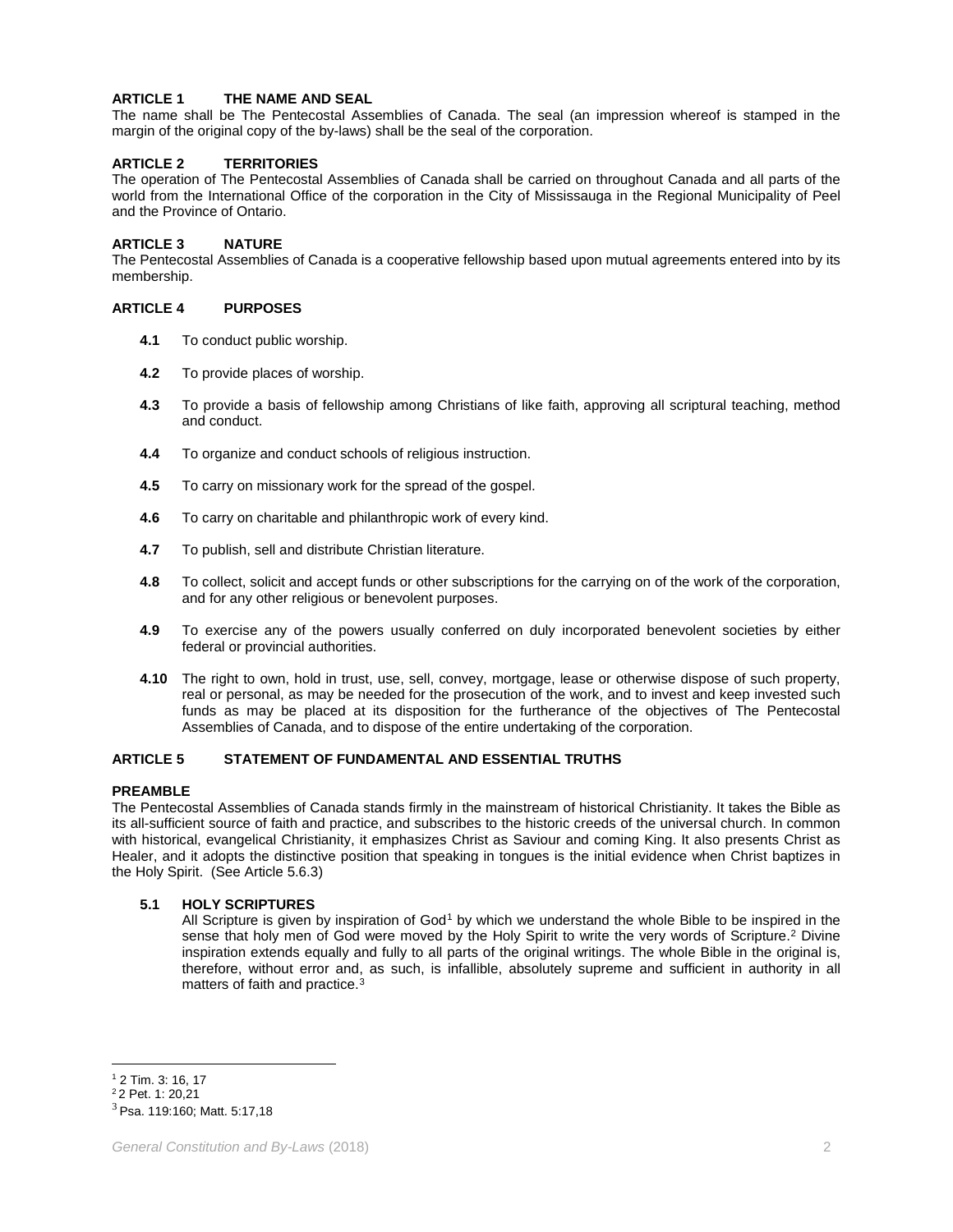The Bible does not simply contain the Word of God, but is, in reality, the complete revelation and very Word of God inspired by the Holy Spirit. Christian believers today receive spiritual illumination to enable them to understand the Scriptures,<sup>[4](#page-4-0)</sup> but God does not grant new revelations that are contrary or additional to inspired biblical truth.<sup>[5](#page-4-1)</sup>

# **5.2 THE GODHEAD**

The Godhead exists eternally in three persons: the Father, the Son, and the Holy Spirit. These three are one God, having the same nature and attributes and are worthy of the same homage, confidence, and obedience.<sup>[6](#page-4-2)</sup>

#### **5.2.1 THE FATHER**

The Father exists eternally as the Creator of heaven and earth, the Giver of the Law, to whom all things will be subjected, so that He may be all in all.<sup>[7](#page-4-3)</sup>

# **5.2.2 THE SON**

The Lord Jesus Christ, the eternal and only begotten Son of the Father, is true God and true man. $8$ He was conceived of the Holy Spirit, born of the Virgin Mary, $9$  and by His sinless life, miracles and teaching, gave full revelation of the Father.<sup>[10](#page-4-6)</sup>

He died upon the cross, the Just for the unjust, as a substitution sacrifice.<sup>[11](#page-4-7)</sup> He rose from the dead.<sup>[12](#page-4-8)</sup> He is now at the right hand of the Majesty on high as our great High Priest.<sup>[13](#page-4-9)</sup> He will come again to establish His kingdom in righteousness and peace.<sup>[14](#page-4-10)</sup>

# **5.2.3 THE HOLY SPIRIT**

The Holy Spirit is also God, performing actions and possessing the attributes of the Deity.<sup>[15](#page-4-11)</sup> His personality is shown by the fact that He has personal characteristics and that individuals may relate to Him as a person.<sup>[16](#page-4-12)</sup>

# **5.3 ANGELS**

# **5.3.1 CLASSIFICATION**

Angels were created as intelligent and powerful beings to do the will of God and worship Him.<sup>17</sup> However, Satan, the originator of sin, fell through pride and was followed by those angels who rebelled against God. These fallen angels or demons are active in opposing the purposes of God.[18](#page-4-14)

Those who remained faithful continue before the throne of God and serve as ministering spirits.<sup>[19](#page-4-15)</sup>

#### **5.3.2 THE BELIEVER AND DEMONS**

Demons attempt to thwart God's purposes; however, in Christ, the believer may have complete liberty from the influence of demons.<sup>[20](#page-4-16)</sup> The believer cannot be possessed by them because the believer's body is the temple of the Holy Spirit in which Christ dwells as Lord.<sup>[21](#page-4-17)</sup>

- <span id="page-4-3"></span>Gen. 1:1; 1 Cor. 15:28
- <span id="page-4-4"></span><sup>8</sup> John 1:1,14; 10:30,17; Phil. 2:6,7; Heb. 1:8
- Luke 1:26-35
- <span id="page-4-6"></span><span id="page-4-5"></span><sup>10</sup> John 12:49; Acts 2:22; 2 Cor. 5:21; Heb. 7:26
- <span id="page-4-7"></span><sup>11</sup> Rom. 5:6,8; 1 Cor. 15:3; 1Pet. 3:18
- <span id="page-4-8"></span><sup>12</sup> Matt. 28:6; 1 Cor. 15:4,20
- <span id="page-4-9"></span><sup>13</sup> Acts 1:9-11; 2:33; Heb. 8:1 <sup>14</sup> Matt. 25:31
- <span id="page-4-11"></span><span id="page-4-10"></span><sup>15</sup> Acts 5:3,4
- <span id="page-4-12"></span><sup>16</sup> John 16:13-14
- <span id="page-4-13"></span><sup>17</sup> Psa. 103:20; Rev. 5:11,12
- <sup>18</sup> Isa. 14:12-17, Eze. 28:11-19; Eph. 6:11-12; 1Tim. 4:1; Jude 6
- <span id="page-4-15"></span><span id="page-4-14"></span><sup>19</sup> Heb. 1:14
- <span id="page-4-16"></span><sup>20</sup> Heb. 2:14; 1 John 3:8; 4:1-4

<span id="page-4-2"></span><span id="page-4-1"></span><span id="page-4-0"></span> $\overline{4}$  $4 \t 1$  Cor. 2:12-14

Prov. 30:5,6

<sup>6</sup> Matt. 3:16,17; 28:19; 2 Cor. 13:14

<span id="page-4-17"></span><sup>21</sup> Matt. 6:24; 1 Cor. 6:19,20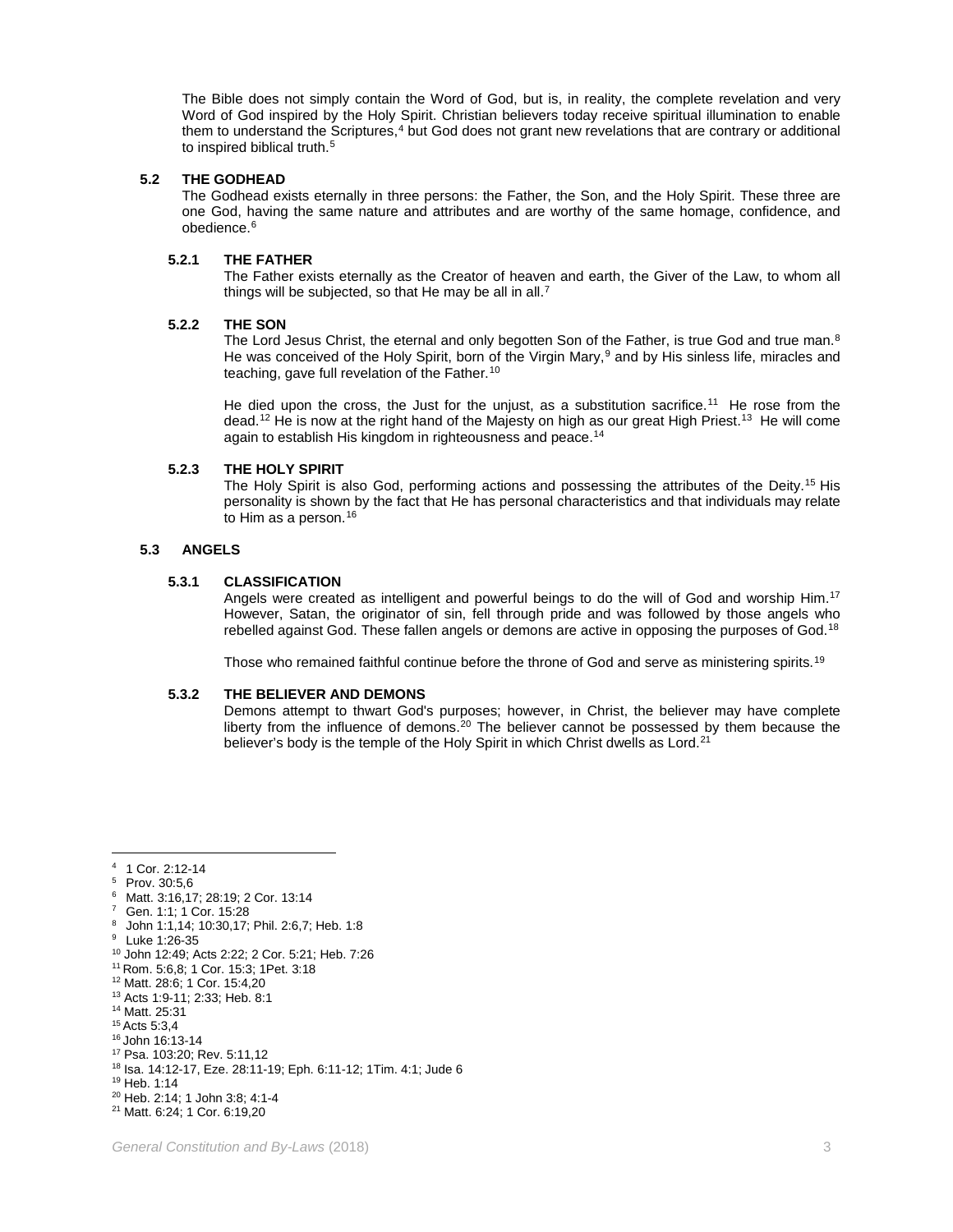# **5.4 HUMANITY**

Humans were originally created in the image and likeness of God.<sup>[22](#page-5-0)</sup> They fell through sin and, as a consequence, incurred both spiritual and physical death.<sup>[23](#page-5-1)</sup> Spiritual death and the depravity of human nature have been transmitted to the entire human race<sup>[24](#page-5-2)</sup> with the exception of the Man Christ Jesus.<sup>[25](#page-5-3)</sup> Humans can be saved only through the atoning work of the Lord Jesus Christ.<sup>[26](#page-5-4)</sup>

# **5.5 SALVATION**

#### **5.5.1 ATONEMENT OF CHRIST**

Salvation has been provided for all people through the sacrifice of Christ upon the cross.<sup>27</sup> It is the only perfect redemption and substitution atonement for all the sins of the world, both original and actual. His atoning work has been proven by His resurrection from the dead.<sup>[28](#page-5-6)</sup> Those who repent and believe in Christ are born again of the Holy Spirit and receive eternal life.[29](#page-5-7) Furthermore, in the atonement, divine healing was provided for all believers.[30](#page-5-8)

#### **5.5.2 REPENTANCE AND FAITH**

A person can be born again only through faith in Christ. Repentance, a vital part of believing, is a complete change of mind wrought by the Holy Spirit, $31$  turning a person to God from sin.

# **5.5.3 REGENERATION**

Regeneration is a creative work of the Holy Spirit by which a person is born again and receives spiritual life.<sup>32</sup>

#### **5.5.4 JUSTIFICATION**

Justification is a judicial act of God by which the sinner is declared righteous solely on the basis of their acceptance of Christ as Saviour.<sup>[33](#page-5-11)</sup>

#### **5.6 THE CHRISTIAN EXPERIENCE**

#### **5.6.1 ASSURANCE**

Assurance of salvation is the privilege of all who are born again by the Spirit through faith in Christ,[34](#page-5-12) resulting in love, gratitude and obedience toward God.

#### **5.6.2 SANCTIFICATION**

Sanctification is dedication to God and separation from evil. $35$  In experience it is both instantaneous<sup>[36](#page-5-14)</sup> and progressive.<sup>37</sup> It is produced in the life of the believer by the appropriation of the power of Christ's blood and risen life through the person of the Holy Spirit;<sup>38</sup> He draws the believer's attention to Christ, teaches them through the Word and produces the character of Christ within them.<sup>39</sup> Believers who sin must repent and seek forgiveness through faith in the cleansing blood of Jesus Christ.<sup>[40](#page-5-18)</sup>

<span id="page-5-3"></span><sup>25</sup> Heb. 7:26

- <span id="page-5-6"></span><sup>28</sup> Acts 2:36; Rom. 4:25; 1 Cor. 15:14,17,20; Heb. 10:12; 1 John 2:2
- <span id="page-5-7"></span><sup>29</sup> Acts 20:21; 1 Pet. 1:23,25

 $\overline{a}$ <sup>22</sup> Gen. 1:26, 27; 2:7

<span id="page-5-1"></span><span id="page-5-0"></span><sup>23</sup> Rom. 5:12; James 1:14,15

<span id="page-5-2"></span><sup>24</sup> Jer. 17:9; Rom. 3:10-19, 23

<span id="page-5-4"></span><sup>26</sup> John 14:6; Acts 4:12; 1 Tim. 2:5,6

<span id="page-5-5"></span><sup>27</sup> Isa. 53:3-6; John 12:32,33; 1 Pet. 2:24

<span id="page-5-8"></span><sup>30</sup> Isa. 53:4,5; Matt. 8:16b,17

<span id="page-5-9"></span><sup>31</sup> Isa. 55:7; Acts 17:30; Gal. 3:22,26; Eph. 2:8; 1 John 5:10-13

<span id="page-5-11"></span><span id="page-5-10"></span><sup>32</sup> John 3:3b,5b,7; 2 Cor. 5:17,18a; 1 Pet. 1:23

<sup>33</sup> Rom. 3:24; 4:3-5; 5:1-2

<sup>34</sup> John 10:27-29; Rom. 8:35-39

<span id="page-5-13"></span><span id="page-5-12"></span><sup>35</sup> 2 Cor. 6:14; 7:1

<span id="page-5-14"></span><sup>36</sup> John 17:17,19; Heb. 10:10,14

<span id="page-5-15"></span><sup>37</sup> I Thes. 5:23; 2 Tim. 2:19-22; 1 Pet. 1:14-16

<span id="page-5-16"></span><sup>38</sup> Rom. 6:11,13,14,18

<sup>39</sup> 1 Cor. 13; Gal. 5:22, 23; 2 Pet. 1:3-4

<span id="page-5-18"></span><span id="page-5-17"></span><sup>40</sup> 1 John 1:9; 2:1-2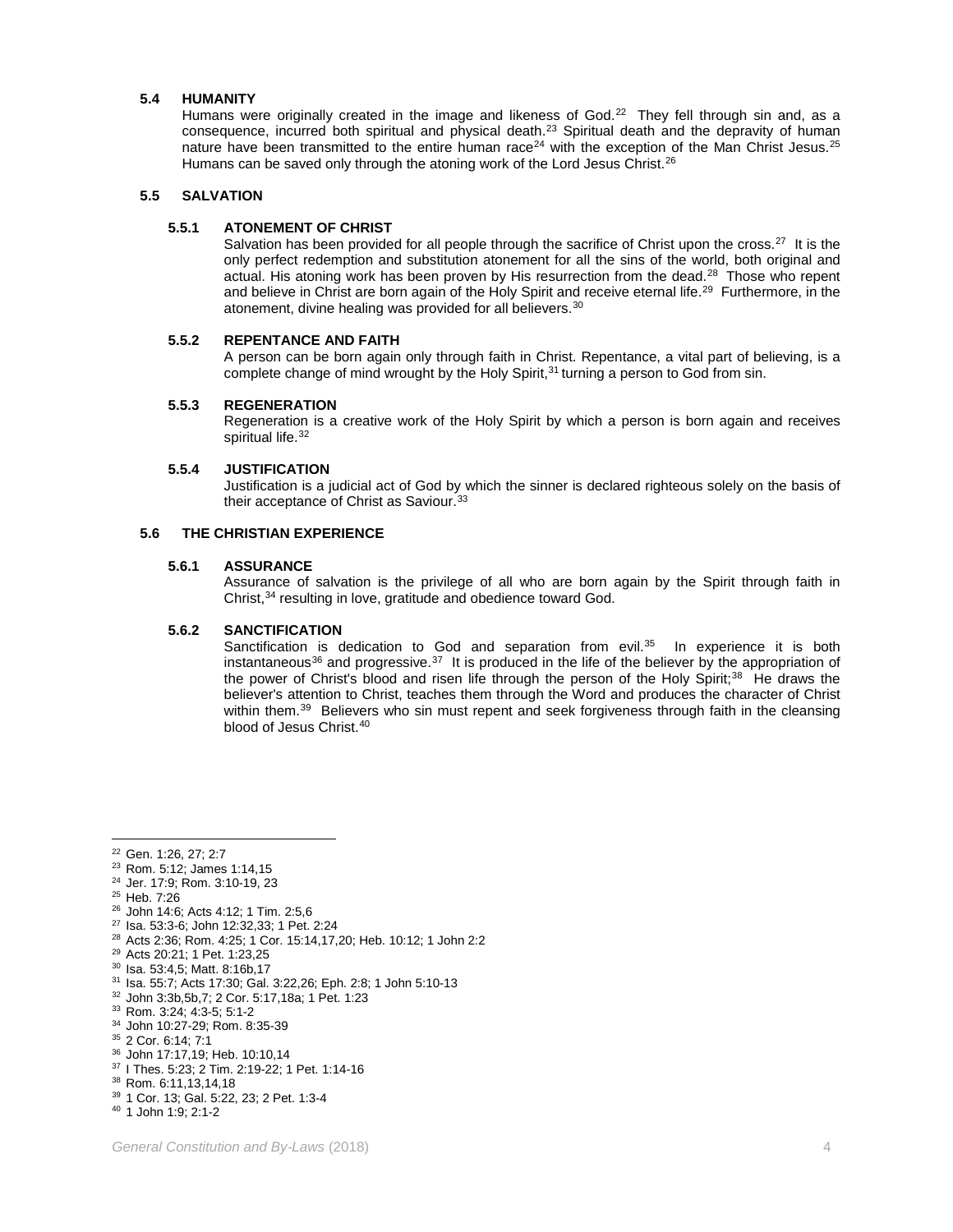# **5.6.3 BAPTISM IN THE HOLY SPIRIT**

The baptism in the Holy Spirit is an experience in which believers yield control of themselves to the Holy Spirit.<sup>[41](#page-6-0)</sup> Through this the believer comes to know Christ in a more intimate way<sup>[42](#page-6-1)</sup> and receives power to witness and grow spiritually.<sup>43</sup> Believers should earnestly seek the baptism in the Holy Spirit according to the command of our Lord Jesus Christ.<sup>[44](#page-6-3)</sup> The initial evidence of the baptism in the Holy Spirit is speaking in other tongues as the Spirit gives utterance.[45](#page-6-4) This experience is distinct from and subsequent to the experience of the new birth.<sup>[46](#page-6-5)</sup>

#### **5.6.4 THE GIFTS OF THE SPIRIT**

The gifts of the Spirit are supernatural abilities given by God through the exercising of which believers are enabled to minister effectively and directly in particular situations.<sup>47</sup> They serve the dual function of building up the church and of demonstrating the presence of God within His church.[48](#page-6-7)

# **5.6.5 DIVINE HEALING**

Divine healing provided in the atonement of Christ<sup>[49](#page-6-8)</sup> is the privilege of all believers. Prayer for the sick and gifts of healing are encouraged and practised.<sup>[50](#page-6-9)</sup>

# **5.7 THE CHURCH**

# **5.7.1 THE UNIVERSAL CHURCH**

All who are born again are members of the universal church, which is the Body and Bride of Christ.[51](#page-6-10)

#### **5.7.2 THE LOCAL CHURCH**

#### **5.7.2.1 PURPOSE**

The local church is a body of believers in Christ who have joined together to function as a part of the universal church.[52](#page-6-11) The local church is ordained by God and provides a context in which believers corporately worship God<sup>[53](#page-6-12)</sup>, observe the ordinances of the church, are instructed in the faith and are equipped for the evangelization of the world.<sup>[54](#page-6-13)</sup>

# **5.7.2.2 ORDINANCES**

#### **5.7.2.2.1 THE LORD'S SUPPER**

The Lord's Supper is a symbol, memorial and proclamation of the suffering and death of our Lord Jesus Christ. This ordinance of communion is to be participated in by believers until Christ's return.<sup>[55](#page-6-14)</sup>

# **5.7.2.2.2 WATER BAPTISM**

Water baptism signifies the believer's identification with Christ in His death, burial and resurrection and is practised by immersion.[56](#page-6-15)

#### **5.7.2.3 MINISTRY**

A divinely called and ordained ministry is the provision of the Lord to give leadership to the church as it fulfils its purposes.[57](#page-6-16)

 $\overline{a}$ <sup>41</sup> Matt. 3:11; Acts 1:5; Eph. 5:18

<span id="page-6-1"></span><span id="page-6-0"></span><sup>42</sup> John 16:13-15

<span id="page-6-2"></span><sup>43</sup> Acts 1:8; 2 Cor. 3:18

<span id="page-6-3"></span><sup>44</sup> Luke 24:49; Acts 1:4, 8

<span id="page-6-4"></span><sup>45</sup> Acts 2:4; 10:46; 19:6

<span id="page-6-5"></span><sup>46</sup> Acts 8:12-17; 10:44-46

<span id="page-6-6"></span><sup>47</sup> 1 Cor. 12:4-11

<span id="page-6-7"></span><sup>48</sup> 1 Cor. 12:7; 14:12, 24-25

<span id="page-6-8"></span><sup>49</sup> Matt. 8:16,17

<span id="page-6-9"></span><sup>50</sup> 1 Cor. 12:28-30; James 5:14

<span id="page-6-10"></span><sup>51</sup> 1 Cor. 12:13; Eph. 5:25b; Col. 1:18; 1 Tim. 3:15

<span id="page-6-11"></span><sup>52</sup> Acts 14:23; 1 Cor. 16:19

<span id="page-6-12"></span><sup>53</sup> John 4:23; Acts 20:7

<span id="page-6-13"></span><sup>54</sup> Acts 1:8; 11:19-24; 2 Tim. 2:2; 1 Pet. 5:2

<span id="page-6-14"></span><sup>55</sup> Matt. 26:26-28; 1 Cor. 10:16-17; 11:23-26

<span id="page-6-15"></span><sup>56</sup> Matt. 28:19; Mark 16:15-16; Acts 2:38, 41; 8:36-39; Rom. 6:3-5

<span id="page-6-16"></span><sup>57</sup> Acts 6:2b-4c; 13:2-4a; 14:23; Eph. 4:8, 11-13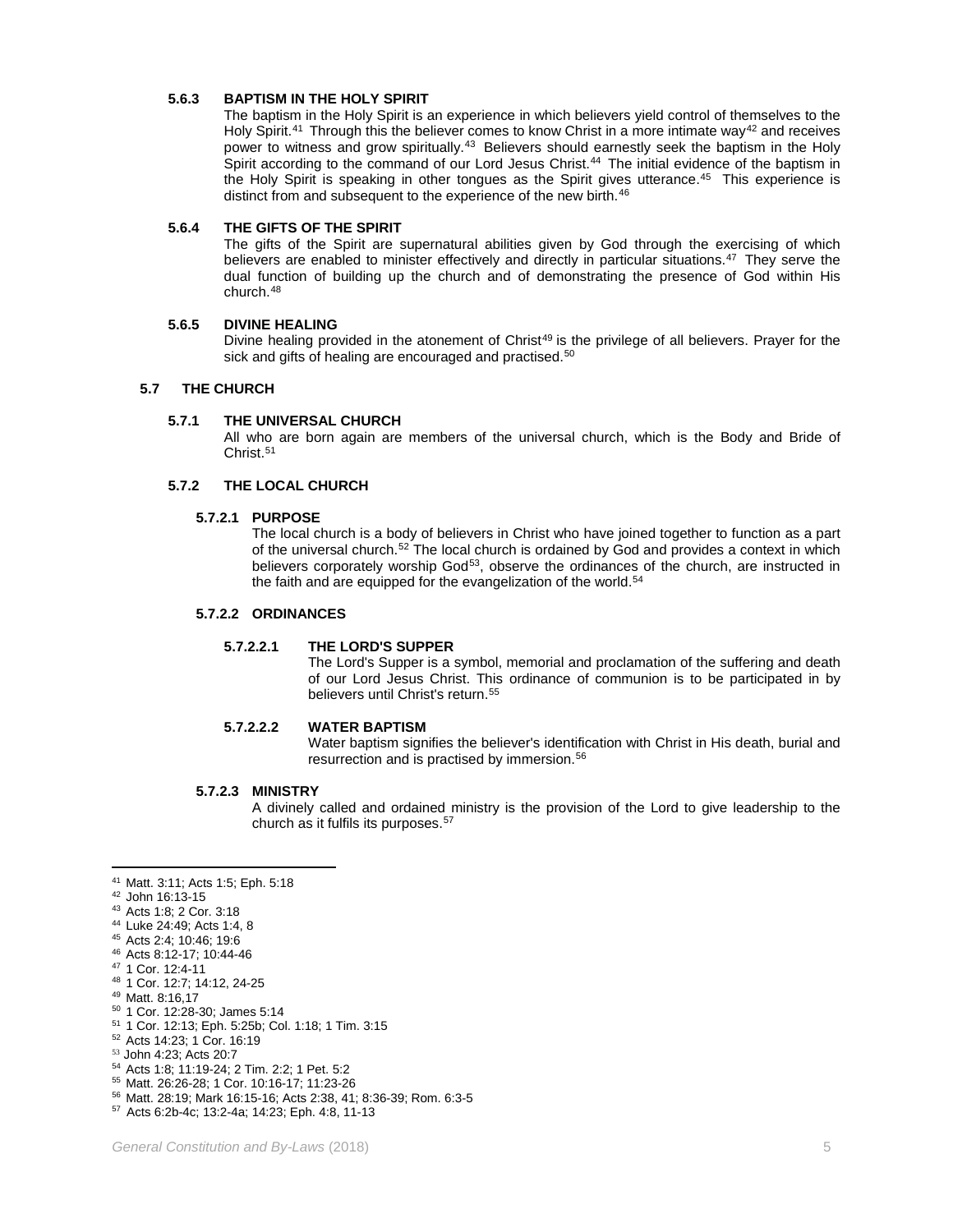# **5.8 THE END OF TIME**

#### **5.8.1 THE PRESENT STATE OF THE DEAD**

At death the souls of believers pass immediately into the presence of Christ,<sup>[58](#page-7-0)</sup> and these remain in constant bliss until the resurrection of the glorified body.<sup>[59](#page-7-1)</sup> The souls of unbelievers remain after death conscious of condemnation<sup>[60](#page-7-2)</sup> until the final bodily resurrection and judgment of the unjust.<sup>[61](#page-7-3)</sup>

#### **5.8.2 THE RAPTURE**

The rapture, the blessed hope of the church, is the imminent coming of the Lord in the air to receive to Himself His own, both the living who shall be transformed, and the dead in Christ who shall be resurrected[.62](#page-7-4) This event takes place before the wrath of God is poured out during the tribulation. Believers then will appear before the judgment seat of Christ to be judged according to faithfulness in Christian service.<sup>[63](#page-7-5)</sup>

#### **5.8.3 THE TRIBULATION**

The tribulation will be a time of judgment on the whole earth. $64$  During this period the Antichrist will emerge to offer false hope to the nations.<sup>[65](#page-7-7)</sup>

#### **5.8.4 THE SECOND COMING OF CHRIST**

The return of Christ to earth in power and great glory will conclude the great tribulation with the victory at Armageddon,<sup>[66](#page-7-8)</sup> the defeat of Antichrist and the binding of Satan.<sup>[67](#page-7-9)</sup> Christ will introduce the millennial age, $68$  restore Israel to her own land, lift the curse which now rests upon the whole creation, and bring the whole world to the knowledge of God.<sup>[69](#page-7-11)</sup>

#### **5.8.5 THE FINAL JUDGMENT**

There will be a final judgment in which the unbelieving dead will be raised and judged at the great white throne, according to their works.<sup>[70](#page-7-12)</sup>

The beast and false prophet, the devil and his angels, and whoever is not found in the Book of Life, shall be cast into the lake of fire, not to annihilation but to everlasting punishment, which is the second death.<sup>[71](#page-7-13)</sup>

# **5.8.6 THE ETERNAL STATE OF THE RIGHTEOUS**

The righteous will share the glory of God in the new heaven and the new earth for eternity.<sup>[72](#page-7-14)</sup>

#### **5.9 POSITIONS AND PRACTICES**

#### **5.9.1 MARRIAGE AND THE FAMILY**

Marriage is a provision of God wherein one man and one woman to the exclusion of all others enter into a lifelong relationship<sup>[73](#page-7-15)</sup> through a marriage ceremony that is recognized by the church and legally sanctioned by the state.

Marriage establishes a "one-flesh" relationship<sup>[74](#page-7-16)</sup> that goes beyond a physical union and is more than either a temporary relationship of convenience intended to provide personal pleasure or a contract that binds two people together in a legal partnership. Marriage establishes an emotional

 $\overline{a}$ 

<sup>58</sup> 2 Cor. 5:8; Phil. 1:21, 23-24

<span id="page-7-1"></span><span id="page-7-0"></span><sup>59</sup> Rom 8:22-23; 1 Cor. 15:42-44; 2 Cor. 5:1,4b

<span id="page-7-2"></span><sup>60</sup> Luke 16:22-31; John 3:36

<span id="page-7-3"></span><sup>61</sup> Dan.12:2; John 5:28-29; 2 Thess. 1:7-10; Rev 20:11-15

<span id="page-7-4"></span><sup>62</sup> 1 Cor. 15:51-57; Phil. 3:20-21; 1 Thess. 4:13-18; Titus 2:13

<span id="page-7-5"></span><sup>63</sup> Rom. 14:10-12; 1 Cor 3:11-15; 2 Cor. 5:9-10

<span id="page-7-6"></span><sup>64</sup> Matt. 24:15, 21-22; 1 Thess. 5:1-3

<span id="page-7-7"></span><sup>65</sup> 2 Thess. 2:3-12; Rev. 13:11-18

<span id="page-7-9"></span><span id="page-7-8"></span><sup>66</sup> Matt. 24:27, 30; Luke 17:24, 26-30

<sup>67</sup> Rev. 16:12-16; 17:8, 12-14; 19:11-20

<span id="page-7-10"></span><sup>68</sup> Psa. 2:6-12; Dan. 2:44-45; Luke 22:29-30; Rev. 3:21; 20:6 <sup>69</sup> Isa. 1:24-27; 2:1-4; Zech. 14:3,4,9; Rom. 8:19-23; Rev. 22:3

<span id="page-7-12"></span><span id="page-7-11"></span><sup>70</sup> Dan. 7:9-10; John 12:48; Rom. 2:2,6,11,16; Rev. 14:9-11; 20:11-15

<span id="page-7-13"></span><sup>71</sup> Matt. 25:41b; Jude 6; Rev. 20:10,15; 21:8

<span id="page-7-14"></span><sup>72</sup> Matt. 13:43; John 17:24; 2 Pet. 3:13; Heb. 11:10; Rev. 21:1-2, 10, 22-23

<span id="page-7-15"></span><sup>73</sup> Gen. 2:24; Matt. 19:6

<span id="page-7-16"></span><sup>74</sup> Matt. 19:5; Mal. 2:15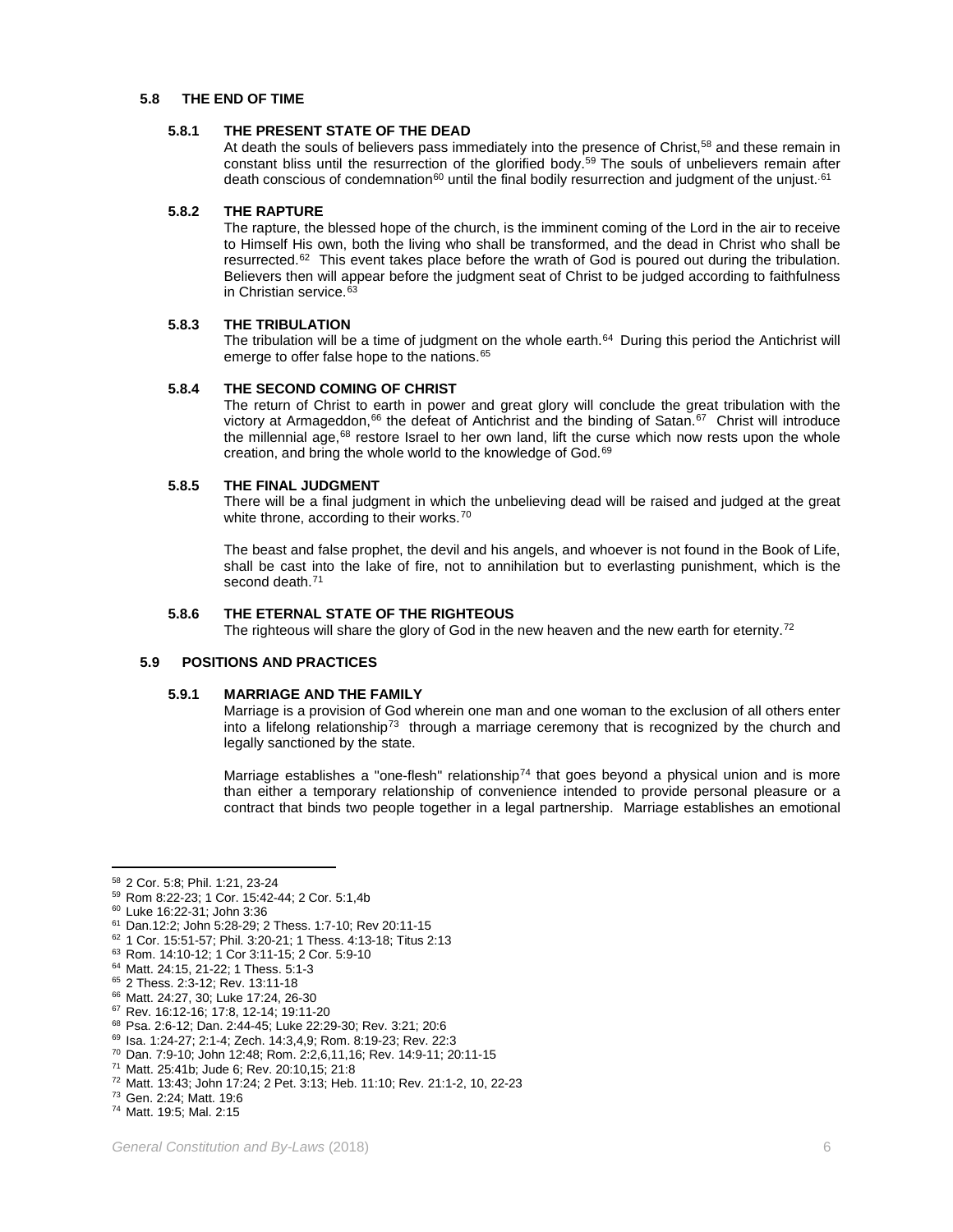and spiritual oneness that enables both partners to respond to the spiritual, physical and social needs of the other.[75](#page-8-0) It provides the biblical context for the procreation of children.

Marriage is to be an exclusive relationship that is maintained in purity.<sup>[76](#page-8-1)</sup> It is intended by God to be a permanent relationship. It is a witness to the world of the relationship between Christ and His church.[77](#page-8-2)

Marriage requires a commitment of love, perseverance and faith. Because of its sanctity and permanence, marriage should be treated with seriousness and entered into only after counsel and prayer for God's guidance. Christians should marry only those who are believers.<sup>78</sup> An individual who becomes a believer after marriage should remain with his/her partner in peace, and should give witness to the Gospel in the home.<sup>[79](#page-8-4)</sup>

The Bible holds family life as a position of trust and responsibility. The home is a stabilizing force in society, a place of nurture, counsel, and safety for children.<sup>[80](#page-8-5)</sup>

Marriage can only be broken by *porneia*, which is understood as marital unfaithfulness<sup>[81](#page-8-6)</sup> involving adultery, homosexuality, or incest. While the Scriptures give evidence that the marriage vow and "one-flesh" union are broken by such acts and therefore recognize the breaking of the marriage relationship, the Scriptures do recommend that the most desirable option would be reconciliation. $82$ 

#### **5.9.2 DIVORCE**

We believe that divorce is not God's intention. It is God's concession to the "hardness of men's hearts." [83](#page-8-8)

We, therefore, discourage divorce by all lawful means and teaching. Our objective is reconciliation and the healing of the marital union wherever possible. Marital unfaithfulness should not be considered so much an occasion or opportunity for divorce but rather an opportunity for Christian grace, forgiveness, and restoration. Divorce in our society is a termination of a marriage through a legal process authorized by the State. While the Church recognizes this legal process as an appropriate means to facilitate the permanent separation of spouses, the Church restricts the idea of divorce, in the sense of dissolution of marriage, to reasons specified in Scripture.

The weight of the biblical record is negative and the explicit statement is made, "God hates divorce."[84](#page-8-9) Divorce is more than an action of the courts which breaks the legal contract between partners in a marriage. It is also the fracture of a unique human relationship between a male and a female. Divorce has profound consequences for the children. Divorce is evidence of the sinful nature expressed in human failure. Jesus gives one explicit cause for the dissolution of marriage: *porneia* or marital unfaithfulness.

Where all attempts at reconciliation have failed and a divorce has been finalized, we extend Christ's love and compassion.

#### **5.9.3 REMARRIAGE**

Remarriage is the union, legally sanctioned by the State, of one man and one woman, one or both of whom have been previously married. It is regarded as acceptable in Scripture in the event of the death of a former spouse. It is also regarded as acceptable if there has been sexual immorality on the part of the former partner or if the former partner has remarried.

#### **5.9.4 TITHING**

Tithing was divinely instituted by God under the old covenant and was compulsory upon the people who worshiped God.<sup>[85](#page-8-10)</sup> Under the new covenant we are not bound by arbitrary laws; but the

 $80$  Eph. 6:4

 $\overline{a}$ 

<sup>84</sup> Mal. 2:16

<sup>75</sup> Gen. 2:18; 1 Cor. 7:2-5; Heb. 13:4

<span id="page-8-2"></span><span id="page-8-1"></span><span id="page-8-0"></span><sup>76</sup> Eph. 5:3, 26, 27

<sup>77</sup> Eph. 5:25, 31, 32

<span id="page-8-3"></span><sup>78</sup> 2 Cor. 6:1, 14, 15

<span id="page-8-4"></span><sup>79</sup> 1 Cor. 7:12-14, 16

<span id="page-8-6"></span><span id="page-8-5"></span><sup>81</sup> Matt. 5:32; 19:9 <sup>82</sup> Eph. 4:32

<span id="page-8-8"></span><span id="page-8-7"></span><sup>83</sup> Matt. 19:8

<span id="page-8-10"></span><span id="page-8-9"></span><sup>85</sup> Lev. 27:30-32; Mal. 3:10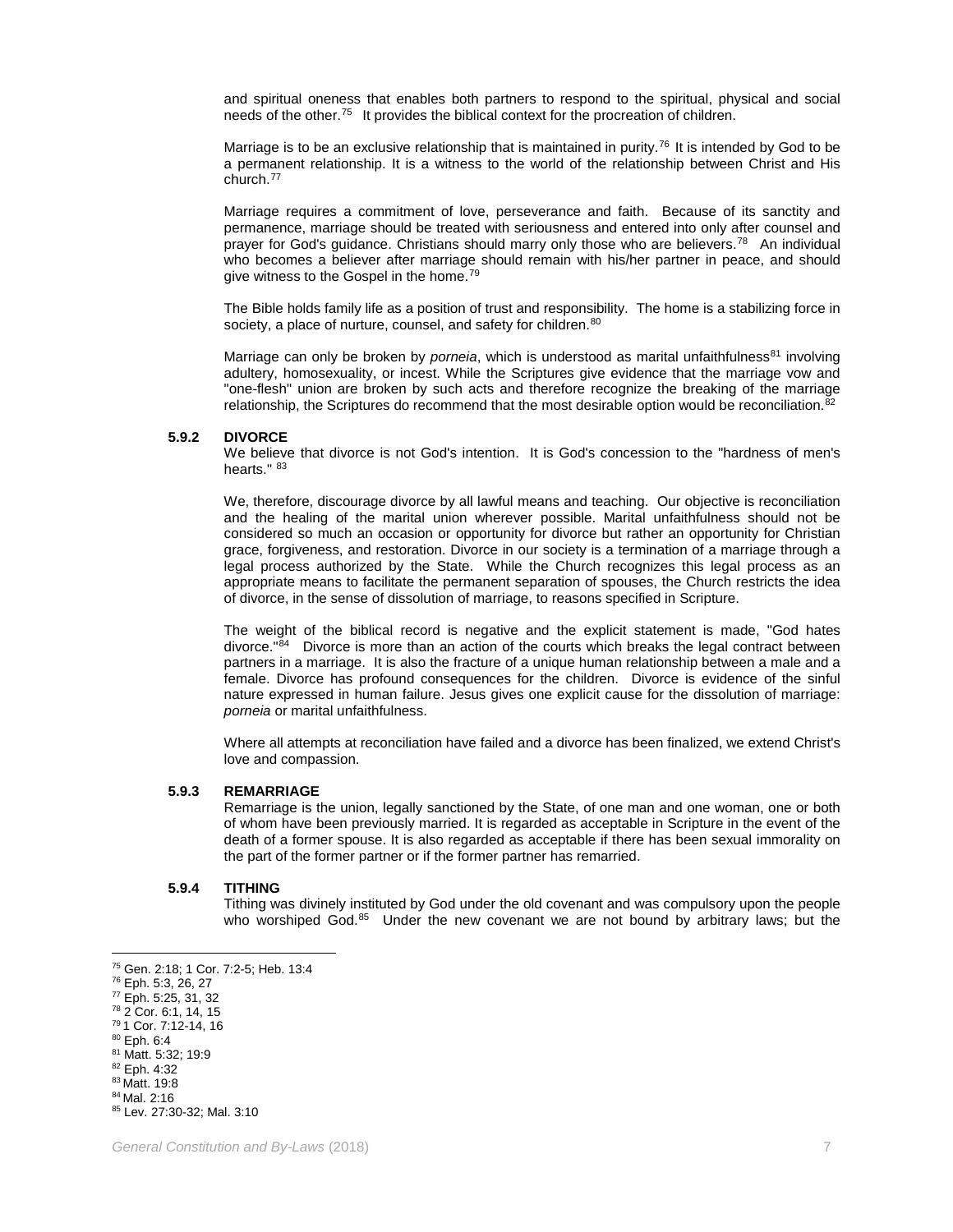principles of right and wrong, as expressed by the law, are fulfilled in the believer's life through grace. Grace should produce as much as or more than law demanded. Regular systematic giving is clearly taught in the New Testament. It is known as the grace of giving. $86$  The gauge or rule of this systematic giving is defined in the Old Testament, known as the law of tithing. All Christians should conscientiously and systematically tithe their income to God.

# **ARTICLE 6 RELATIONSHIPS**

The Pentecostal Assemblies of Canada shall conduct its activities through its General Conference, district conferences, local assemblies, and other ministries.

#### **ARTICLE 7 MEMBERS**

- **7.1 VOTING MEMBERS:** The voting membership of the General Conference shall consist of:
	- **7.1.1** Ordained ministers and senior pastors holding a valid Licensed Minister or Recognition of Ministry credential, who have served for two full and consecutive years as senior pastor immediately preceding the convening of the General Conference.
	- **7.1.2** Holders of a valid Ministerial License for Women credential.
	- **7.1.3** Ordained global and Mission Canada workers under appointment, and global and Mission Canada workers holding a valid Licensed Minister or Recognition of Ministry credential, who have been under global or Mission Canada worker appointment for two (2) full and consecutive years.
	- **7.1.4** Duly appointed lay delegates from an affiliated assembly.

Each local assembly affiliated with The Pentecostal Assemblies of Canada is authorized to appoint and send one (1) lay delegate to each General Conference. Those churches with a membership of 200 or more shall be entitled to two (2) delegates. For each additional 100 active official members recorded on the membership roster of the local assembly, the church may send one (1) additional delegate. These delegates shall be Spirit-filled members in good standing with the assembly.

Lay delegates shall not be credential holders or the spouses of voting credential holders.

Lay delegates must present a letter of authorization from the secretary of the church board to the conference registrar.

**7.1.5** Lay members of the General Executive and duly appointed national departmental directors and departmental coordinators, and appointed or elected district departmental and ministry leaders who present to the registrar a letter of authorization from the district executive or Executive Officers Committee.

All voting members must be registered for any regular or special meeting of the General Conference.

**7.2 NON-VOTING MEMBERS:** Credentialed members of The Pentecostal Assemblies of Canada other than those described as voting members in Article 7.1.

# **ARTICLE 8 GENERAL CONFERENCE**

The General Conference shall possess all the powers of a general meeting of the members of the corporation duly convened, and all the powers granted to the corporation by letters patent and the incidental and auxiliary powers possessed by the corporation in accordance with Section 14 of the Canada Corporations Act 1965.

The said General Conference shall possess power to pass by-laws from time to time for the conduct and management of the corporation. It shall have power by a two-thirds vote of the members of the said General Conference to authorize a sale of the undertaking or assets of the corporation; and to authorize a winding up of the affairs of the corporation.

# **ARTICLE 9 MEETINGS**

Regular meetings of the General Conference shall be held annually at such time and place as the General Executive shall determine.

<span id="page-9-0"></span> $\overline{a}$ <sup>86</sup> 2 Cor. 9:6-15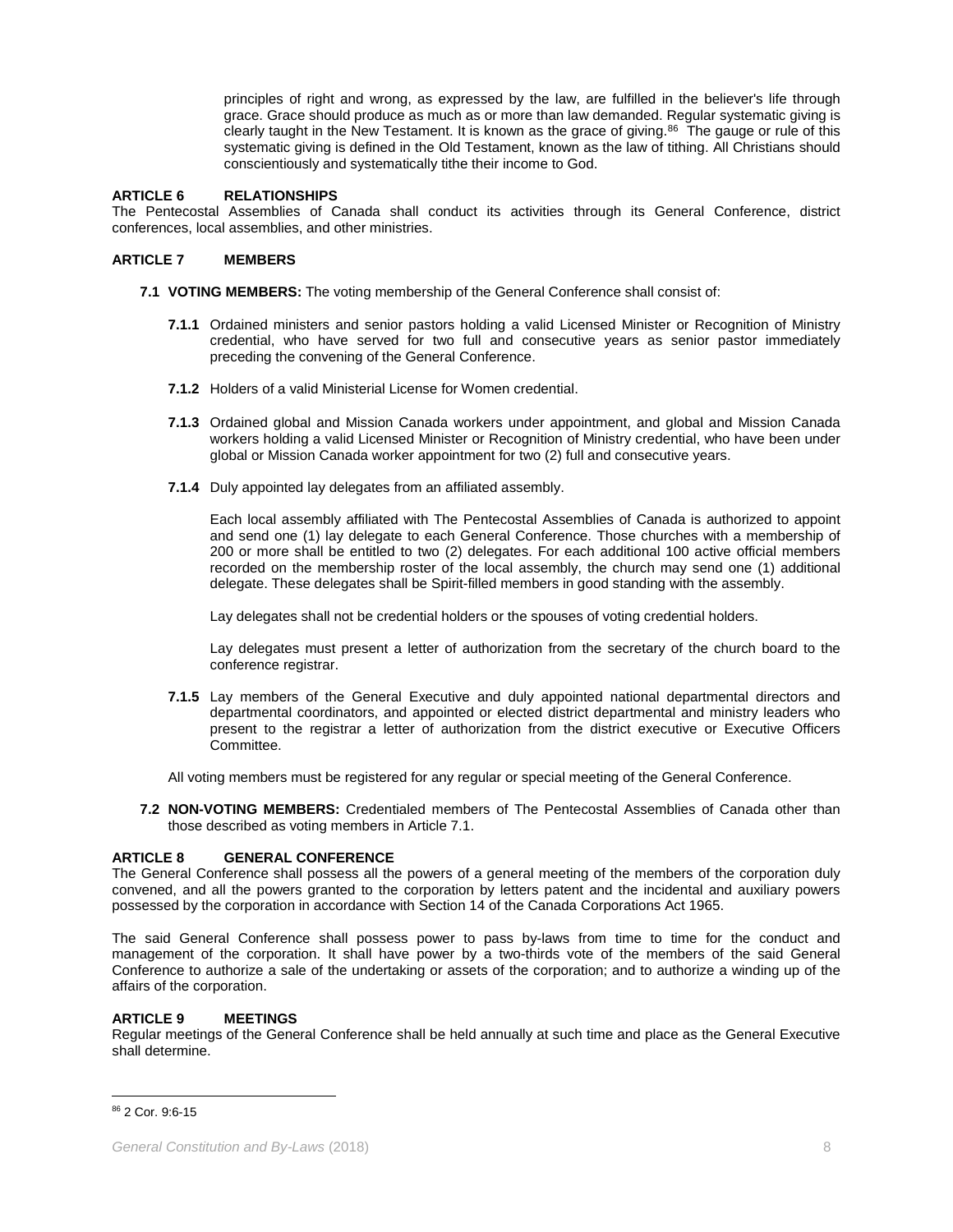During even numbered years the meeting shall be known as the biennial General Conference. Elections shall be conducted and resolutions related to constitutional changes shall be considered at this meeting.

During odd numbered years, the annual meeting shall coincide with the regular spring session of the General Executive with an open invitation to the membership of the General Conference.

Special meetings of the General Conference may be ordered by the General Superintendent when requested by a minimum of five percent of the voting membership.

# **ARTICLE 10 OFFICERS AND DIRECTORS**

# **10.1 EXECUTIVE OFFICERS COMMITTEE**

The Executive Officers of the corporation shall be elected by the membership of the biennial General Conference and shall consist of the General Superintendent, the General Secretary Treasurer and the Executive Director for International Missions and such officer or officers as may be added from time to time by action of General Conference.

#### **10.2 GENERAL EXECUTIVE**

The General Executive shall be elected by the membership of the biennial General Conference and shall consist of individuals who serve as Executive Officers, district superintendents, regional directors of International Missions, as well as five additional credential holders, and three lay persons.

#### **ARTICLE 11 DISTRICT CONFERENCES**

Membership of the district conference shall consist of all credential holders with voting privileges, resident within its boundaries and holding current, valid certificates or credentials with that district, and such delegates as may be appointed by affiliated assemblies to represent them at the district conference on the basis of representation determined by the district conference and district constitution and by-laws.

The district executive shall have supervision over all activities of The Pentecostal Assemblies of Canada in its prescribed fields, except such areas as agreed by the district and General Executive.

The district conference shall have authority to examine and grant credentials and ordain ministers who are to become members thereof. The endorsed credential application shall be submitted to the General Secretary Treasurer for issuance, provided that the application meets the standard of existing by-laws of the corporation.

The district conference shall elect its own officers and arrange for its own conferences. It shall be amenable to the General Conference in matters of doctrine and the personal conduct of all ministers who are permitted to receive and hold district endorsement.

The district conference, being subordinate to the General Conference, may not be authorized in any way to violate the principles of the *General Constitution and By-Laws*. The district conferences shall be expected to keep vigilant watch against any violation of the principles of spiritual unity and sound doctrine, to which The Pentecostal Assemblies of Canada is especially and unalterably dedicated.

# **ARTICLE 12 BRANCH CONFERENCES**

- **12.1** A branch conference is defined as a unit in the General Conference organization equivalent to a district conference in General Executive membership and relationship, according to Article 10 of the *General Constitution and By-Laws*. A branch is distinguished from a district conference in that its territory of operation is not geographical, but is confined to ministry among certain ethnic or language groups. Its geographical area of operation may, therefore, overlap or coincide with that of one or more district conferences.
- **12.2** Branches shall be allowed that independence of operation which is accorded district conferences concerning authority with appropriate adjustment in organization and administration within the framework of the *General Constitution and By-Laws.*

# **ARTICLE 13 LOCAL ASSEMBLIES**

Local assemblies shall be composed of born-again Pentecostal believers, associating themselves together in a group for the purpose of worship, self-edification and worldwide evangelization. Its members shall share in maintaining scriptural order, a standard of holiness and agreement with *The Statement of Fundamental and Essential Truths* of The Pentecostal Assemblies of Canada, and shall be faithful in financial support. The assemblies shall be set in order and have the privilege of calling a pastor, electing a board, and conducting its business and being represented at the General Conference and the annual district conference according to the requirements of the *General Constitution and By-Laws* and the district constitution and by-laws of The Pentecostal Assemblies of Canada. It may acquire property,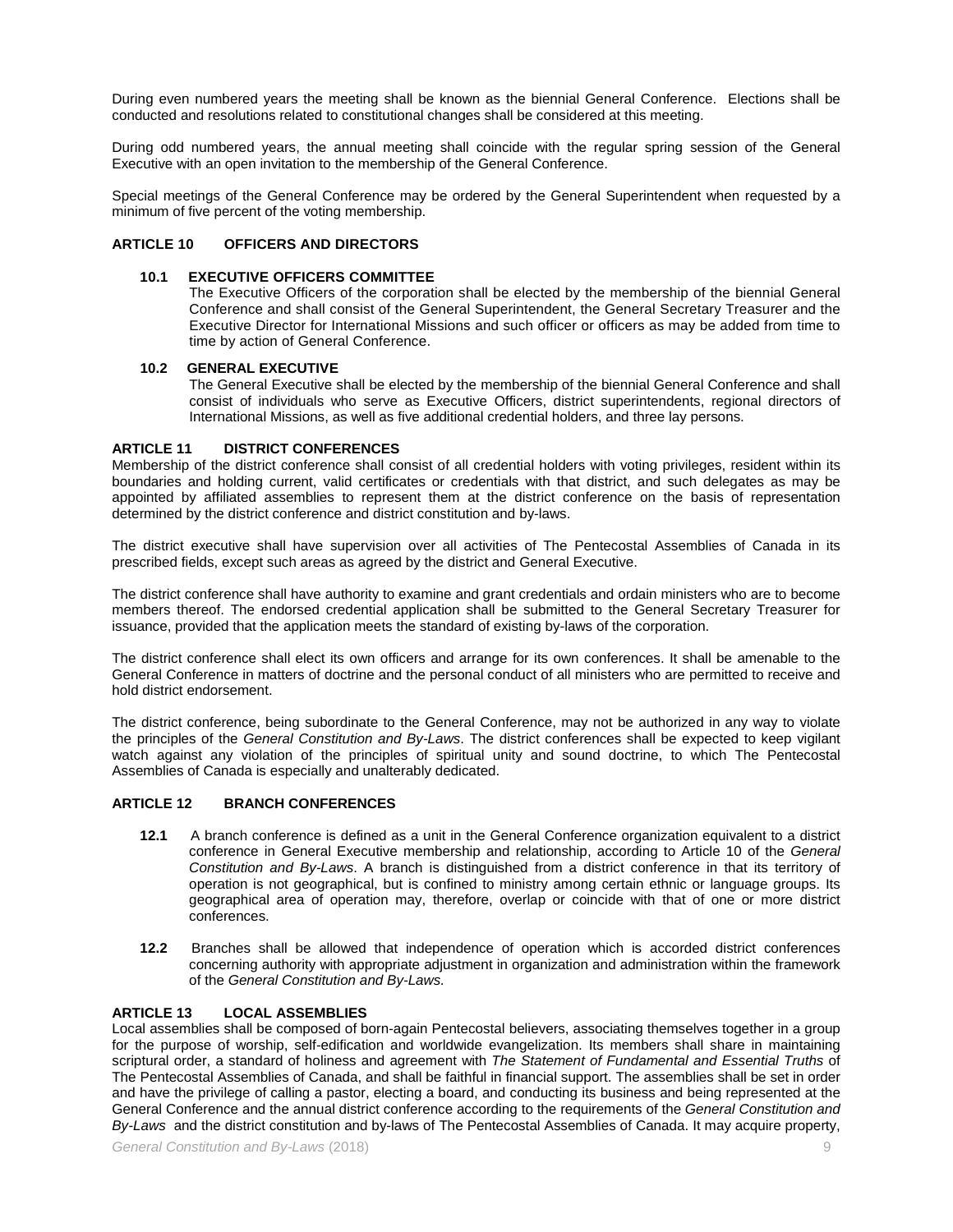titles being held in trust by The Pentecostal Assemblies of Canada according to the terms of the *Declaration of Trust*, or, by the trustees of the local church as a local church of The Pentecostal Assemblies of Canada or in the case of an incorporated local church, may be held by the local church in its corporate name as a local church of The Pentecostal Assemblies of Canada. The interrelationship of The Pentecostal Assemblies of Canada, the district conference and the local assembly shall be maintained according to the *General Constitution and By-Laws* of The Pentecostal Assemblies of Canada. The assembly may appeal to the district executive for help in solving local problems. Local assemblies are expected to cooperate with district and national programs, and are expected to contribute regularly to the worldwide missionary program of The Pentecostal Assemblies of Canada.

# **ARTICLE 14 AMENDMENTS**

Amendments to the constitution may be made at any regularly called session of the General Conference, provided that the proposed amendment shall have been submitted 90 days prior thereto, in writing, through the General Secretary Treasurer, to the General Executive. Notice of the public posting of proposed amendments on The Pentecostal Assemblies of Canada web site shall be sent to each member of the General Conference (Article 7) not later than 60 days prior to the General Conference. A copy will be sent to any member of the General Conference upon request. Amendments to the constitution shall require a two-thirds vote of all members present and voting.

# **ARTICLE 15 DISSOLUTION**

In the event of the dissolution or winding up of the organization, all its remaining assets after payment of liabilities shall be distributed to another Christian religious charitable organization having similar objectives and which is registered as a charitable organization with Canada Revenue Agency.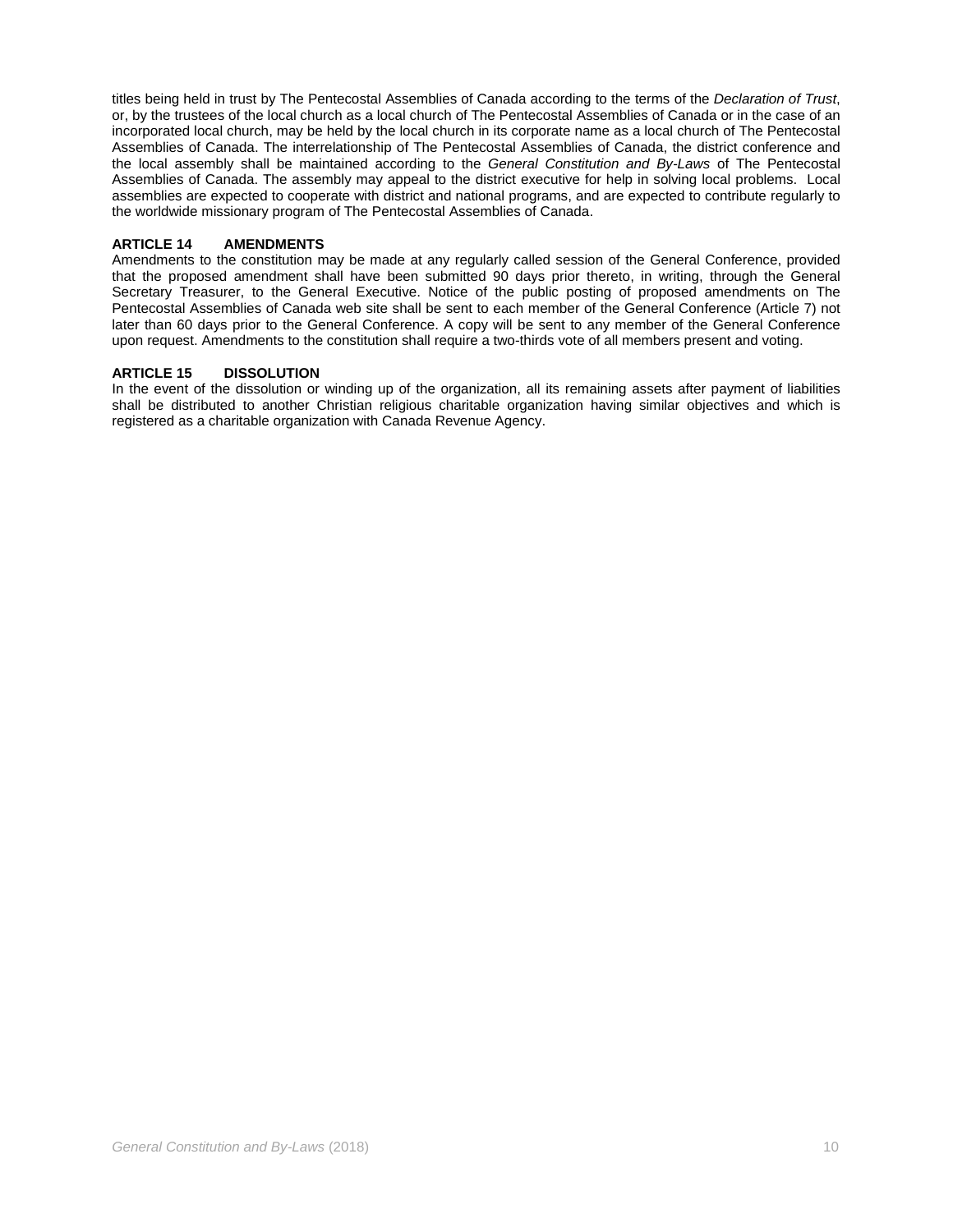# **BY-LAWS**

# **BY-LAW 1 PARLIAMENTARY ORDER**

In order to expedite the work of the corporation, business meetings of The Pentecostal Assemblies of Canada shall be governed by a spirit of Christian love and fellowship and by the accepted rules of parliamentary procedure as outlined in *Robert's Rules of Order*.

# **BY-LAW 2 GENERAL CONFERENCE**

# **2.1 QUORUM**

Quorum shall consist of two percent of eligible voting members of the corporation registered at any meeting of the General Conference.

#### **2.2 ORDER OF BUSINESS**

The agenda for the General Conference shall be established by the General Executive and may include (see Article 9 MEETINGS):

- Reports of the Executive Officers Committee
- Unfinished business
- **Elections**
- New business
- Adjournment

# **2.3 GENERAL CONFERENCE COMMITTEES**

In order to expedite the business of the General Conference in session, the Executive Officers Committee shall appoint General Conference committees from the membership of the General Conference except as otherwise noted.

# **2.3.1 RESOLUTIONS COMMITTEE**

This committee shall be appointed by the Executive Officers Committee. It shall meet prior to General Conference to review all resolutions with respect to constitutionality and grammatical structure. It shall receive amendments to the *General Constitution and By-Laws* as submitted in accordance with Article 14 and By-Law 4 respectively. Other resolutions shall be submitted to the General Secretary Treasurer at least 90 days prior to General Conference for processing by the Resolutions Committee, except for by-laws amendments or resolutions arising from the General Executive and from General Conference committees. The Executive Officers Committee shall appoint a member of the General Executive to chair the Resolutions Committee and to present its report to the General Conference at the call of the Chair of the General Conference.

# **2.3.2 TELLERS AND USHERS COMMITTEE**

This committee shall be appointed by the Executive Officers Committee from the membership of the General Conference or from among other available persons, and shall be responsible for the distribution and counting of ballots and the distribution of other necessary materials to the members of General Conference in session. A member of the General Conference shall be appointed as Chair of the Tellers and Ushers Committee, to oversee the work of this committee and report recorded votes as directed by the General Secretary Treasurer.

#### **2.3.3 MINUTES REVIEW COMMITTEE**

This committee shall be appointed by the Executive Officers Committee to serve the General Conference by reviewing the wording and accuracy of minutes of the conference sessions. The General Secretary Treasurer shall chair this committee.

# **2.3.4 ROSTER COMMITTEE**

This committee shall be appointed by the Executive Officers Committee from the membership of the General Conference or from among other available persons, and shall be responsible to compile the roster of registered credential holders and lay delegates who are eligible for voting membership in the General Conference. At the call of the Chair, the committee shall report to the General Conference session the number of voting credential holders and lay delegates and nonvoting credential holders by grade of credential, and registered visitors.

#### **2.3.5 OTHER COMMITTEES**

Other committees may be appointed by the Executive Officers Committee as needed to expedite the work of the General Conference in session.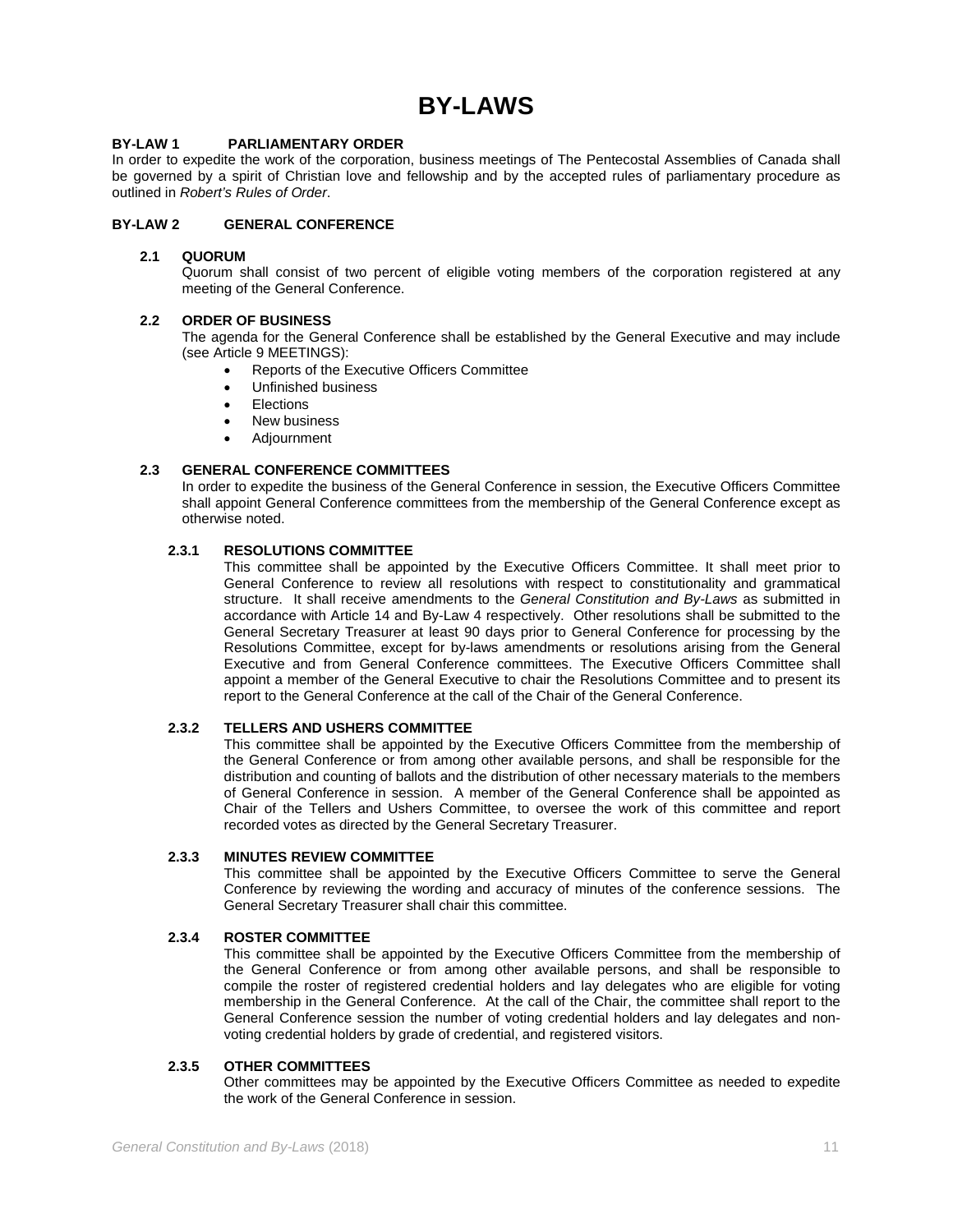# **2.4 AUDITORS**

Duly qualified auditors shall be recommended by the General Executive for appointment by the General Conference at its regular meeting. The auditor shall hold office until the next regular meeting of the General Conference. The General Secretary Treasurer of the corporation shall present, at each regular meeting of the General Conference, financial statements for the last fiscal period ending before the said meeting. The General Secretary Treasurer shall present the report of the auditors to the corporation.

# **BY-LAW 3 ELECTIONS**

# **3.1 VOTING CONSTITUENCY**

The voting constituency shall consist of voting members as outlined in Article 7.

All voting members must be registered for any regular or special meeting of the General Conference, or be eligible to participate in the pre-conference nomination ballot as provided in By-Law 3.3.1.1.

#### **3.2 QUALIFICATIONS**

#### **3.2.1 EXECUTIVE OFFICERS COMMITTEE**

The Executive Officers Committee shall be members of The Pentecostal Assemblies of Canada and shall be persons of mature experience and ability, who have been ordained for a period of not fewer than ten (10) consecutive years with The Pentecostal Assemblies of Canada, including at least two years immediately prior to the nomination, whose life and ministry are above question, and such qualities shall determine their eligibility for office.

The General Secretary Treasurer shall have a minimum of five (5) years of proven senior financial or managerial experience or at least two (2) years of proven senior financial or managerial experience with a professional financial or managerial designation.

The Executive Director for International Missions shall have proven international missions involvement.

# **3.2.2 GENERAL EXECUTIVE MEMBERS**

- **3.2.2.1** The five members at large shall be credential holders of The Pentecostal Assemblies of Canada and shall be persons of mature experience and ability who have been credentialed for a period of not fewer than five (5) consecutive years with The Pentecostal Assemblies of Canada including at least two years immediately prior to the nomination, and are eligible to be a member of the General Conference, whose life and ministry are above question, and such qualities shall determine their eligibility for office.
- **3.2.2.2** The three lay members shall be persons of mature experience and ability who have current district endorsement and membership in a local church of The Pentecostal Assemblies of Canada and who have had membership in one or more churches of The Pentecostal Assemblies of Canada over a period of 10 consecutive years, whose life and ministry are above question, and who have given evidence of Christian leadership. Lay members, receiving district endorsement, shall agree with the *Statement of Fundamental and Essential Truths* of The Pentecostal Assemblies of Canada and shall have experienced the Baptism in the Holy Spirit accompanied by speaking in tongues.

# **3.3 NOMINATIONS**

# **3.3.1 EXECUTIVE OFFICERS COMMITTEE**

- **3.3.1.1** A pre-conference nomination ballot for each executive officer position shall be sent 90 days prior to General Conference to all members eligible to vote at General Conference, as described in Article 7, and to lay delegates who have been duly appointed and recorded with the office of the General Secretary Treasurer at least 90 days prior to General Conference, to be returned date-stamped no later than 60 days prior to Conference. The pre-conference nomination ballot shall be sent together with a description of the qualifications, responsibilities and duties of the elected Executive Officers Committee.
- **3.3.1.2** The General Executive shall appoint a Nominations Committee of at least three members at a meeting of the General Executive no later than four months prior to the General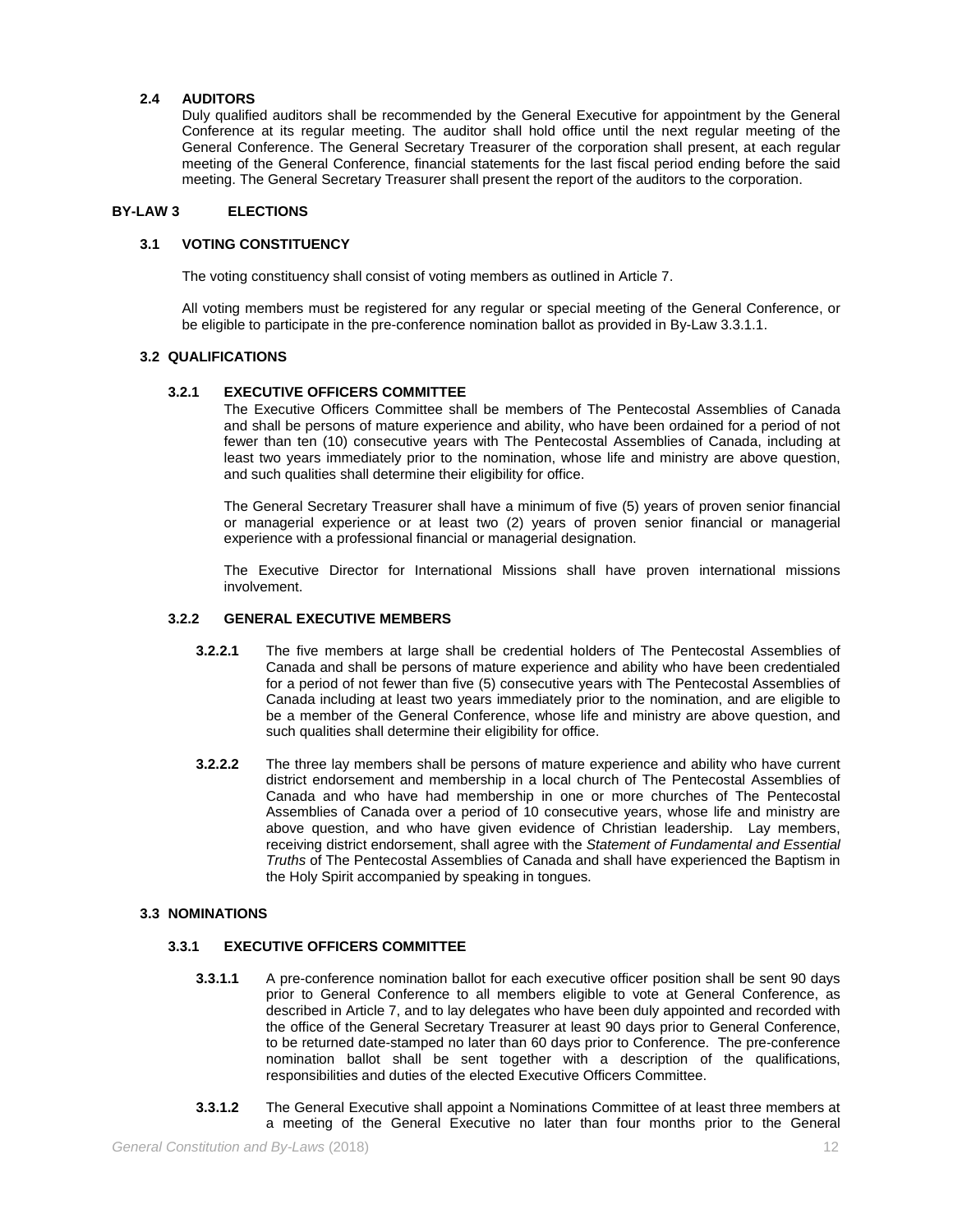Conference. The members of the Nominations Committee shall declare themselves to be non-candidates. At least one member shall have a financial designation.

- **3.3.1.3** Nominees for General Superintendent receiving five per cent or more of ballots cast shall be contacted prior to General Conference for the purpose of accepting or declining the nomination. Only those standing candidates receiving more than five per cent of nomination ballots cast shall become nominees for election. Nominees may stand for more than one position.
- **3.3.1.4** Should a nominee for General Superintendent withdraw after receiving more than 50 per cent of the votes cast on the pre-conference nomination ballot, a second nomination ballot shall be conducted at General Conference at which time the General Conference shall be advised of all standing nominees who received more than five per cent of the votes cast in the pre-conference ballot. Further nominations from those present and voting shall be permitted on such a second nomination ballot only. Those who may have withdrawn after the pre-conference ballot shall be considered eligible for nomination. Those receiving three per cent or more of ballots cast shall be reported on the nomination ballot and shall become eligible nominees for election.
- **3.3.1.5** Nominees for the positions of General Secretary Treasurer and Executive Director for International Missions receiving five per cent or more of ballots cast shall be considered by the Nominations Committee.
	- **3.3.1.5.1** The Nominations Committee will review the qualifications of candidates nominated to the positions of General Secretary Treasurer and Executive Director for International Missions, as outlined in By-Law 3.2.1. Qualified candidates shall be contacted prior to General Conference for the purpose of accepting or declining the nomination. Candidates who are not qualified or willing to serve will be removed from the process by the Nominations Committee.
	- **3.3.1.5.2** The Nominations Committee may add additional names to the nomination process of candidates who meet the criteria outlined in By-Law 3.2.1.
	- **3.3.1.5.3** The Nominations Committee will present up to three (3) names to the General Conference for election. The General Conference shall be presented with a biography for each qualified candidate at the General Conference prior to the election.
	- **3.3.1.5.4** Nominees may stand for more than one position.
- **3.3.1.6** If fewer than three names are obtained by the pre-conference nomination ballot, a second nomination ballot shall be cast at the conference in session, as provided in By-Law 3.3.1.4.
- **3.3.1.7** In the event that there are fewer than three nominees standing after a second nomination ballot, the election procedure for this particular office shall be temporarily suspended, and the General Executive shall be called into special session at the earliest possible time to consider the matter and report back to the conference at a later session with a nominee or nominees for the office to be filled. Following the announcement of the General Executive nominee or nominees, an election ballot shall be cast and a simple majority vote shall constitute an election.
- **3.3.1.8** Except as provided in By-Law 3.3.1.4 there shall be no nominations from the conference floor.

# **3.3.2 GENERAL EXECUTIVE MEMBERS**

**3.3.2.1** Each district conference, prior to the convening of a biennial General Conference, shall receive three nominations from the district executive. Additional nominees, receiving more than five percent on a district conference ballot will be added to the three district executive nominees, in order to elect a credential holder as provided in By-Law 12.9.2.3 to serve as a nominee to the General Conference, three of whom shall be elected to serve as members of the General Executive. In the event that a person so nominated shall subsequently become ineligible or unavailable for election, the district executive shall be authorized to appoint a nominee on behalf of the district conference.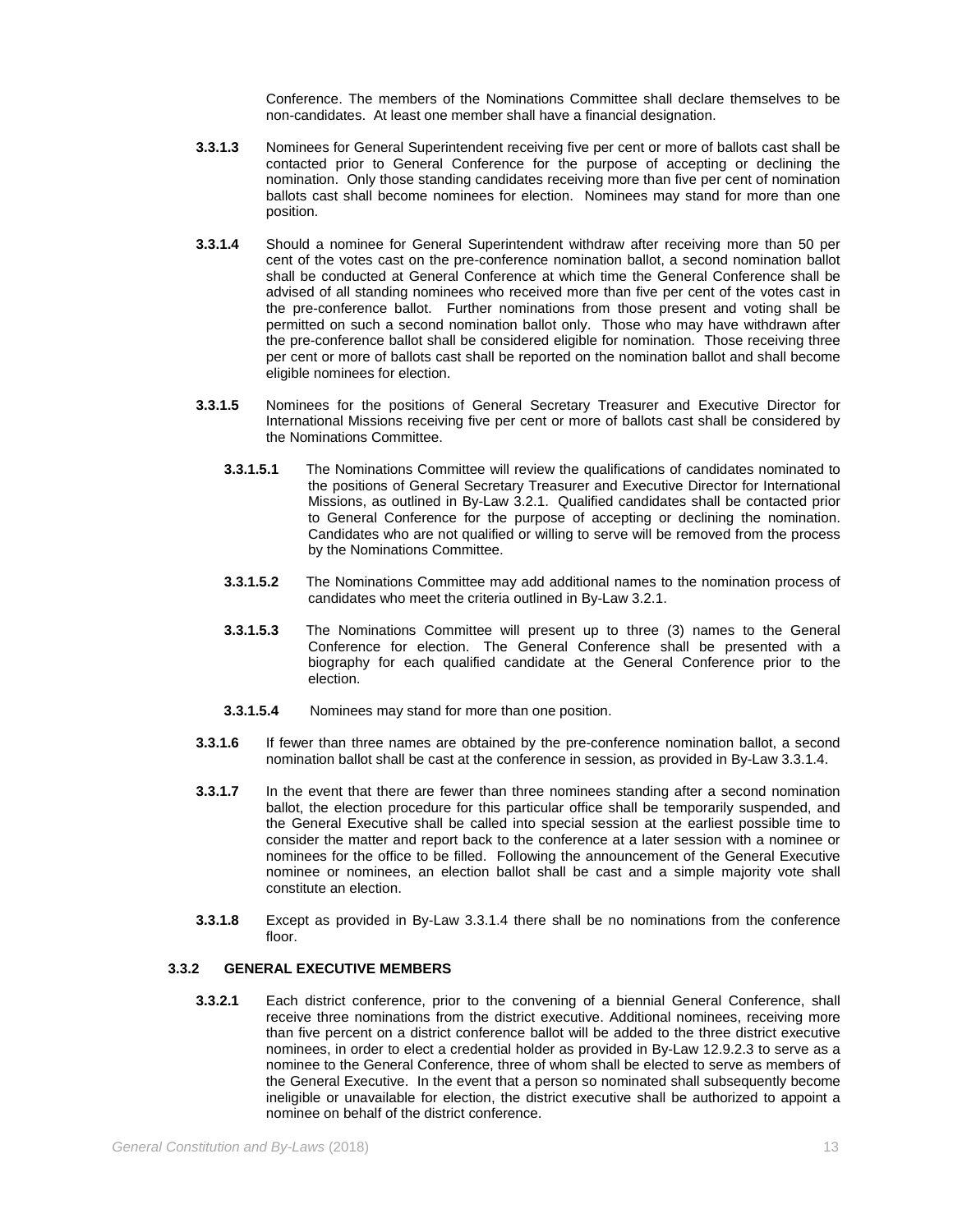**3.3.2.2** Each district executive shall present the name of a lay person, who is in agreement with the *Statement of Fundamental and Essential Truths* and has experienced the Baptism in the Holy Spirit accompanied by speaking in tongues, in nomination to the General Conference. Of the names submitted by all the district executives, three shall be elected to serve as members of the General Executive.

# **3.4 ELECTIONS**

Only voting delegates registered for General Conference shall be eligible to cast election ballots.

# **3.4.1 EXECUTIVE OFFICERS COMMITTEE**

- **3.4.1.1** In the event that a standing candidate receives the required two-thirds nomination on the pre-conference nomination ballot, a ratification vote shall be conducted at the General Conference, and a simple majority vote shall constitute election on this ratification ballot.
- **3.4.1.2** Two-thirds of the ballots cast in favor of any nominee shall constitute an election except when nominees have been reduced to only two on any election ballot and except as provided in By-Law 3.3.1.7.
- **3.4.1.3** If no election is declared as a result of the first election ballot, the three candidates receiving the highest number of votes shall be nominees to be further voted upon. All others shall be eliminated. If no election is declared as a result of the second election ballot, the name of the candidate receiving the lowest number of votes shall be eliminated and, on the succeeding ballot for the two remaining candidates, a majority vote shall constitute an election. In the event that there should be a tie, the election shall be determined by lot.

# **3.4.2 GENERAL EXECUTIVE MEMBERS**

**3.4.2.1** From the slate of eight credentialed district nominees three shall be elected to serve on the General Executive. A simple majority and a plurality of votes are required for election on any election ballot. Should all positions not be filled on the first election ballot, then the candidates with a simple majority would be considered elected and the name receiving the lowest number of votes shall be dropped on this and any subsequent ballots until all the positions are filled.

> At the first meeting following General Conference, the General Executive will appoint two additional credentialed members.

**3.4.2.2** From a slate of eight lay district nominees three shall be elected to serve on the General Executive. A simple majority and a plurality of votes are required for election on any election ballot. Should all positions not be filled on the first election ballot, then the candidates with a simple majority would be considered elected and the name receiving the lowest number of votes shall be dropped on this and any subsequent ballots until all the positions are filled.

# **3.5 TERM OF OFFICE**

# **3.5.1 EXECUTIVE OFFICERS COMMITTEE**

The term of office for members of the Executive Officers Committee shall be four years and incumbents may be elected to further terms of office. The General Superintendent shall be elected at the alternate biennial General Conference from the election of the other members of the Executive Officers Committee. The term of office shall commence by policy of the General Executive.

# **3.5.2 GENERAL EXECUTIVE MEMBERS**

General Executive members shall be elected for a term of two years. The term of office shall commence immediately following General Conference.

# **3.6 VACANCY**

# **3.6.1 EXECUTIVE OFFICER**

In the event that any of the executive offices shall become vacant through death, resignation or dismissal, the General Executive, within 60 days, shall appoint a qualified credential holder who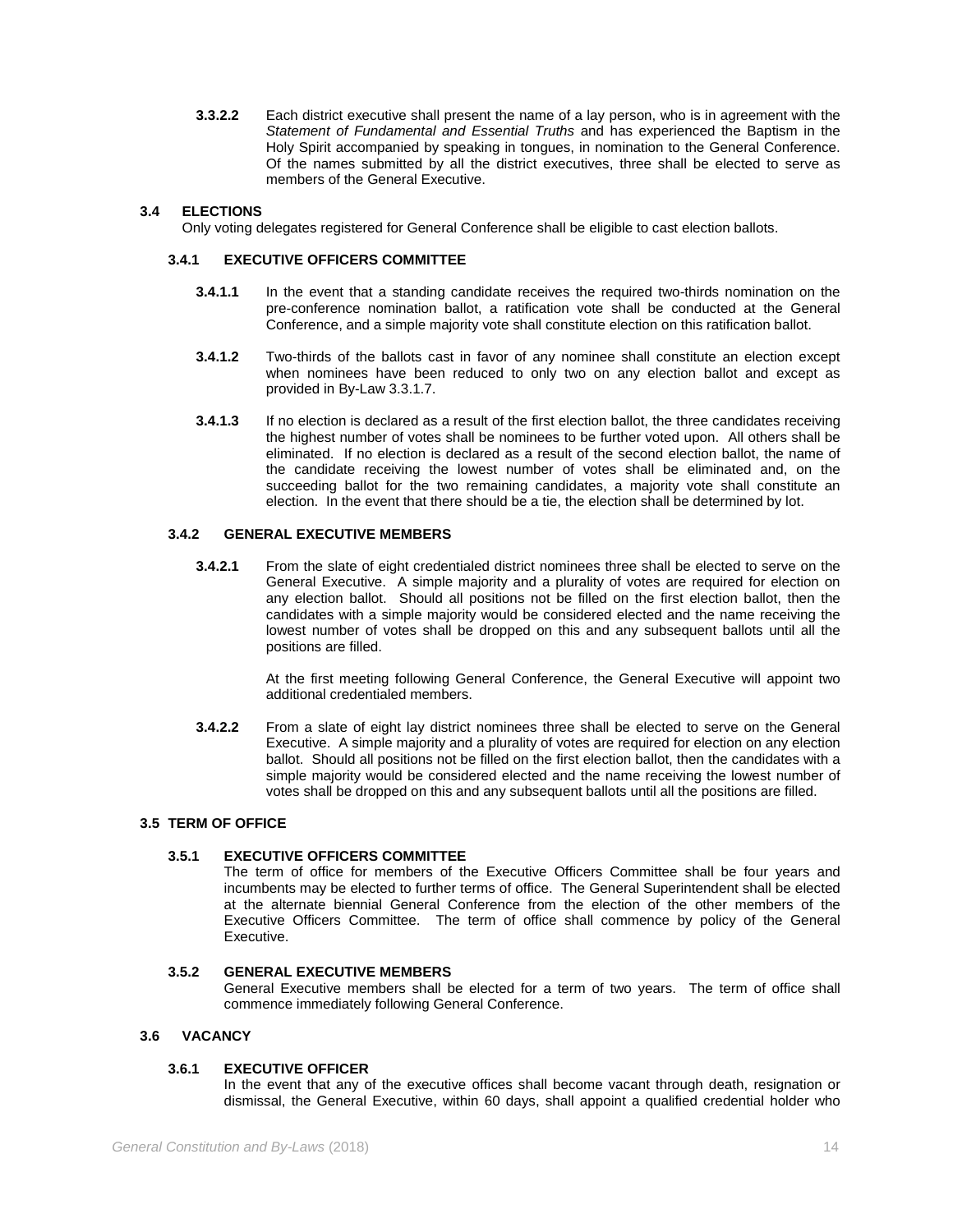shall not be a candidate for election as an executive officer, to fill the vacant position on an interim basis until the next General Conference.

# **3.6.2 GENERAL EXECUTIVE MEMBERS**

In the event that a vacancy occurs from the General Executive members elected by General Conference, the General Executive, at its next meeting, shall elect a successor or successors to complete the unexpired term.

### **BY-LAW 4 AMENDMENTS**

#### **4.1 AMENDMENTS**

The General Conference, at a meeting duly and regularly called in accordance with the by-laws of the corporation, may, by a two-thirds vote, amend or repeal these by-laws.

# **BY-LAW 5 RESPONSIBILITIES AND DUTIES OF EXECUTIVE OFFICERS COMMITTEE**

#### **5.1 THE EXECUTIVE OFFICERS COMMITTEE RESPONSIBILITIES**

#### **5.1.1 GENERAL SUPERINTENDENT**

- **5.1.1.1** The General Superintendent shall give spiritual leadership to the fellowship in fulfilling the mission statement of The Pentecostal Assemblies of Canada, and in fulfilling the mission statement of the International Office.
- **5.1.1.2** The General Superintendent shall serve as the national representative of the fellowship.
- **5.1.1.3** The General Superintendent shall cast vision and give collegial leadership, and shall ensure appropriate representation and communication to unite the fellowship in vision, relationships, and missions.
- **5.1.1.4** The General Superintendent shall be the chief executive officer in the administration of the corporation and shall perform all duties incidental to the office.
- **5.1.1.5** The General Superintendent, or the General Superintendent's appointee, shall preside at all meetings of the General Conference, the General Executive, the Executive Officers Committee, the Superintendents Committee, the International Missions Committee, Mission Canada Committee, and such other committees as the General Executive may determine from time to time.
- **5.1.1.6** The General Superintendent shall coordinate and give oversight to the executive officers and the ministries of the International Office.
- **5.1.1.7** The General Superintendent may initiate consultations with each executive officer and receive reports as required.
- **5.1.1.8** The General Superintendent shall coordinate the General Executive committees.
- **5.1.1.9** The General Superintendent shall, by virtue of this office, be a member of all other committees.
- **5.1.1.10** The General Superintendent shall be a member of each district and branch conference and their executive committees.
- **5.1.1.11** The General Superintendent shall, with the district superintendents and district executives, develop a national missional vision for The Pentecostal Assemblies of Canada, and establish strategic processes to ensure the fulfillment of the vision in Canada.
- **5.1.1.12** The General Superintendent shall administer the Mission Canada department, and shall encourage and facilitate all means of evangelism, church planting, and church growth among all the peoples of Canada in cooperation with the districts.
- **5.1.1.13** The General Superintendent shall oversee the coordination and facilitation of discipleship emphases in cooperation with districts.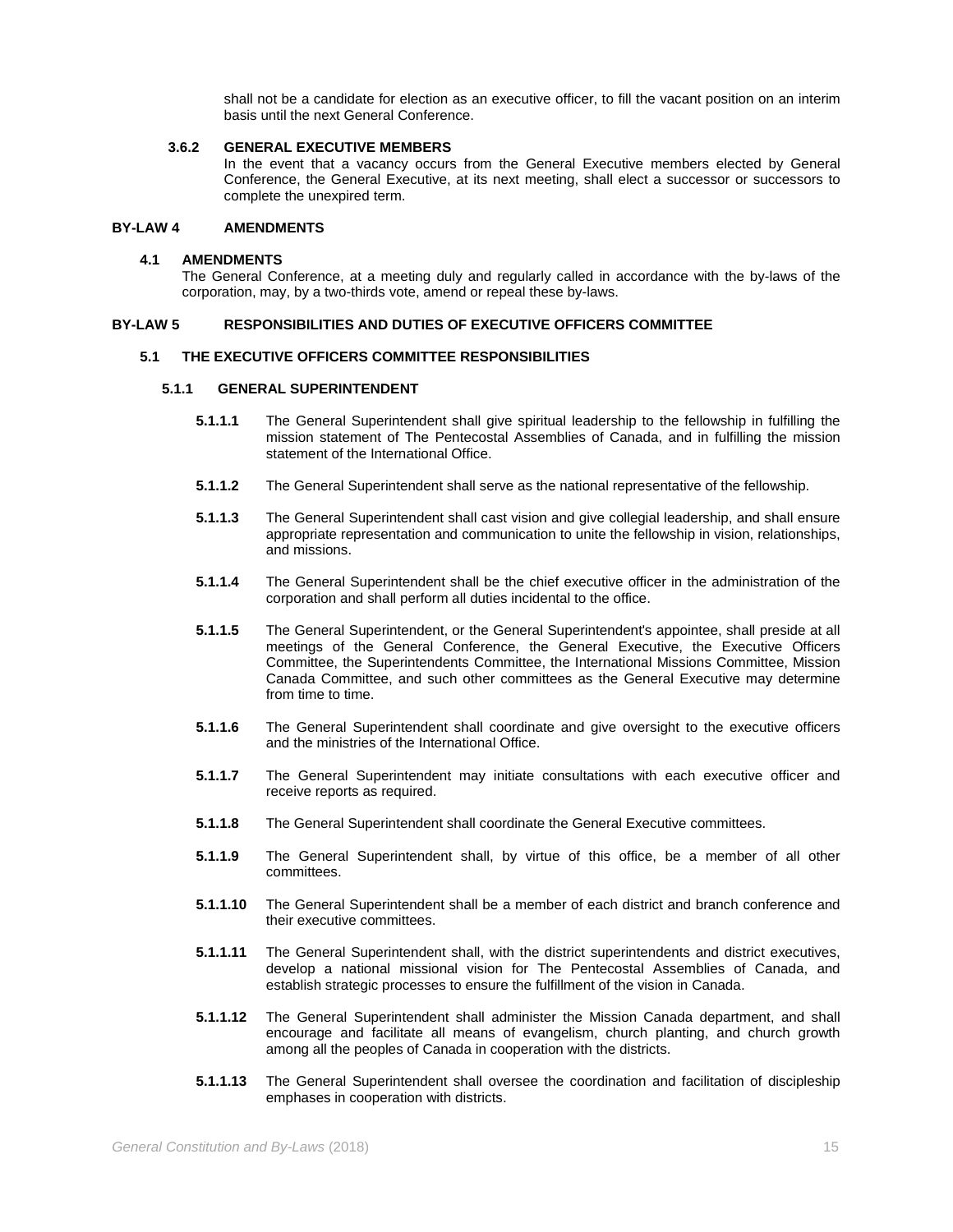- **5.1.1.14** The General Superintendent shall coordinate and facilitate all national committees which relate to theological education in the nation.
- **5.1.1.15** The General Superintendent shall administer Mission Canada budgets according to the policies established by the General Executive and the General Conference.
- **5.1.1.16** The General Superintendent shall work with the district superintendents to ensure continuity, unity, and cohesiveness in Canadian and international matters as they affect the fellowship.
- **5.1.1.17** The General Superintendent shall oversee the publications and communication department of the International Office to ensure alignment with national and international missional priorities.
- **5.1.1.18** The General Superintendent shall serve as a liaison in international relationships with leaders of other national fellowships with which The Pentecostal Assemblies of Canada has established a historic or missions relationship.
- **5.1.1.19** The General Superintendent shall provide liaison with national and international agencies as the official representative of The Pentecostal Assemblies of Canada with the right and privilege to speak on behalf of the fellowship.
- **5.1.1.20** The General Superintendent shall have such other powers and shall perform such other duties as may, from time to time, be assigned to him by the General Conference and the General Executive.

#### **5.1.2 GENERAL SECRETARY TREASURER**

- **5.1.2.1** The General Secretary Treasurer shall assist the General Superintendent.
- **5.1.2.2** The General Secretary Treasurer shall contribute, support and assist in implementing vision and leadership in The Pentecostal Assemblies of Canada.
- **5.1.2.3** The General Secretary Treasurer shall assist the General Superintendent in giving spiritual leadership to the fellowship in fulfilling the mission statement of The Pentecostal Assemblies of Canada, and in fulfilling the mission statement of the International Office.
- **5.1.2.4** The General Secretary Treasurer shall fulfill the duties of the General Superintendent in the absence of the General Superintendent.
- **5.1.2.5** The General Secretary Treasurer shall serve as a member of General Executive committees as provided in By-Law 6.3.
- **5.1.2.6** The General Secretary Treasurer shall cause to be issued notices of all meetings of the General Executive and General Conference when directed to do so. The General Secretary Treasurer shall have charge of the minute books, charter, archival materials, and records of the corporation, and shall make and keep true records of the proceedings of the General Conference, the Executive Officers Committee, and the General Executive sessions, and shall publish the same as approved and directed.
- **5.1.2.7** The General Secretary Treasurer shall give general oversight to credentials, constitutions and by-laws.
- **5.1.2.8** The General Secretary Treasurer shall act as chair of the Credentials Standards Committee, shall provide for the supervision of the credentialing process and systems for ministers and global worker personnel, and shall issue certificates of membership credentials under the direction of the National Credentials Committee, and shall keep a record of all credential holders and assemblies in the fellowship.
- **5.1.2.9** The General Secretary Treasurer shall be the official custodian of the doctrinal, constitutional and archival documents.
- **5.1.2.10** The General Secretary Treasurer will supervise the human relations philosophy and functions affecting the International Office operations of The Pentecostal Assemblies of Canada.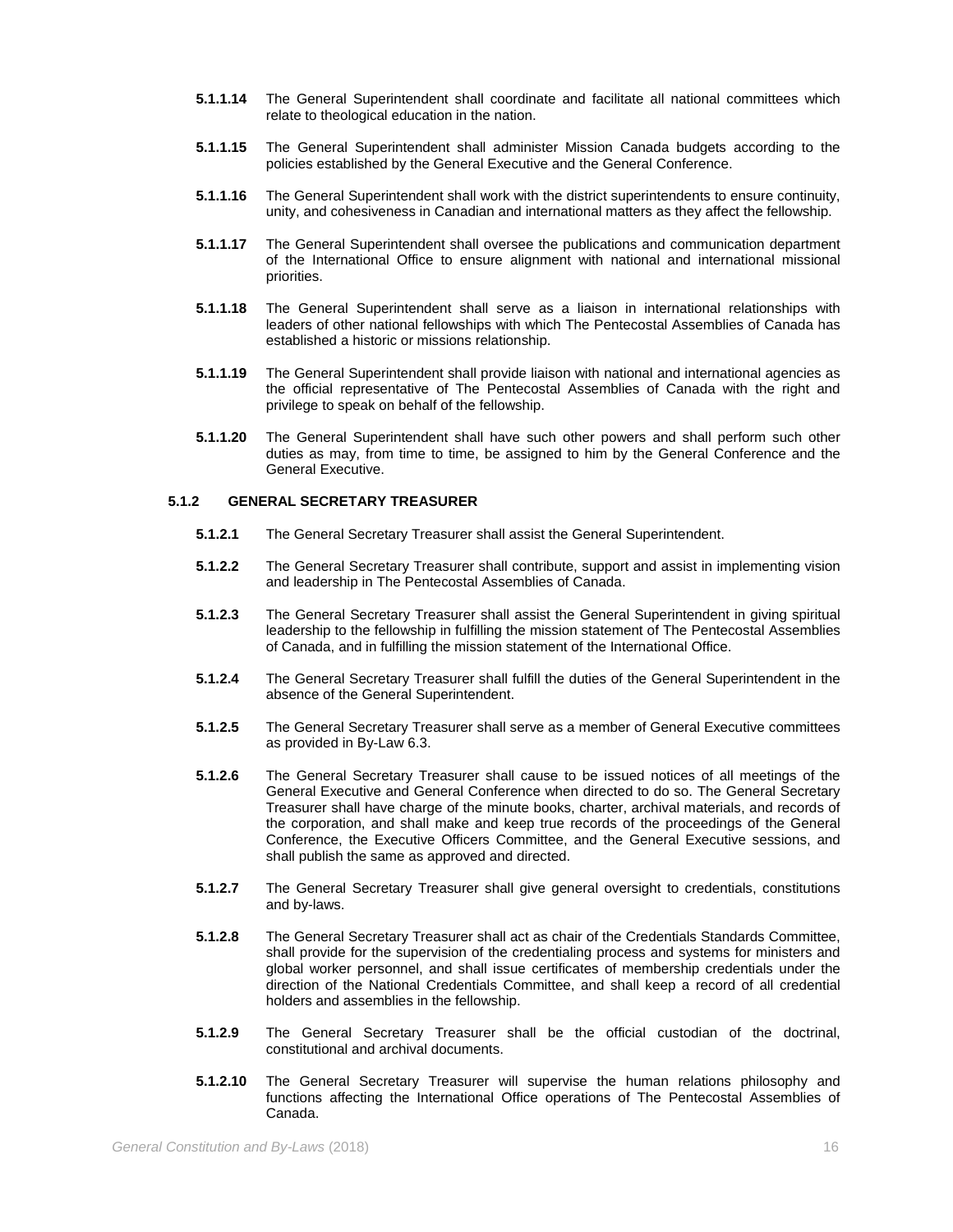- **5.1.2.11** The General Secretary Treasurer shall ensure that appropriate informational systems and technological support bases are provided to facilitate appropriate access to all fellowship services including access by the district offices and the International Office to credential records.
- **5.1.2.12** The General Secretary Treasurer shall be an ex-officio member on all committees in which fellowship resources, finances, pension plans, certificate mortgages, and property titles are at issue.
- **5.1.2.13** The General Secretary Treasurer, in consultation with the Director of Finance and Accounting, shall be responsible to assess the financial health of the corporation, ensuring the appropriate fiscal management and accounting of all funds, and shall recommend to the Executive Officers Committee and General Executive procedures for the stewardship and resource development of The Pentecostal Assemblies of Canada.
- **5.1.2.14** The General Secretary Treasurer shall make provision for the oversight of funding, legal procedures, and required records pertinent to the orderly acquisition and disposition of real properties and assets of The Pentecostal Assemblies of Canada within the Dominion of Canada and in the respective international mission regions of the fellowship.
- **5.1.2.15** The General Secretary Treasurer shall ensure the development and maintenance of accurate records of properties held in the name of the corporation nationally, including all international mission properties in which an interest is held by The Pentecostal Assemblies of Canada.
- **5.1.2.16** The General Secretary Treasurer shall give oversight to the care, custody, and protection of the funds, securities, and assets of the corporation, and shall see that the same are deposited in the name of the corporation in such bank or banks or with such depository as the General Executive may direct.
- **5.1.2.17** The General Secretary Treasurer shall require the Director of Finance and Accounting to give oversight to the signing and disbursing of all cheques, drafts, notes and orders for payment, as provided by resolution of the Executive Officers Committee, unless otherwise provided by resolution of the General Executive.
- **5.1.2.18** The General Secretary Treasurer shall, together with the Director of Finance and Accounting, represent the executive officers on the Board of Trustees for The Pension Fund (1969) of The Pentecostal Assemblies of Canada.
- **5.1.2.19** The General Secretary Treasurer shall be the official custodian of the seals of The Pentecostal Assemblies of Canada and The Pension Fund (1969) of The Pentecostal Assemblies of Canada.
- **5.1.2.20** The General Secretary Treasurer shall perform such duties as requested by the General Executive, the General Superintendent, or the Executive Officers Committee.
- **5.1.2.21** The General Secretary Treasurer shall have such other powers and duties as may, from time to time, be assigned by the General Conference, the General Executive, the General Superintendent and the Executive Officers Committee.

# **5.1.3 EXECUTIVE DIRECTOR FOR INTERNATIONAL MISSIONS**

- **5.1.3.1** The Executive Director for International Missions shall assist the General Superintendent of The Pentecostal Assemblies of Canada, under the oversight of the General Executive, by facilitating and coordinating the International Missions work of The Pentecostal Assemblies of Canada outside of Canada.
- **5.1.3.2** The Executive Director for International Missions shall contribute, support and assist in implementing vision and leadership in The Pentecostal Assemblies of Canada.
- **5.1.3.3** The Executive Director for International Missions shall assist the General Superintendent in giving spiritual leadership to the fellowship in fulfilling the mission statement of The Pentecostal Assemblies of Canada and the mission statement of the International Office.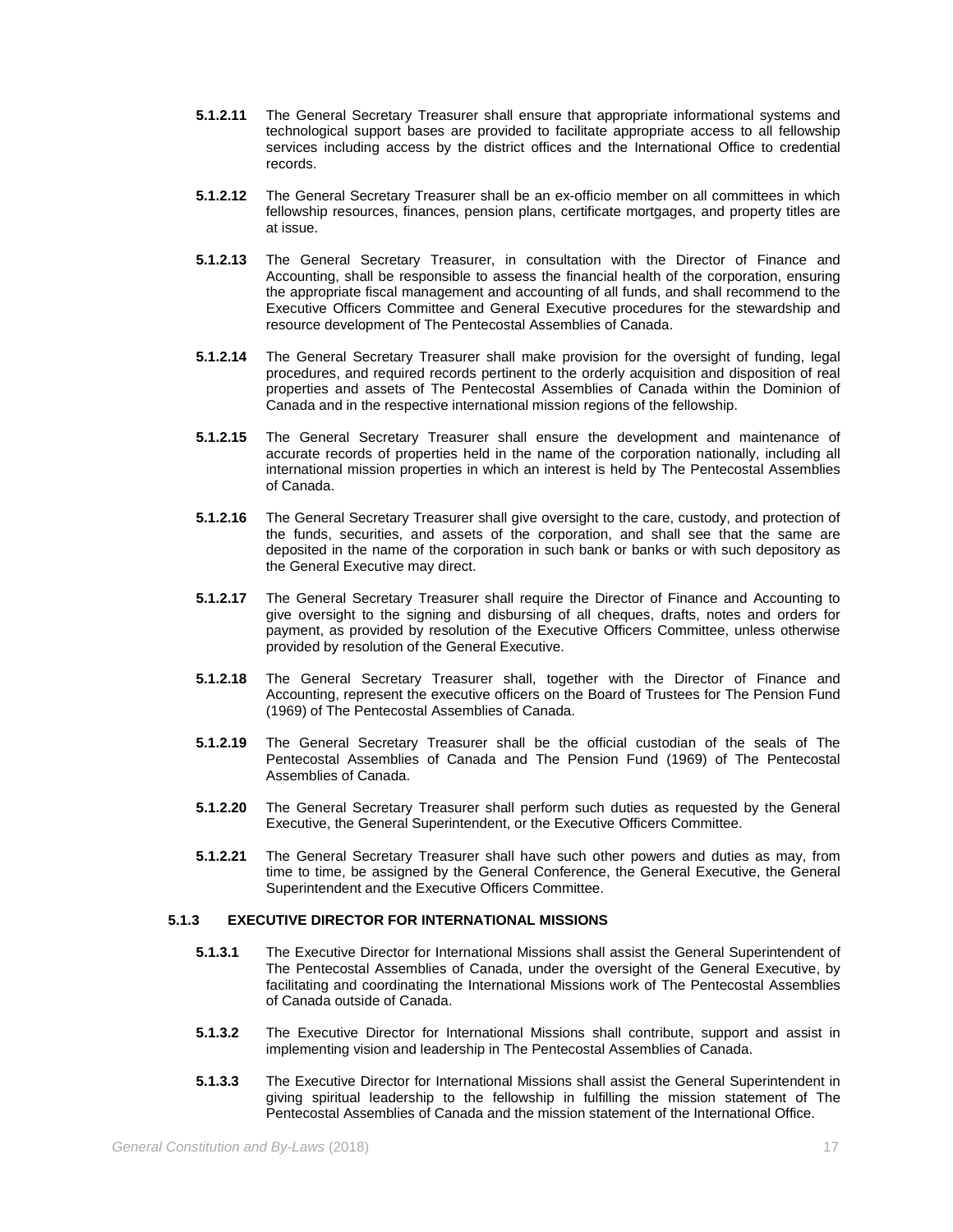- **5.1.3.4** The Executive Director for International Missions shall serve as a member of General Executive committees as provided in By-Law 6.3.
- **5.1.3.5** The Executive Director for International Missions shall have the oversight of all global workers under appointment and shall participate with the regional directors in the evaluation and discipline of global worker personnel as provided in global worker policy.
- **5.1.3.6** The Executive Director for International Missions shall support global workers with The Pentecostal Assemblies of Canada by providing a strategic framework that defines The Pentecostal Assemblies of Canada priorities in missions and gives global workers guidance and boundaries within which to fulfill their vision and calling.
- **5.1.3.7** The Executive Director for International Missions shall work with the Executive Officers Committee to prepare the international missions agenda for the General Executive.
- **5.1.3.8** The Executive Director for International Missions shall, with the General Superintendent, prepare an agenda and chair the Regional Directors Committee. The Executive Director for International Missions shall ensure the development of Regional Directors as they serve their regions and train global workers and national leaders
- **5.1.3.9** The Executive Director for International Missions shall chair and prepare the agenda for the International Missions Operations Committee and shall be responsible to present to the committee each item to be considered. The Executive Director for International Missions shall ensure the development of staff, a structured and efficient working environment and a coordinated effort from the department of International Missions to serve the needs of global workers and The Pentecostal Assemblies of Canada supporting Canadian constituency.
- **5.1.3.10** The Executive Director for International Missions shall provide global worker information for official publications of The Pentecostal Assemblies of Canada and shall assist in the promotion of international missions. The Executive Director for International Missions shall ensure missions communication and information will be available to credential holders and churches of The Pentecostal Assemblies of Canada to facilitate their support of The Pentecostal Assemblies of Canada global workers and global worker endeavors. The Executive Director for International Missions will cast vision and opportunities in international missions to The Pentecostal Assemblies of Canada constituency.
- **5.1.3.11** By virtue of this office, the Executive Director for International Missions shall be a member of each International Missions Regional Lead Team and each global worker field fellowship.
- **5.1.3.12** The Executive Director for International Missions shall present for approval to the Executive Officers Committee, and administrate the department of International Missions budget according to the policies established by the General Executive and the General Conference, under the oversight of the General Superintendent.
- **5.1.3.13** The Executive Director for International Missions shall serve on the board of the specialized, international missions-related ministries.
- **5.1.3.14** The Executive Director for International Missions shall submit summaries of the activities in the department under his or her direction as required by the General Superintendent and General Executive. The Executive Director for International Missions shall work with the regional directors and departmental coordinators to establish a vision for the work of international missions, strategic plans and goals and objectives to accomplish those visionary plans.
- **5.1.3.15** The Executive Director for International Missions shall develop and maintain accurate records of international properties held in the name of the corporation. The information shall be deposited with the General Secretary Treasurer.
- **5.1.3.16** The Executive Director for International Missions shall perform such other duties as are incidental to this office, and such functions and duties as requested by the General Conference, the General Executive, the General Superintendent and the Executive Officers Committee.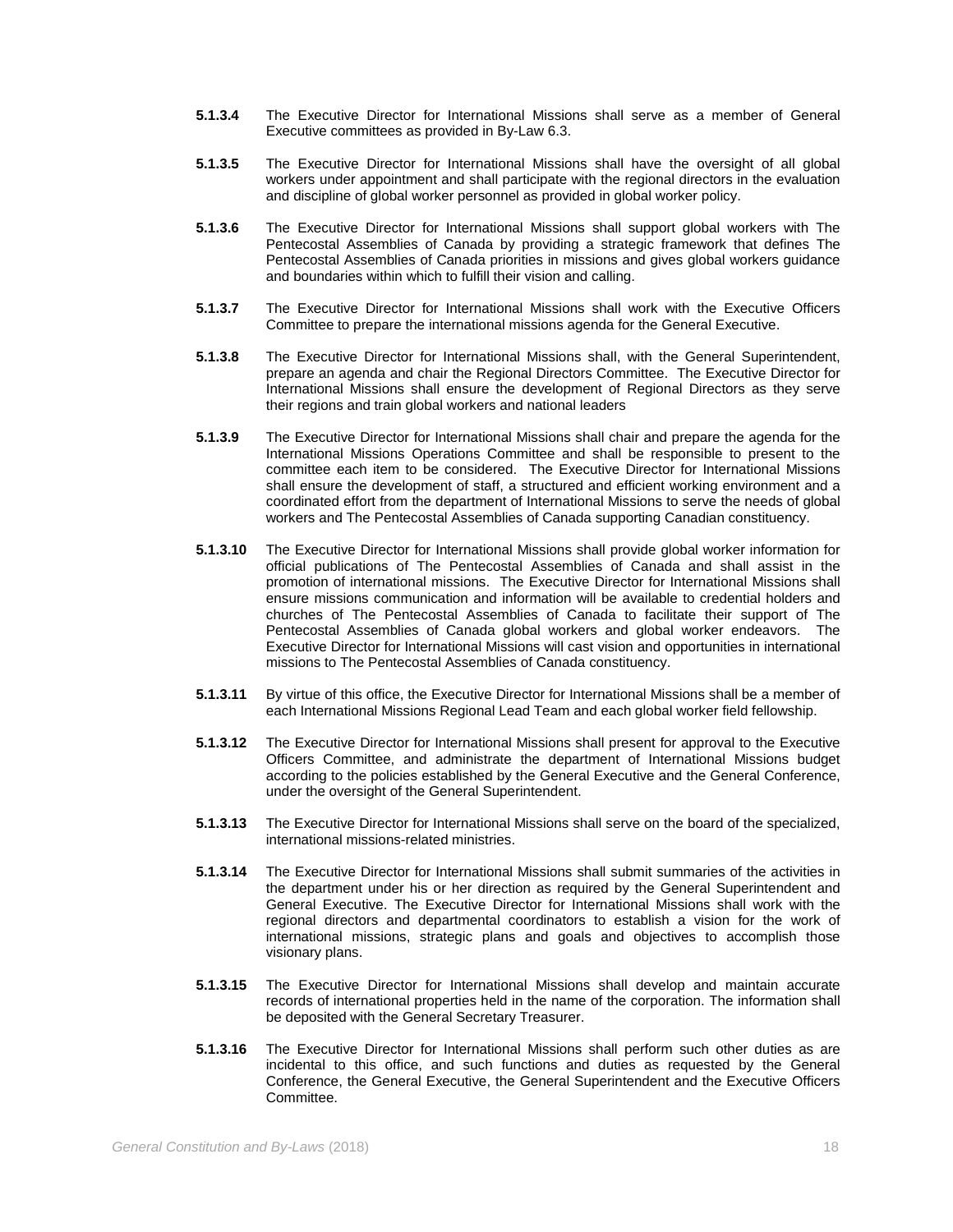# **5.1.4 GENERAL RESPONSIBILITIES**

**5.1.4.1** The Executive Officers Committee shall give oversight to the departments of the International Office with each of the executive officers assuming various areas of responsibility from time to time as designated by the General Superintendent in consultation with the Executive Officers Committee.

# **5.2 THE EXECUTIVE OFFICERS COMMITTEE COLLEGIAL FUNCTION**

- **5.2.1** The Executive Officers Committee, under the direction of the General Superintendent, shall assist the General Superintendent in giving general oversight to all departments and in approving matters of departmental policy and finance between meetings of the General Executive. The General Superintendent, with the assistance of the Executive Officers Committee, is authorized to act for the corporation in all matters that affect its interest while the General Conference and the General Executive are not in session.
- **5.2.2** They shall have the right to buy, take, lease or otherwise acquire, own, hold in trust, use, sell, convey, mortgage, or otherwise dispose of real property, personal and mixed, tangible and intangible, of whatsoever kind as may be useful for the prosecution of their work and as directed by the General Executive.
- **5.2.3** They shall hold in trust such funds as may be committed to them or dispose of the same as they may be directed by the trust agreement.
- **5.2.4** They shall be authorized to purchase or dispose of securities as need requires in an effort to strengthen the financial position of the corporation.
- **5.2.5** All properties of the corporation shall be bought, taken, held, sold, transferred, mortgaged, leased, assigned or conveyed by the Executive Officers Committee in the corporate name, except where such property is located within the geographic boundaries of a specific district conference of The Pentecostal Assemblies of Canada as defined in By-Law 12.1, in which case such properties of the corporation located within the geographic boundaries of that district may be bought, taken, held, sold, transferred, leased, assigned or conveyed by any two elected district officers of the district conference in the corporate name of The Pentecostal Assemblies of Canada, as provided in By-Law 12.10.7, such action to be taken only in consultation with the General Secretary Treasurer of The Pentecostal Assemblies of Canada.
- **5.2.6** In all matters of great importance, the Executive Officers Committee shall communicate with the members of the General Executive before final action shall be taken.
- **5.2.7** The Executive Officers Committee shall be empowered to arrange for and announce the meeting of the General Conference, with consideration of the interests of the fellowship as a whole. A decision of time and place for such meetings shall be determined by the General Executive.
- **5.2.8** The Executive Officers Committee shall, at their discretion, call special meetings of the General Executive when this is deemed advisable.
- **5.2.9** The Executive Officers Committee shall report to the General Executive their activities on behalf of the fellowship as they may be directed.
- **5.2.10** The Executive Officers Committee shall appoint all working committees of the General Conference.
- **5.2.11** The Executive Officers Committee shall represent the corporation in all relationships with governments or authorities where overseas global worker work is involved.
- **5.2.12** They shall have the oversight of the entire operations of the missions departments of The Pentecostal Assemblies of Canada.
- **5.2.13** They shall prepare, and present to the General Executive, The Pentecostal Assemblies of Canada budget for approval.
- **5.2.14** They shall have oversight of the International Office budget according to the policies established by the General Executive and the General Conference.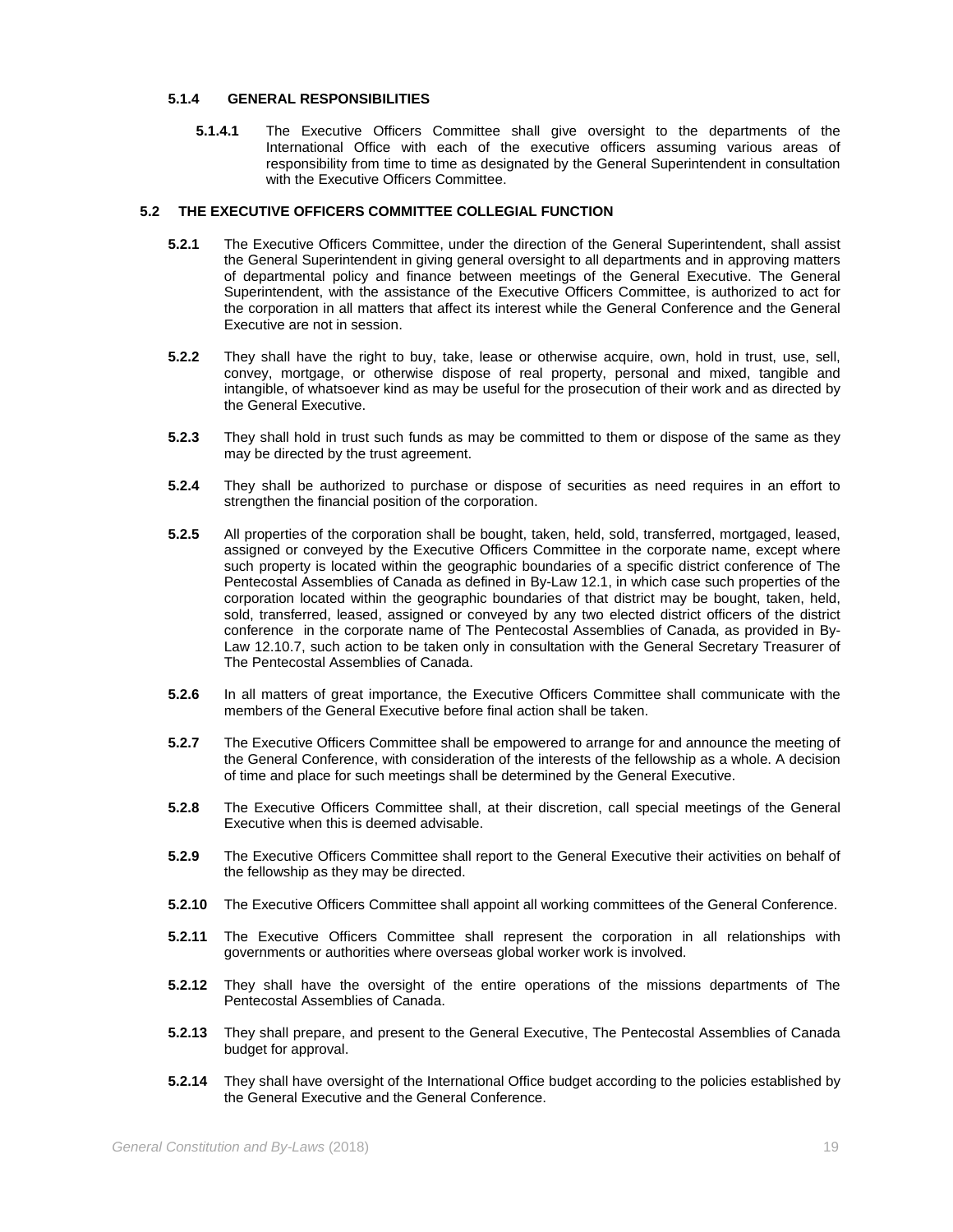- **5.2.15** They shall conduct an annual review of salaries and allowances of International Office personnel.
- **5.2.16** They shall appoint a representative from among their own members to serve as an ex-officio member of the board of governors of each post-secondary educational institution of The Pentecostal Assemblies of Canada.
- **5.2.17** Each officer shall assume certain duties in fulfilling the mission statement of the International Office as assigned by the General Superintendent in consultation with the Executive Officers Committee.
- **5.2.18** The Executive Officers Committee shall present reports to the General Conference of the activities of the departments of the International Office.
- **5.2.19** They shall present the names of candidates for appointment as departmental directors by the General Executive for a two-year term which shall be in accordance with the policy established by the General Executive, commencing July 1 in the non-General Conference year.
- **5.2.20** They shall make appointments of the departmental coordinators, in consultation with the departmental director when appropriate, for a two-year term which shall be in accordance with the policy established by the Executive Officers Committee, commencing July 1 in the non-General Conference year, in each department.
- **5.2.21** The Executive Officers Committee shall oversee the administration and distribution of the Ministers Assistance Fund.
- **5.2.22** They shall undertake such other responsibilities as may be assigned to them from time to time by the General Conference or the General Executive.

# **BY-LAW 6 THE GENERAL EXECUTIVE**

#### **6.1 AUTHORITY OF THE GENERAL EXECUTIVE**

- **6.1.1** The affairs of the corporation shall be managed by the General Executive.
- **6.1.2** The General Executive shall, in addition to the powers conferred by these by-laws, have such power and authorities as may be determined by resolution of the General Conference from time to time, provided also in matters of urgency, the said General Executive shall be competent to exercise all and any of the powers, authorities and discretion vested in or exercised by the General Conference, save and except only such acts as are, by these by-laws, specifically reserved to the said General Conference, provided, however, that resolutions passed in pursuance of the power hereby conferred shall have force only until the next meeting of the General Conference, and in default of confirmation thereat cease to have force and effect.
- **6.1.3** The General Executive shall, from time to time, commission and approve position papers, which relate to beliefs and practices that affect The Pentecostal Assemblies of Canada. These shall be viewed as being official position papers for the fellowship, and shall be in effect until amended by the General Executive or General Conference.

# **6.1.4 PROPERTY**

All property, both real and personal, acquired by or in the name of, or for the purposes of The Pentecostal Assemblies of Canada, shall be vested in the corporation subject to any declaration of trust that may be executed by the corporation. All property, whether real or personal, acquired in the opening of new assemblies where funds of the corporation are used and employed, shall be known as the property of the corporation and shall not be transferred or disposed of without written consent under seal of the corporation in the hands of the proper officers thereof.

#### **6.1.5 BORROWING POWERS**

Subject to the provision of Section 65 of the Canada Corporations Act, the General Executive of the corporation is hereby authorized from time to time:

**6.1.5.1** To borrow any sum or sums of money from a lender upon the credit of the corporation either by way of overdraft, discount, loan, line of credit or otherwise, and upon such terms as they may think proper and as security for any money so borrowed or as security for any advances, reliabilities heretofore made or incurred or that may hereafter be made or incurred, to hypothecate, mortgage, pledge and give to the lender all or any stock, bonds, debentures,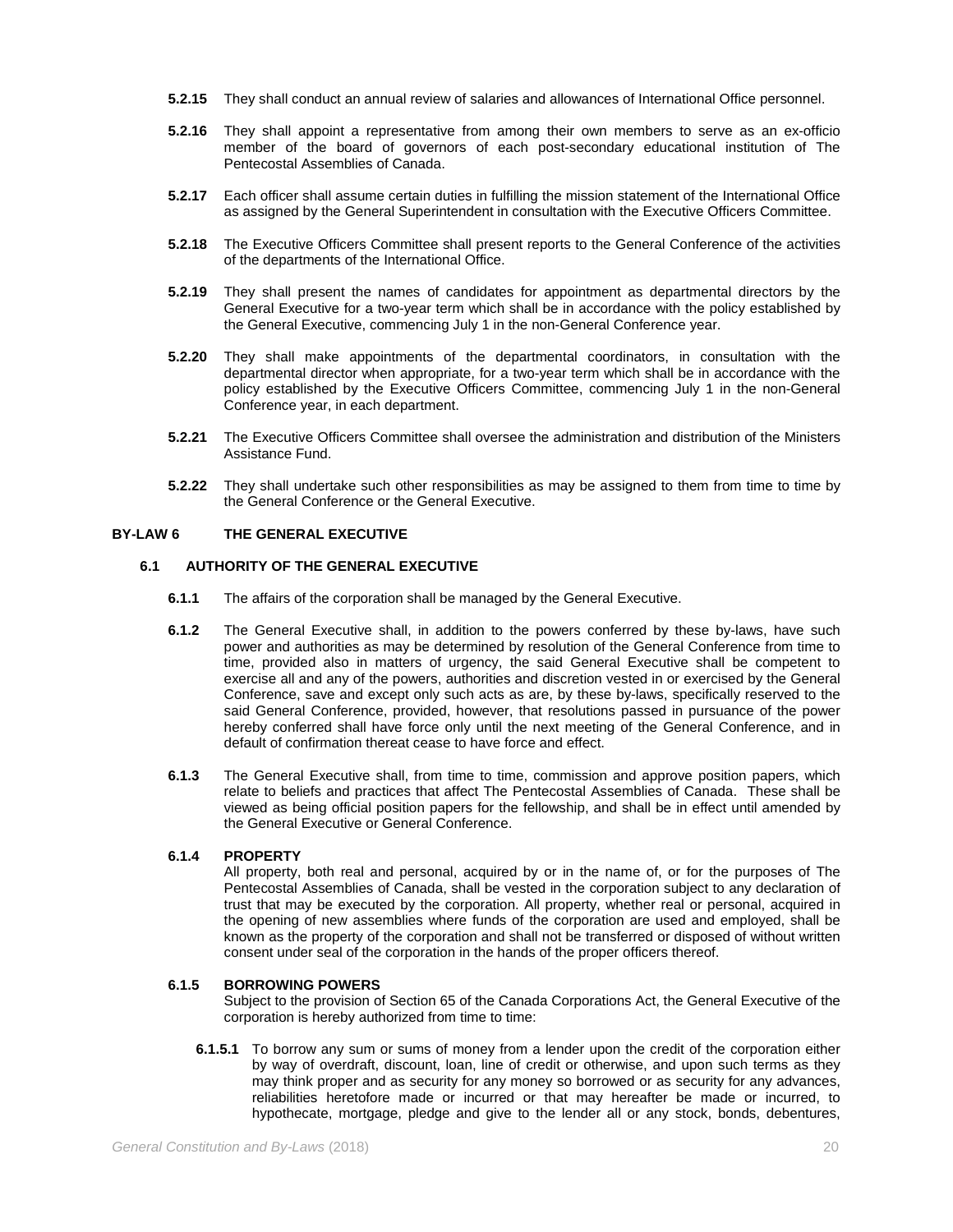negotiable instruments, in action or other real property of the corporation or other assets of the corporation as they may see fit, or as may be required by or on behalf of the lender, and it is expressly declared that any security given pursuant to this by-law may be by way of chattel mortgage or in such other form as the lender may require, or as the General Executive sees fit.

- **6.1.5.2** By a resolution or by-law such officer or officers, clerk, cashier or other employee of the corporation as the General Executive may appoint to transact the banking business of the corporation with a bank; to make, draw, accept and endorse bills of exchange, promissory notes and cheques; and to execute on behalf of the corporation all such documents as aforesaid and to delegate in or by resolution or by-law to such person or persons of the powers hereby conferred upon the General Executive, and further, that this by-law shall continue in full force, virtue and effect as between the corporation and a bank until notice of relocation or cancellation thereof be given to a bank in writing.
- **6.1.5.3** In addition to their power to borrow as set out in By-law 6.1.5.1-2 herein, without limiting the generality of the powers otherwise conferred upon the General Executive, the General Executive shall have the power and authority, subject to the provision of Section 65 of the Canada Corporations Act 1965, to buy, sell, mortgage, lease, hypothecate, pledge or otherwise acquire, dispose of, hypothecate or deal with all of the real and personal property of The Pentecostal Assemblies of Canada wheresoever situate, whether it be within or without Canada on such terms and in such manner as the General Executive deems expedient.

# **6.1.6 EXECUTION OF DOCUMENTS**

- **6.1.6.1** Contracts, documents, or any instruments in writing requiring the signature of the corporation shall be signed by any two of the Executive Officers and all contracts, documents, and instruments in writing so signed shall be binding upon the corporation without any further authorization or formality. In the event that only one of the Executive Officers is available to sign documents, the Fellowship Services Executive Assistant shall be authorized to sign documents.
- **6.1.6.2** Where any contract, document, or instrument in writing affects real property located within the geographic boundaries of a district conference of The Pentecostal Assemblies of Canada as defined in By-Law 12.1, and such contracts, documents, or instruments require the signature of the corporation, in such cases only, such contracts, documents, or instruments may be signed by any two elected district officers of the district conference in consultation with the General Secretary Treasurer of The Pentecostal Assemblies of Canada, and all contracts, documents, and instruments in writing so signed shall be binding upon the corporation of The Pentecostal Assemblies of Canada.
- **6.1.6.3** The General Executive shall have power by resolution, from time to time, to appoint any other officer or officers on behalf of the corporation either to sign contracts, documents or instruments in writing generally, or to sign contracts, documents or instruments in writing.
- **6.1.6.4** In matters of urgency, or as required by provincial legislation, the Executive Officers Committee in session shall have power by resolution, from time to time to appoint any other person or persons on behalf of the corporation to sign contracts, documents or instruments.
- **6.1.6.5** The seal of the corporation may, when required, be affixed to contracts, documents, and instruments in writing, signed as aforesaid, or by any officer or officers or any person duly appointed with signing authority by the General Executive, or by any district officer, duly elected by a district conference, as provided in By-Law 12.9.
- **6.1.7** The General Executive shall be authorized to purchase a share or shares and appoint a proxy to vote the share of The Pentecostal Assemblies of Canada in any Canadian Business Corporation duly established for the purpose of supporting and facilitating the ministries and missions of The Pentecostal Assemblies of Canada.

# **6.2 MEETINGS AND QUORUM**

# **6.2.6 MEETINGS**

Meetings of the General Executive may be held at the International Office or elsewhere as the General Executive may, from time to time, determine. The said meetings may be held at any time without formal notice if all the members are present or if those unable to attend have signified their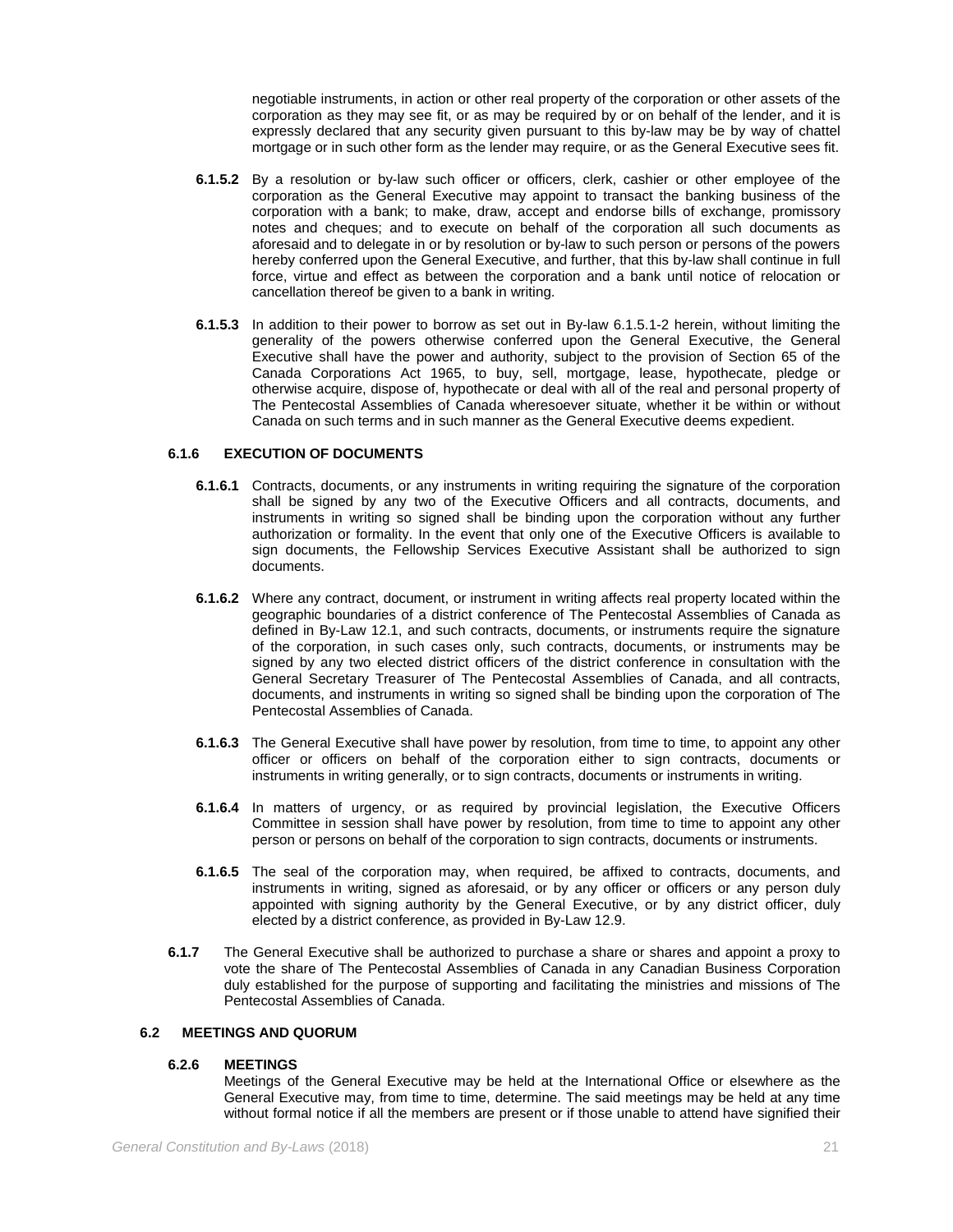consent, in writing, of the meeting being held in their absence. The General Superintendent may, at any time, call for a meeting, and the General Secretary Treasurer, by direction of the General Superintendent shall notify the members of such meeting of the General Executive. Notice of such meeting shall be delivered to each member of the General Executive not less than seven days before the meeting is to take place. Notice of any meeting or any irregularity in any meeting or the notice thereof may be waived by any member of the General Executive. One-third of the members of the General Executive may petition the Executive Officers Committee to call a meeting of the General Executive.

# **6.2.7 QUORUM**

The majority of the General Executive members present at a General Executive meeting shall constitute a quorum for the transaction of business.

# **6.3 COMMITTEES OF THE GENERAL EXECUTIVE**

#### **6.3.1 INTERNATIONAL MISSIONS COMMITTEE**

# **6.3.1.1 PURPOSE**

This committee shall be responsible to represent international missions to the General Executive and shall work with various sub-committees and international missions representatives as would be determined by the General Executive from time to time.

# **6.3.1.2 ORGANIZATION**

- **6.3.1.2.1** The International Missions Committee shall include:
	- Members of the General Executive
		- The International Missions Executive Lead Team
		- One representative of Emergency Relief and Development Overseas (ERDO)
		- Representatives of The Pentecostal Assemblies of Newfoundland and Labrador (PAONL)
- **6.3.1.2.2** The General Superintendent and Executive Director for International Missions shall co-chair.
- **6.3.1.2.3** This committee shall submit its minutes to and be accountable to the General Executive.
- **6.3.1.2.4** This committee shall meet at the call of the Chairs.

# **6.3.2 EXECUTIVE OFFICERS COMMITTEE**

#### **6.3.2.1 PURPOSE**

This committee shall be responsible to represent the International Office of The Pentecostal Assemblies of Canada to the General Executive and shall work with various sub-committees of the International Office which facilitate and coordinate the work of that office, and such other committees as shall be determined by the General Executive from time to time.

#### **6.3.2.2 ORGANIZATION**

- **6.3.2.2.1** The Executive Officers Committee shall include the General Superintendent, the General Secretary Treasurer and the Executive Director for International Missions.
- **6.3.2.2.2** The General Superintendent shall be the Chair.
- **6.3.2.2.3** This committee shall submit its minutes to and be accountable to the General Executive.
- **6.3.2.2.4** This committee shall meet at the call of the Chair.

# **6.3.3 SUPERINTENDENTS COMMITTEE**

# **6.3.3.1 PURPOSE**

This committee shall be accountable to represent the districts of The Pentecostal Assemblies of Canada to the General Executive and shall work with various subcommittees as shall be determined by the General Executive from time to time.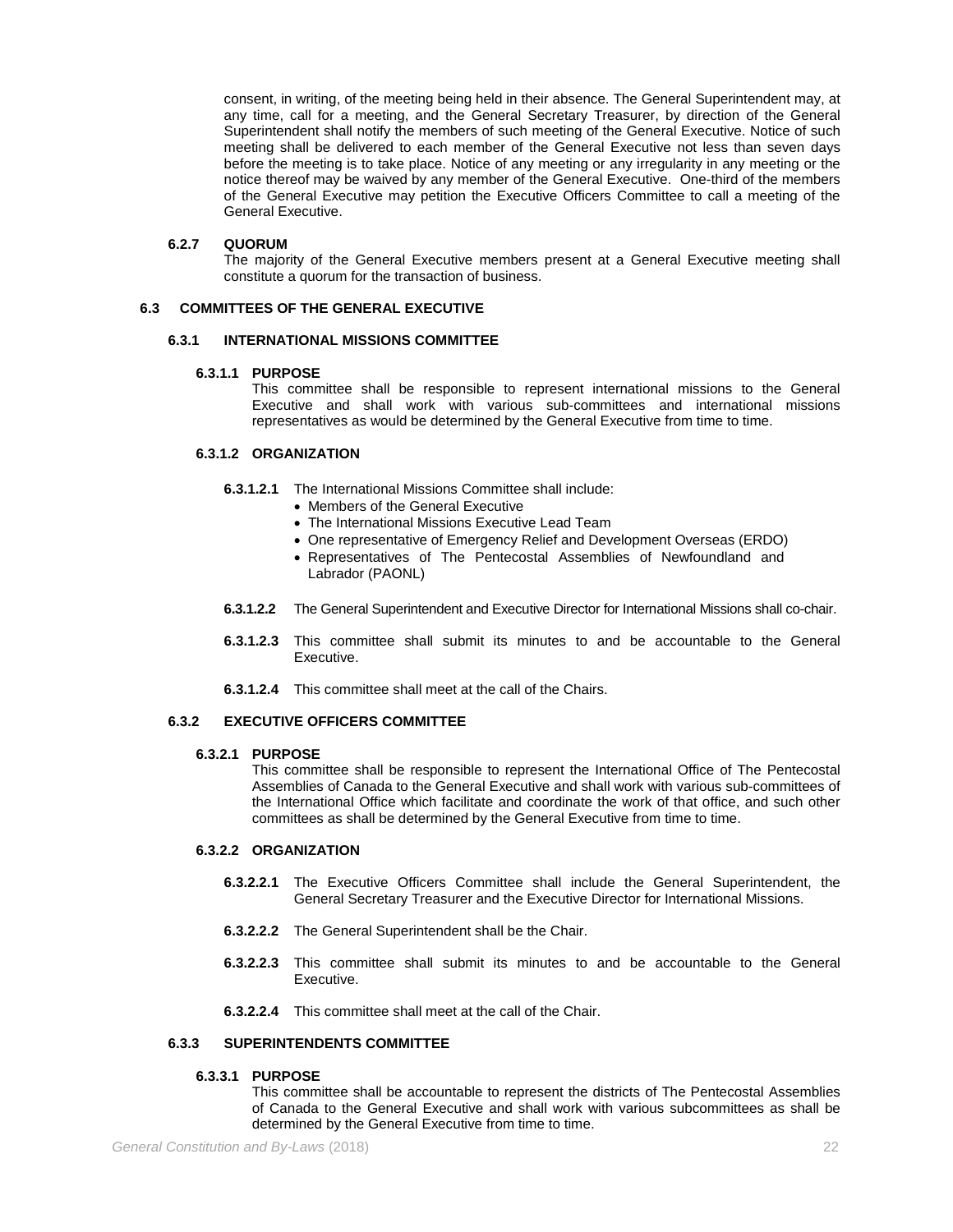#### **6.3.3.2 ORGANIZATION**

- **6.3.3.2.1** The Superintendents Committee shall include the Executive Officers Committee and the district superintendents.
- **6.3.3.2.2** The General Superintendent shall be the Chair.
- **6.3.3.2.3** This committee shall submit its minutes to and be accountable to the General Executive.
- **6.3.3.2.4** This committee shall meet at the call of the Chair.

# **6.3.4 MISSION CANADA COMMITTEE**

#### **6.3.4.1 PURPOSE**

This committee shall be responsible to represent Mission Canada and the local churches of The Pentecostal Assemblies of Canada to the General Executive as they relate to the International Office and its functions. The Mission Canada Committee shall work with various sub-committees as shall be determined by the Superintendents Committee from time to time.

# **6.3.4.2 ORGANIZATION**

- **6.3.4.2.1** The Mission Canada Committee shall include the General Superintendent, the Mission Canada Assistant to the General Superintendent, two district superintendents, two ordained credential holders at large from the General Executive, one lay member of the General Executive, one member from each of the various Mission Canada Groups (all of the above appointed by the General Executive), the Executive Officers Committee, and the departmental coordinators on an as needed basis.
- **6.3.4.2.2** The General Superintendent shall be Chair of this committee.
- **6.3.4.2.3** This committee shall submit its minutes and be accountable to the General Executive.
- **6.3.4.2.4** This committee shall meet at the call of the Chair.

#### **6.4 FINANCE**

- **6.4.1** The General Executive of The Pentecostal Assemblies of Canada shall be responsible to study and approve the budget and shall serve in an advisory capacity in matters of general finance.
- **6.4.2** The General Executive shall be responsible to evaluate and approve any major project of the International Office of The Pentecostal Assemblies of Canada involving the expenditure of funds.
- **6.4.3** Any resolution or project submitted for consideration by the General Conference which involves the major expenditure of funds shall first be submitted to the General Executive for review and advice.
- **6.4.4** Remuneration of all executive officers of the corporation shall be determined by the General Executive, and shall be reviewed annually.

#### **6.5 CONFLICT OF INTEREST**

A member of any committee governed by these by-laws shall not place their self in a position where there is conflict of interest between the credential holder's duties as a member of the respective committee and the credential holder's other interests. Every committee member who is in any way directly or indirectly interested in or may become interested in an existing or proposed contract, transaction or arrangement with the church or who otherwise has a conflict of interest by virtue of involvement of a member of the credential holder's family, or a corporation that the member is involved with as either a director, shareholder, officer, employee or agent, then such committee member shall declare the credential holder's conflict of interest fully at a meeting of the committee and withdraw from any discussion or vote.

The Executive Officers Committee shall absent themselves from a General Executive meeting when salary and allowance review is being considered.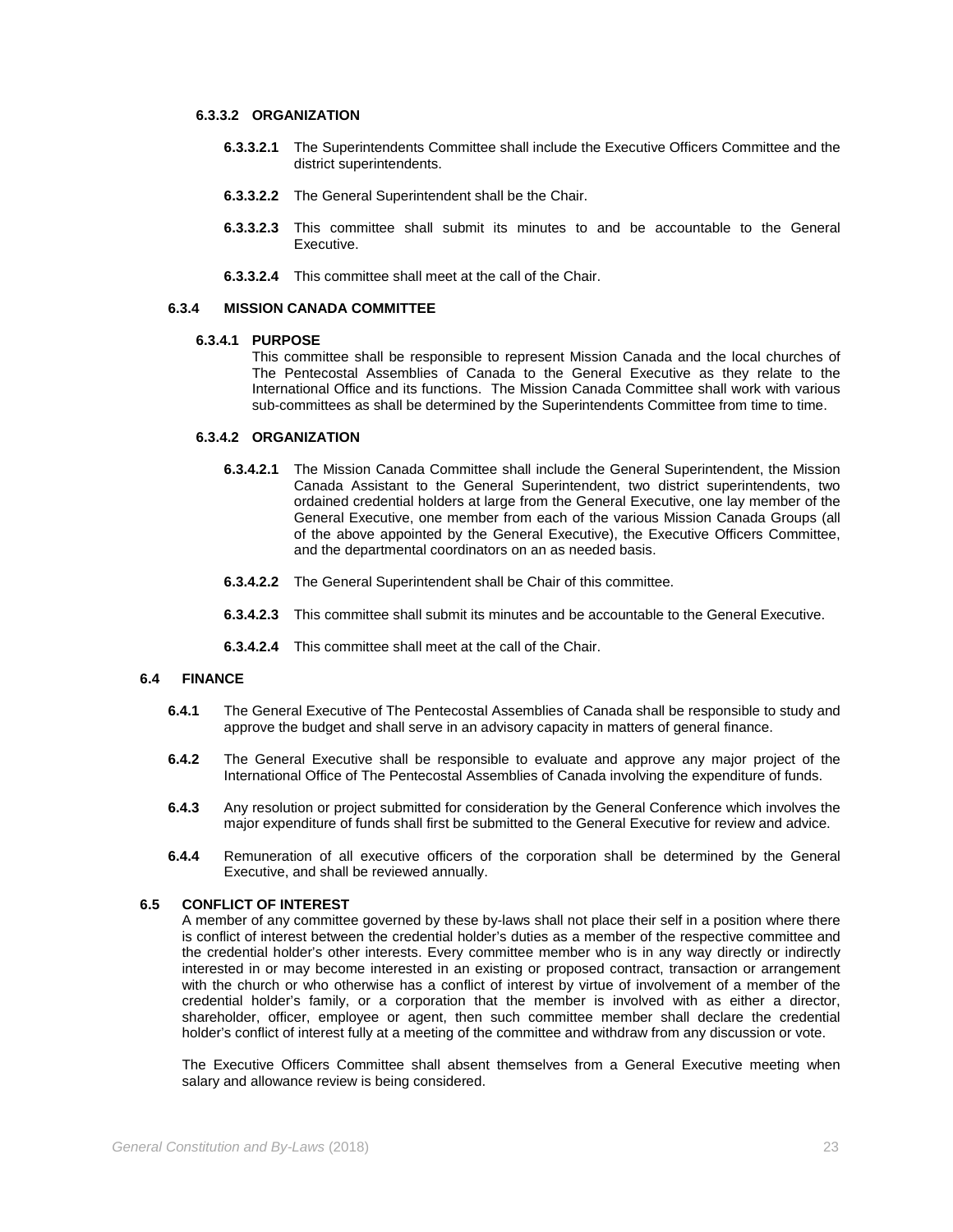# **BY-LAW 7 DEPARTMENTS OF THE INTERNATIONAL OFFICE**

#### **7.1 PURPOSES**

The International Office of The Pentecostal Assemblies of Canada shall include various departments designed to provide for ministries and services approved by the General Executive. The departments may provide for, but are not limited to such ministries and services as international missions, Canadian missions**,** fellowship services, development services, and various specialized ministries such as men's and women's ministries, and ministries that focus on particular age, interest, or cultural groups.

The purpose of the departments is to serve the fellowship under the oversight of the Executive Officers Committee and the General Executive, coordinating and facilitating the implementation and fulfillment of the mission statement of The Pentecostal Assemblies of Canada, which is "To glorify God by making disciples everywhere by proclaiming and practicing the Gospel of Jesus Christ in the power of the Holy Spirit", and to coordinate and facilitate the implementation and fulfillment of the mission statement of the International Office of The Pentecostal Assemblies of Canada which is "To serve the Fellowship of The Pentecostal Assemblies of Canada by ensuring doctrinal and ministry standards and by facilitating and coordinating ministry in Canada and the work of international missions."

Each department of the International Office shall be approved by the General Executive and shall in all its programs and duties incorporate missions, evangelism and social concerns as the practice of the Gospel in all their functions and responsibilities.

#### **BY-LAW 8 NATIONAL COMMITTEES**

Standing committees shall be established and modified as deemed necessary by the General Conference or General Executive. Each committee membership and chair shall be appointed. The regular terms of office for the committee members who are not members by virtue of office shall be for a two-year term. The Executive Officers Committee shall be members of the national committees by virtue of their office. Departmental directors shall be appointed to the respective national committees by the General Executive, the Executive Officers Committee, or the Superintendents Committee.

Note: The committees have been reorganized in a different order under General Executive subcommittee groups.

# **8.1 GENERAL EXECUTIVE SUBCOMMITTEES**

# **8.1.1 NATIONAL CREDENTIALS COMMITTEE**

#### **8.1.1.1 PURPOSE**

This committee shall receive recommendations regarding credentials from the district executive or International Missions Operations Committee, issue all credentials of The Pentecostal Assemblies of Canada and process exceptional credential matters recommended by the districts.

# **8.1.1.2 ORGANIZATION**

- **8.1.1.2.1** The National Credentials Committee shall consist of the General Superintendent and the General Secretary Treasurer.
- **8.1.1.2.2** The General Secretary Treasurer shall be the Chair.
- **8.1.1.2.3** This committee shall be responsible to the Superintendents Committee.
- **8.1.1.2.4** This committee shall meet at the call of the Chair.

# **8.1.2 NATIONAL CREDENTIALS REVIEW COMMITTEE**

#### **8.1.2.1 PURPOSE**

- **8.1.2.1.1** This committee will be limited to serve a district credential committee only in regard to divorce and remarriage.
- **8.1.2.1.2** This committee shall receive credential applications from applicants after preliminary approval has been given by a district credential committee.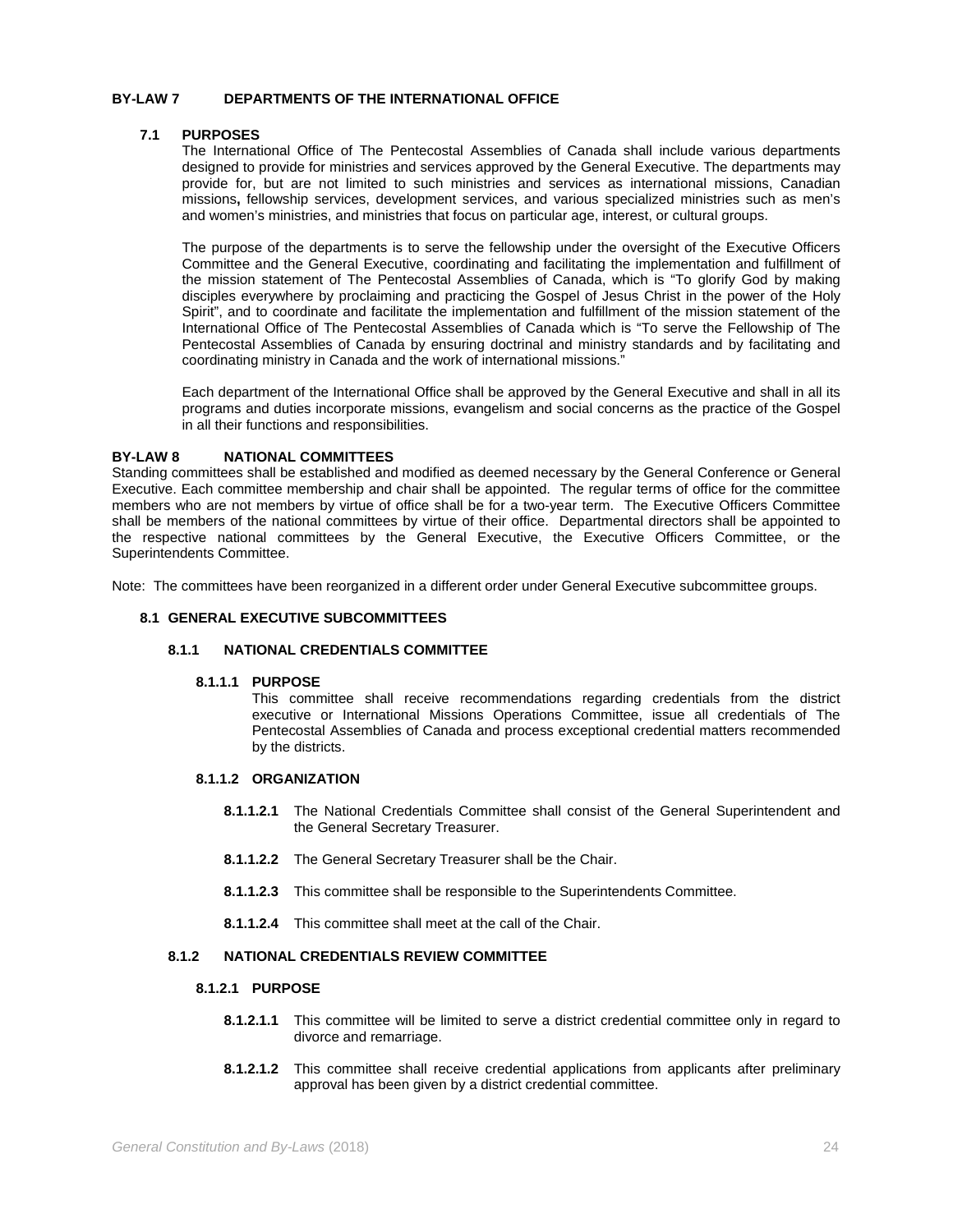- **8.1.2.1.3** This committee shall receive credential applications from applicants who are divorced and remarried with a former spouse still living and who wish to transfer ministerial credentials held with another religious organization into The Pentecostal Assemblies of Canada.
- **8.1.2.1.4** This committee shall receive applications from credential holders of The Pentecostal Assemblies of Canada who wish to marry a divorced person with a former spouse still living or who are divorced with a former spouse still living and who wish to retain credentials and be declared eligible to remarry.
- **8.1.2.1.5** This committee shall conduct personal interview(s) with each applicant, except in situations where the written application reveals that the individual is clearly ineligible or in unique circumstances where the committee determines that an interview is not possible or is unwarranted.
- **8.1.2.1.6** When applicants have been approved, this committee shall make recommendations to the General Executive to authorize the National Credentials Committee to issue the appropriate credentials, subject to additional requirements for transfers administered by the district executive or International Missions Operations Committee, and ratification of all approved applicants by the appropriate district conference. If the applicant is a current credential holder, divorced, and seeking permission to remarry, the National Credentials Review Committee shall make appropriate recommendations to the General Executive for ratification.

#### **8.1.2.2 ORGANIZATION**

- **8.1.2.2.1** The National Credentials Review Committee shall consist of the General Secretary Treasurer and other situationally appropriate credential holders as determined by the Chair.
- **8.1.2.2.2** The General Secretary Treasurer shall be the Chair.
- **8.1.2.2.3** This committee shall be responsible to the General Executive.
- **8.1.2.2.4** This committee shall meet at the call of the Chair.

# **8.1.3 CREDENTIAL STANDARDS COMMITTEE**

# **8.1.3.1 PURPOSE**

**8.1.3.1.1** This committee shall set the standards for initial credentials within The Pentecostal Assemblies of Canada, including but not limited to, academic standards. In consultation, appropriately, with educational institutions, directors of distance education/ correspondence programs, pastors, and lay persons, this committee shall determine such matters as the number of hours of education, specific courses of education, an appropriate internship program, and the formation and administration of a theology testing tool for credential candidates.

# **8.1.3.2 ORGANIZATION**

- **8.1.3.2.1** The General Executive shall appoint a Credential Standards Committee, including at least one of the district superintendents.
- **8.1.3.2.2** The General Secretary Treasurer shall be Chair of this committee.
- **8.1.3.2.3** This committee shall submit its minutes to and be responsible to the General Executive.
- **8.1.3.2.4** This committee shall meet at the call of the Chair.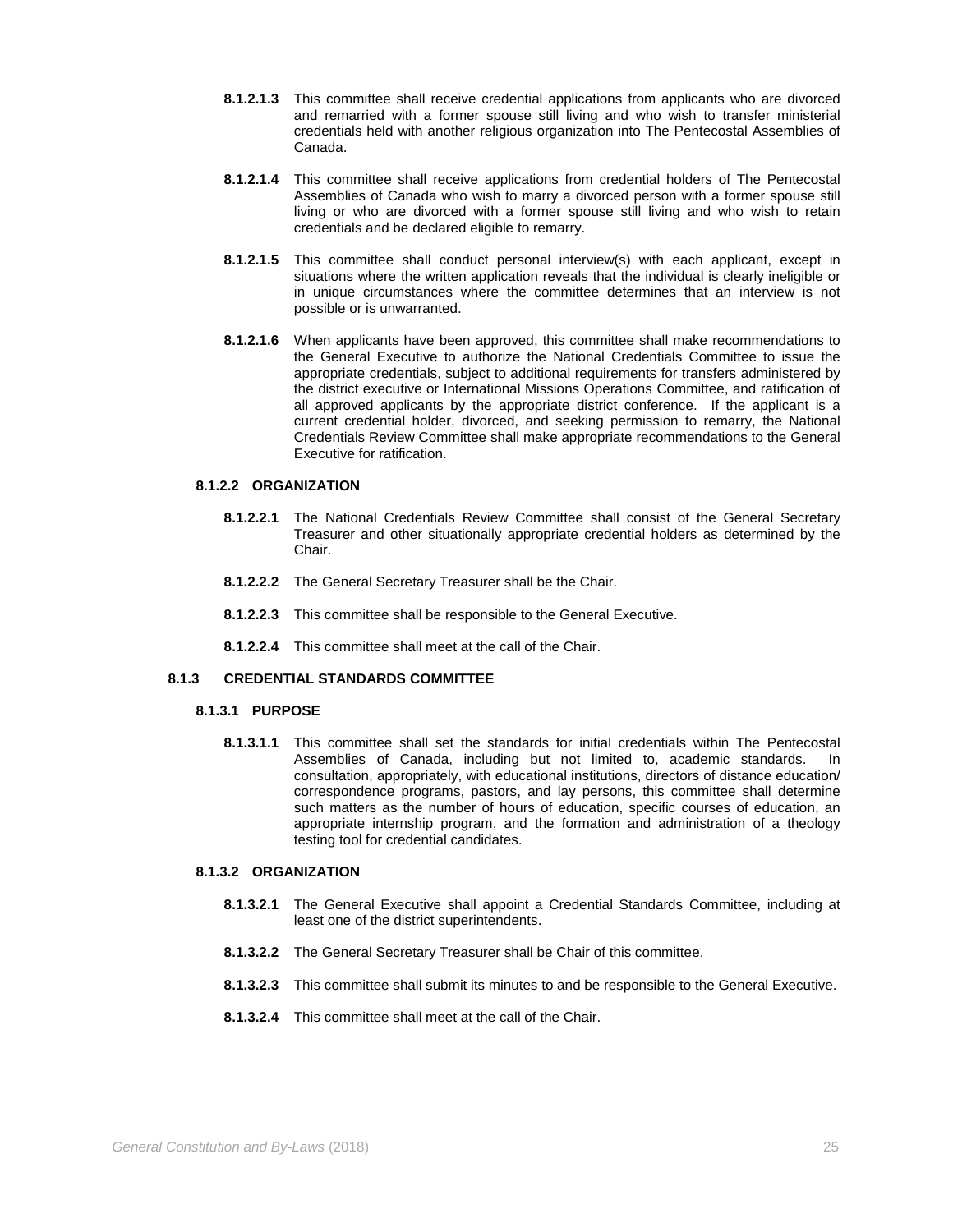# **8.1.4 CONSTITUTIONAL REVIEW COMMITTEE**

#### **8.1.4.1 PURPOSE**

This committee shall review the constitutions and by-laws and make recommendations to the General Executive.

# **8.1.4.2 ORGANIZATION**

- **8.1.4.2.1** The Constitutional Review Committee shall include the General Superintendent, the General Secretary Treasurer, one district superintendent and two other members appointed by the General Executive.
- **8.1.4.2.2** The General Secretary Treasurer shall be the Chair.
- **8.1.4.2.3** This committee shall be responsible to the General Executive.
- **8.1.4.2.4** This committee shall meet at the call of the Chair.

# **8.2 INTERNATIONAL MISSIONS SUBCOMMITTEES**

# **8.2.1 DISTRICT MISSIONS REPRESENTATIVES COMMITTEE**

#### **8.2.1.1 PURPOSE**

- This committee shall coordinate:
- The promotion of missions;
- The itineration, care and support of global workers.

# **8.2.1.2 ORGANIZATION**

- **8.2.1.2.1** The District Missions Representatives Committee shall include: the Executive Director for International Missions, each of the duly appointed district missions representatives and the coordinators of specialized missions and missions personnel.
- **8.2.1.2.2** The Executive Director for International Missions shall be the Chair.
- **8.2.1.2.3** This committee shall submit its minutes to and be responsible to the International Missions Committee and Superintendents Committee.
- **8.2.1.2.4** This committee shall meet annually at the call of the Chair.

# **8.2.2 INTERNATIONAL MISSIONS OPERATIONS COMMITTEE**

#### **8.2.2.1 PURPOSE**

.

This committee shall coordinate the programs and activities of the international missions department and assist the Executive Director for International Missions in the administration of the international missions department.

# **8.2.2.2 ORGANIZATION**

- **8.2.2.2.1** The International Missions Operations Committee shall include the Executive Officers Committee and the international missions departmental directors, Regional Directors, representation from The Pentecostal Assemblies of Newfoundland and Labrador, and the Chief Executive Officer of ERDO.
- **8.2.2.2.2** The Executive Director of International Missions shall be the Chair.
- **8.2.2.2.3** This committee shall submit its minutes to and be responsible to the International Missions Committee.
- **8.2.2.2.4** This committee shall meet monthly at the call of the Chair.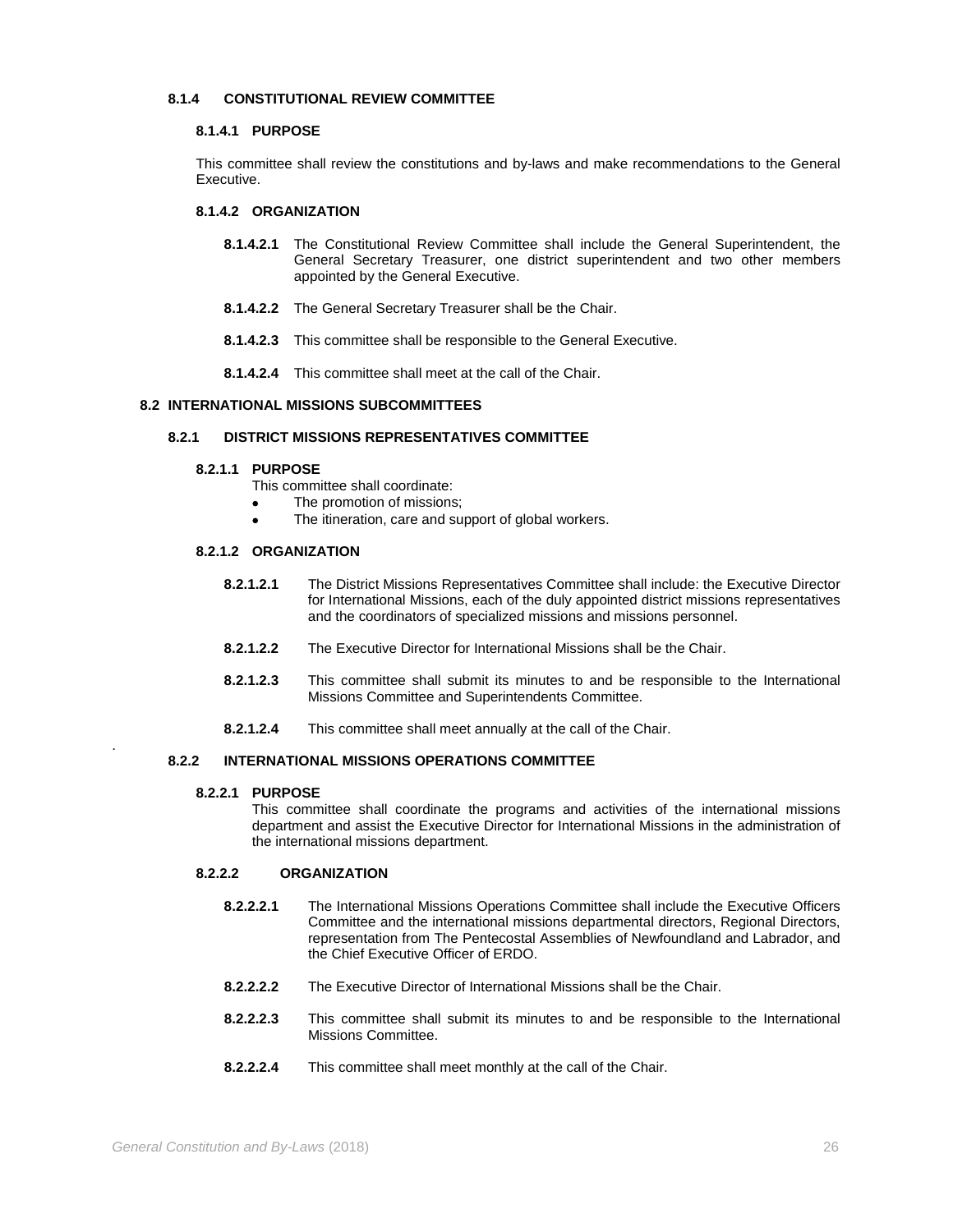# **8.2.3 REGIONAL DIRECTORS COMMITTEE**

#### **8.2.3.1 PURPOSE**

This committee shall coordinate the programs and activities of the International Missions Department and assist the Executive Director for International Missions in the administration of the International Missions Department.

# **8.2.3.2 ORGANIZATION**

- **8.2.3.2.1** The Regional Directors Committee shall include the Executive Officers Committee, the regional directors, and by invitation, the international missions department directors, representation from The Pentecostal Assemblies of Newfoundland and Labrador, the Chief Executive Officer of ERDO, and national leaders.
- **8.2.3.2.2** The Executive Director for International Missions shall be the Chair.
- **8.2.3.2.3** This committee shall submit its minutes to and be responsible to the International Missions Committee.
- **8.2.3.2.4** This committee shall meet at the call of the Chair.

# **8.3 EXECUTIVE OFFICERS COMMITTEE SUBCOMMITTEES**

# **8.3.1 EXECUTIVE OFFICERS LEADERSHIP COMMITTEE**

#### **8.3.1.1 PURPOSE**

This committee shall coordinate and facilitate the departments of the International Office.

### **8.3.1.2 ORGANIZATION**

- **8.3.1.2.1** The Executive Officers Leadership Committee shall include the executive officers and departmental leadership.
- **8.3.1.2.2** The General Superintendent shall be the Chair.
- **8.3.1.2.3** This committee shall be responsible to the Executive Officers Committee.
- **8.3.1.2.4** This committee shall meet at the call of the Chair

# **8.4 SUPERINTENDENTS SUBCOMMITTEES**

#### **8.4.1 ADMINISTRATORS COMMITTEE**

#### **8.4.1.1 PURPOSE**

This committee shall clarify common administrative procedures and policies related to credentials, church records, The Pentecostal Assemblies of Canada mortgages, The Pentecostal Assemblies of Canada group insurance programs, legal matters, and other administrative matters common to the operations of the district offices.

This committee shall review all credential application forms, procedures and standards as needed and shall make recommendations for modifications to the Superintendents Committee.

### **8.4.1.2 ORGANIZATION**

- **8.4.1.2.1** The Administrators Committee shall include the General Secretary Treasurer, the district administrators or district secretary-treasurers as the case may be, one district superintendent as appointed by the Superintendents Committee, and the departmental directors and coordinators of the International Office responsible for services and resources on an as needed basis.
- **8.4.1.2.2** The General Secretary Treasurer shall be the Chair.
- **8.4.1.2.3** This committee shall submit its minutes to and be responsible to the Superintendents Committee.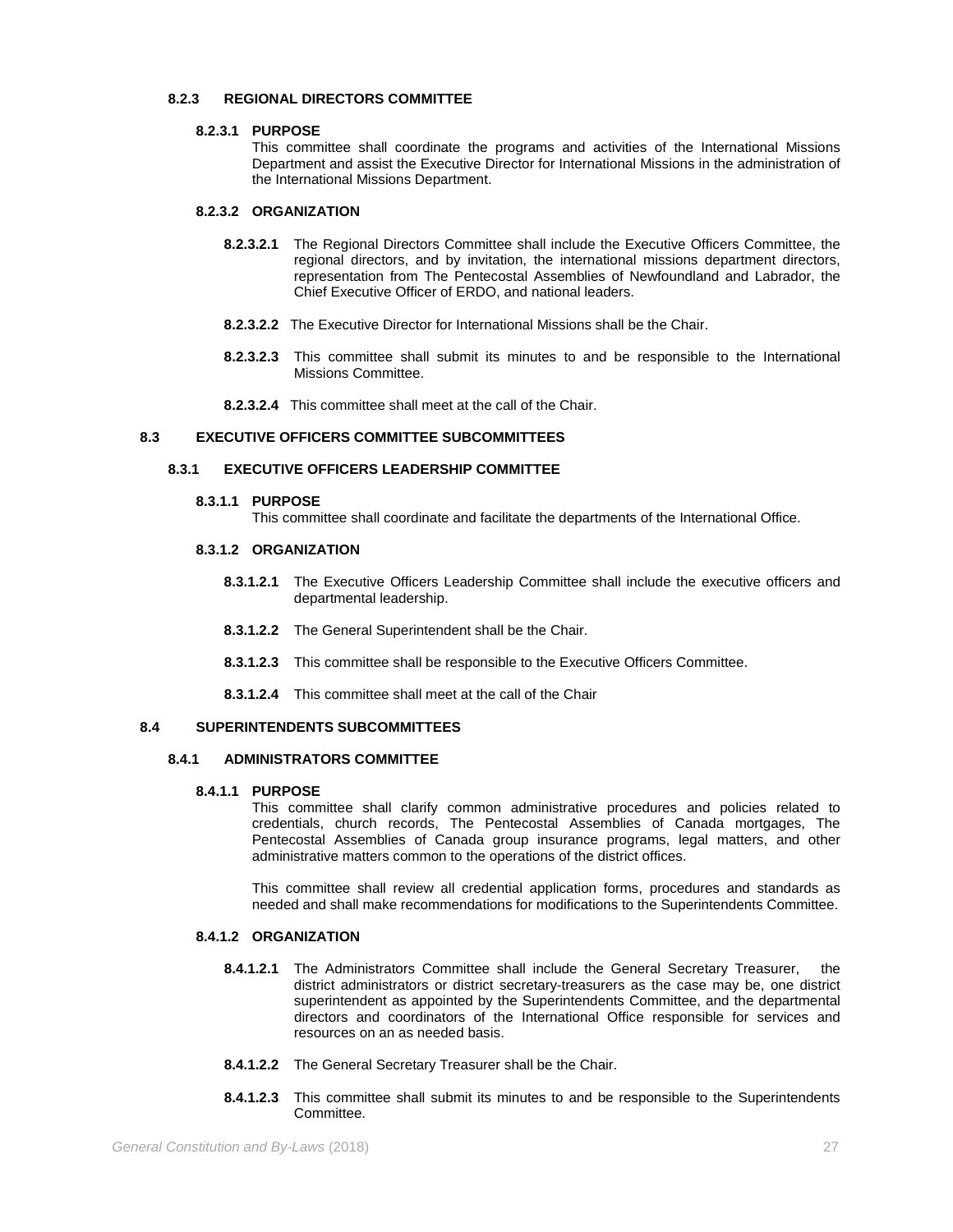**8.4.1.2.4** This committee shall meet at the call of the Chair.

# **8.4.2 MISSION CANADA COMMITTEE**

# **8.4.2.1 PURPOSE**

This committee shall be responsible to represent Mission Canada and the local churches of The Pentecostal Assemblies of Canada to the General Executive as they relate to the International Office and its functions. The Mission Canada Committee shall work with various sub-committees as shall be determined by the Superintendents Committee from time to time.

# **8.4.2.2 ORGANIZATION**

- **8.4.2.2.1** The Mission Canada Committee shall include the General Superintendent, the Mission Canada Assistant to the General Superintendent, two district superintendents, two ordained credential holders at large from the General Executive, one lay member of the General Executive, one member from each of the various Mission Canada Groups (all of the above appointed by the General Executive), the Executive Officers Committee, and the departmental coordinators on an as needed basis.
- **8.4.2.2.2** The General Superintendent shall be Chair of this committee.
- **8.4.2.2.3** This committee shall submit its minutes to and be accountable to the General Executive.
- **8.4.2.2.4** This committee shall meet at the call of the Chair.

# **8.4.3 EDUCATION STANDARDS COMMITTEE**

# **8.4.3.1 PURPOSE**

This committee shall be responsible to maintain minimum standards for admissions, administration, education programs, graduation, and personal life standards in harmony with the theological and spiritual values of The Pentecostal Assemblies of Canada as related to the requirements for credentials as approved by the Credential Standards Committee. The Education Standards Committee shall recommend to the Superintendents Committee standards for the coordination of nationally offered programs.

# **8.4.3.2 ORGANIZATION**

- **8.4.3.2.1** The Education Standards Committee shall include the General Superintendent, the General Secretary Treasurer, the presidents and academic deans of the post-secondary institutions of The Pentecostal Assemblies of Canada and the deans of the seminaries, and one member of the Superintendents Committee, as appointed by the Superintendents Committee.
- **8.4.3.2.2** The General Superintendent shall be the Chair.
- **8.4.3.2.3** This committee shall submit its minutes to and be responsible to the Superintendents Committee.
- **8.4.3.2.4** This committee shall meet annually at the call of the Chair.

# **8.4.4 MISSIONS ADVISORY COMMITTEE**

# **8.4.4.1 PURPOSE**

This committee shall advise the International Missions Committee on matters of current and future global worker practice.

# **8.4.4.2 ORGANIZATION**

**8.4.4.2.1** The Missions Advisory Committee shall include the Executive Director for International Missions and those individuals appointed to the Missions Advisory Committee by the International Missions Committee.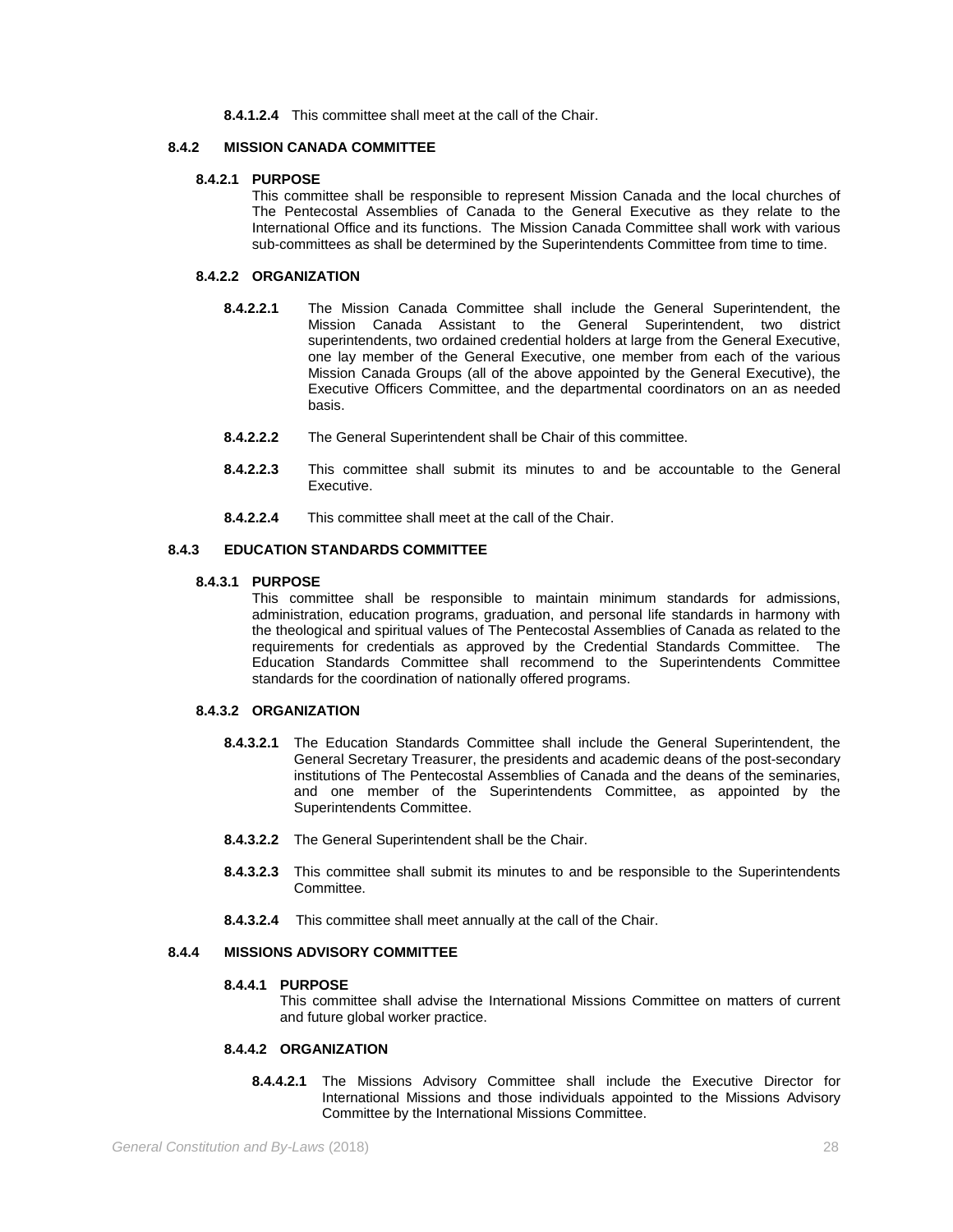- **8.4.4.2.2** The Executive Director for International Missions shall be the Chair.
- **8.4.4.2.3** This committee shall submit its minutes to and be responsible to the International Missions Committee.
- **8.4.4.2.4** This committee shall meet at the call of the Chair.

# **8.4.5 DISTRICT MISSIONS REPRESENTATIVES COMMITTEE**

#### **8.4.5.1 PURPOSE**

This committee shall coordinate:

- **8.4.5.1.1** The promotion of missions; and
- **8.4.5.1.2** The itineration, care and support of global workers.

# **8.4.5.2 ORGANIZATION**

- **8.4.5.2.1** The District Missions Representatives Committee shall include: the Executive Director for International Missions, each of the duly appointed district missions representatives and the directors of specialized missions and missions personnel.
- **8.4.5.2.2** The Executive Director for International Missions shall be the Chair.
- **8.4.5.2.3** This committee shall submit its minutes to and be responsible to the International Missions Committee and the Superintendents Committee.
- **8.4.5.2.4** This committee shall meet annually at the call of the Chair.

# **8.5 MISSION CANADA SUBCOMMITTEES**

#### **8.5.1 MISSION CANADA OPERATIONS COMMITTEE**

#### **8.5.1.1 PURPOSE**

This committee shall coordinate the programs and activities of the Mission Canada Department and assist the General Superintendent in the administration of the Mission Canada Department.

# **8.5.1.2 ORGANIZATION**

- **8.5.1.2.1** The Mission Canada Operations Committee shall include the Executive Officers Committee, the Mission Canada Assistant to the General Superintendent, and the departmental coordinators.
- **8.5.1.2.2** The General Superintendent shall be the Chair.
- **8.5.1.2.3** This committee shall submit its minutes to and be responsible to the Mission Canada Committee.
- **8.5.1.2.4** This committee shall meet monthly at the call of the Chair.

#### **BY-LAW 9 EDUCATION**

**9.1** The International Office and district offices shall work together to ensure an effective post-secondary educational program in The Pentecostal Assemblies of Canada. The International Office of The Pentecostal Assemblies of Canada shall facilitate and coordinate the efforts of post-secondary institutions in Canada. The districts shall have ownership and governance of the post-secondary institutions.

# **9.2 THE INTERNATIONAL OFFICE**

**9.2.1** The General Executive shall appoint a Credential Standards Committee (By-Law 8.1.3) to set standards for credentials in The Pentecostal Assemblies of Canada, including but not limited to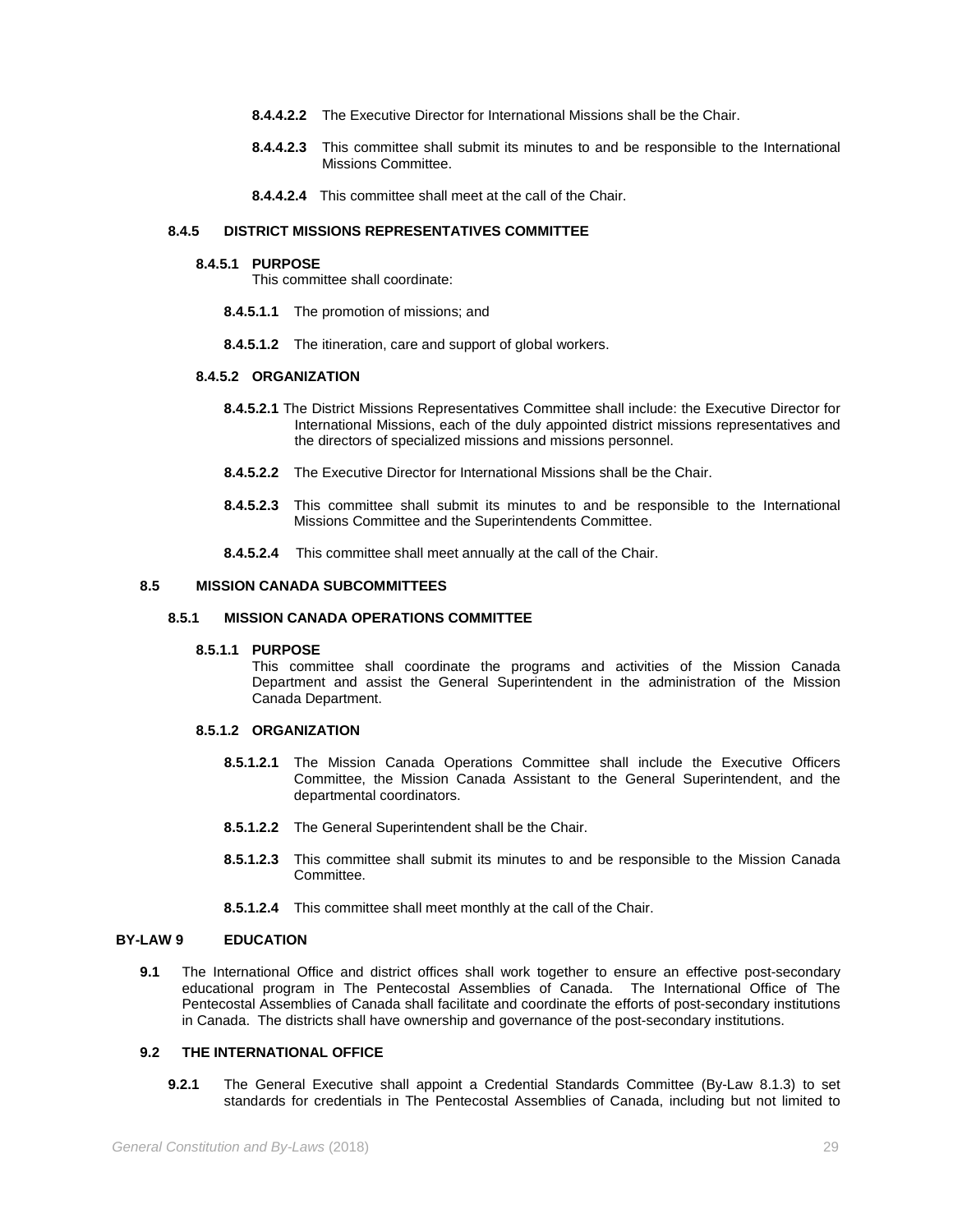academic standards. This committee shall work in consultation with The Pentecostal Assemblies of Canada post-secondary educational institutions, pastors and lay persons.

- **9.2.2** There shall be an Educational Standards Committee composed of the General Superintendent who shall serve as Chair, the presidents and academic deans of The Pentecostal Assemblies of Canada post-secondary institutions and the deans of The Pentecostal Assemblies of Canada seminaries. This committee shall have the responsibility of maintaining minimum standards for admissions, administration, educational programs, graduation, and personal life standards in harmony with the theological and spiritual values of The Pentecostal Assemblies of Canada as related to the requirements for credentials as approved by the Credential Standards Committee.
- **9.2.3** The General Superintendent or designate shall be a member of the board of governors of each of the post-secondary educational institutions in The Pentecostal Assemblies of Canada.

#### **9.3 THE DISTRICTS**

#### **9.3.1 BOARDS OF GOVERNORS**

Each post-secondary educational institution shall be governed by a board of governors made up of representatives of their supporting districts.

#### **9.3.2 BIBLE COLLEGES**

- **9.3.2.1** The board of governors shall ensure accountability, ethical standards, adherence to the *Statement of Fundamental and Essential Truths,* and compliance with standards recommended by the Educational Standards Committee and approved by the respective board of governors.
	- **9.3.2.1.1** The board of governors shall also ensure that a program of studies offered by the educational institutions shall meet the standards set by the Credential Standards Committee.
- **9.3.2.2** The board of governors shall obtain prior approval from supporting districts, as outlined in district policy, before implementing major building projects and significant new programs.

# **9.3.3 SEMINARIES**

- **9.3.3.1** The board of governors shall ensure accountability, ethical standards, adherence to the *Statement of Fundamental and Essential Truths,* and compliance with standards recommended by the Educational Standards Committee and approved by the respective board of governors.
- **9.3.3.2** Boards of governors shall ensure that a program of studies offered by the seminaries shall meet the standards set by the Credential Standards Committee.
- **9.3.3.3** The board of governors shall obtain prior approval from supporting districts, as outlined in district policy, before implementing major building projects and significant new programs.

# **9.4 DISTANCE EDUCATION AND CORRESPONDENCE PROGRAMS**

Educational programs which meet the requirements of the Credential Standards Committee may be used to achieve academic eligibility for ministerial credentials.

#### **BY-LAW 10 MINISTERIAL CREDENTIALS**

#### **10.1 CATEGORIES**

There shall be the following categories of credentials:

- Ordained
- Licensed Minister
- **Recognition of Ministry**
- Ministry Related

The following categories of credentials are still held but are no longer being issued:

- Ministerial License for Women (issued prior to 1985)
- Deaconess (issued prior to 1996)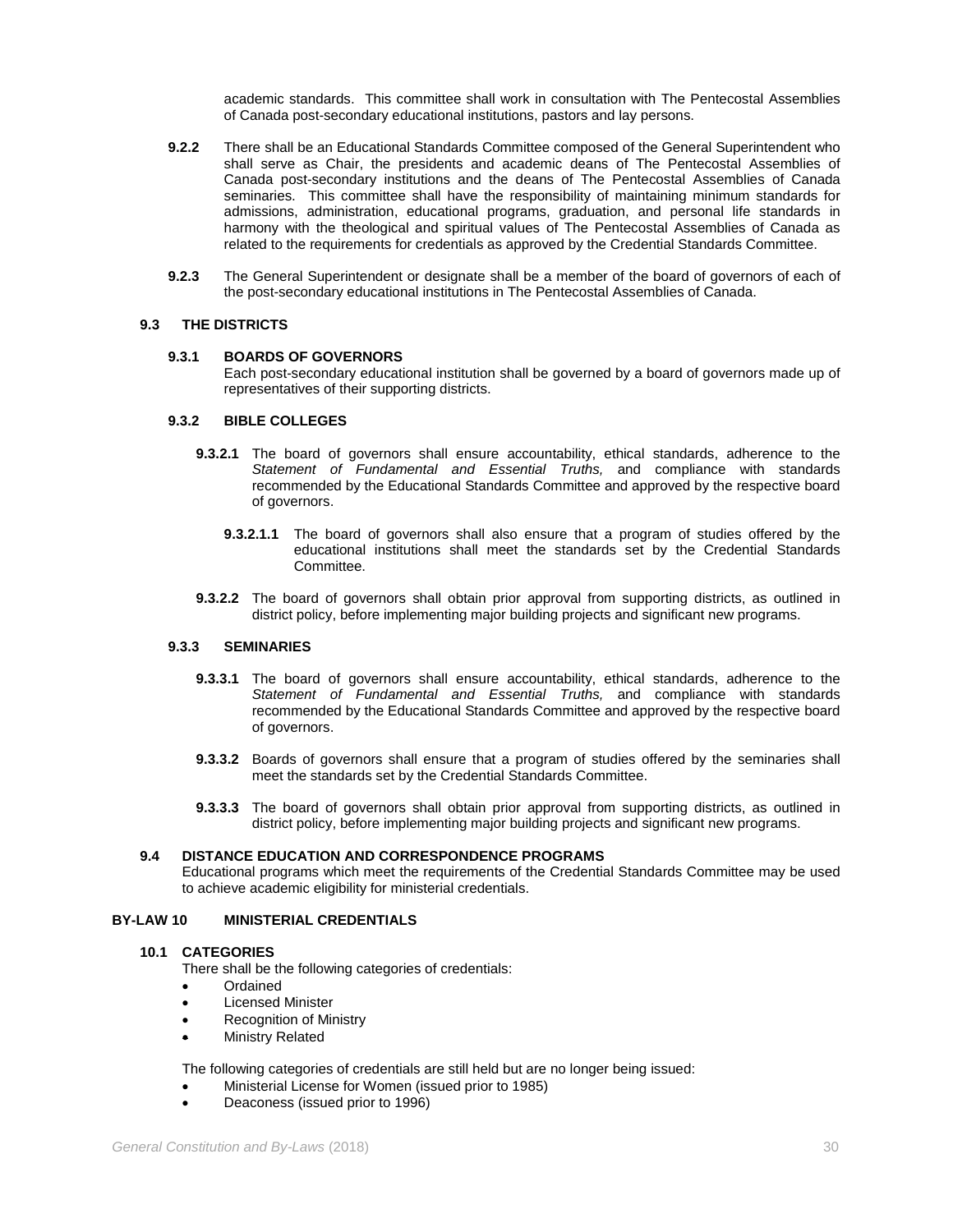A letter of recommendation for the calendar year may be issued by the district executive if circumstances would indicate this to be advisable.

# **10.2 QUALIFICATIONS TO RECEIVE AND RETAIN CREDENTIALS**

The General Executive shall appoint a Credential Standards Committee (By-Law 8.1.3) to set the standards for credentials in The Pentecostal Assemblies of Canada, including but not limited to academic standards.

All applicants for credentials shall have a personal experience of salvation and shall have received the baptism in the Holy Spirit with the initial evidence of speaking in other tongues, and shall personally subscribe to *The Statement of Fundamental and Essential Truths* of The Pentecostal Assemblies of Canada.

Credential holders shall be expected to maintain biblical standards of holiness, guarding their lives against conformity to the world in appearance, in selfish ambition, in carnal attitudes and evil associations, and always, as ministers of the gospel of Jesus Christ, shall seek to conform to the positive virtues of love, mercy, and forgiveness as taught by the Lord.

Credential holders shall be expected to refrain from "acts of the sinful nature: sexual immorality, impurity and debauchery, idolatry and witchcraft; hatred, discord, jealousy, fits of rage, selfish ambition, dissensions, factions and envy; drunkenness, orgies, and the like" (Galatians 5:19-21 NIV). Sexual immorality shall be interpreted to mean common-law marital relationships, premarital and extramarital sexual relationships (1 Corinthians 6:15-18; 7:1-2; 1 Thessalonians 4:3-8; Hebrews 13:4), and all forms of homosexual activity, along with other practices deemed inexcusable for Christian conduct, and which place a person under God's judgment (Romans 1:26-2:11).

#### **QUALIFICATIONS FOR DIVORCED AND REMARRIED NEW APPLICANT**

- **10.2.1** An applicant who has never been married or who is widowed and who wishes to marry a divorced person whose former spouse is still living, or an applicant who has been divorced and remarried with a former spouse still living, or an applicant who is currently married to a spouse who has a former spouse still living, may qualify for credentials when the following conditions exist:
	- **10.2.1.1** The former spouse, of either the credential applicant or of the applicant's current spouse, has committed *porneia* as defined in the *General Constitution and By-Laws* Article 5.9.1 and determined by one or more of the following means:
		- **10.2.1.1.1** A district hearing committee has found the former credentialed spouse guilty in the process of dealing with charges related to *porneia*.
		- **10.2.1.1.2** A secular court has found the former spouse guilty of a legal offense related to sexual misconduct which may be interpreted by a credential committee of The Pentecostal Assemblies of Canada as *porneia*.
		- **10.2.1.1.3** A certificate of marriage, or other legal marital status documents, provides evidence that the former spouse has remarried subsequent to the divorce from the credential applicant or the applicant's current spouse.
		- **10.2.1.1.4** Evidence demonstrates that the former spouse has been a partner in a common law marriage, as defined by provincial or federal legislation, subsequent to the divorce from the credential applicant or the applicant's current spouse.
		- **10.2.1.1.5** If the previous means of evidence are not available, consideration may be given to an affidavit witnessed by two signatories, or a notary public or commissioner of oaths, affirming that the applicant's former spouse has committed porneia.
	- **10.2.1.2** A minimum period of five years has elapsed since the later date of the following events:
		- **10.2.1.2.1** The date the current marriage took place.
		- **10.2.1.2.2** The date the former spouse committed *porneia* as determined by one (1) or more of the means listed above in By-Law 10.2.1.1.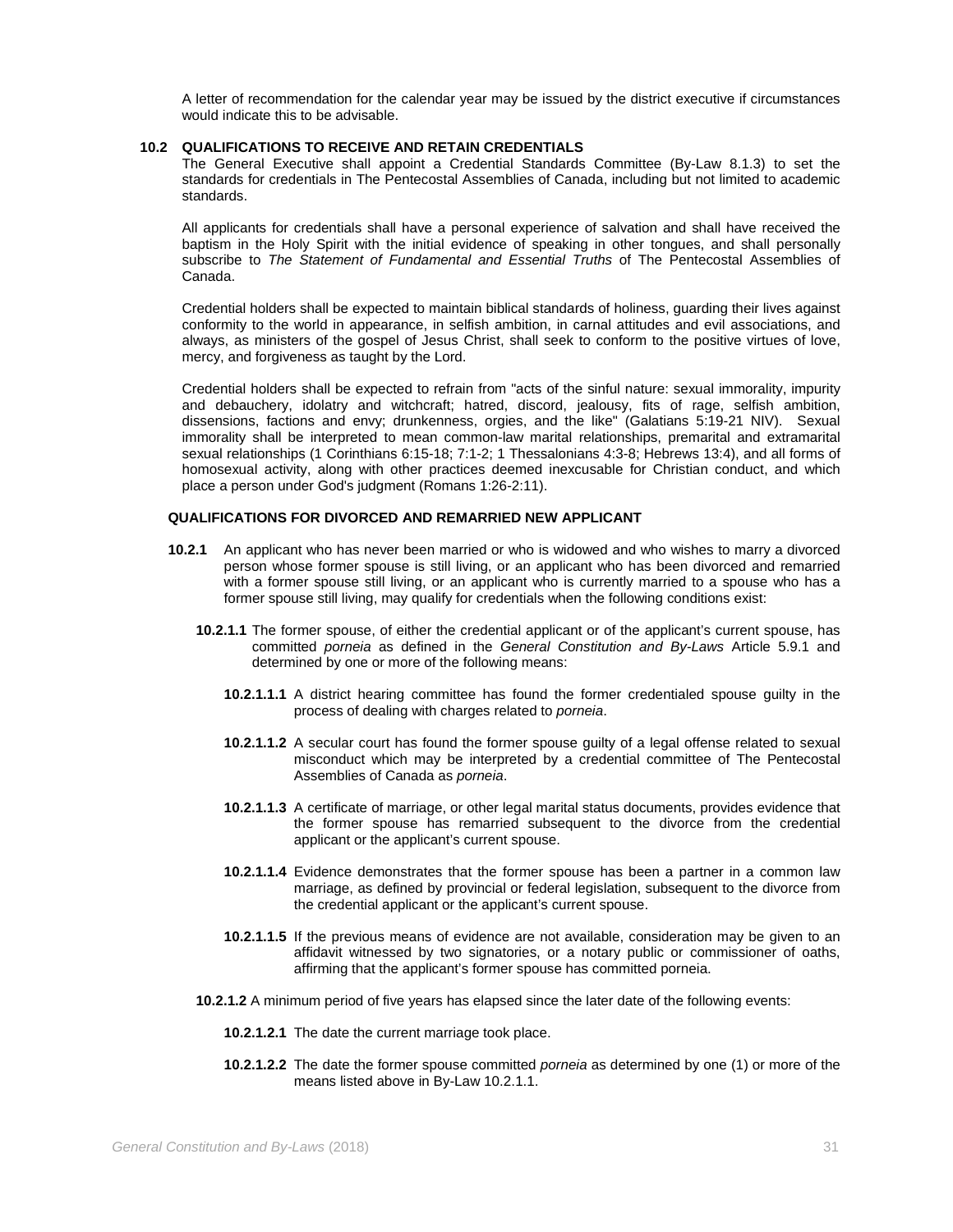**10.2.1.3** The individual has provided acceptable evidence in an application form, personal interview, and through the testimony of references to the National Credentials Review Committee that he/she is currently a partner in a marriage relationship where faithfulness has been clearly demonstrated for a minimum period of five (5) years.

#### **QUALIFICATIONS FOR CREDENTIAL HOLDERS REGARDING DIVORCE AND REMARRIAGE**

- **10.2.2** A credential holder who is divorced with a former spouse still living and who wishes to retain credentials may be declared eligible to remarry when the following conditions exist:
	- **10.2.2.1** The credential holder did not contribute to a divorce by having committed *porneia*.
	- **10.2.2.2** The former spouse has committed *porneia* as defined in The Pentecostal Assemblies of Canada *General Constitution and By-Laws* Article 5.9.1 and determined by one (1) or more of the following means:
		- **10.2.2.2.1** A district hearing committee of The Pentecostal Assemblies of Canada has found the former credentialed spouse guilty in the process of dealing with charges related to *porneia*.
		- **10.2.2.2.2** A secular court has found the former spouse guilty of a legal offense related to sexual misconduct which may be interpreted by a credential committee of The Pentecostal Assemblies of Canada as *porneia*.
		- **10.2.2.2.3** A certificate of marriage, or other legal marital status documents, provides evidence that the former spouse has remarried subsequent to the divorce from the credential holder.
		- **10.2.2.2.4** Evidence demonstrates that the former spouse has been a partner in a common law marriage, as defined by provincial or federal legislation, subsequent to the divorce from the credential holder.
		- **10.2.2.2.5** If the previous means of evidence are not available, consideration may be given to an affidavit witnessed by two signatories, or a notary public or commissioner of oaths, affirming that the applicant's former spouse has committed porneia.
	- **10.2.2.3** The credential holder has provided acceptable evidence in an application form, personal interview, and through the testimony of references to the National Credentials Review Committee that he/she has clearly demonstrated exemplary Christian character and morality for the prior four (4) year period.
	- **10.2.2.4** A minimum period of four years has elapsed since the former spouse committed *porneia* as determined by one or more of the means listed above in By-Law 10.2.2.2, provided that the time between the divorce and remarriage is not less than one year.
- **10.2.3** Should a credential holder who has never been married or a credential holder who is widowed or a credential holder who is divorced and eligible to remarry wish to marry a divorced person whose former spouse is still living, the conditions in By-Law 10.2.2 shall apply to the divorced person(s).

Notwithstanding the above, the National Credentials Review Committee may present an application with relevant supporting information to the General Executive for consideration when, in the view of the Committee, circumstances merit special consideration.

- **10.2.4** Ministers may decline to officiate at a wedding ceremony which is not in harmony with their personal beliefs and convictions.
- **10.2.5** No minister may perform any wedding ceremony in which either party has been divorced and the former spouse is still living, except in instances in which, after proper investigation, the minister has determined and is satisfied that the following conditions exist, or where the minister has received an affidavit from the person who has a living former spouse, duly witnessed by two signatories, or a notary public or commissioner of oaths, that declares the conditions listed below have been fulfilled:
	- **10.2.5.1** all reasonable efforts at reconciliation with the former partner have been exhausted; and
	- **10.2.5.2** there has been sexual immorality on the part of a former partner or a former partner has remarried; and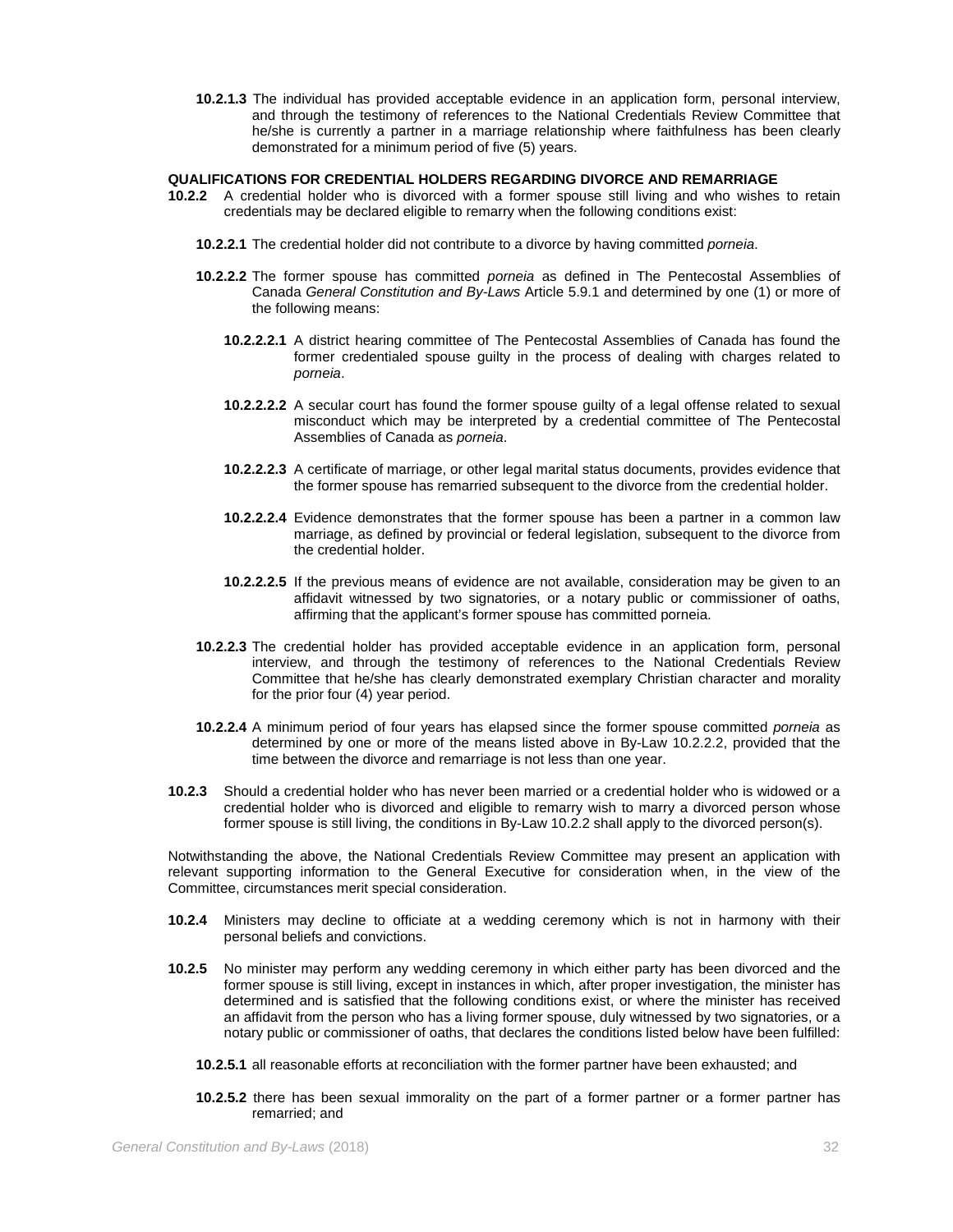**10.2.5.3** there is repentance for any personal failures that may have contributed to the breakup of the previous marriage; and

**10.2.5.4** a legal divorce has been obtained.

### **10.2.6 ORDAINED CREDENTIAL**

#### **10.2.6.1 QUALIFICATIONS FOR ORDINATION**

#### **10.2.6.1.1 TIME REQUIREMENT**

The time required to apply for ordination, with the licensed minister credential shall be a minimum of two full and continuous years of ministry. Applicants who are engaged in part-time ministry which involves at least 20 hours of active ministerial responsibility per week shall be eligible for ordination after four years or the equivalent of a minimum of two full years of continuous ministry. If, in the opinion of the district credential committee proven ministry would benefit by further review, the time requirement for approval of the ordination credential may be extended.

#### **10.2.6.1.2 A PROVEN MINISTRY**

A proven ministry shall be understood to mean that the candidate has clear evidence of the following:

- **10.2.6.1.2.1** The call of God.
- **10.2.6.1.2.2** The operation of the ministry gifts according to Ephesians 4:11,12. Provision shall also be made for specialized ministries such as music, Christian education, and visitation.
- **10.2.6.1.2.3** Discipline and maturity in personal life and effectiveness in preaching or other means of communicating the gospel.
- **10.2.6.1.2.4** The manifestation of genuine spiritual concern for all people.

#### **10.2.6.1.3 MINISTRY APPOINTMENT**

The granting of this credential shall be conditional upon the applicant currently holding an appointment in ministry as provided in By-Law 10.2.8.1.2.

#### **10.2.6.1.4 PRE-ORDINATION TRAINING**

Candidates for ordination shall participate in the pre-ordination training program of the district in which their credentials are held.

# **10.2.6.2 EXCEPTIONS FOR ORDINATION**

- **10.2.6.2.1** Whereas there may be a legitimate need to consider an exception from qualification for this credential, such exception may be granted only by the Superintendents Committee upon application from the district or branch conference executive.
- **10.2.6.2.2** If the applicant for ordination has not fulfilled the time requirement by not more than 30 days, but has fulfilled all other requirements, at the discretion of the district credential committee the applicant may be recommended to the district conference for ordination.
- **10.2.6.2.3** Ministers from cultural or minority language groups who hold an ordained credential with another Pentecostal fellowship may be considered for ordination status by the Superintendents Committee on the recommendation of the district executive or International Missions Operations Committee.

# **10.2.6.3 CONFERENCE PRIVILEGES**

Ordained credential holders shall be entitled to district and General Conference privileges.

# **10.2.7 MINISTERIAL LICENSE FOR WOMEN CREDENTIAL**

This credential is no longer being issued. Women holding this certificate may continue to have it renewed annually according to the regulations respecting all credential renewals, and shall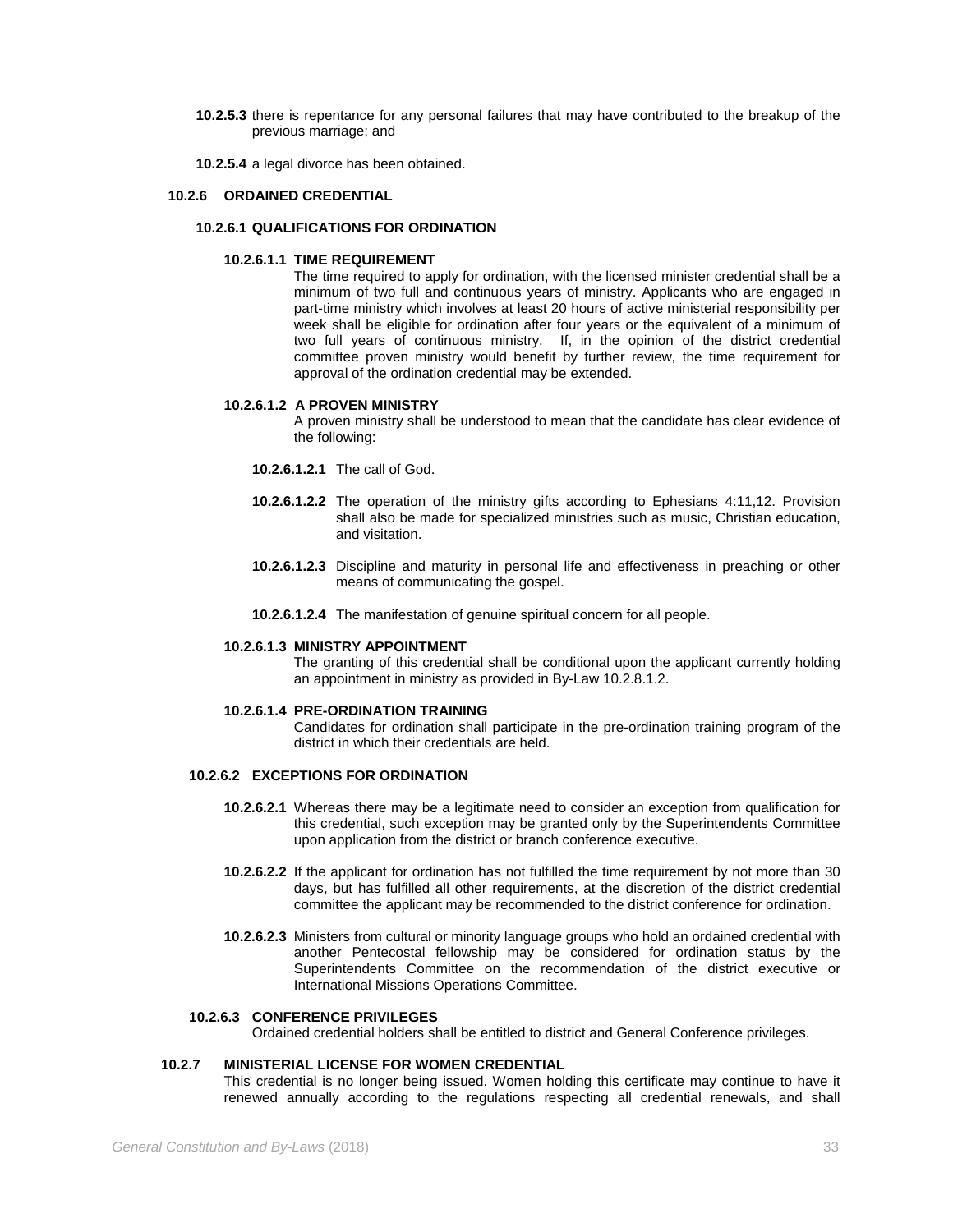continue to have all general and district conference privileges, together with all other benefits attendant thereto.

# **10.2.8 LICENSED MINISTER CREDENTIAL**

# **10.2.8.2 QUALIFICATIONS FOR LICENSED MINISTER**

# **10.2.8.1.1 MINISTRY PREPARATION REQUIREMENT**

An applicant must meet the academic requirements as established by the Credential Standards Committee. This may be accomplished through a Bible college, seminary, or a distance education/correspondence program recognized by The Pentecostal Assemblies of Canada.

#### **10.2.8.1.2 MINISTRY APPOINTMENT**

The granting of this credential shall be conditional upon the applicant's receiving an appointment in ministry as follows:

- **10.2.8.1.2.1** appointment in accordance with local church policy or congregational election to the pastoral staff of a local church of The Pentecostal Assemblies of Canada; or
- **10.2.8.1.2.2** faculty or leadership appointment by the board or administrative committee of a Bible college or seminary of The Pentecostal Assemblies of Canada; or
- **10.2.8.1.2.3** exclusive, management level appointment by the district executive; or
- **10.2.8.1.2.4** exclusive, management level appointment at the International Office; or
- **10.2.8.1.2.5** chaplaincy appointment or itinerant ministry approved by the district executive; or
- **10.2.8.1.2.6** appointment in accordance with the International Missions Department or Mission Canada policy as a global or Mission Canada worker; or
- **10.2.8.1.2.7** other ministerial appointments as approved by the district executive.

#### **10.2.8.1.3 TIME REQUIREMENT**

The applicant shall be engaged in a ministry appointment, responsible for pastoral, evangelistic, church administrative, or related spiritual ministries, which involves a minimum of 20 hours of active ministerial responsibility per week.

# **10.2.8.2 EXCEPTIONS**

- **10.2.8.2.1** A minister with the Recognition of Ministry Credential who has had a proven ministry in a full-time capacity for a minimum of 10 years and has completed the required minimum core credentialing courses may be recommended to the Superintendents Committee for Licensed Minister Credential leading to ordination without further approval by the Superintendents Committee upon an appropriate application to and approval by the district executive or International Missions Operations Committee.
- **10.2.8.2.2** Ministers from aboriginal, cultural or minority language groups who have a proven ministry and have held the Recognition of Ministry Credential for three years may be reclassified to Licensed Minister Credential when it is determined by the district credentials committee that language deficiency restricts the minister from completing the approved academic programs required for credentials and there is no alternative academic program available in the language of the minister. The basic qualifications shall consist of the evidence of a proven ministry and the three-year period of full and continuous ministry.
- **10.2.8.2.3** Whereas there may be a legitimate need to consider an exception from qualification for this credential, such exception may be granted only by the Superintendents Committee upon application from the district or branch conference executive.

#### **10.2.8.3 EXEMPTIONS**

In recognizing that the evident call of God may rest upon candidates for the ministry who are unable to fulfill the educational requirements as previously outlined, the following policy and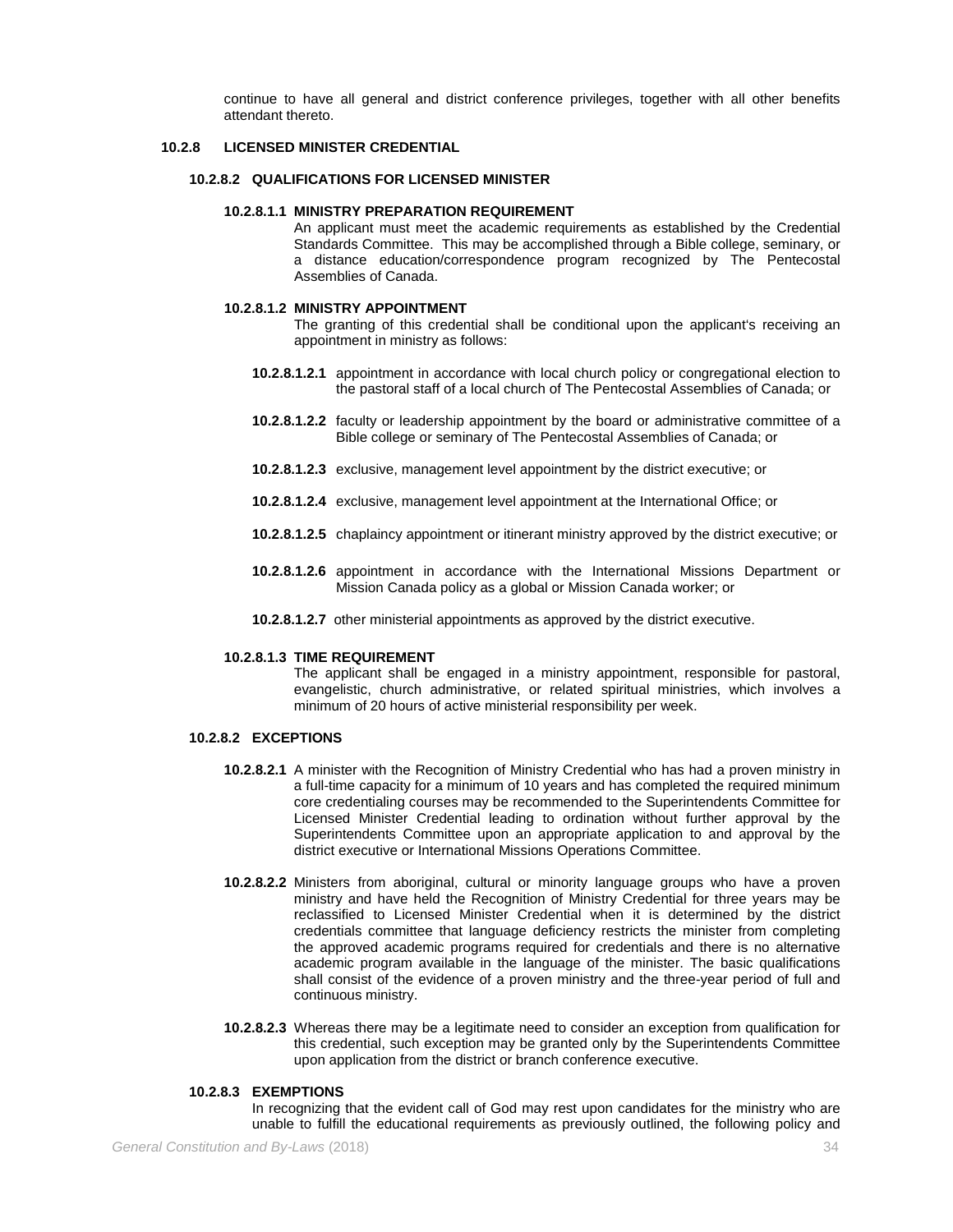procedure may be applied by a district executive or International Missions Operations Committee in granting exemption to the following categories:

candidates who are 30 years of age or more who have not secured a high school diploma or the acceptable equivalent for admission to an approved Bible college level education program, or

candidates who are 45 years of age or more.

Candidates must provide the recommendation of their home church pastor, evidence of involvement in Christian service in their home church, and show promise of capable ministerial service to an interviewing committee established by a district or conference executive.

Such person(s) may be approved for enrollment in a special program approved by the Superintendents Committee and upon completion may qualify for a Licensed Minister Credential.

### **10.2.8.4 CONFERENCE PRIVILEGES**

Licensed Minister credential holders shall be entitled to district conference privileges. Licensed Minister credential holders may be entitled to General Conference privileges as outlined in Article 7.1.

# **10.2.9 DEACONESS CREDENTIAL**

This credential is no longer being issued. Women holding this credential may continue to have it renewed annually upon being engaged in preaching, or in church visitation ministry, or as an active partner with their husbands in ministry, and shall continue to have all district conference privileges, together with all other benefits attendant thereto.

### **10.2.10 RECOGNITION OF MINISTRY CREDENTIAL**

# **10.2.10.1 QUALIFICATION FOR RECOGNITION OF MINISTRY CREDENTIAL**

## **10.2.10.1.1 MINISTRY PREPARATION REQUIREMENT**

Recognition of Ministry Credential may be granted to persons who have completed the required credentialing courses from the ministerial course of studies which have been approved by the General Executive.

## **10.2.10.1.2 MINISTRY APPOINTMENT**

The granting of this credential shall be conditional upon the applicant's receiving an appointment in ministry as follows:

- **10.2.10.1.2.1** appointment in accordance with local church policy or congregational election to the pastoral staff of a local church of The Pentecostal Assemblies of Canada; or
- **10.2.10.1.2.2** faculty or leadership appointment by the board or administrative committee of a Bible college or seminary of The Pentecostal Assemblies of Canada, or
- **10.2.10.1.2.3** exclusive, management level appointment by the district executive; or
- **10.2.10.1.2.4** exclusive, management level appointment at the International Office; or
- **10.2.10.1.2.5** chaplaincy appointment or itinerant ministry approved by the district executive; or
- **10.2.10.1.2.6** appointment in accordance with the International Missions Department or Mission Canada policy as a global or Mission Canada worker; or
- **10.2.10.1.2.7** other ministerial appointments as approved by the district executive.

### **10.2.10.1.3 TIME REQUIREMENT**

The applicant shall be engaged in a ministry appointment, responsible for pastoral, evangelistic, church administrative, or related spiritual ministries, which involves a minimum of 20 hours of active ministry responsibility per week.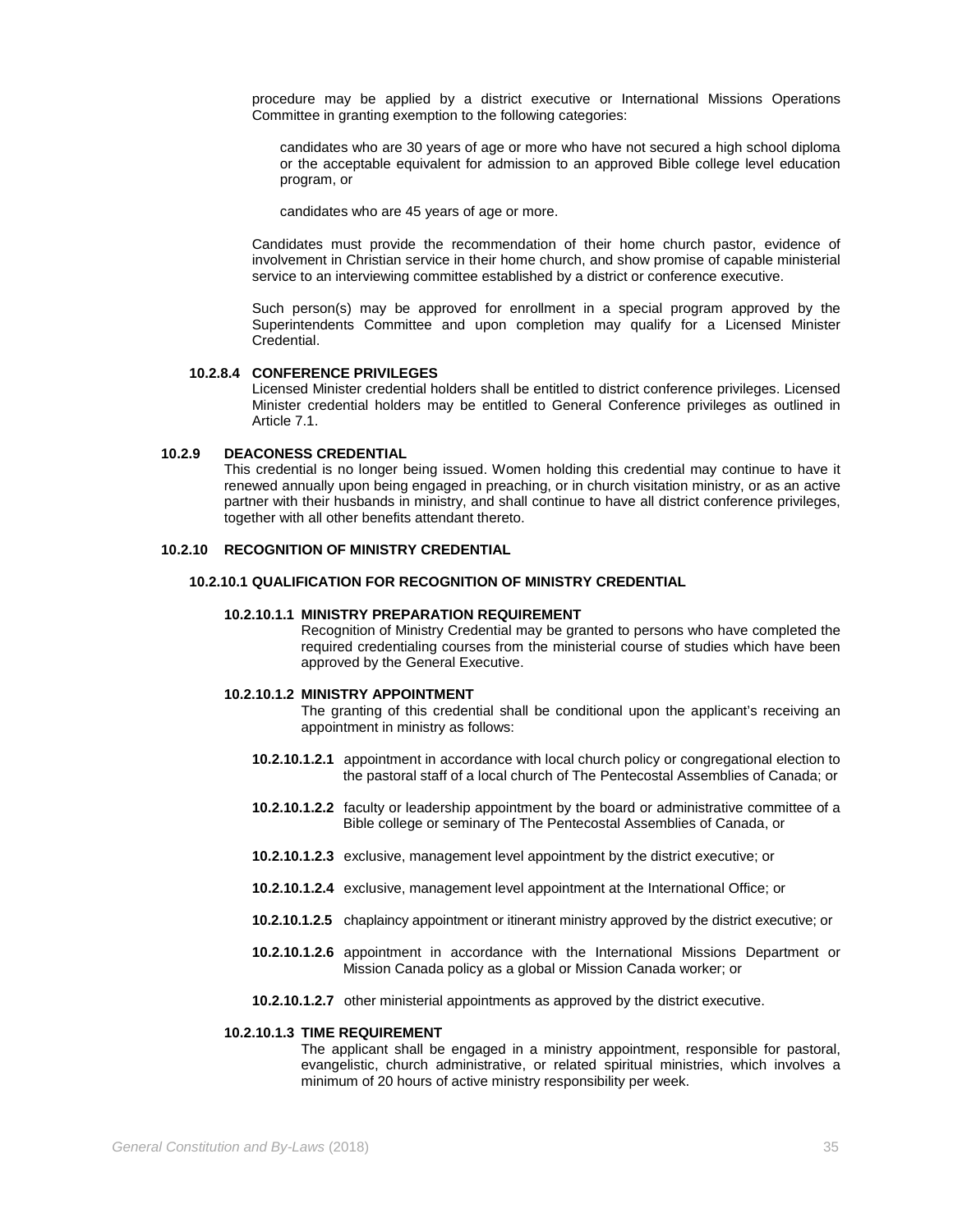### **10.2.10.2 EXCEPTIONS**

- **10.2.10.2.1** Persons who hold the Ministry Related Credential for five or more years of proven pastoral ministry may, upon an appropriate application to and approval by the district executive or International Missions Operations Committee, be granted the Recognition of Ministry Credential. This exception shall be granted only when the applicant has completed the required courses approved by the Superintendents Committee and has some other pertinent professional qualification. This credential exception shall be granted only to those 30 years of age or older.
- **10.2.10.2.2** This credential may also be granted to a minister of proven character from an aboriginal, cultural or minority language group, who gives indication of leadership qualities and the call of God, who is active in the ministry and has not been able to complete the required academic program leading to a credential because of language deficiency and the absence of an alternative academic program available in the language of the applicant.
- **10.2.10.2.3** Whereas there may be a legitimate need to consider an exception from qualification for this credential, such exception may be granted only by the Superintendents Committee upon application from the district or branch conference executive.

#### **10.2.10.3 EXEMPTIONS**

**10.2.10.3.1** When a credential holder who does not meet the academic qualifications required for the Recognition of Ministry credential holds the position of a Senior Pastor, the district shall request an exemption to reclassify the credential holder to the Recognition of Ministry credential. This shall be effective for the length of time the credential holder fills the ministry position of a Senior Pastor.

> The credential holder shall be reclassified to Ministry Related when they cease to hold the position of Senior Pastor for which the exemption was granted.

### **10.2.10.4 CONFERENCE PRIVILEGES**

Recognition of Ministry credential holders shall be entitled to district conference privileges. Recognition of Ministry credential holders may be entitled to General Conference privileges as outlined in Article 7.1.

# **10.2.11 MINISTRY RELATED CREDENTIAL**

## **10.2.11.1 QUALIFICATIONS FOR MINISTRY RELATED CREDENTIAL**

# **10.2.11.1.1 MINISTRY PREPARATION REQUIREMENT**

Persons who serve in ministry positions, other than senior pastor, and who do not have the academic qualifications required for the Recognition of Ministry Credential may be granted the Ministry Related Credential.

### **10.2.11.1.2 MINISTRY APPOINTMENT**

The granting of this credential shall be conditional upon the applicant receiving an appointment in ministry as follows:

- **10.2.11.1.2.1** appointment in accordance with local church policy or congregational election to the pastoral staff of a local church of The Pentecostal Assemblies of Canada; or
- **10.2.11.1.2.2** faculty or leadership appointment by the board or administrative committee of a Bible college or seminary of The Pentecostal Assemblies of Canada; or
- **10.2.11.1.2.3** exclusive, management level appointment by the district executive; or
- **10.2.11.1.2.4** exclusive, management level appointment at the International Office; or
- **10.2.11.1.2.5** chaplaincy appointment or itinerant ministry approved by the district executive; or
- **10.2.11.1.2.6** appointment in accordance with the International Missions Department or Mission Canada policy as a global or Mission Canada worker; or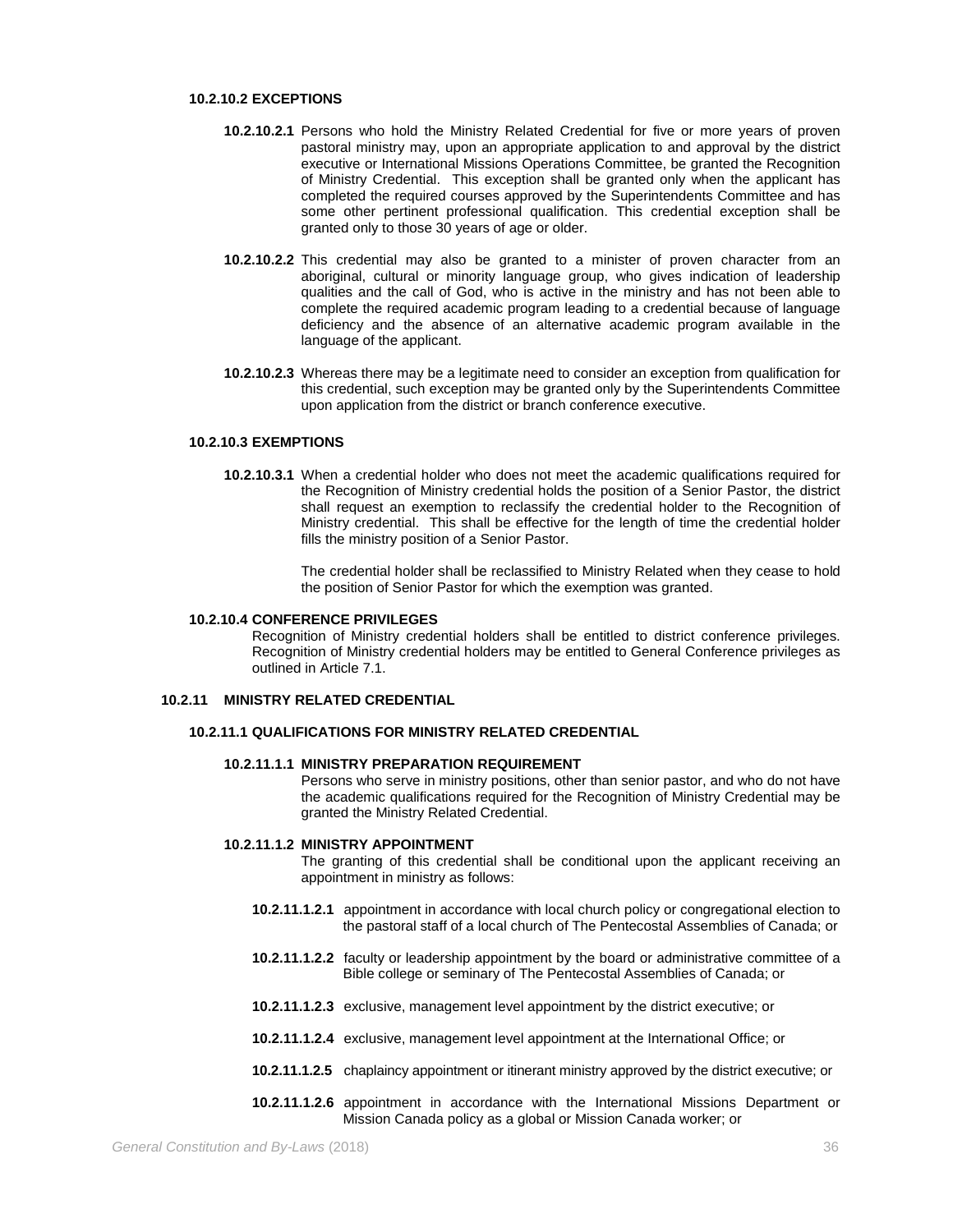**10.2.11.1.2.7** other ministerial appointments as approved by the district executive.

### **10.2.11.1.3 TIME REQUIREMENT**

The applicant shall be engaged in a ministry appointment, responsible for pastoral, evangelistic, church administrative, or related spiritual ministries, which involves a minimum of 20 hours of active ministry responsibility per week.

## **10.2.11.2 EXCEPTIONS**

- **10.2.11.2.1** This credential may be granted to those who are active partners with their credentialed spouses in ministry.
- **10.2.11.2.2** This credential shall be granted to applicants meeting the academic qualifications for other grades of credentials but desire an entry level credential to fulfill a ministry gift of evangelism. Following the first calendar year when the preaching requirement for maintaining credentials is met in a recognized itinerant ministry setting, the credential shall be upgraded to Licensed Minister Credential or Recognition of Ministry Credential depending on the qualifications of the applicant.
- **10.2.11.2.3** This credential may also be granted to lay people of proven character who have preaching or specialized ministry opportunities outside their local church and who are not engaged in full-time ministry or are in charge of an assembly. To qualify for and maintain this credential exception requires a minimum of 12 preaching engagements per year. Such persons must be members of a local assembly affiliated with The Pentecostal Assemblies of Canada and have the recommendation of their pastor.
- **10.2.11.2.4** Whereas there may be a legitimate need to consider an exception from qualification for this credential, such exception may be granted only by the Superintendents Committee upon application from the district or branch conference executive.

# **10.2.11.3 CREDENTIAL LIMITATIONS**

- **10.2.11.3.1** This credential is limited in that it does not provide district conference privileges, except in districts whose constitutions have been amended to permit conference privileges. When the holder of this credential is married to a credential holder who has district conference privileges, the holder shall also have district conference privileges.
- **10.2.11.3.2** Holders of this credential shall not be eligible for appointment to district conference as a lay delegate.

#### **10.2.12 PROVISIONAL CREDENTIALS**

A credential holder who qualifies for Ordained Credential, Licensed Minister Credential or Recognition of Ministry Credential, and who is newly transferred into The Pentecostal Assemblies of Canada as provided in By-Law 10.4.2.5, or whose credential has been reinstated under By-Law 10.7.4, shall be classified as provisional credential status. Credential holders with provisional status under By-Law 10.4.2.5 and By-Law 10.7.4 shall have their credentials reviewed by the district executive or International Missions Operations Committee after one year, prior to issuance of regular credential status. Credential holders with provisional status shall not have the privilege of General Conference or district conference participation, but shall be eligible for all other benefits of The Pentecostal Assemblies of Canada.

### **10.3 ISSUING OF CREDENTIALS**

- **10.3.1** The National Credentials Committee shall issue the approved credentials to those who meet the requirements of the *General Constitution and By-Laws* and who have been recommended by the district executive or the International Missions Operations Committee, subject to the appropriate approval of the district conference.
- **10.3.2** All initial applications for credentials, except those which relate to divorce and remarriage issues, must be made on a completed application form to be submitted to the district credentials committee for appropriate approval of the district conference.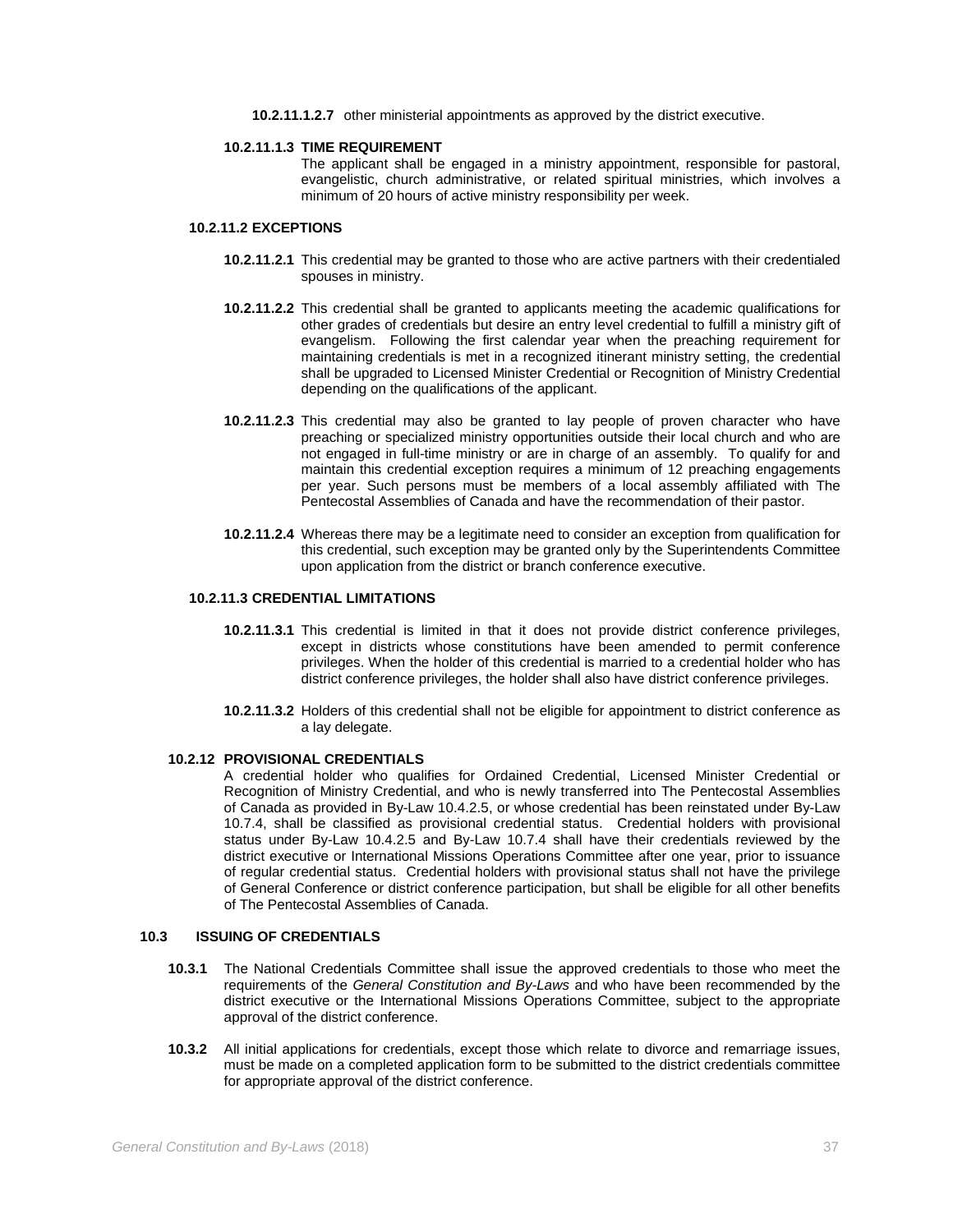- **10.3.3** Initial applications for credentials by individuals who have been divorced and remarried, or by credential holders of other organizations who have been divorced and remarried and wish to transfer their credentials, shall complete the special application form to be submitted to the National Credentials Review Committee.
- **10.3.4** All ministers must hold their credentials with the district in which they reside, except if the pastor's residence is across a district boundary from the congregation they serve, in which case the location of the church is the determining factor. Credential holders working at the International Office may choose to hold credentials in any district. Members of Bible college administration or faculties may hold credentials in any of the sponsoring districts of the school. Such credential holders may remain eligible for district ministry appointments or elections in the district in which they hold credentials. Credential holders who are 60 years of age or older and have retired from active fulltime ministry may hold their credentials in any district within the fellowship, regardless of residence. Ordained ministers on full-time study leave as provided in By-Law 10.5.7.3 may retain their credentials in their home district.

## **10.3.5 GLOBAL WORKER APPOINTMENTS**

Global worker applicants who hold no district credentials shall obtain such from their home district before the global worker appointment is granted by the International Missions Operations Committee.

Persons under appointment by the International Missions Operations Committee shall have their credentials transferred to the department of the International Office responsible for international missions, but they shall continue to have voting privileges in their credentialing district.

Global workers eligible for a change in their grade of credential shall make application to the International Missions Operations Committee for reclassification. Any exceptions shall be referred to the Superintendents Committee.

## **10.3.5.1 EXCEPTIONS**

The International Missions Operations Committee will ensure that those being approved for global worker appointment hold ministerial credentials with The Pentecostal Assemblies of Canada or be one whom the International Missions Operations Committee approves, as defined by International Missions policy

## **10.3.6 MISSION CANADA WORKER APPOINTMENTS**

Mission Canada worker applicants who hold no district credentials shall obtain such from their home district before the Mission Canada worker appointment is granted by the Mission Canada Committee.

Persons under appointment by the Mission Canada Committee shall hold their credentials with their credentialing district.

**10.3.7** Applicants whose credentials have been resigned, non-renewed or dismissed and who are now applying for reinstatement with The Pentecostal Assemblies of Canada must make application through the last district with which they were associated or the department of the International Office responsible for international missions. If the credential has been dismissed a new application must be completed. Upon receipt of a completed application from a former credential holder living in another district, if the district executive of the former district or International Missions Operations Committee in the case of a former global worker perceives no reason why the applicant may not be approved, the application may be forwarded to the superintendent of the district in which the applicant resides for processing and interview.

## **10.4 TRANSFERS**

The Executive Officers and District Officers and their respective appointees, may share information in a credential holder's file that pertains to the credential holder's fitness for ministry, subject to the directions contained in By-Law 10.6.17.1. The term "credential holder's file" includes files maintained for both credentialed ministers and applicants for ministerial credentials.

## **10.4.1 TRANSFERS OUT TO OTHER PENTECOSTAL ASSEMBLIES OF CANADA DISTRICTS OR FELLOWSHIPS**

**10.4.1.1** When credential holders move from one district to another in Canada, their credential shall be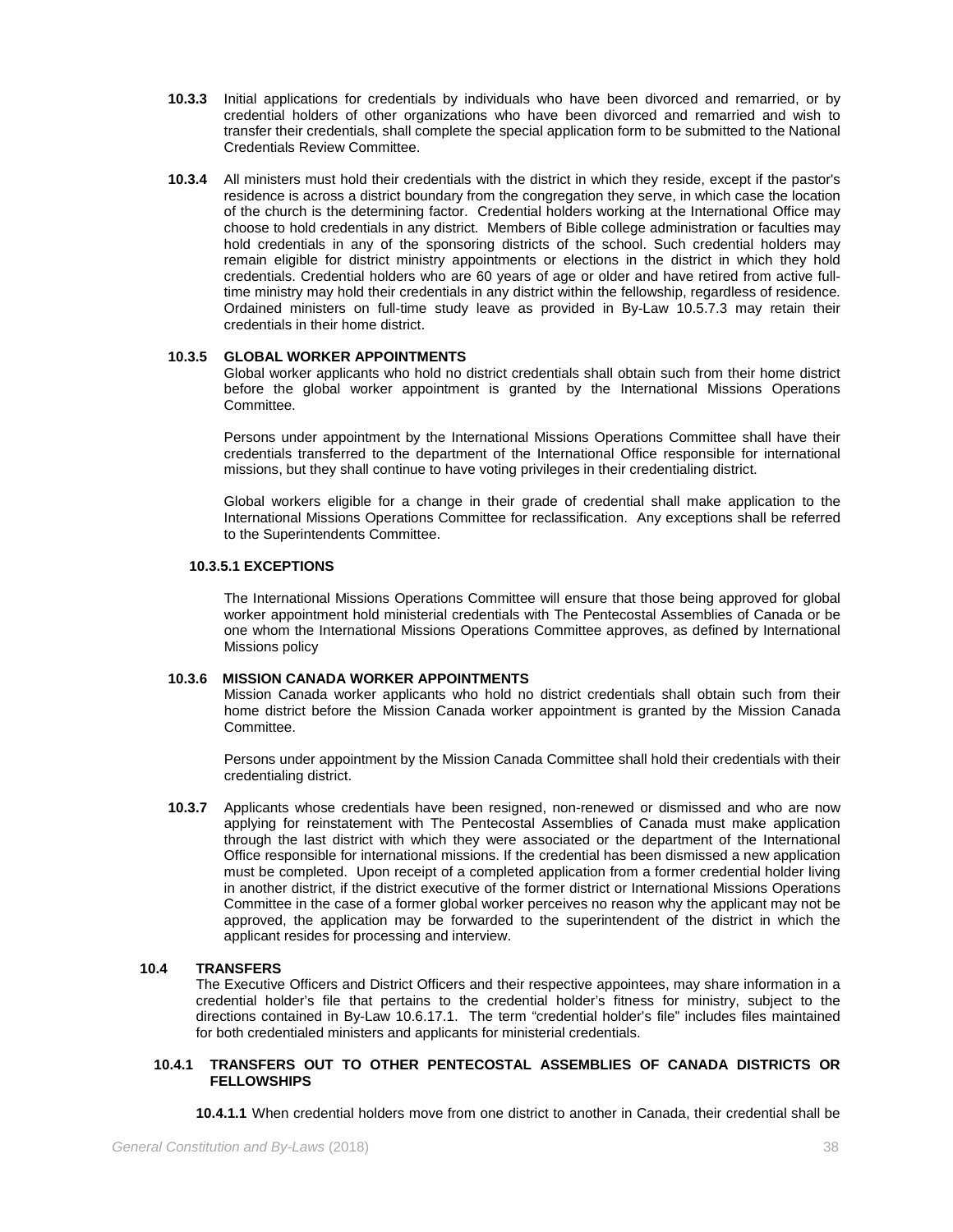transferred as outlined in By-Law 10.3.5. The transfer shall be sent to the International Office, and the records shall be adjusted accordingly.

- **10.4.1.2** When credential holders move out of Canada or to Newfoundland, they should apply for a transfer of credentials.
- **10.4.1.3** When credential holders receive appointment by the department of the International Office responsible for international missions, their credential shall automatically be transferred from the district to the International Office.

## **10.4.2 TRANSFERS INTO A DISTRICT OF THE PENTECOSTAL ASSEMBLIES OF CANADA**

- **10.4.2.1** When a global worker returns to Canada with the intention of remaining in Canada, their credential shall automatically be transferred to the district of their residence, and the department of the International Office responsible for international missions shall be authorized to grant a transfer in keeping with the credential held by the global worker.
- **10.4.2.2** Credential holders transferring in from one of The Pentecostal Assemblies of Canada districts shall be accepted by another of The Pentecostal Assemblies of Canada districts. The new district shall provide appropriate consideration of constitutional requirements relative to a ministry appointment.
- **10.4.2.3** When a former credential holder of The Pentecostal Assemblies of Canada has formerly engaged in ministry outside of The Pentecostal Assemblies of Canada, they shall have their credential approved for transfer to the current district upon a letter of reference from the last district in The Pentecostal Assemblies of Canada with which they held their credential.

Where a minister transferring in has previously held a valid The Pentecostal Assemblies of Canada credential within 36 months prior to the date of the requested transfer in, they may be exempt from completing the initial application for credentials, and shall instead complete a declaration that they have read and agree to abide by the provisions of By-Law 10 and the *Statement of Fundamental and Essential Truths*.

- **10.4.2.4** Ministers from other church organizations who have been divorced and remarried and who wish to transfer to The Pentecostal Assemblies of Canada shall complete the special application form to be submitted to the National Credentials Review Committee. Approved applicants for transfer shall be referred to the district executive for further processing.
- **10.4.2.5** All ministers transferring shall complete the required courses of study and The Pentecostal Assemblies of Canada *Application for Ministerial Credentials* for our records, including the credential exam and academic transcripts, and a letter of reference from their current church organization. Before receiving credentials they shall allow a copy of their former credentials and, if applicable, their ordination certificate, to be made available for the files of The Pentecostal Assemblies of Canada. Credential holders accepted for transfer from other church organizations may have a provisional credential status for one year before credential transfer is confirmed.

**10.4.2.6** An inactive credential holder may be transferred to a new district by action of the home district.

### **10.5 CREDENTIAL REGULATIONS**

- **10.5.1** Credential qualifications required to receive a ministerial credential, as outlined in By-Law 10.2, are also the basis for retaining a ministerial credential.
- **10.5.2** A credential holder with The Pentecostal Assemblies of Canada may hold concurrent credentials with another organization(s) only upon the recommendation of the district executive or International Missions Operations Committee and approval of the Superintendents Committee.
- **10.5.3** Current credentials are issued only to credential holders approved by the district and who have sent the completed annual questionnaire to the International Office, together with the required fee. The annual assessment for credentials shall be set by the Superintendents Committee.
- **10.5.4** In the event of the announced desire of credential holders to resign their credentials or not renew their credentials, their resignation of credentials shall be approved or the credential shall not be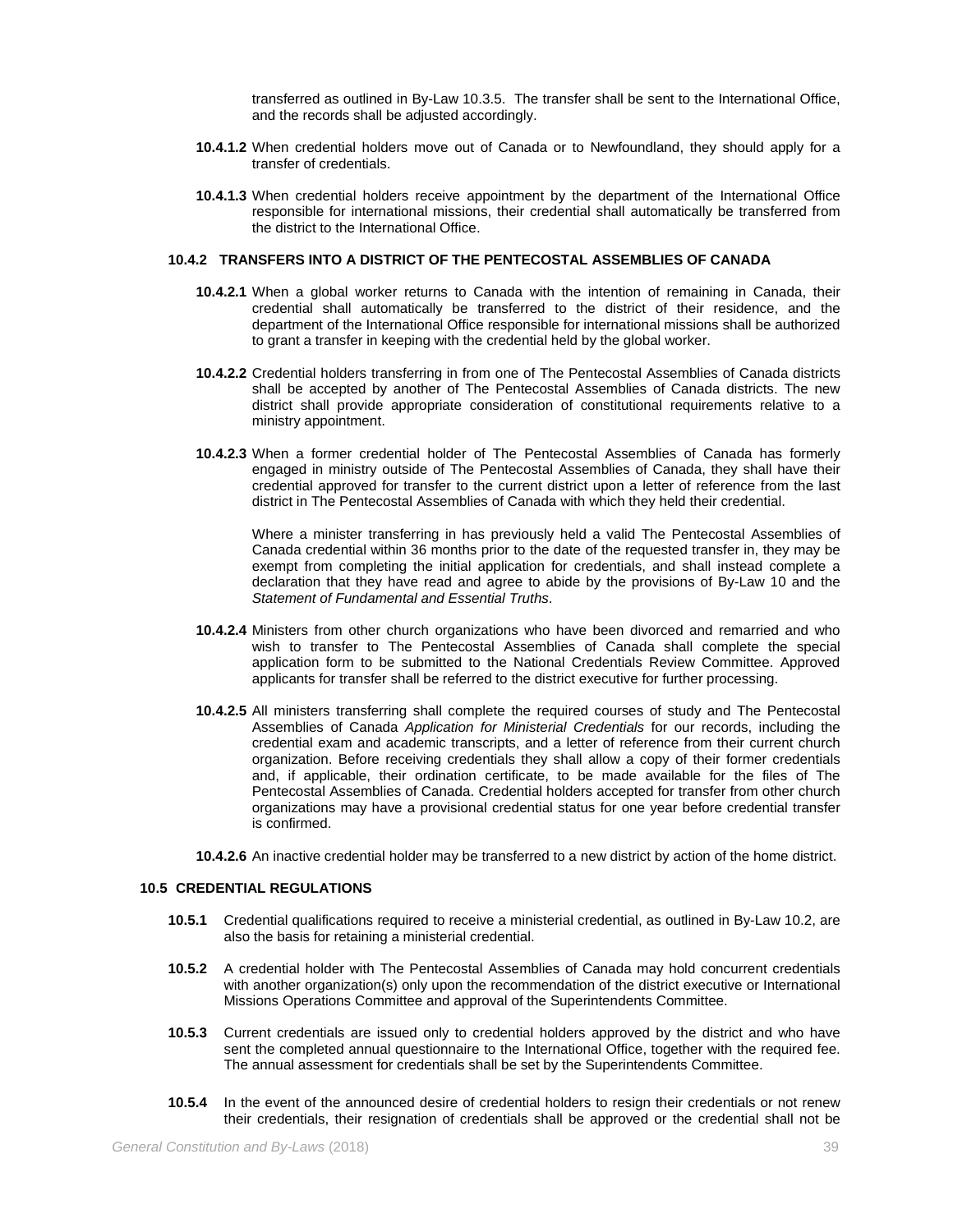renewed provided that there are no allegations of wrongdoing. In the event that there are allegations that indicate that disciplinary action may be required, an investigation shall be initiated in accordance with By-Law 10.6.6.

- **10.5.5** It is recommended that credential holders do not invite into the church or community for official public preaching, teaching, or evangelistic ministries any person or persons who are divorced and remarried and have a living former spouse or who are married to such a person, unless such person holds ministerial credentials with a religious organization recognized by The Pentecostal Assemblies of Canada.
- **10.5.6** No credential holder shall knowingly invite into the church or community for official public preaching, teaching, or evangelistic ministries any person or persons whose credentials are under suspension or who have had their credentials dismissed in accordance with By-Law 10.6.2. Any violation of this regulation shall result in a review of the matter by the district executive or International Missions Operations Committee, and disciplinary actions shall be taken as deemed warranted.
- **10.5.7** In order to maintain active standing:
	- **10.5.7.1** Ordained ministers, with fewer than 30 years of credentialed ministry or who are under 60 years of age, who serve as senior pastors or itinerant ministers, must preach at least 15 times a year.
	- **10.5.7.2** Licensed Ministers and persons holding a Ministerial License for Women Credential, who serve as senior pastors or itinerant ministers, must preach at least 10 times a year.
	- **10.5.7.3** Credential holders who are engaged in national, district, or local church administrative work, or are members of a Bible college staff, or duly appointed chaplains, or are registered as fulltime students in furtherance of their education (maximum three years), or are engaged in specialized ministries, which include music, counseling, media and creative ministry, and ministries that focus on particular age, gender, interest, or cultural groups must fulfill their duties in accordance with the terms of their appointment.
	- **10.5.7.4** Credential holders serving in non-Pentecostal Assemblies of Canada ministries maintain their credentials by fulfilling the responsibilities assigned by the boards of their respective organizations.
	- **10.5.7.5** A credential holder with Recognition of Ministry Credential or Ministry Related Credential must be actively engaged in ministerial functions and hold a ministerial position that is recognized by the district executive or International Missions Operations Committee in order to maintain active standing.
	- **10.5.7.6** A district executive or International Missions Operations Committee shall allow appropriate time before inactivating a credential for those in transition between pastorates or ministry positions and who are actively seeking placement.
	- **10.5.7.7** District executives or the International Missions Operations Committee, at their discretion, are authorized to review the circumstances of any credential holder who is currently engaged in full-time or part-time secular work and if, in the opinion of either of these committees, there is evidence that the individual is not engaged primarily in Christian ministry or does not meet the minimum preaching requirement for retention of active standing, the name of such a person shall be placed on the inactive list.
	- **10.5.7.8** After a period of two years, a credential holder whose name is on the inactive list shall have their credential non-renewed unless the credential holder has had a continuous credentialed ministry of 15 years or more, in which case the person may remain on the inactive list indefinitely. All credential holders whose credentials are inactivated shall fill out the annual renewal questionnaire and submit the annual fee required to stay on the inactive list. Otherwise their credentials shall be non-renewed.
	- **10.5.7.9** In that an inactive status is still a valid credential with The Pentecostal Assemblies of Canada, all who are so classified shall be obligated to abide by the *Statement of Fundamental and Essential Truths* and be subject to the *General Constitution and By-Laws* in order to maintain good standing.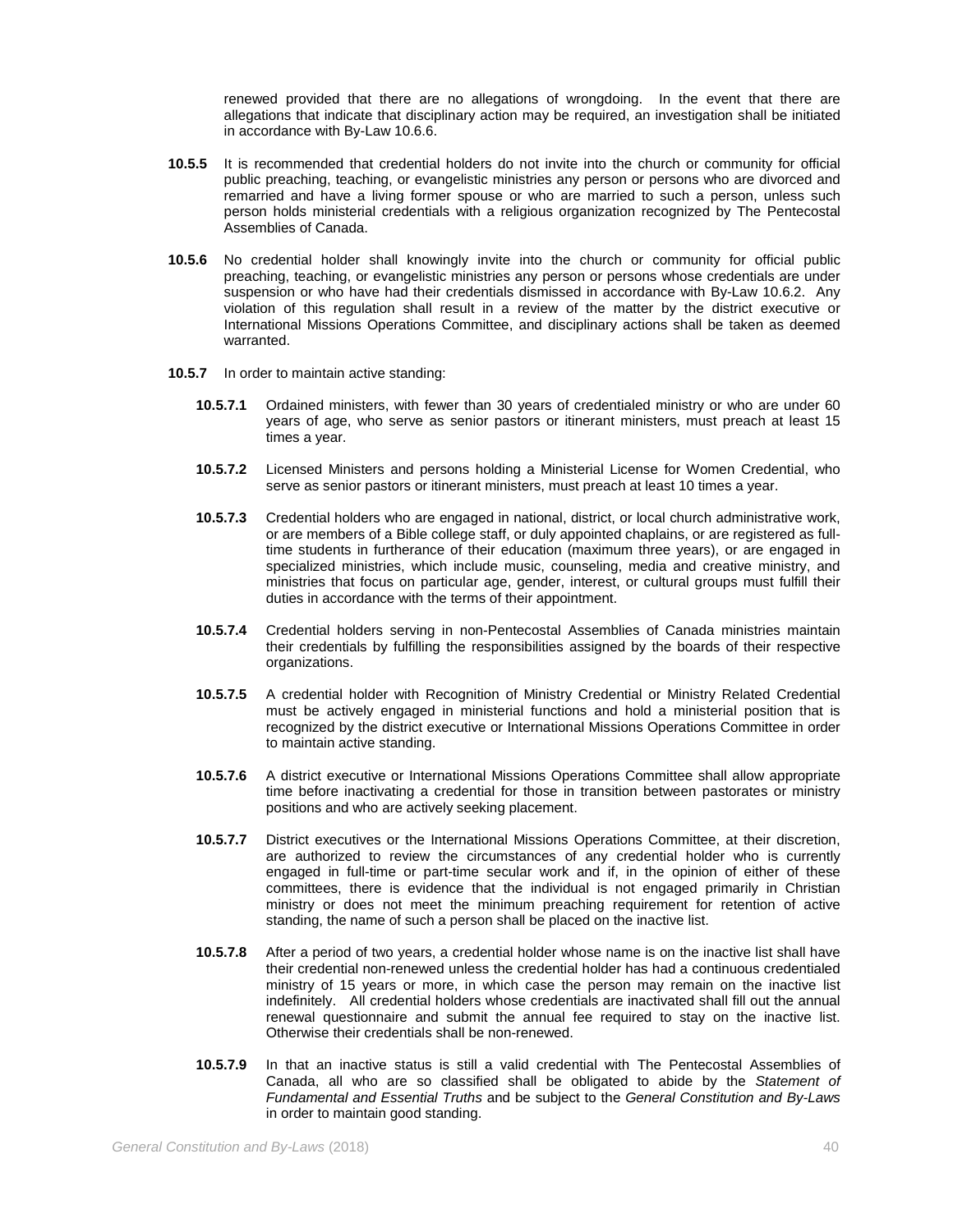- **10.5.7.10** Credential holders whose names appear on the inactive list or who are under suspension shall not have the privilege of General Conference or district conference participation, but may retain other benefits of The Pentecostal Assemblies of Canada such as pension and insurance. Exceptions for those on the inactive list may be made by the Superintendents Committee in session for persons who have held credentials for 30 years or more.
- **10.5.7.11** An inactive credential may be reactivated upon a written request by the credential holder and approval by the district executive or International Missions Operations Committee subject to updating of current files and an interview by the district executive or International Missions Operations Committee if the credential has been inactive for more than three years.
- **10.5.7.12** Credential holders under suspension shall complete the annual Credential Renewal Application in accordance with the provision of By-Law 10.5.8.
- **10.5.7.13** Senior pastors shall complete the Annual Church Life Report as a mandatory part of their Annual Credentials Renewal Application.
- **10.5.7.14** Credential holders over 60 years of age who are retired may retain their credentials by regular renewal of credentials and payment of the annual fee. Those 65 years of age and over and not employed in active ministry are not required to submit annual credential fees, but are required to complete the annual questionnaire.
- **10.5.7.15** Credential holders on permanent disability may retain active credentials with regular conference privileges provided the credentials are renewed. Credential holders on permanent disability are not required to submit annual credential fees with the application for annual renewal of credentials.
- **10.5.7.16** Credential holders on maternity/paternity leave may retain active credentials with regular conference privileges provided the credentials are renewed. However, time spent on maternity/paternity leave will not be included in the time requirement for ordination.
- **10.5.8** Should a credential holder fail to renew their credential by the annual credential renewal date, the General Secretary Treasurer shall inform the individual by letter that if the credential is not renewed within 60 days, it shall be deemed non-renewed as of that date. A copy of the letter shall be sent to the District Superintendent and the Executive Director for International Missions. If the credential is not renewed within 60 days the General Secretary Treasurer shall notify the District Superintendent and the Executive Director for International Missions, and the credential in question shall be non-renewed.
- **10.5.9** The annual Credential Renewal Application shall call for a contribution to the Ministers Assistance Fund. The minimum amount shall be as recommended from time to time by the General Executive. The Ministers Assistance Fund shall provide emergency relief for credential holders upon request by the District Superintendent or the Executive Director for International Missions to the Executive Officers Committee who shall administer the fund and its distribution.
- **10.5.10** All initial applicants for credentials shall present a completed criminal record check from the appropriate legal authorities. Successful applicants for credentials shall not have been found guilty of a sexual offense involving a child or young person as defined in the *Criminal Code* of Canada or the criminal records department in the nation in which they serve.
- **10.5.11** All credential holders shall regularly attend one of The Pentecostal Assemblies of Canada churches, except by specific application to and approval of the district executive or International Missions Operations Committee.

## **10.6 DISCIPLINE**

# **10.6.1 THE NATURE AND PURPOSES OF DISCIPLINE**

Discipline is an application of scriptural principles that guide conduct and lifestyle. The aims of discipline are that God may be honored, that the purity and welfare of the ministry may be maintained, and that those under discipline may be brought to repentance and restoration.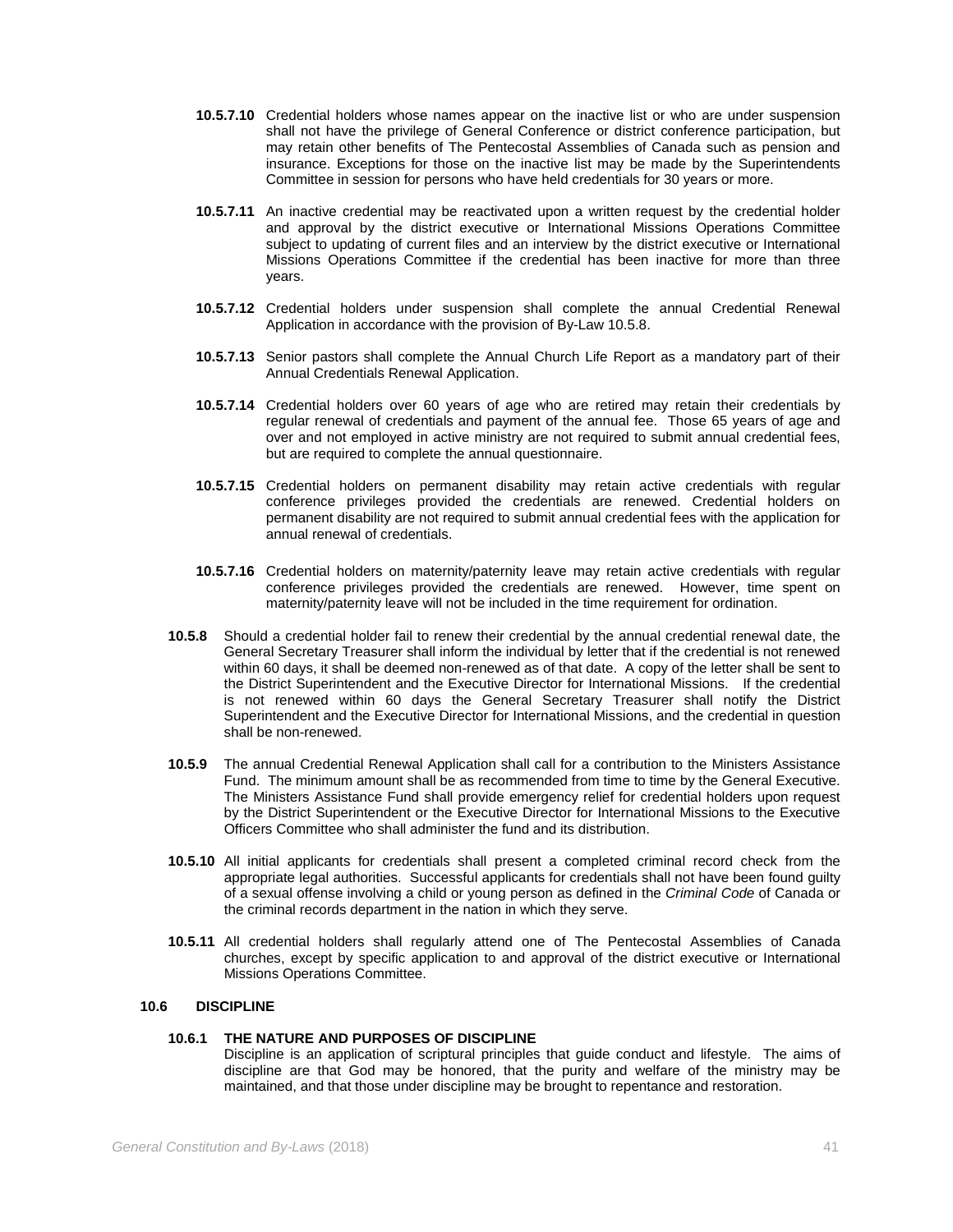Discipline is to be administered for the restoration of the minister, while fully providing for the protection and advancement of the spiritual welfare of our local assemblies. It is to be redemptive in nature as well as corrective, and is to be exercised as under a dispensation of both justice and mercy. The following actions shall be proceeded with only after all other avenues of Christian counsel and admonition have been attempted.

## **10.6.2 CAUSES OF DISCIPLINARY ACTION**

**10.6.2.1** Credential holders shall be expected to maintain biblical standards of holiness, guarding their lives against conformity to the world in appearance, in selfish ambition, in carnal attitudes and evil associations, and always, as ministers of the gospel of Jesus Christ, shall seek to conform to the positive virtues of love, mercy, and forgiveness as taught by the Lord.

Credential holders shall be expected to refrain from "acts of the sinful nature: sexual immorality, impurity and debauchery, idolatry and witchcraft; hatred, discord, jealousy, fits of rage, selfish ambition, dissensions, factions and envy; drunkenness, orgies, and the like" (Galatians 5:19-21 NIV). Sexual immorality shall be interpreted to mean common-law marital relationships, premarital and extramarital sexual relationships (1 Corinthians 6:15-18; 7:1-2; 1 Thessalonians 4:3-8; Hebrews 13:4), and all forms of homosexual activity, along with other practices deemed inexcusable for Christian conduct, and which place a person under God's judgment (Romans 1:26-2:11).

- **10.6.2.1.1** Violation of Biblical mandates as stated in this *General Constitution and By-Laws* may give just cause for disciplinary action.
	- **10.6.2.1.1.1** Any moral failure involving sexual misconduct (including but not limited to heterosexual or homosexual activity, incest and sexual assault).
	- **10.6.2.1.1.2** Any moral failure of a sexual nature (including but not limited to improper physical contact, sexual exploitation or harassment, pornography, and any sexual conduct or advocacy of sexuality unbecoming a credential holder).
	- **10.6.2.1.1.3** Any moral or ethical failure other than sexual misconduct or any conduct unbecoming to a credential holder (including but not limited to deception, fraud, theft, assault, and drunkenness).
	- **10.6.2.1.1.4** The propagation of doctrines and practices contrary to those set forth in the *Statement of Fundamental and Essential Truths* of The Pentecostal Assemblies of Canada.
- **10.6.2.2** In keeping with "*the royal law found in Scripture, 'Love your neighbor as yourself*,'" (James 2:8 NIV) and Paul's use of his freedom outlined in 1 Corinthians 9:19-23 NIV, "*Though I am free and belong to no one, I have made myself a slave to everyone, to win as many as possible. To the Jews I became like a Jew, to win the Jews. To those under the law I became like one under the law (though I myself am not under the law), so as to win those under the law. To those not having the law I became like one not having the law (though I am not free from God's law but am under Christ's law), so as to win those not having the law. To the weak I became weak, to win the weak. I have become all things to all people so that by all possible means I might save some. I do all this for the sake of the gospel, that I may share in its blessings*".

Credential holders shall be expected to live by the principles of servant leadership and limit their liberties for the sake of others.

Violation of the principles of servant leadership and other actions that may bring reproach to the name and cause of Christ, may be just cause for disciplinary action. This includes but is not limited to:

- **10.6.2.2.1** Failure to honour The Pentecostal Assemblies of Canada Ministers Code of Ethics and generally accepted ministerial courtesy.
- **10.6.2.2.2** A contentious or non-cooperative spirit, an assumption of dictatorial authority, or an arbitrary rejection of district (or International Missions Operations Committee in the case of global workers) counsel and direction.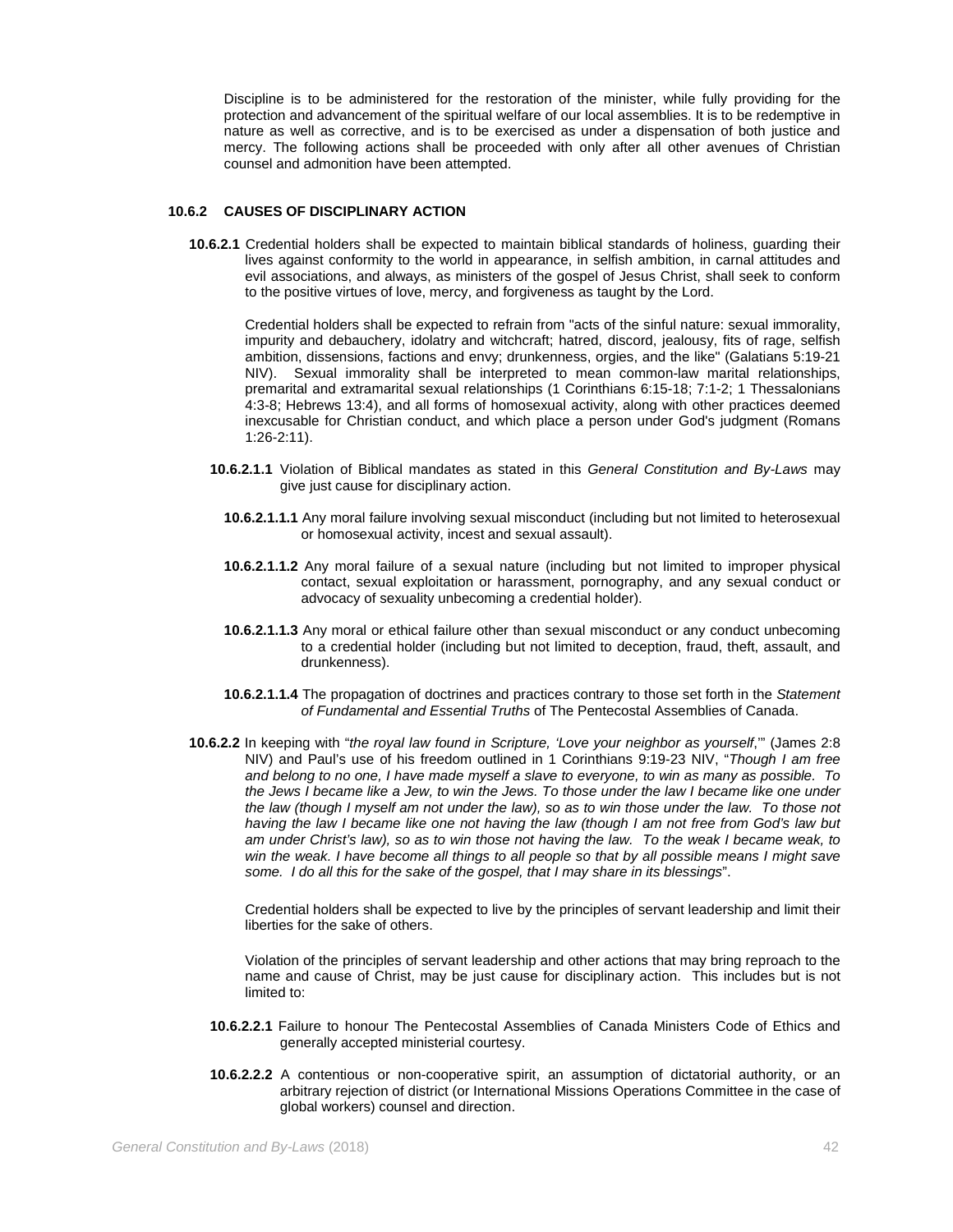**10.6.2.2.3** The use of tobacco and the non-medical use of mood altering substances.

**10.6.2.2.4** The mismanagement of personal or church finances.

**10.6.2.2.5** Officiating at a marriage ceremony contrary to By-Law 10.2.5.

Notwithstanding the above, when more than 10 years have elapsed from an occurrence which is the cause for disciplinary action or the dismissal of a credential, a district executive or the International Missions Operations Committee may determine after investigation that no discipline be administered when, in view of all the circumstances, it would appear that such discipline would serve only as being punitive in nature rather than rehabilitative. In the event that discipline is deemed appropriate, it would be the prerogative of the district executive or International Missions Operations Committee to consider reducing the normal disciplinary action associated with the offense.

### **10.6.3 DISTRICT INITIATIVE**

Credential holders are responsible to the executive of the district in which their credentials are held or the International Missions Operations Committee in the case of global workers.

Occasions sometimes arise which make it necessary to deal with credential holders who have reached a point at which, in the opinion of the district executive or International Missions Operations Committee, endorsement can no longer be given. Committees, which have the authority to ordain ministers and to recommend them for credentials, also have the right to carry out disciplinary procedures arising from causes cited in By-Law 10.6.2.

Credential holders who have global worker status are subject to similar review and decision by the International Missions Operations Committee. The Executive Director for International Missions shall fulfill the role of the District Superintendent in the case of global workers.

If allegations are brought against a district superintendent in accordance with By-Law 10.6.2, the matter shall be referred to the General Superintendent who shall oversee the disciplinary procedures as outlined in the *General Constitution and By-Laws* of The Pentecostal Assemblies of Canada.

If allegations are brought against a member of a district executive or international missions Regional Directors Committee that in the opinion of the District Superintendent or Executive Director of International Missions would be a conflict of interest if processed by the district executive or International Missions Operations Committee, or would be more appropriately expedited by a body other than the district executive or International Missions Operations Committee, the District Superintendent or Executive Director of International Missions shall refer the matter to the General Secretary Treasurer who shall oversee the disciplinary procedures as outlined in *the General Constitution and By-Laws* of The Pentecostal Assemblies of Canada.

No charge shall proceed from allegations where the investigation determines that the allegation has arisen from the proper performance of duty by persons carrying out discipline procedures of By-Law 10, or church disciplinary or resolution of conflict procedures provided for in By-Law 12, By-Law 14, or the *Local Church Constitution*.

If the alleged offense occurred in the credential holder's home district (the one in which the credential holder currently holds credentials), the District Superintendent, or the District Superintendent's appointee, and another credential holder appointed by the District Superintendent shall investigate the alleged offense and take appropriate action.

If the alleged offense occurred while under appointment with the international missions department, the Executive Director of International Missions, or the Executive Director of International Missions' appointee, and another credential holder appointed by the Executive Director of International Missions shall investigate the alleged offense and take appropriate action.

The district executive or International Missions Operations Committee shall be the hearing committee. In the event that either of these committees are compromised in any manner, or appears to lack impartiality, or lacks gender and/or cultural diversity, it shall have the right to appoint a hearing committee composed of ordained ministers with at least five years experience in that district or department, to hear charges against a credential holder.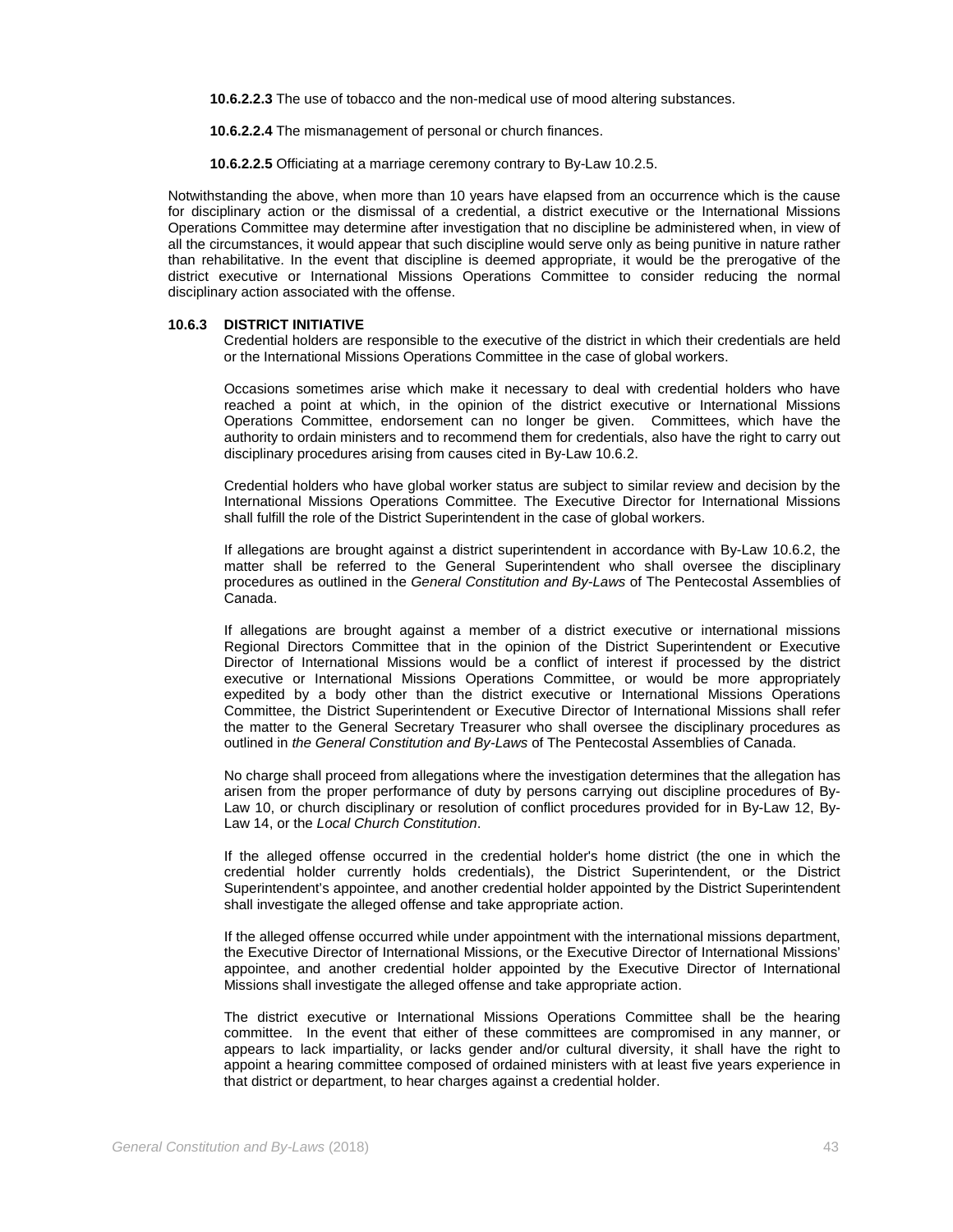Should the alleged offense have occurred in a district other than the credential holder's current district, the District Superintendent of the district in which the offence took place shall conduct disciplinary procedures as outlined in By-Law 10 or should the alleged offense have occurred in a region other than the credential holder's current district, the Executive Director of International Missions shall conduct disciplinary procedures as outlined in By-Law 10 with the following provisions:

- **10.6.3.1** The official allegations and any subsequent charges must be reported to the credential holder's current district or the international missions department.
- **10.6.3.2** Based on the nature of the allegations the superintendent of the credential holder's current district shall have the right to determine restriction of ministerial activities until the allegations have been resolved. In the case of a credential holder serving with International Missions, the Executive Director of International Missions shall have the right to determine restriction of ministerial activities until the allegations have been resolved.
- **10.6.3.3** The District Superintendent of the district in which the offence occurred shall act as the officiating church officer on behalf of the credential holder's current district.
- **10.6.3.4** The District Superintendent or Executive Director of International Missions of the credential holder's current district or region shall have the right to have two members of the current district executive or International Missions Operations Committee present should the procedures warrant a hearing.
- **10.6.3.5** If the verdict of the hearing is guilty as charged, then the current district or International Missions Operations Committee shall take appropriate credential action as determined by the hearing committee.
- **10.6.3.6** The hearing files, including the minutes and decisions of the hearing committee, record of the actual charges, and written letters of confession shall be held in the credential holder's current district or department.
- **10.6.3.7** If the verdict of the hearing is guilty as charged and a restoration program is deemed appropriate, the credential holder's current district or international missions department shall have responsibility for the restoration program.
- **10.6.3.8** The current district or International Missions Operations Committee has the responsibility to assess the appropriateness of credential reinstatement.

Should the alleged offense have occurred prior to the time the person so charged became a credential holder with The Pentecostal Assemblies of Canada or any other recognized religious body, the district executive or International Missions Operations Committee would not proceed with such a case, unless legal charges were laid, in which case By-Law 10.6.7 shall apply.

# **10.6.4 REPORTS, RUMOURS, OR COMPLAINTS**

Should there be reports, rumours or complaints, written or unwritten, which appear to be persistent and serious concerning the credential holder and/or immediate family which have become publicly known and/or pose a detriment to the ministry of the individual, church, or fellowship, then the District Superintendent or the Executive Director for International Missions and another district executive or International Missions Operations Committee member, shall use their judgment to discuss the matter with the credential holder. The District Superintendent or Executive Director for International Missions shall exercise discretion concerning whether or not to commence an official investigation.

If, after due consideration of reports, rumours or complaints, it is determined that a formal allegation should be made, the said allegation shall be prepared as directed by the District Superintendent or the Executive Director for International Missions.

## **10.6.5 STATEMENT OF CONDUCT**

Should a credential holder admit to or confess to a wrongdoing or misconduct such as should require disciplinary action, then the District Superintendent or Executive Director for International Missions shall require a signed statement detailing the conduct by the credential holder. Notwithstanding the receipt of a signed confession of wrongdoing, the District Superintendent or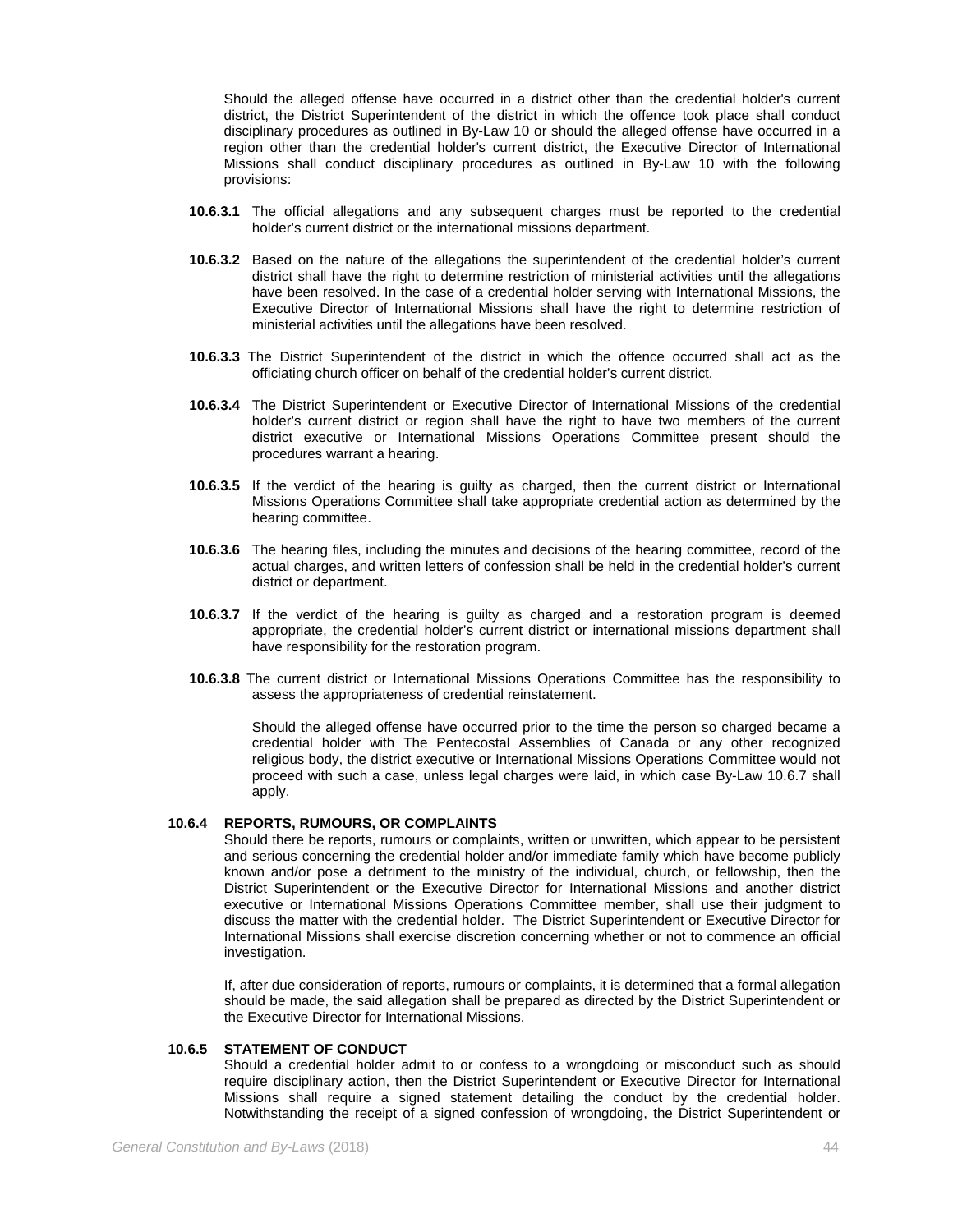Executive Director for International Missions may also exercise discretion concerning whether or not to commence an official investigation and shall have the right to determine restriction of ministerial activities.

- **10.6.5.1** The district executive or International Missions Operations Committee shall be presented with the signed statement and shall hear any further details of the matter as presented by and at the discretion of the District Superintendent or Executive Director for International Missions.
- **10.6.5.2** The person making the statement, and the spouse, shall be requested to be in attendance, but a failure or refusal to appear shall not prevent the matter from being presented to and acted upon by the district executive or International Missions Operations Committee.
- **10.6.5.3** The District Superintendent or Executive Director for International Missions shall have a restoration program ready for approval if the credential holder has requested such.
- **10.6.5.4** The district executive or International Missions Operations Committee shall decide on the appropriate course of disciplinary action.
- **10.6.5.5** Due consideration shall be given to a confession made voluntarily.

In the absence of such a signed statement, a disciplinary hearing shall be called, assuming that sufficient evidence is available for such a hearing.

## **10.6.6 INVESTIGATION OF ALLEGATIONS**

Allegations with a description of the violation(s) must be made in writing and be properly signed by one who is willing to appear in person and give testimony at a district hearing.

Alleged violations under By-Law 10.6.2 shall be investigated. The District Superintendent or Executive Director for International Missions, or their appointee, and another credential holder appointed by the District Superintendent or Executive Director for International Missions of the district or region in which the alleged offense is reported to have occurred shall make an investigation, having in mind that it is their responsibility to safeguard the minister, the church, and the fellowship.

- **10.6.6.1** Written and signed allegations shall be filed with the district or international missions department office describing the alleged violations.
- **10.6.6.2** The person(s) making the allegation shall be interviewed in order to ascertain the facts in the case and the reasons underlying the allegations.
- **10.6.6.3** The accused credential holder(s) shall be given an opportunity to be interviewed to discuss the allegation.
	- **10.6.6.3.1** The credential holder shall receive a copy of the allegation.
	- **10.6.6.3.2** Upon being informed of the allegation, an accused credential holder shall be granted the opportunity to make a statement with regard to the allegation.
- **10.6.6.4** Should a credential holder, when presented with the allegations, admit to or confess a wrongdoing that requires disciplinary action, the procedures provided in By-Law 10.6.5 shall be followed.
- **10.6.6.5** Should a credential holder, against whom allegations have been filed, refuse to be interviewed by the investigators, a copy of the written allegations must be sent to the credential holder by registered mail or hand delivered to the individual.
- **10.6.6.6** An investigation is not to determine the guilt or innocence of the credential holder. The investigators shall consider the available testimony and determine if there is sufficient evidence to convene a disciplinary hearing. A minimum of two witnesses (individuals or separate sources of evidence) are required to proceed to charges being laid. The investigators shall seek to assemble all relevant facts, evidence and testimony to present to the disciplinary hearing.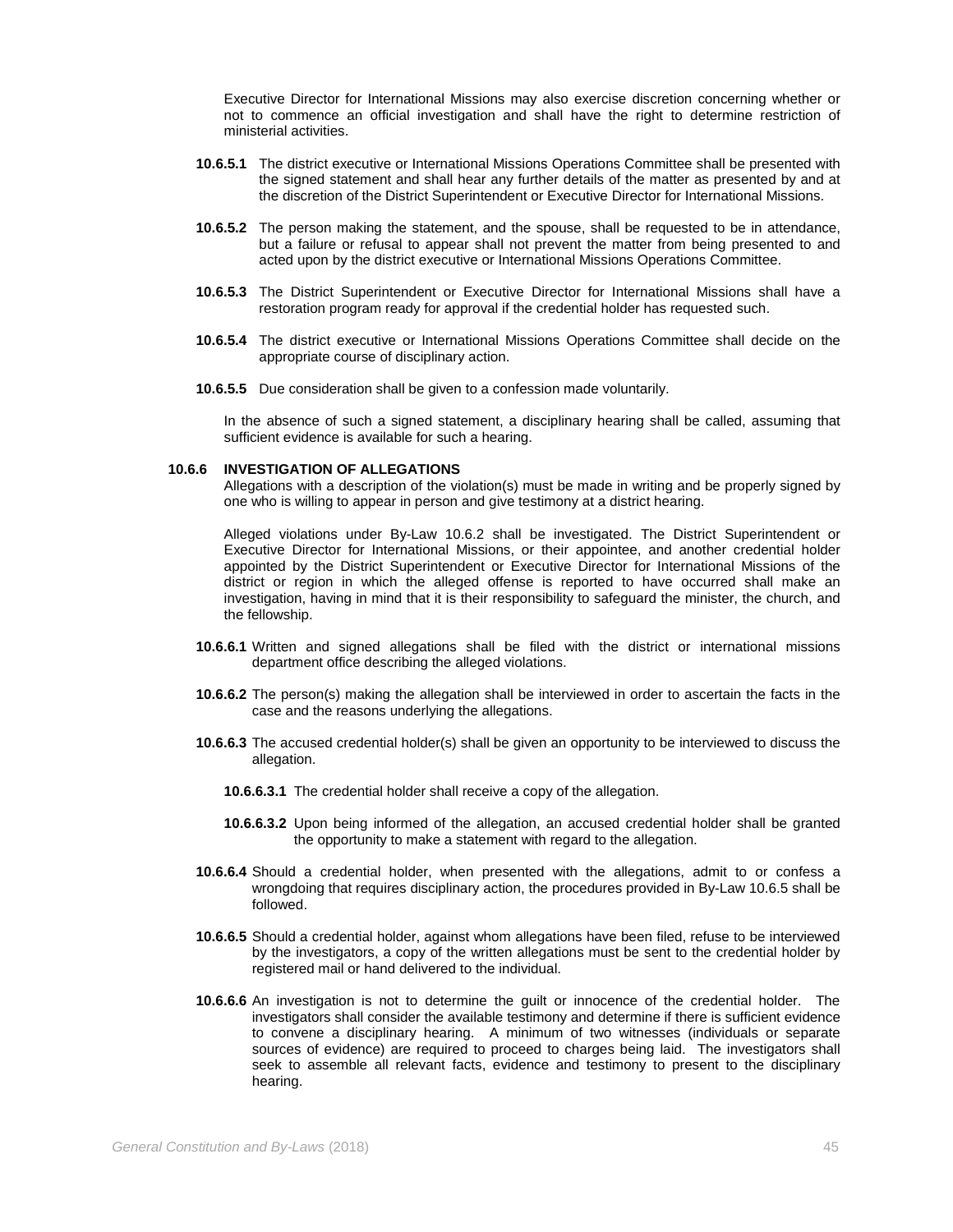- **10.6.6.7** The ministry may be subject to restrictions during the investigation, at the discretion of the District Superintendent or Executive Director for International Missions, on the basis of the evidence at hand and the nature of the alleged offense.
- **10.6.6.8** During the course of an investigation, the investigators shall be careful to observe the principles of natural justice.
- **10.6.6.9** Under no circumstances should the credential holder contact, either directly or indirectly, the person making the allegation. Failure to adhere to this requirement shall result in disciplinary action pursuant to By-Law 10.6.2.2.2.

## **10.6.7 LEGAL CHARGES**

- **10.6.7.1** Where a credential holder has been legally charged under the *Criminal Code* of Canada or the justice department in the nation in which they serve:
	- **10.6.7.1.1** No disciplinary action shall be taken until the legal charges, including appeal, have been officially dismissed or dealt with by the courts, except in cases where the district executive or International Missions Operations Committee decides to proceed with charges arising from By-Law 10.6.2 and the credential holder signs a waiver permitting the district or international missions to initiate ecclesiastical disciplinary procedures.
	- **10.6.7.1.2** At the conclusion of the court proceedings the District Superintendent or Executive Director for International Missions shall initiate investigation procedures based on charges arising from By-Law 10.6.2.
	- **10.6.7.1.3** Continuing ministry may be subject to restriction during the time of the legal proceedings at the discretion of the District Superintendent or Executive Director for International Missions.
	- **10.6.7.1.4** In the event ministry is restricted, the credential holder charged under the *Criminal Code* of Canada or the criminal records department in the nation in which they serve shall continue to receive remuneration for a maximum of three months.
- **10.6.7.2** When a credential holder is under investigation by the legal authorities for alleged offences under the C*riminal Code* of Canada or the criminal records department in the nation in which they serve, which have yet to result in official legal charges, the District Superintendent or Executive Director for International Missions shall proceed with an investigation of the allegations. If, during the course of the district or missions investigation, legal charges are laid, then By-Law 10.6.7.1 shall apply.
- **10.6.7.3** When a credential holder has allegations made against them that could be a violation of the *Criminal Code* of Canada or the criminal records department in the nation in which they serve:
	- **10.6.7.3.1** The District Superintendent or Executive Director for International Missions shall proceed with an investigation of the matter to determine the validity of the allegations.
	- **10.6.7.3.2** If the investigation indicates sufficient evidence to proceed with disciplinary action, the investigating officers shall use their discretion in reporting the matter to the legal authorities, unless formal reporting is required by law.
	- **10.6.7.3.3** Should the allegations against the credential holder be one of a violation that is required by law to be reported (including but not limited to offenses against minors), the district or missions investigators shall report the offender to the appropriate legal authorities. The district or missions investigators shall be guided in their own investigation pursuant to By-Law 10.6.2 and By-Law 10.6.7.1-2.
	- **10.6.7.3.4** In the event ministry is restricted, the credential holder charged under the *Criminal Code* of Canada or the criminal records department in the nation in which they serve shall continue to receive remuneration for a maximum of three months.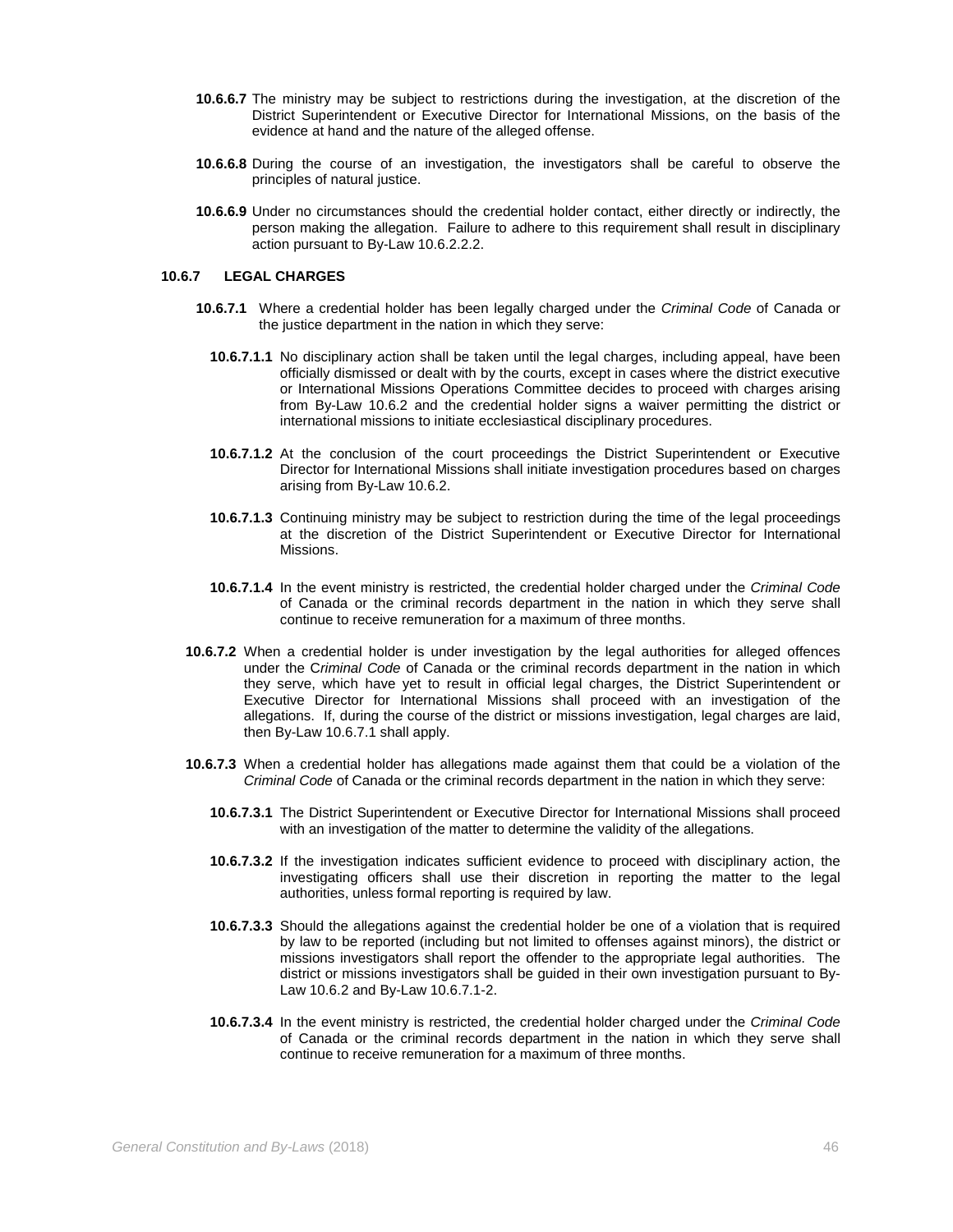### **10.6.8 CIVIL SUITS**

If a credential holder is charged or sued in a civil suit, the District Superintendent or Executive Director for International Missions shall have the right to investigate and determine if the district should proceed with charges.

## **10.6.9 PREPARATION AND FILING OF CHARGES**

If, after due investigation of allegations, it is determined that charges should be laid, formal charges shall be prepared and filed in the district or international missions office. The investigators shall have the right and responsibility to make written charges if there is sufficient evidence to present a reasonable case for a hearing. The laying of formal charges is not to be considered as an indication of belief in the guilt of the accused by the investigators. It is a procedural matter to deal with evidence at hand.

The person against whom charges have been filed shall be informed in writing of the charges made according to By-Law 10.6.2, including a signed copy of the charges; either by registered mail or hand delivered to the individual on behalf of the investigating committee at least 15 days before being called to appear before the hearing committee. The disciplinary hearing should take place, if possible, in the locality of the alleged offense or offenses to facilitate access to as many witnesses as possible.

Should a credential holder, following the issuance of charges, admit to or confess to the charges, the District Superintendent or Executive Director of International Missions shall exercise discretion as to whether or not a disciplinary hearing needs to proceed.

Being officially notified of the charges, the credential holder may be relieved of ministerial activities and provision for a ministry replacement shall be made by the District Superintendent or Executive Director for International Missions or their representative.

A credential holder shall have the right, however, to receive salary and housing benefits or salary and use of the parsonage, until disposition of the charges has been formally made.

Such hearing shall take place within 40 days of formal charges being delivered, or the entire proceeding shall be rescinded, including any limitation of ministry.

The date of the hearing may be extended beyond the 40-day period upon the request of either the credential holder or the District Superintendent or Executive Director for International Missions if both parties agree in writing to the time extension.

The date of the hearing may be extended for unusual circumstances such as the illness of one of the parties or of a significant witness, certified by a district or missions approved medical authority, or an act of God; upon a request made by one of the parties to the District Superintendent or Executive Director for International Missions or their designate who shall set a date for the hearing.

### **10.6.10 DISPOSITION OF ALLEGATIONS**

- **10.6.10.1** If the investigators conclude under the terms of By-Law 10.6.6 that insufficient reason exists for a hearing, then the matter shall be dropped.
- **10.6.10.2** The complainant and the credential holder shall be informed in writing that the investigation has been concluded and there is insufficient evidence to lay charges.
- **10.6.10.3** There shall be no record of the investigation transferred with the file of the accused credential holder if the credential holder leaves the district or department.
- **10.6.10.4** The District Superintendent or Executive Director for International Missions, or their appointee, may seek to counsel all parties involved towards reconciliation in their relationships and to bring to an end any continuation of rumours or conflicts related to the matter.

## **10.6.11 DISCIPLINARY HEARING**

Upon the laying of charges by the investigators, the District Superintendent or Executive Director for International Missions shall arrange for a disciplinary hearing.

The credential holder shall be required to appear at the hearing.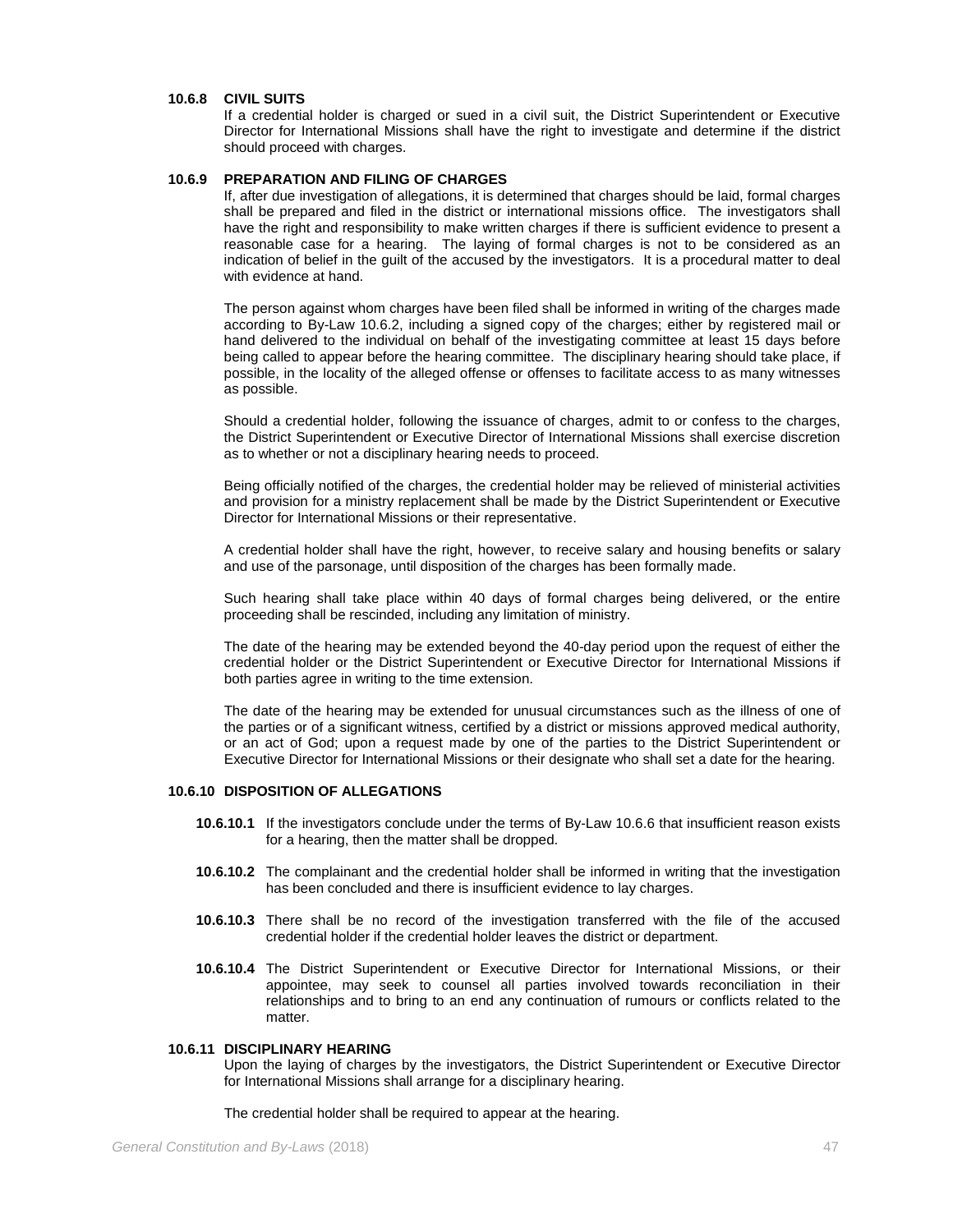However, if the credential holder refuses to attend the hearing or fails to appear for reasons of willful neglect, the hearing shall proceed.

If the credential holder has chosen not to attend the hearing, then the credential holder will not be eligible to appeal the decision rendered.

### **10.6.11.1 THE CHAIR**

The District Superintendent or Executive Director for International Missions may appoint a member of the district executive or International Missions Operations Committee or a member of the substitute committee to chair the hearing committee. In any case it shall not be chaired by either of the investigators.

The Chair of the hearing committee shall prepare an agenda and arrange for all matters of the hearing.

The Chair shall appoint a recording secretary who is not necessarily a member of the hearing committee.

## **10.6.11.2 THE ROLE OF INVESTIGATORS**

- **10.6.11.2.1** The investigators shall bring a report to the hearing and offer evidence as discovered during the investigation procedures.
- **10.6.11.2.2** They shall not be present or participate when the verdict is being considered.
- **10.6.11.2.3** No evidence or counsel regarding the evidence shall be given by the investigators or accusers in the absence of the accused credential holder, unless the accused credential holder has failed to or has refused to appear at the hearing.
- **10.6.11.2.4** If the District Superintendent or Executive Director for International Missions does not serve on the investigation committee or provide testimony at the district hearing committee, the District Superintendent or Executive Director for International Missions shall have the right to be present as an observer and a procedural resource person. The District Superintendent or Executive Director for International Missions shall not be present or participate when the verdict is being considered.
- **10.6.11.3** Legal counsel shall not be present at the disciplinary hearing
- **10.6.11.4** The accused credential holder shall have the right to have another credential holder or spouse present for support, but not as an active participant in the hearing process.

The complainant shall have the right to have another person present for support, but not as an active participant in the hearing process.

- **10.6.11.5** The agenda and proceedings shall provide sufficient opportunity for the investigators and accused credential holder to speak, offer evidence, cross-examine, present witnesses, and to make a summation statement. The hearing committee shall also have the opportunity to ask questions of the investigators, complainant and accused credential holder and the witnesses. The hearing committee shall not become involved in debating with the parties involved, or in any way conduct or appear to conduct themselves, as prosecuting or defending the complainant or accused credential holder. It shall be the role of the hearing committee to question and make inquiry of the participants and to seek to have all the facts, evidence and testimony duly presented and examined to ensure an objective decision.
- **10.6.11.6** The verdict shall be made by secret ballot in the absence of investigators and complainant and accused credential holder. At least a two-thirds majority vote shall be required to determine guilt.
- **10.6.11.7** If it has been determined that guilt has been established, discipline shall be administered prayerfully and in the fear of God, in accordance with the Scriptures, and as set forth in the *General Constitution and By-Laws* of this ecclesiastical body.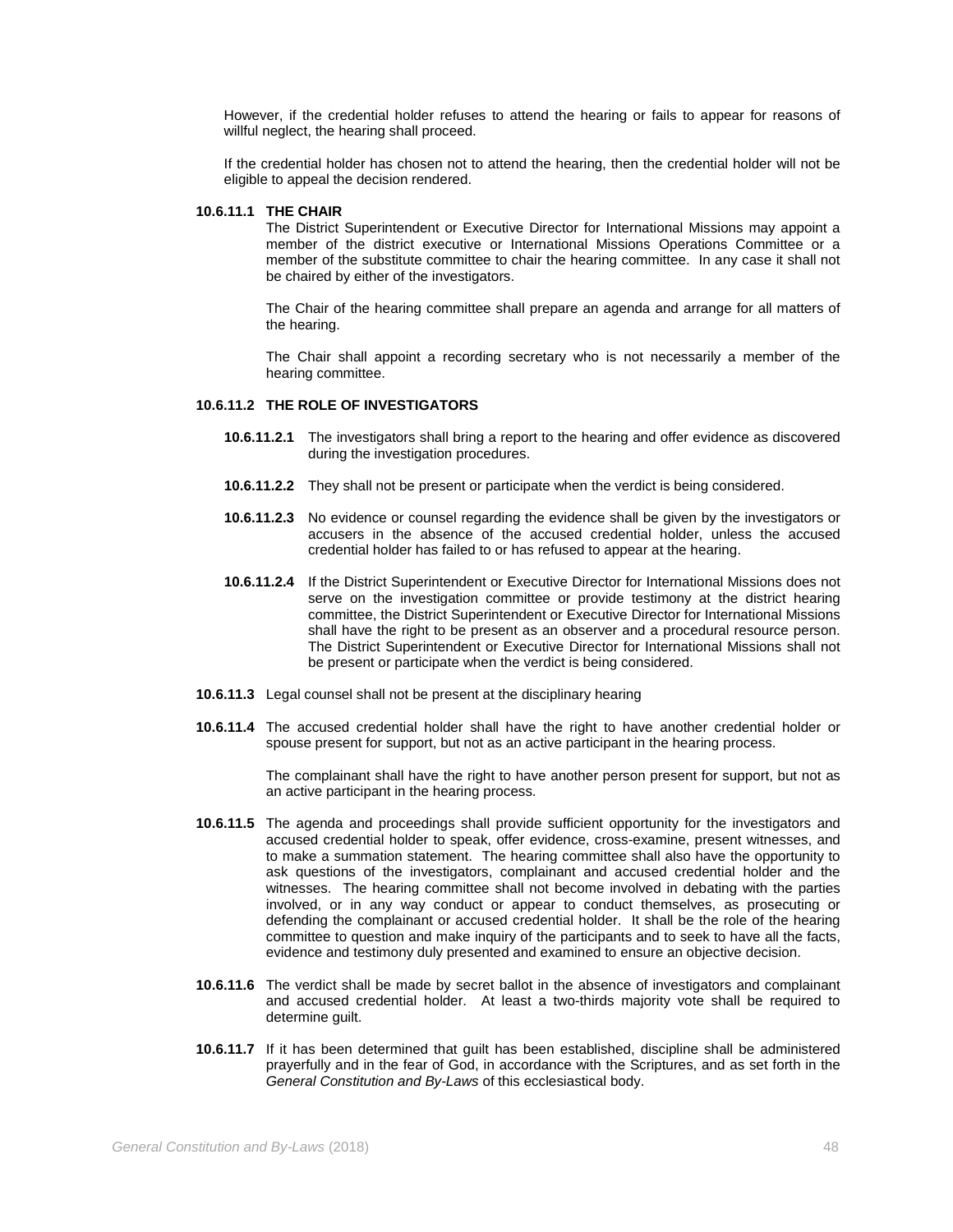- **10.6.11.8** If, in the opinion of the hearing committee, evidence indicates that the credential holder is innocent of the charge actually laid, but guilty of a related offense, an appropriate verdict may be rendered.
- **10.6.11.9** If, in the opinion of the hearing committee, the evidence heard indicates a not guilty verdict with regard to the charge actually laid, but there is evidence of an offense in another area, then new charges shall be prepared, signed and delivered to the individual so charged, and a new hearing scheduled with a substitute hearing committee.

## **10.6.11.10 ANNOUNCEMENT OF THE VERDICT**

- **10.6.11.10.1** The verdict shall be communicated to the District Superintendent or Executive Director for International Missions and placed in the minutes of the district executive or International Missions Operations Committee noting the charge only by reference to the specific section of the *General Constitution and By-Laws* of The Pentecostal Assemblies of Canada By-Law 10.6.2.
- **10.6.11.10.2** The District Superintendent or Executive Director for International Missions shall communicate the verdict in writing to the credential holder, including the right and process of appeal, if eligible for an appeal, and to the complainant and to any other appropriate person within 10 days. The written statement to the credential holder must be sent by registered mail.
- **10.6.11.10.3** If the accused is found guilty, the credential holder shall be informed in writing that credentials are suspended until restoration and reinstatement have been completed, subject to the appeal process.
- **10.6.11.10.4** If a guilty verdict is reached, the individual shall be informed in writing of the right and process of appeal.
- **10.6.11.10.5** If the verdict is one of not guilty, then no record of the hearing shall leave the district office or international missions department in the case of a transfer of the credential holder from the district or department.
- **10.6.11.10.6** If a credential holder confesses to a wrongdoing or is found guilty by a hearing committee, then the District Superintendent or Executive Director for International Missions should use discretion as to whether a public announcement needs to be made to state the cause of discipline (using the specific words of the *General Constitution and By-Laws*) to the appropriate people. A statement of disciplinary action taken shall be communicated in writing to the local church board or national fellowship partner where applicable.

# **10.6.12 DETERMINATION OF DISCIPLINE**

- **10.6.12.1** It shall be the responsibility of the district executive or Executive Director for International Missions to determine whether the circumstances of the case merit probation, suspension, or dismissal. The district executive or International Missions Operations Committee shall weigh decisions on:
	- **10.6.12.1.1** the basis of the offence itself;
	- **10.6.12.1.2** the manner and thoroughness of repentance;
	- **10.6.12.1.3** the attitude of the offending credential holder toward the discipline;
	- **10.6.12.1.4** the manifested willingness to cooperate;
	- **10.6.12.1.5** the requirements of the *General Constitution and By-Laws*.
- **10.6.12.2** If the verdict is guilty, the credential shall be suspended immediately unless it is determined to be a minor violation. Ministry employment may also be terminated.
	- **10.6.12.2.1** If, in the opinion of the district executive or International Missions Operations Committee, restoration is feasible, a restoration program shall be provided.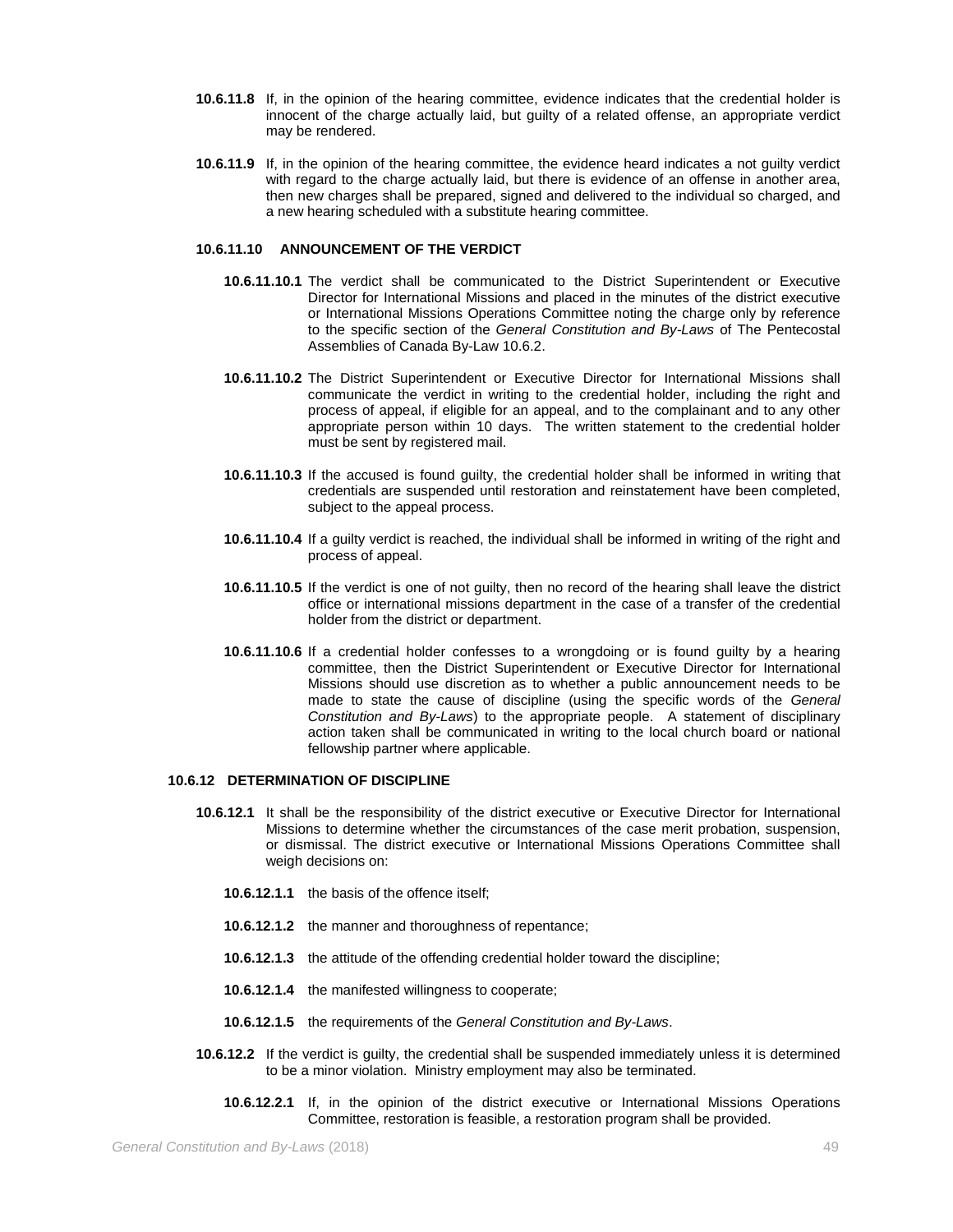- **10.6.12.2.2** If restoration is feasible, the credential holder shall have up to one year to apply for the restoration program; otherwise credentials shall be dismissed.
- **10.6.12.2.3** If at any time the district executive or International Missions Operations Committee determines that restoration is not feasible, the credential holder shall be dismissed.
- **10.6.12.3** If a credential holder has confessed to or has been found guilty by a hearing committee of an infraction not meriting suspension, the district executive or International Missions Operations Committee may deal with the infraction by reprimand and/or counseling and/or restriction of ministry for a probationary period.

## **10.6.13 REPORTING DISCIPLINARY ACTION TO THE INTERNATIONAL OFFICE**

The names of persons suspended shall be forwarded to the office of the General Secretary Treasurer who shall report the same to the General Executive. Suspensions shall not be reported in any published lists of credential status. Disciplinary procedures resulting in dismissal shall not be reported until the opportunity for appeal shall have lapsed.

### **10.6.14 RIGHT OF APPEAL**

An appeal of the decision of the hearing committee shall be made in the following manner.

The credential holder shall make such a request in writing to the General Secretary Treasurer of The Pentecostal Assemblies of Canada.

- **10.6.14.1** The written request must specifically state the nature, purpose and reason for the appeal based on the process leading to the judgment rendered.
- **10.6.14.2** The appeal committee shall base the appeal hearing on the reason for appeal stated by the credential holder.
- **10.6.14.3** New evidence shall not be a reason for the appeal**,** nor shall new evidence be accepted at the appeal hearing.
- **10.6.14.4** The appeal committee has the responsibility to review the adherence to the constitutional process leading to the judgment rendered.
- **10.6.14.5** If the constitution has not been followed in minor matters that did not adversely affect due process in arriving at a just and fair verdict, the appeal committee shall uphold the judgment of the hearing committee and issue a written statement of correction to the district.
- **10.6.14.6** The appeal committee may overturn the decision of the hearing committee if the judgment is deemed inappropriate or the failure to follow constitutional guidelines has hindered due process. This request for appeal must be received by the General Secretary Treasurer by registered mail within 40 days of the verdict of the hearing committee. The General Executive or the Executive Officers Committee as their representatives shall appoint five ordained ministers, two of whom shall be members of the General Executive and none of whom shall have been part of the original proceedings. The appeal shall be conducted within 60 days of receiving the request for an appeal, and 30 days notice shall be given for the date and place of the appeal.

The accused credential holder shall be present at this appeal, but if there is neglect or a refusal to attend the appeal, it shall not proceed and there shall be no further right of appeal.

The District Superintendent or Executive Director for International Missions shall appoint one member of the hearing committee and one member of the investigating committee to represent the district or international missions. If the District Superintendent or Executive Director for International Missions did not serve on the investigating committee, nor provide testimony at the hearing committee, the District Superintendent or Executive Director for International Missions, by virtue of office, has the right to be present at the appeal hearing as an observer only. The District Superintendent Executive Director for International Missions shall not be present or participate when the verdict is being considered.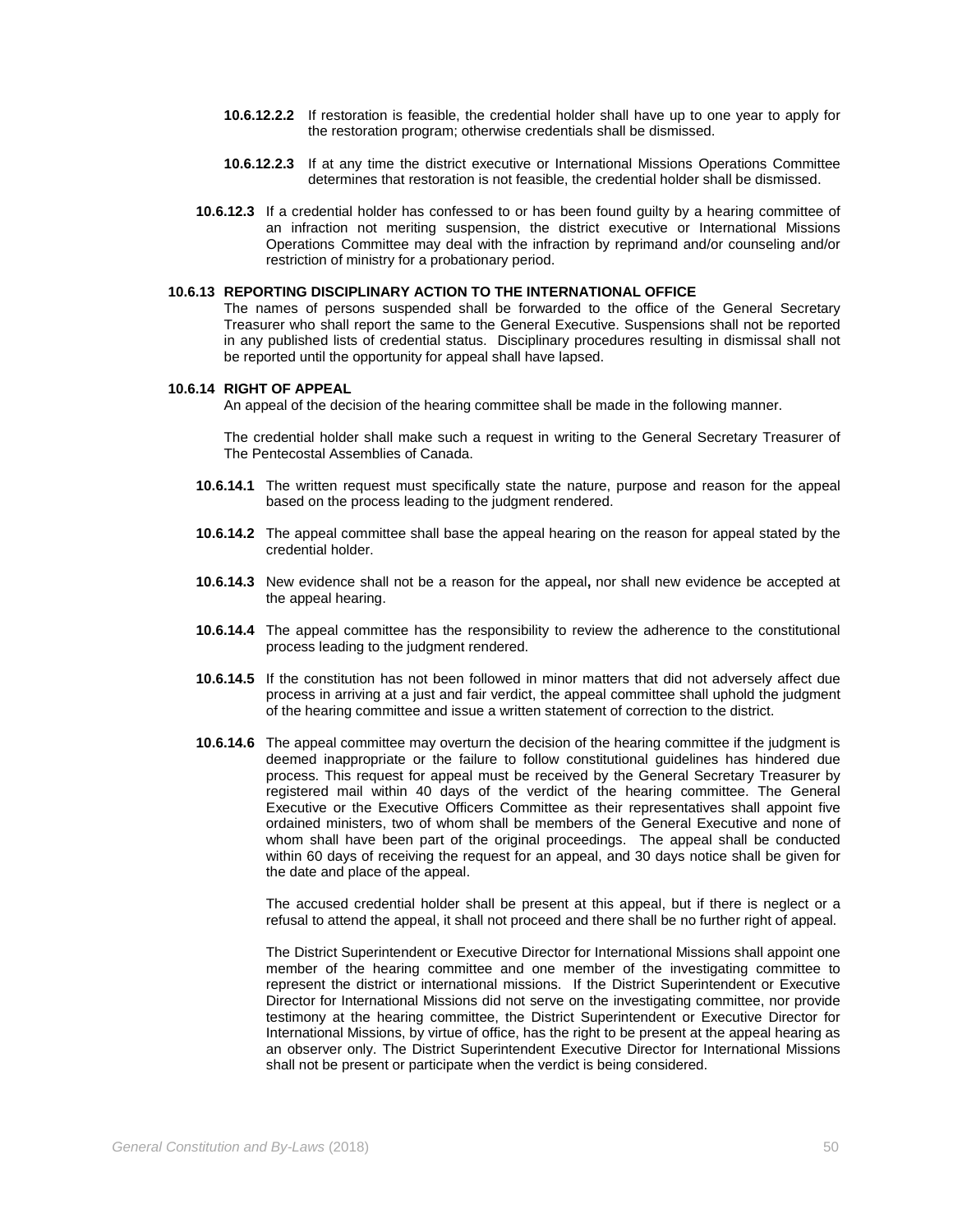The General Secretary Treasurer has the right to be present as an observer and a procedural resource person. The General Secretary Treasurer shall not be present or participate when the verdict is being considered.

Legal counsel shall not be present at the appeal.

The credential holder shall have the right to have another credential holder or spouse present for support but not as an active participant in the appeal hearing process.

The verdict of this appeal committee shall be determined by secret ballot and a simple majority of the five members. The verdict shall be final.

The General Secretary Treasurer shall communicate the verdict of the appeal committee to the credential holder making the appeal and to the District Superintendent or Executive Director for International Missions by registered mail within 10 days. If the appeal committee has upheld the appeal of the credential holder, the District Superintendent or Executive Director for International Missions shall inform the complainants who submitted the original allegation of the appeal committee's decision within 30 days of the appeal hearing.

If the credential holder has chosen to not attend the hearing, then the credential holder will not be eligible to appeal the decision that has been rendered.

## **10.6.15 NEW EVIDENCE**

If at any time during the process of disciplinary action new allegations are made, the District Superintendent or Executive Director for International Missions shall review them and consider a new investigation and the process of further disciplinary procedures according to By-Law 10 of the *General Constitution and By-Laws* of The Pentecostal Assemblies of Canada. If at any time during the disciplinary process new and substantive evidence is available that would support the credential holder and could overturn the decision of the hearing committee, the investigating officers shall review the evidence, and if there is substance to the new information that could affect the outcome of the hearing, the investigating committee shall call for a new hearing by the hearing committee. If the investigators judge the new evidence to be insufficient to warrant a new hearing, the credential holder has the right to request the appeal committee to review the new evidence and determine if the district or international missions shall hold a new hearing. If the new evidence occurs after the appeal board has made a final decision, then the district or international missions shall be responsible to hear the new evidence according to the *General Constitution and By-Laws*.

### **10.6.16 RESTORATION**

An effort should be made to lead the offending credential holder through a program of restoration, administered in brotherly love and kindness. The following provisions for restoration shall apply:

### **10.6.16.1 ELIGIBILITY FOR RESTORATION**

Participants in the restoration program are required to make application in writing and provide an admission of guilt in reference to an offence(s) noted in By-Law 10.6.2.

When the hearing process results in a finding of guilt, the credential holder must make application for the restoration program within one year of the date of the disciplinary hearing or shall be dismissed**.**

If at any time the district executive or International Missions Operations Committee determines that restoration is not feasible, the credential holder shall be dismissed.

In the event a credential holder who has been dismissed shall later show repentance and indicate a desire for reinstatement, the credential holder shall, upon obtaining the approval of the district executive or International Missions Operations Committee, have the credential reinstated in suspended form and enter the prescribed restoration program, with the provision that the credential holder shall not be eligible for full reinstatement until the requirements of the program have been satisfactorily completed.

#### **10.6.16.2 BASIS AND PERIOD OF TIME**

For those found to have violated any of the principles in By-Law 10.6.2, the district executive or International Missions Operations Committee shall determine the period of restoration.

The restoration period begins upon the approval of an application for restoration.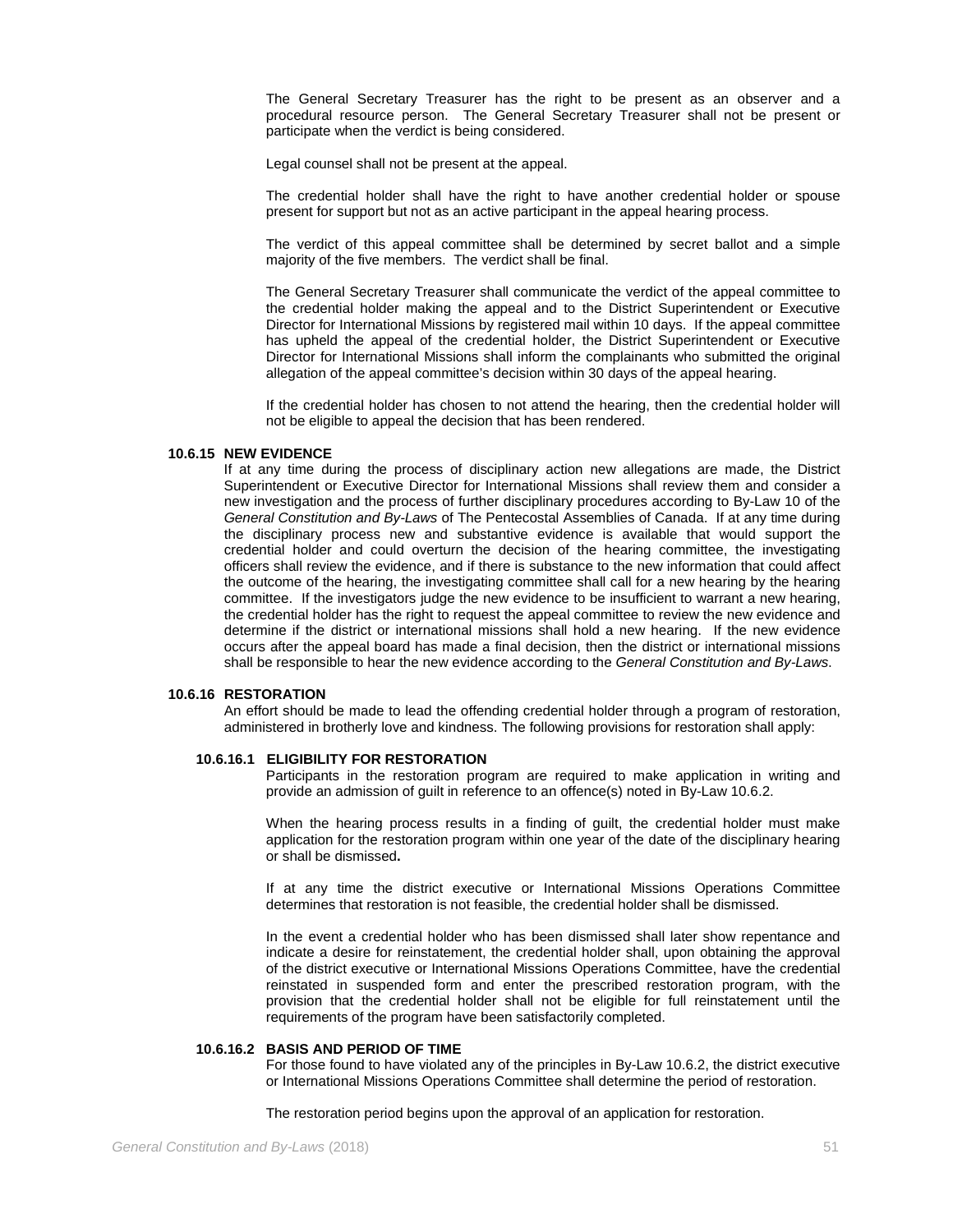The period of restoration shall be not less than one year, unless the offence is determined to meet the criteria of 10.6.12.3. When the violation involves *porneia* as defined in Article 5.9.1 and By-Law 10.2, it shall be for a minimum period of two years. The district executive or International Missions Operations Committee shall have authority to extend the restoration period based on the offense in order to ensure satisfactory completion of the restoration program.

The maximum number of restorations that a credential holder may be offered shall be two. A credential holder may be offered only one restoration for violations requiring a suspension of two years or more.

There shall be no reinstatement of credentials for a person who is found guilty of a sexual offense involving a person under the age of 18 as determined by a district executive or International Missions Operations Committee or by a court as defined in the *Criminal Code* of Canada or the criminal records department in the nation in which they serve.

### **10.6.16.3 PROCEDURE AND REQUIREMENTS**

The following procedure shall be used by the district executive or International Missions Operations Committee in determining the specific requirements leading to restoration for the individual credential holder.

## **10.6.16.3.1 SUSPENSION**

The credential holder shall be considered to be under suspension during the entire period of restoration. The suspended person must continue to reside within the district or region, unless otherwise approved by the district executive or International Missions Operations Committee.

There must be absolutely no ministry for the first half of the restoration period. For the remainder of restoration, ministerial involvement shall be at the discretion of the supervisor appointed by the district executive or International Missions Operations Committee. Ministry involvement during the term of suspension shall not include "preaching" and shall be confined to the church of the supervising pastor. The credential holder shall not be eligible for any appointed or paid ministry staff position until the suspended credential is fully reinstated.

In situations when a credential holder offers a voluntary statement concerning inappropriate conduct which results in disciplinary action, and when the credential holder demonstrates significant personal spiritual growth during the restoration period, the district executive or International Missions Operations Committee may appeal to the General Executive for permission to shorten the period of discipline.

### **10.6.16.3.2 SUPERVISOR'S REPORTS**

The credential holder under restoration shall report monthly to the supervisor approved by the district executive or International Missions Operations Committee, and to the District Superintendent or Executive Director for International Missions.

# **10.6.16.3.3 CLASSIFIED INFORMATION**

The hearing committee reports and supporting documents shall be preserved for future reference in the files of the district or department. All records of offenses shall be destroyed seven years after the person has had the credentials reinstated with The Pentecostal Assemblies of Canada.

### **10.6.16.3.4 COMPLETION OF RESTORATION**

When the restoration period is satisfactorily completed in the view of the district executive or International Missions Operations Committee, the credential holder shall be invited to make application for the reinstatement of the credentials.

### **10.6.16.3.5 TERMS SUBJECT TO DISTRICT DISCRETION**

The terms of restoration, as stated above, shall be administered at the discretion of the district executive or International Missions Operations Committee.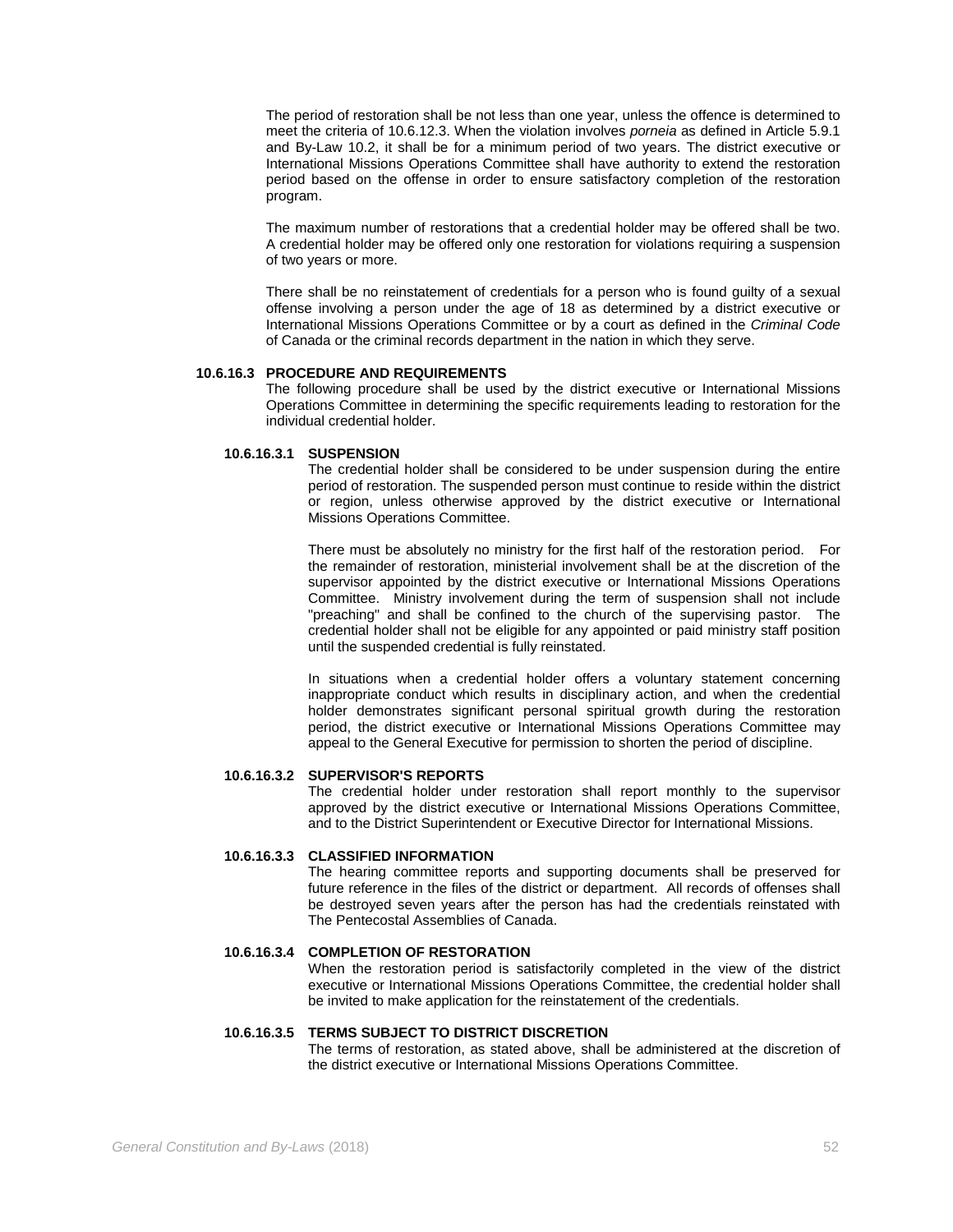### **10.6.16.3.6 MINISTERIAL BENEFITS NOT FORFEITED**

During the period of restoration, the minister shall continue to be eligible for benefits such as the ministers' group insurance and ministers' Pension Fund.

## **10.6.17 DISCIPLINARY RECORDS**

- **10.6.17.1** If the verdict is one of guilt, then the minutes of the hearing and any other relevant documents shall be maintained by the district or department in a confidential file for seven years after reinstatement has occurred at which time they shall be destroyed. The district or department shall keep a record of the disciplinary decisions in the official minutes of the district executive or International Missions Operations Committee.
- **10.6.17.2** If the verdict is one of guilt and reinstatement does not occur, the files shall be kept by the district or department indefinitely.
- **10.6.17.3** If the decision of the disciplinary hearing is appealed to the General Secretary Treasurer, the International Office shall keep a record of the appeal process for seven years following restoration and indefinitely if reinstatement does not occur.

## **10.7 REINSTATEMENT OF CREDENTIALS**

- **10.7.1** Persons who have had their credentials suspended and are seeking reinstatement shall make application in writing to the district executive or International Missions Operations Committee. If, in the opinion of the district executive or International Missions Operations Committee, the restoration program has been satisfactorily completed, then the district executive or International Missions Operations Committee shall recommend the reinstatement of credentials to the Superintendents Committee for approval.
- **10.7.2** Persons applying for reinstatement may, at the discretion of the Superintendents Committee, be requested to appear and answer questions in person.
- **10.7.3** The decision of the Superintendents Committee shall be final and binding.
- **10.7.4** Reinstatement of credentials, if granted, shall be issued with provisional status for one year and reviewed by the district executive or International Missions Operations Committee after that period, with a report being forwarded to the General Secretary Treasurer.

## **10.8 MINISTERS AND CHURCH RELATIONSHIP**

- **10.8.1** Where a pastor has claim for personal funds against church property, such claim, to be valid, must have the approval of the congregation or district executive in writing.
- **10.8.2** A pastor shall not hold title to church property.
- **10.8.3** A pastor or pastor's spouse shall not act as treasurer for a congregation duly set in order.

EXCEPTION: Where a pastor is temporarily authorized by the district executive, they shall give an account to the executive.

#### **10.9 MINISTERIAL RELATIONSHIPS**

### **10.9.1 DISTRICT MINISTERIAL RELATIONSHIPS**

- **10.9.1.1** The district executive, upon a recommendation of the District Superintendent, may appoint a coordinator of ministry relationships whose role shall be to facilitate harmonious relationships among credential holders in The Pentecostal Assemblies of Canada.
- **10.9.1.2** This person shall serve under and be accountable to the District Superintendent and the district executive.

# **10.9.1.3 DISTRICT MINISTERIAL RELATIONSHIPS COORDINATOR**

The ministry relationships coordinator shall, in consultation with, and at the request of the District Superintendent, mediate disagreements and conflicts among credential holders that do not involve matters relating to allegations, charges or the suspension of credentials.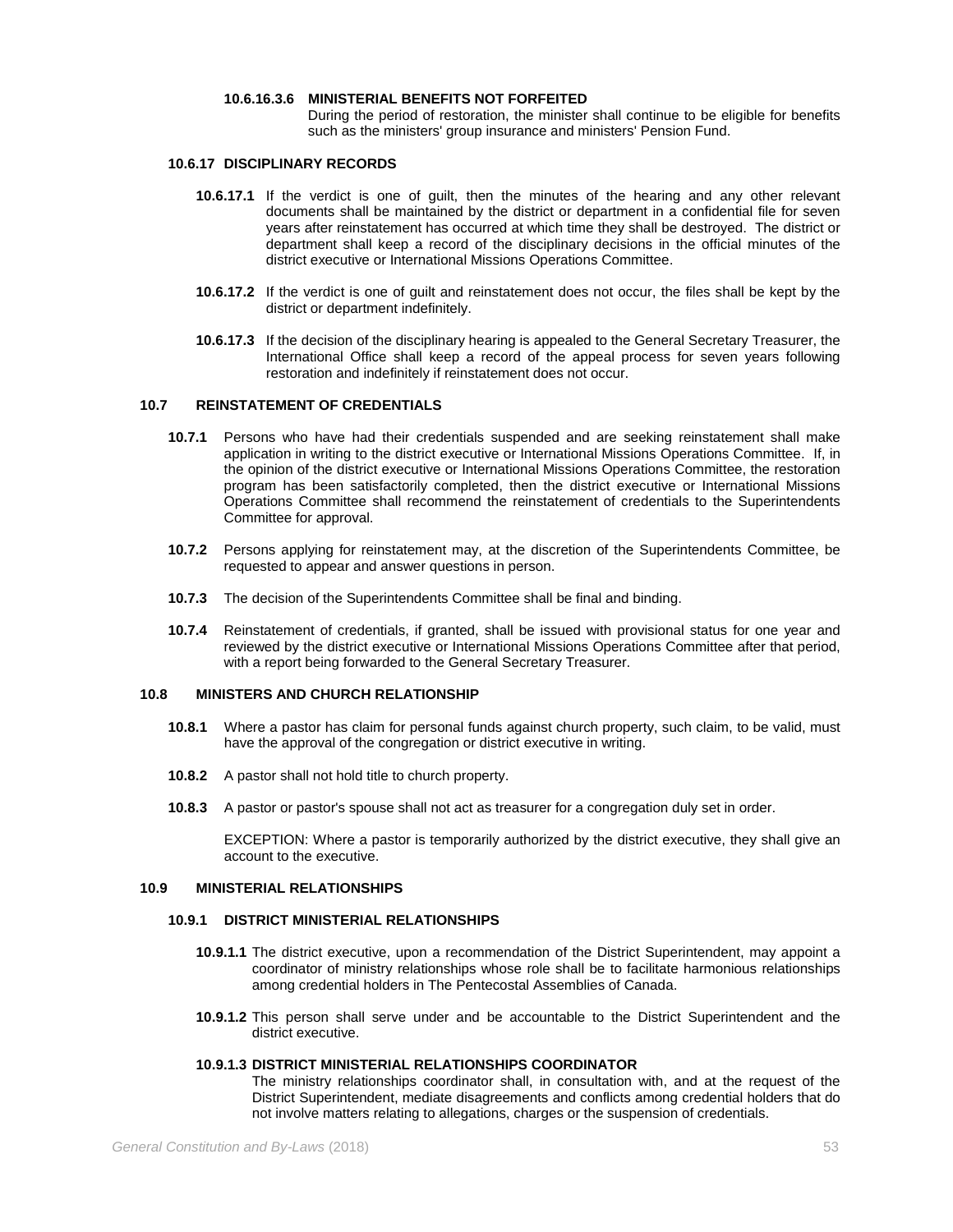- **10.9.1.3.1** The ministry relationships coordinator shall hear and receive written submissions reflecting conflict or broken relationships among credential holders and shall interact with the credential holder(s).
- **10.9.1.3.2** The ministry relationships coordinator shall act as intermediary to address and resolve conflict or difficulty among credential holders when it is deemed appropriate.
- **10.9.1.3.3** The ministry relationships coordinator shall have the right to initiate contact with credential holders when a discord is of such seriousness as to bring discredit to the church, the ministry, the Body of Christ, or another credential holder.
- **10.9.1.3.4** If a credential holder refuses to participate in a reconciliation process then the ministry relationships coordinator has the right to refer the matter to the District Superintendent for appropriate action according to By-Law 10.6.2.2.2.
- **10.9.1.3.5** The purpose of the mediation is to bring reconciliation and resolution among credential holders.
- **10.9.1.3.6** The ministerial relationships coordinator shall, at the request of the District Superintendent, serve the credential holder who has been charged according to By-Law 10.6.2, as a resource with reference to the constitutional privileges and responsibilities of The Pentecostal Assemblies of Canada.

### **10.9.2 NATIONAL MINISTERIAL RELATIONSHIPS**

- **10.9.2.1** The General Executive, upon a recommendation of the Executive Officers Committee, may appoint a national coordinator of ministerial relationships, whose role shall be to facilitate harmonious relationships among credential holders and district or national executives in The Pentecostal Assemblies of Canada.
- **10.9.2.2** This person shall serve under and be accountable to the General Secretary Treasurer and the General Executive.

## **10.9.2.3 NATIONAL MINISTERIAL RELATIONSHIPS COORDINATOR**

The National Ministerial Relationships Coordinator shall, in consultation with and at the request of the General Secretary Treasurer, mediate disagreements and conflicts between and among credential holders and district and national executives that do not involve matters relating to allegations, charges or the suspension of credentials.

- **10.9.2.3.1** The National Ministerial Relationships Coordinator shall hear and receive written submissions reflecting conflict or broken relationships between and among credential holders and shall interact with the credential holder(s).
- **10.9.2.3.2** The National Ministerial Relationships Coordinator shall act as intermediary to address and resolve conflict or difficulty between credential holders when it is deemed appropriate.
- **10.9.2.3.3** The National Ministerial Relationships Coordinator shall have the right to initiate contact with credential holders when a discord is of such seriousness as to bring discredit to the church, the ministry, the Body of Christ, or another credential holder.
- **10.9.2.3.4** If a credential holder refuses to participate in a reconciliation process then the National Ministerial Relationships Coordinator has the right to refer the matter to the District Superintendent for appropriate action according to By-Law 10.6.2.2.2.
- **10.9.2.3.5** If the District Superintendent refuses to participate in a reconciliation process, then the National Ministerial Relationships Coordinator has the right to refer the matter to the General Secretary Treasurer, who shall assume the authority for appropriate action according to By-Law 10.6.2.2.2.
- **10.9.2.3.6** The purpose of the mediation is to bring reconciliation and resolution between and among credential holders and district and national executives.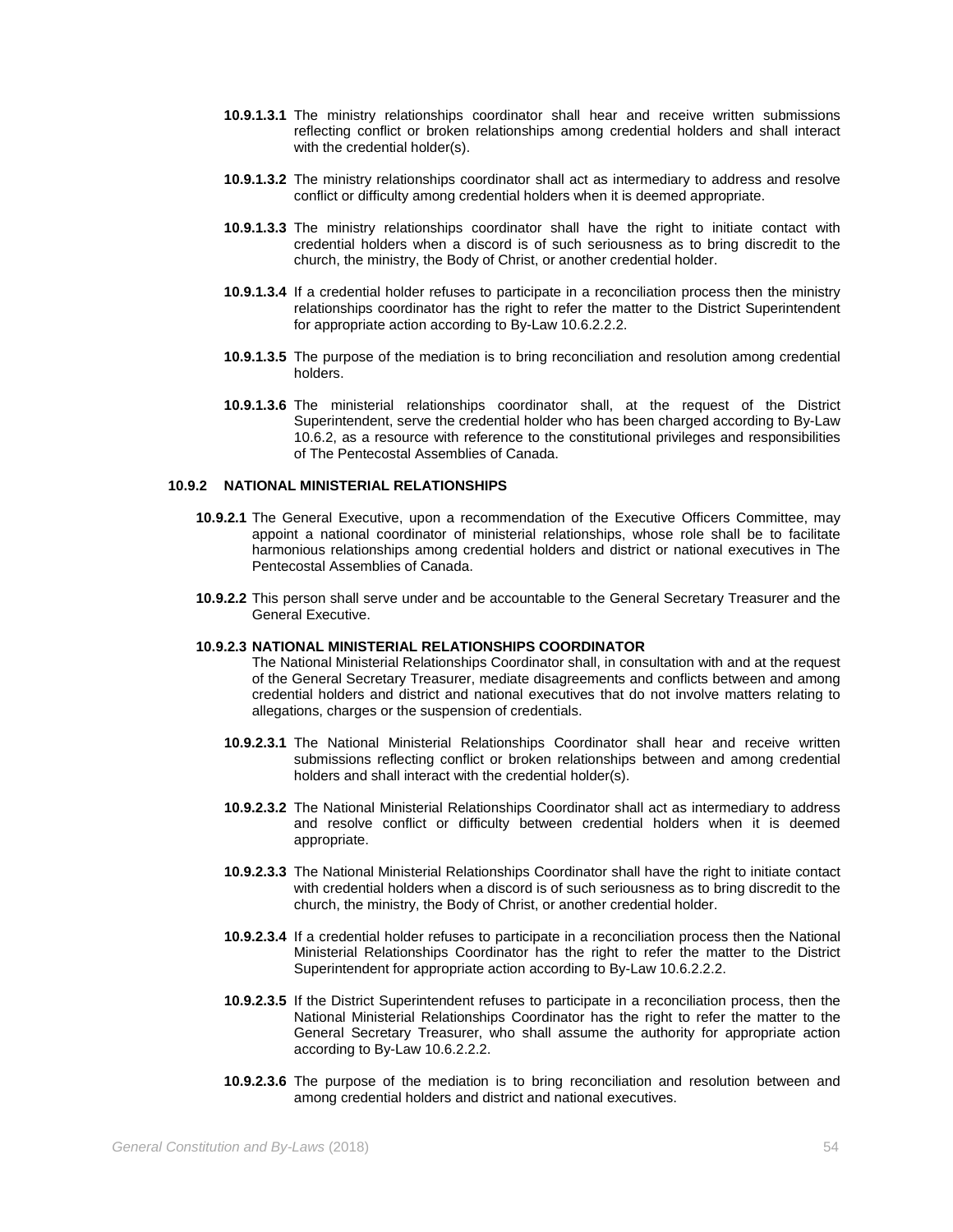### **10.9.2.4 INTERNATIONAL MISSIONS MINISTERIAL RELATIONSHIPS**

The International Missions National Ministerial Relationships Coordinator shall, in consultation with and at the request of the General Secretary Treasurer, mediate disagreements and conflicts between and among credential holders serving as global workers either on the field or on furlough and other credential holders and district and national executives that do not involve matters relating to allegations, charges or the suspension of credentials.

- **10.9.2.4.1** The National Ministerial Relationships Coordinator shall hear and receive written submissions reflecting conflict or broken relationships involving global workers and credential holders and shall interact with the global worker(s) and credential holder(s).
- **10.9.2.4.2** The National Ministerial Relationships Coordinator shall act as intermediary to address and resolve conflict or difficulty between global workers when it is deemed appropriate.
- **10.9.2.4.3** The National Ministerial Relationships Coordinator shall have the right to initiate contact with global workers and credential holders when a discord is of such seriousness as to bring discredit to the church, the ministry, the Body of Christ, or another credential holder.
- **10.9.2.4.4** If a credential holder refuses to participate in a reconciliation process then the National Ministerial Relationships Coordinator has the right to refer the matter to the General Secretary Treasurer and the home District Superintendent for appropriate action according to By-Law 10.6.2.2.2 and the Missions Personnel Policy Manual.
- **10.9.2.4.5** The purpose of the mediation is to bring reconciliation and resolution between and among credential holders and district and national executives.

### **10.10 CEREMONIES AND ORDINANCES**

Ministers holding credentials with The Pentecostal Assemblies of Canada are permitted to conduct the various ceremonies and ordinances in accordance with the customs and practices of The Pentecostal Assemblies of Canada and the laws of their province.

**10.10.1** Ordained ministers are permitted to solemnize marriages if they are registered with the government.

EXCEPTIONS: Those who hold Ministerial License for Women Credential, Licensed Minister Credential, or Recognition of Ministry Credential may, under special circumstances, be granted the right to solemnize marriage according to the Provincial Marriage Act. Such people:

- **10.10.1.1** must obtain authorization from the district executive,
- **10.10.1.2** must be in charge of a congregation, and
- **10.10.1.3** must be registered with the appropriate provincial or territorial government.
- **10.10.2** Dedication of children, water baptism, communion and services of Christian burial may be conducted by the credential holder according to the customs and practices of The Pentecostal Assemblies of Canada.

### **10.11 CORPORATIONS AND NON-PROFIT ORGANIZATIONS**

Credential holders who establish a corporation and register as a non-profit organization shall inform their district executive of the nature and objectives of the organization.

- **10.11.1** It is understood that the corporation or non-profit organization would operate under the following guidelines:
	- **10.11.1.1** The organization must be directed in harmony with the provisions of the *General Constitution and By-Laws* of The Pentecostal Assemblies of Canada and the district constitution and by-laws of the district in which the individual holds credentials.
	- **10.11.1.2** The organization is encouraged to provide to the district executive an annual financial statement and ministry report.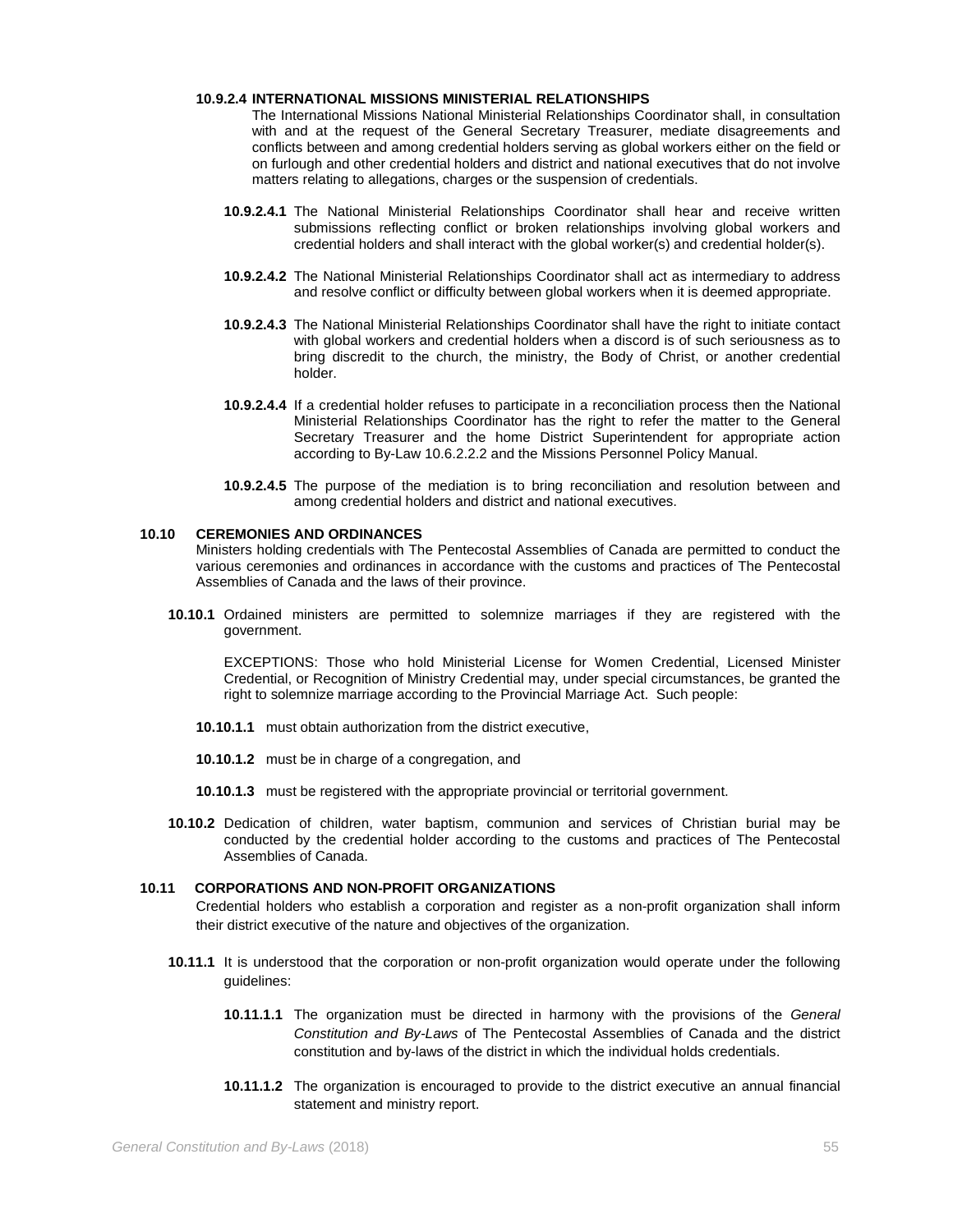- **10.11.1.3** It is not implied that local assemblies of The Pentecostal Assemblies of Canada are under any obligation to open their doors to the organization.
- **10.11.2** If there is any involvement of the organization in overseas ministries, mission projects or humanitarian work, communication is encouraged with either the appropriate International Missions Regional Director or the International Missions Department, including the potential for an annual meeting with these parties and the submission of annual ministry reports.
	- **10.11.2.1** Credential holders who hold their credentials with the International Missions Department wishing to establish a corporation and register as a non-profit organization must apply initially to the International Missions Operations Committee requesting permission. The application to the International Missions Operations Committee shall be made in writing at least 30 days prior to its session.
	- **10.11.2.2** Final approval from the International Missions Operations Committee in session must be received before proceeding with an application to the government.
	- **10.11.2.3** Such applications receiving favorable consideration and those presently in existence must operate under the guidelines as established by the International Missions Department.
- **10.11.3** All organizations must be in full compliance with Canada Revenue Agency regulations.

# **10.12 THE MINISTER OF NON-PENTECOSTAL ASSEMBLIES OF CANADA CHURCHES OR OTHER ORGANIZATIONS**

- **10.12.1** To pastor a non-Pentecostal Assemblies of Canada church, with remote or no affiliation possibilities, a credential holder shall have their credentials inactivated**.** If the credential holder should desire to return, they may have the privilege of applying for reactivation.
- **10.12.2** To pastor a non-Pentecostal Assemblies of Canada church with affiliation possibilities, a credential holder must have district executive approval and be under district jurisdiction. The credential holder would have permission to pastor such church for a period of not more than five years, with a possible extension granted by the district executive, and must use the credential holder's influence to secure the affiliation of the church with The Pentecostal Assemblies of Canada.
- **10.12.3** To become involved with any other Christian organization not directly sponsored by The Pentecostal Assemblies of Canada, the credential holder may retain credentials if deemed appropriate by the district executive. If the credential holder serves overseas, the International Missions Operations Committee will make this determination.

The following are the criteria by which the determination shall be made by the district executive:

- **10.12.3.1** There must be evidence that such ministry benefits the Church of Christ and does not conflict with the Mission Statement of The Pentecostal Assemblies of Canada.
- **10.12.3.2** The credential holder must be in full compliance with the district and national requirements relative to constitution, finances and active cooperation in district programs.
- **10.12.3.3** The credential holder must have membership in and be supporting a local Pentecostal Assemblies of Canada church, except by application to and approval of the district executive.
- **10.12.3.4** The credential holder must receive an appointment in ministry by the board of the organization.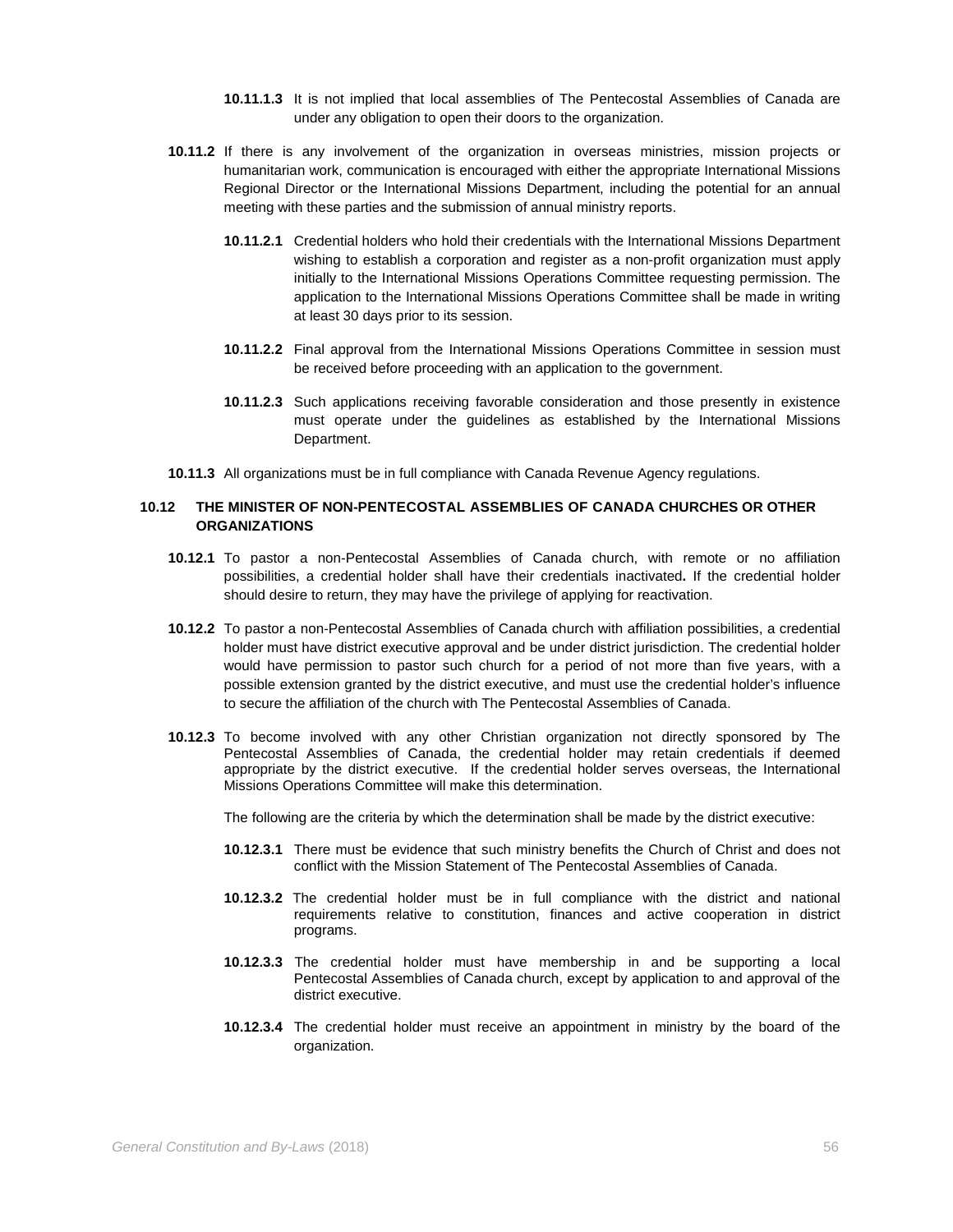## **10.13 THE CREDENTIAL HOLDER SERVING WITH OTHER MISSION ORGANIZATIONS**

**10.13.1** Credential holders serving with an international Christian organization not directly sponsored by The Pentecostal Assemblies of Canada and who reside outside of Canada for one year or more, shall hold credentials with the international missions department if their association and all relevant factors have been processed and approved by the International Missions Operations Committee of The Pentecostal Assemblies of Canada international missions department.

The following are the criteria by which the determination shall be made by the International Missions Operations Committee:

- **10.13.1.1** There must be evidence that such ministry benefits the Church of Christ and does not conflict with the Mission Statement of The Pentecostal Assemblies of Canada.
- **10.13.2** In cases where a credential holder is serving in an official capacity with an organization or an individual disapproved by the General Executive, that credential holder shall resign their association with the organization or the individual within a period of 90 days from the time at which the General Executive notifies the credential holder of its determination of the status of the organization or individual. Otherwise, the credential holder shall be referred to the International Missions Operations Committee for appropriate action.

## **10.14 THE OFFICIAL MINISTERIAL LIST**

- **10.14.1** A list of all credential holders shall be issued at least every two years.
- **10.14.2** This list is issued for the use of The Pentecostal Assemblies of Canada credential holders. Disclosing the list to non-credential holders is strictly forbidden. Use and disclosure of this information is subject to the terms of The Pentecostal Assemblies of Canada Privacy and Security Policies.
- **10.14.3** The published Official Directory shall include the following classifications: active, retired, and grade of credential.
- **10.14.4** Additions, deletions and changes in ministerial status shall be published at the discretion of the Superintendents Committee.

## **BY-LAW 11 BENEVOLENCES AND INSTITUTIONS**

**11.1** The Pentecostal Assemblies of Canada shall be in sympathy with the establishment and maintenance of homes for senior citizens, orphans, unwed mothers, problem youth and hospitals where such services are required.

## **11.2 OWNERSHIP**

The Pentecostal Assemblies of Canada approves holding of title to all church buildings, schools, colleges and other institutions that are supported by funds solicited for the work of God through properly established corporations, or in the name of The Pentecostal Assemblies of Canada.

It disapproves of the holding of title to such properties by ministers of The Pentecostal Assemblies of Canada through private ownership, incorporation of sole, closed corporations or any other type of ownership where initiative of final action or final authority is not vested in a corporation of the whole.

# **11.3 ORGANIZATION**

- **11.3.1** Representation of The Pentecostal Assemblies of Canada in any provincial benevolent association shall be assured by membership on the board of directors of the District Superintendent and/or at least one presbyter appointed by the district executive from each district served by the benevolent organization.
- **11.3.2** District benevolent associations shall be governed by separate rules and regulations adopted by the corporation from time to time, and which are consistent with the *General Constitution and By-Laws* of The Pentecostal Assemblies of Canada.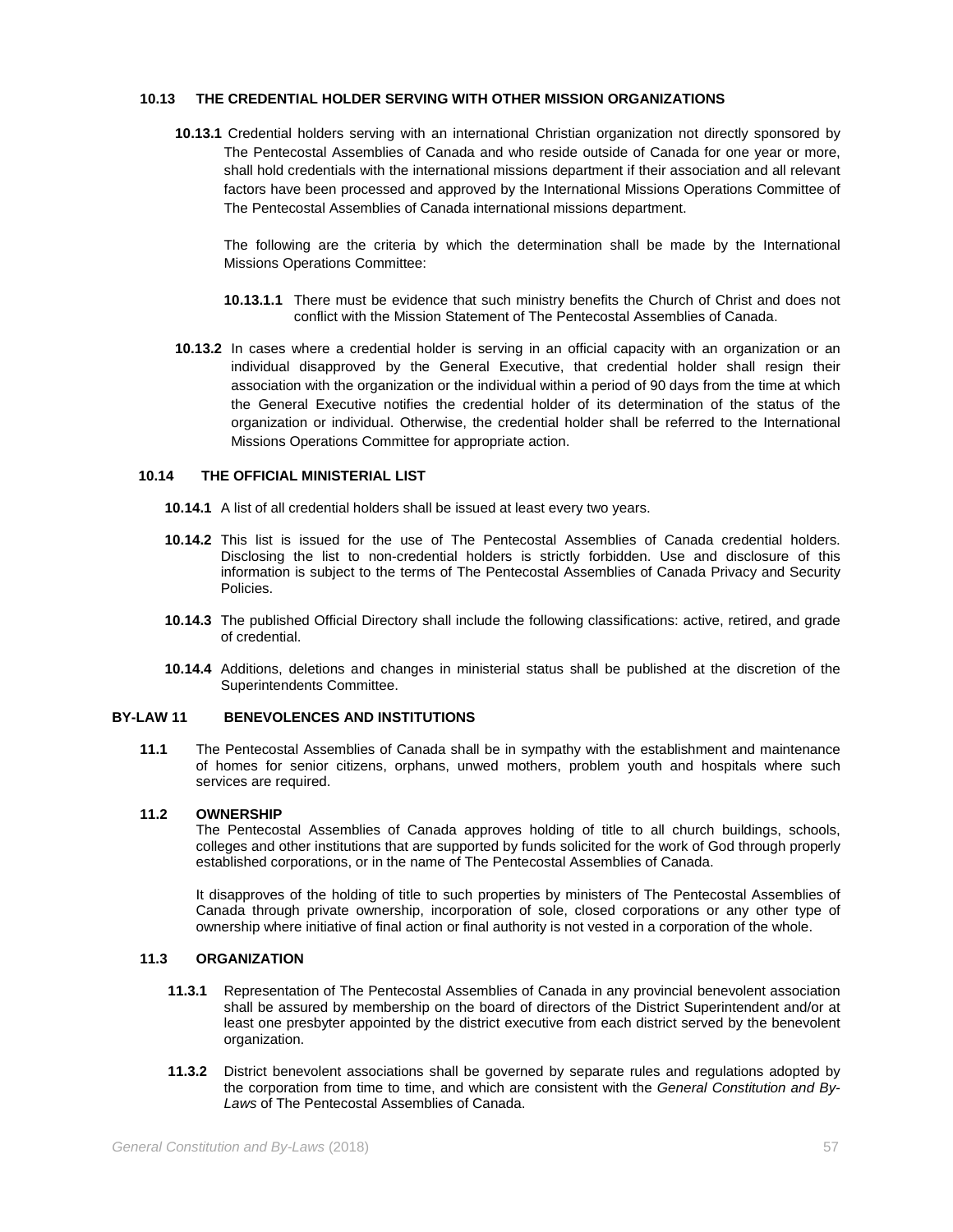# **BY-LAW 12 DISTRICT CONFERENCES**

## **12.1 DISTRICT BOUNDARIES**

The home territory (namely Canada) served by the corporation shall be divided into districts. The boundaries of the districts shall be defined as follows:

- **12.1.1** The British Columbia/Yukon District shall comprise the regions of the Province of British Columbia and the Yukon Territory.
- **12.1.2** The Alberta and Northwest Territories District shall comprise the region bounded on the west by the eastern borders of the Province of British Columbia and the Yukon Territory, and on the east by the western border of the Province of Saskatchewan and continuing north on a direct line north through the Northwest Territories and Nunavut to the extreme northern limit of Canada.
- **12.1.3** The Saskatchewan District shall comprise the region bounded on the west by the eastern border of the District of Alberta, and on the east by the Manitoba provincial boundary line carried north in a direct line to the extreme northern limit of Canada.
- **12.1.4** The District of Manitoba and Northwestern Ontario shall comprise the region bounded on the west by the eastern border of the Saskatchewan District, and on the east by a line running from Nipigon, Ontario, in a northwesterly direction to the present provincial Manitoba boundary at a point where the 95th parallel of longitude intersects the said boundary at a point south of Island Lake, and then northeasterly on the Manitoba provincial boundary to Hudson Bay and, from thence, due north to the extreme northern limit of Canada.
- **12.1.5** The Western Ontario District shall be the region bounded on the west by the eastern boundary of the Manitoba District, and on the east by a line beginning at the start of Highway 11A at the waterfront in the city of Toronto, north by Highway 11A to Highway 401, east to Highway 11 and north on Highway 11 to North Bay, and eastward from North Bay along Highway 17 to Mattawa (Mattawa being in the Western Ontario District), and northward from Mattawa along the Quebec border to the extreme northern limit of Canada, all towns on Highways 11 and 17 being in the Western Ontario District.
- **12.1.6** The Eastern Ontario District shall comprise that part of Ontario from the eastern border of the Western Ontario District, as described above, to the western border of the Province of Québec, and including that portion of Nunavut situated east of the line proceeding due north from the point where the Ontario/Québec provincial boundaries enter James Bay.
- **12.1.7** The Québec District shall be composed of the Province of Québec.
- **12.1.8** The Maritime District shall comprise the Provinces of New Brunswick, Nova Scotia, and Prince Edward Island.

The southern boundary shall begin in each district at the international boundary.

## **12.2 RELATIONSHIP**

The district conference is an integral part of The Pentecostal Assemblies of Canada, deriving its jurisdiction and authority from the General Conference.

## **12.3 TENETS OF FAITH**

As an integral part of The Pentecostal Assemblies of Canada, the tenets of faith of this district conference are those expressed in the constitution of The Pentecostal Assemblies of Canada; namely, "The acceptance of the Bible as the all-sufficient rule of faith and practice, and the adherence to *The Statement of Fundamental and Essential Truths* as approved by The Pentecostal Assemblies of Canada."

# **12.4 OBJECTIVES AND PREROGATIVES**

- **12.4.1** To promulgate the gospel of Jesus Christ by all scriptural means, both at home and abroad; to promote Christian fellowship among its members in accordance with its tenets of faith.
- **12.4.2** To supervise all the district conference activities of the affiliated assemblies in its prescribed territory, in accordance with the rights conferred by the By-laws of The Pentecostal Assemblies of Canada.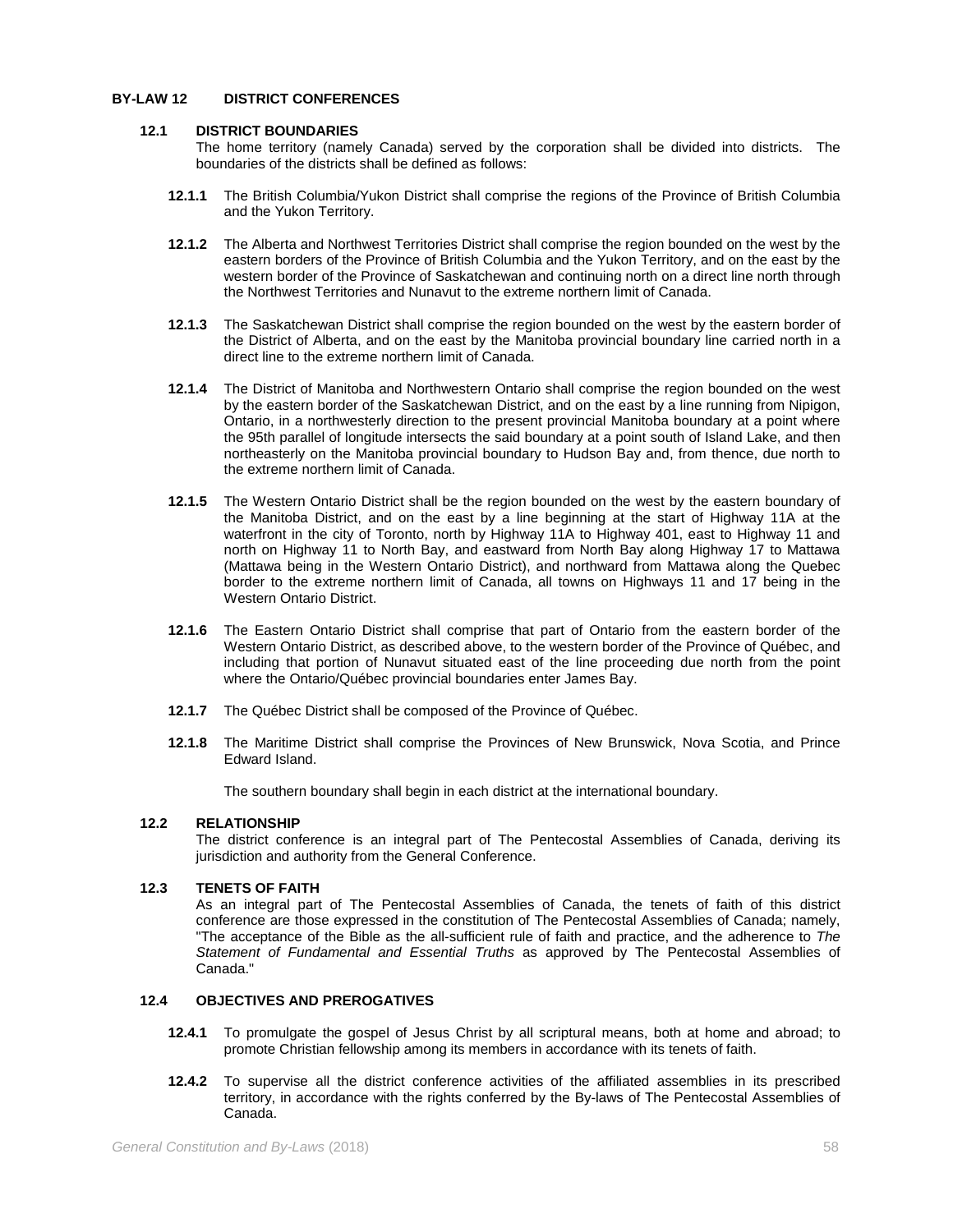- **12.4.3** To examine, license and ordain ministers who have met the requirements of the General Conference as set forth in the By-laws of The Pentecostal Assemblies of Canada.
- **12.4.4** To elect its officers and committees, to arrange for its meetings and to govern itself. However, it shall be subordinate to the General Conference of The Pentecostal Assemblies of Canada.
- **12.4.5** To establish and maintain such departments and institutions for the district conference as may be required, such as camp meetings, Bible schools, global worker rest homes, printing and publishing operations, and orphanages or other benevolent institutions.
- **12.4.6** To own, use, sell, convey, mortgage, lease or otherwise dispose of such property, real or chattel, as may be needed for the prosecution of its work, in accordance with the laws of the province and the *General Constitution and By-Laws* of The Pentecostal Assemblies of Canada.
- **12.4.7** All of the activities of this district shall be carried on without purpose of gain for its members, and any profits or other accretions to the organization shall be used solely to promote its objectives in accordance with its *General Constitution and By-Laws* or as the same may be hereafter modified or amended.
- **12.4.8** In the event of dissolution or winding up of the organization, all its remaining assets after payment of liabilities shall be distributed to The Pentecostal Assemblies of Canada for its continuing ministries.

## **12.5 MEMBERSHIP**

- **12.5.1** Holders of the following categories of current, valid credentials from The Pentecostal Assemblies of Canada and who have their permanent residence within the boundaries of the district conference (residential exceptions may be made at the discretion of the district executive) shall be recognized as members of the district conference.
	- **Ordained**
	- Ministerial License for Women
	- Licensed Minister
	- **Deaconess**
	- Recognition of Ministry
	- Spousal Ministry Related (By-Law 10.2.11.2.1)
	- Ministry Related in districts whose constitutions have been amended to permit conference privileges (By-Law 10.2.11.3.1)
	- Duly appointed lay delegates from any affiliated assembly
	- Duly appointed district department directors
	- Global workers on furlough with qualifying credentials in their credentialing district
	- District layperson who is a member of the General Executive.

### **12.6 OFFICERS**

The officers of the district conference shall be a district superintendent, a district secretary, a district treasurer, district presbyters, and such other officer or officers as the district conference may determine from time to time.

# **12.7 COMMITTEES**

## **12.7.1 DISTRICT EXECUTIVE COMMITTEE**

The district executive committee shall consist of the duly elected officers and, in addition, such other members as the General Conference shall determine from time to time.

## **12.7.2 THE STANDING COMMITTEES**

The district executive committee and such other committees as may be constituted from time to time.

**12.7.3** Special committees may be created as the need may arise.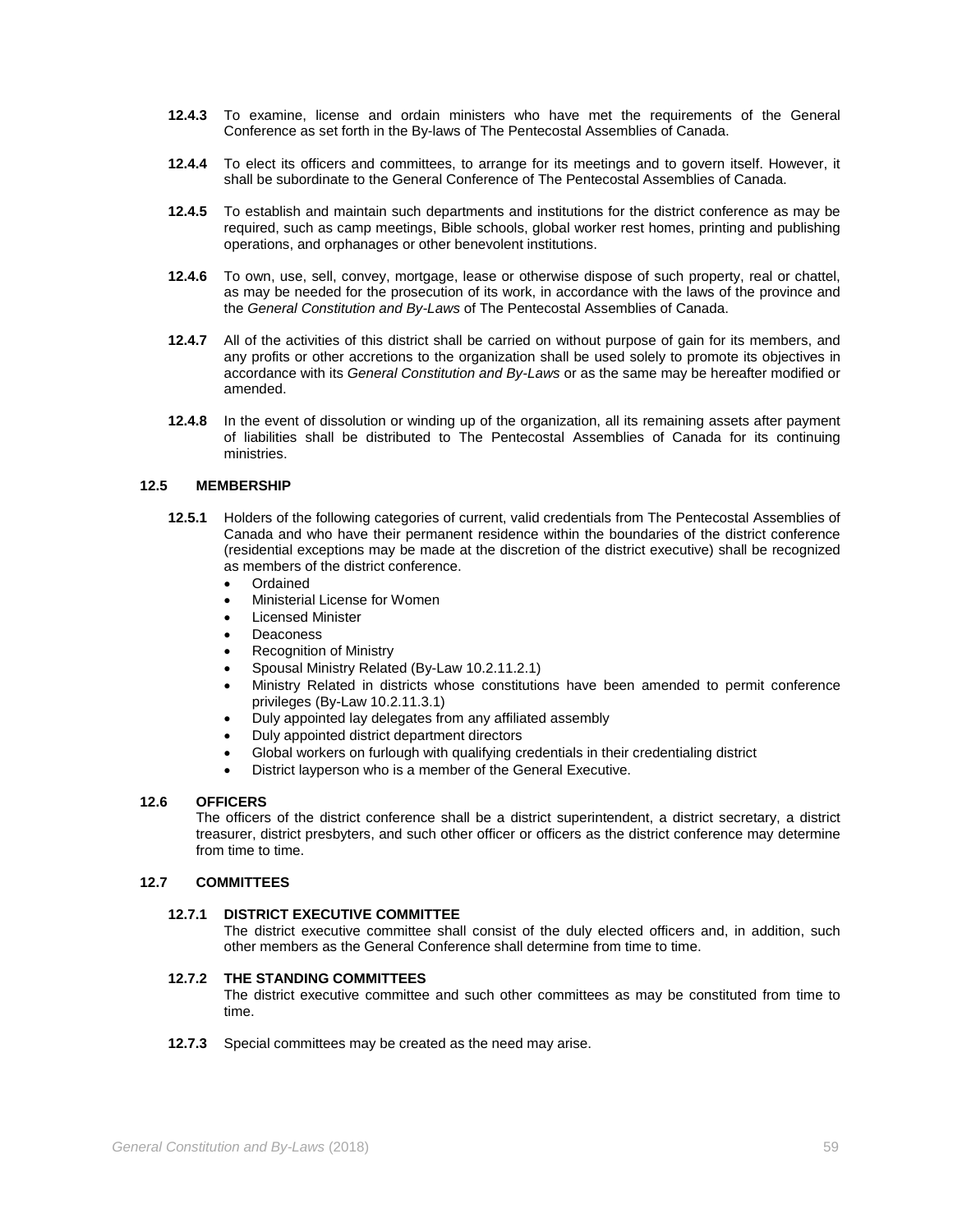### **12.8 MEETINGS**

## **12.8.1 DISTRICT CONFERENCE**

- **12.8.1.1** Regular meetings of a district conference shall be convened as determined in the district constitution and by-laws.
- **12.8.1.2** The time and place of the district conference shall be determined by the district executive.
- **12.8.1.3** A majority of the district executive shall have authority to call any special meetings of the district conference.
- **12.8.1.4** Notice of meeting shall contain the time and place of meeting and, in the case of special meetings, shall also contain a concise statement of the business to be dealt with at the meeting. Notices shall be sent to each member, and to the secretary of each assembly as recorded, for the time being, in the annual assembly questionnaire, not later than two months prior to the annual meeting, and not later than 10 days prior to the time of any special meeting.
- **12.8.1.5** All members and lay delegates to the district conference who are registered at any session of the district conference shall constitute the voting constituency.
- **12.8.1.6** Members of the voting constituency present at the time and place of meeting shall constitute a quorum.

### **12.9 ELECTIONS**

### **12.9.1 QUALIFICATIONS OF CANDIDATES**

The superintendent of a district conference shall be an ordained person of mature experience, sound judgment, recognized ability, and Christian character, who has been ordained for a period of not fewer than 10 consecutive years with The Pentecostal Assemblies of Canada, including at least two years as a member of the district immediately prior to nomination.

The other officers, executive members and presbyters will meet the qualifications determined by the respective district constitution.

## **12.9.2 NOMINATIONS AND ELECTIONS**

**12.9.2.1** District officers shall be elected in accordance with the provisions of the district constitutions.

## **12.9.2.2 TERMS OF OFFICE AND VACANCIES**

The terms of office for all district officers shall be for two years from the time of their election or, if longer, as the district conference may determine. All such officers shall take office at the close of the conference at which they are elected, except where other than the then present incumbent shall be elected to a full-time office. They shall assume office three months after the election, or earlier at the discretion of the district executive committee.

Should a vacancy occur in any office through resignation, removal from the district, death, or disqualification, power shall be vested in the remaining members of the district executive committee to fill the office until the close of the next meeting of the district conference. Should such vacancy occur during the first year of the term of office, an interim election shall be held during the subsequent district conference to fill the unexpired term.

### **12.9.2.3 GENERAL EXECUTIVE NOMINEE**

Prior to the convening of the biennial General Conference, the district conference shall choose a credential holder to serve as a nominee to the General Conference for election to the General Executive. The process for choosing the nominee shall be as follows: on a nomination ballot the district executive shall present three names. Additional credential holders receiving over 5% on the nominating ballot shall be eligible to appear on the election ballot. A two-thirds majority on the district conference nomination ballot shall be required to select the district nominee to be presented to the General Conference. If the district nominee is not confirmed on the nomination ballot, a first election ballot shall be held. If the district nominee is not confirmed on the first election ballot by simple majority, the two candidates receiving the highest number of votes shall appear on the second election ballot. A simple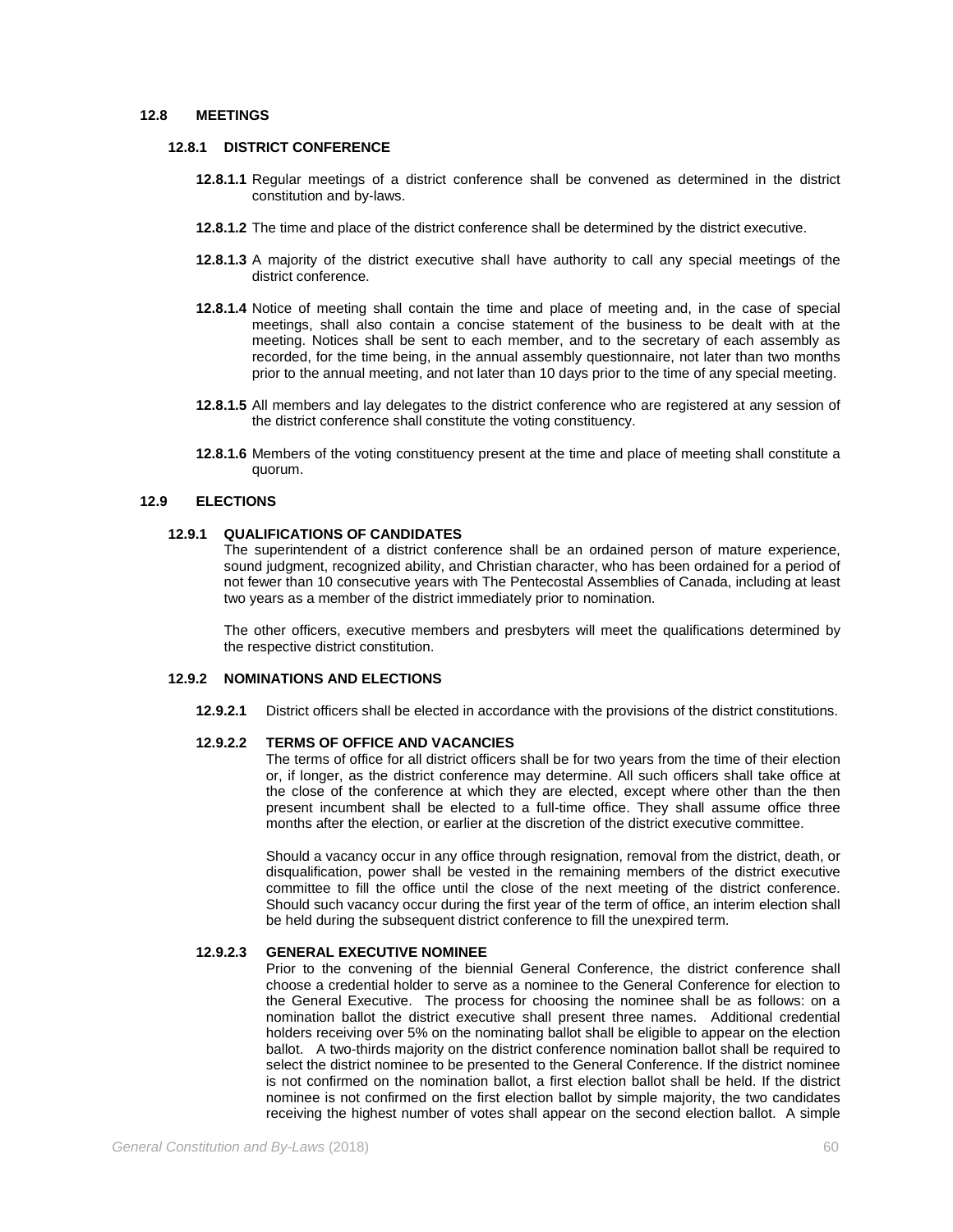majority of votes are required for election of the district nominee for the General Conference nomination slate for General Executive members-at-large.

### **12.10 DUTIES OF OFFICERS**

## **12.10.1 SUPERINTENDENT**

- **12.10.1.1** The District Superintendent shall be the chief executive of the district conference and shall preside at all meetings of the district conference and the district executive.
- **12.10.1.2** The District Superintendent shall act in a supervisory capacity over all the ministers of the district and assist assemblies with advice and ministry as the need may require.
- **12.10.1.3** The District Superintendent shall administer discipline and restoration in all cases when requested to do so by the district executive.
- **12.10.1.4** The District Superintendent shall present an annual report at the district conference.
- **12.10.1.5** The District Superintendent shall be an ex-officio member of all district committees.
- **12.10.1.6** The District Superintendent shall perform such other functions as are usual and customary for presiding officers to perform, or such as may be designated by the district executive or district conference.

### **12.10.2 ASSISTANT SUPERINTENDENT**

- **12.10.2.1** The assistant district superintendent shall perform such functions as are usual and customary to this office, or as may be designated by the district conference or the district executive.
- **12.10.2.2** The assistant district superintendent shall preside at meetings in the absence of the superintendent.

# **12.10.3 SECRETARY**

- **12.10.3.1** The secretary shall keep true records of the proceedings of the district conference and shall publish the same as directed by the district conference.
- **12.10.3.2** The secretary shall certify to the Credentials Standards Committee, through the General Secretary Treasurer, all candidates who have been ordained to the ministry and all approved by the conference for the other grades of credentials.
- **12.10.3.3** The secretary shall keep a list of all ministers and a directory of all assemblies in the district.
- **12.10.3.4** The secretary shall act as secretary of the meetings of the district executive and shall perform such other functions as are customary, or as may be designated by the district executive or district conference.
- **12.10.3.5** The secretary shall present an annual report at the district conference.

## **12.10.4 TREASURER**

- **12.10.4.1** The treasurer shall be custodian of such funds as shall be committed to the charge by the district conference, and shall deposit the same in a responsible bank in the name of the district conference.
- **12.10.4.2** The treasurer shall keep an accurate record of all receipts and disbursements, and shall conduct the work of the office according to accepted methods of business.
- **12.10.4.3** The treasurer shall expend district funds as directed by the district executive.
- **12.10.4.4** The treasurer shall give a report from time to time as may be requested by the district executive. The treasurer's books shall be audited yearly by a qualified person or persons to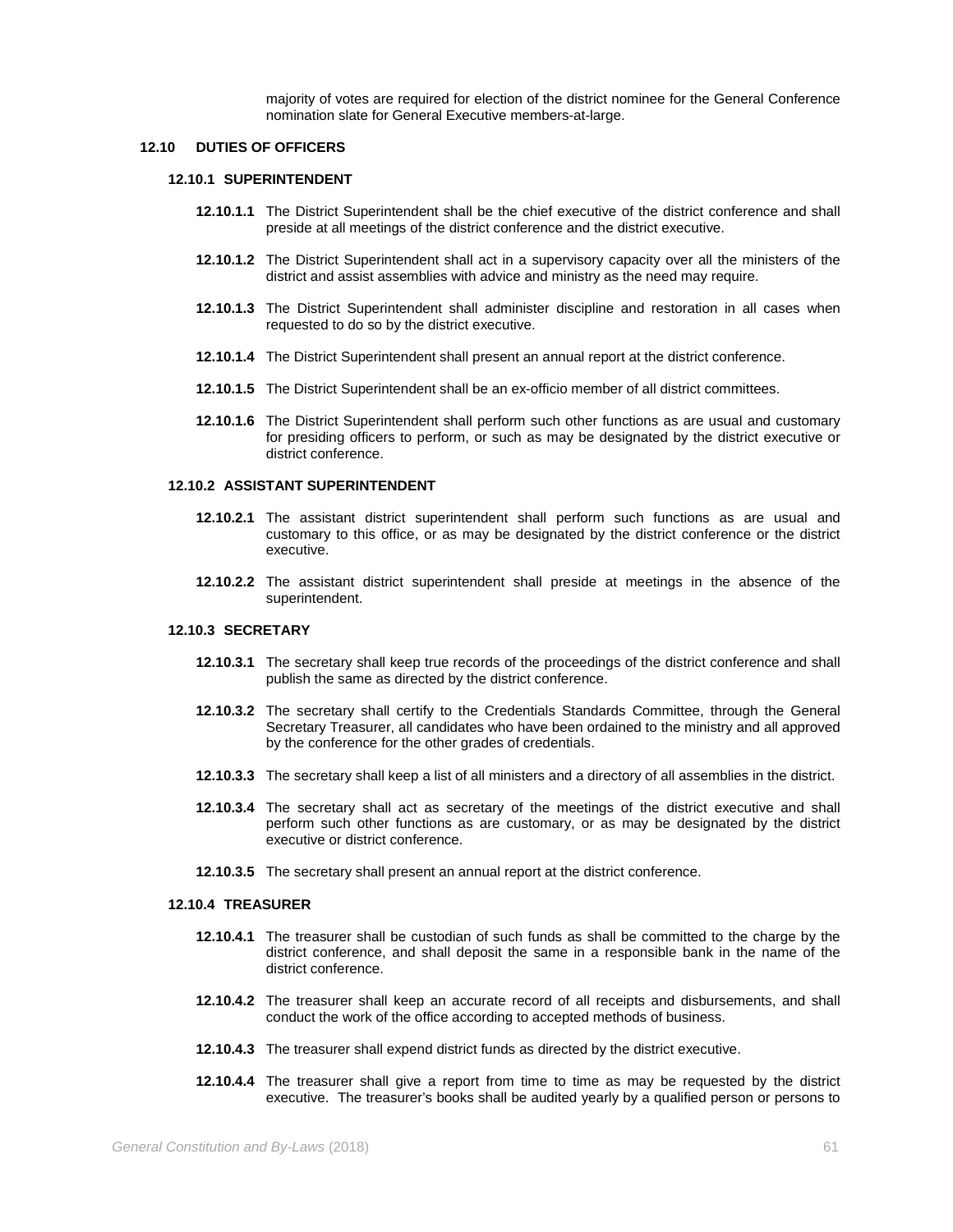be appointed by district conference, and the report of the auditor shall be read at the district conference.

**12.10.4.5** The treasurer shall perform such other functions as are customary to this office, or as instructed by the district executive or district conference.

# **12.10.5 PRESBYTERS**

- **12.10.5.1** They shall be members of the district executive.
- **12.10.5.2** Their number shall be determined by the district conference from time to time.
- **12.10.5.3** They shall work in cooperation with the District Superintendent in the oversight of the general business and work of the district, as determined by the district conference.
- **12.10.5.4** They shall give a report of their activities as district presbyters to the district conference.

#### **12.10.6 SECTIONAL PRESBYTERS** (where applicable)

- **12.10.6.1** The sectional presbyter shall, by virtue of this office, be the Chair of that section, and shall be a member of the district executive.
- **12.10.6.2** The sectional presbyter shall counsel with the pastors of the assemblies in the section as they have opportunity to contact them, and endeavor to foster a spirit of close relationship between the individual assemblies and the district.
- **12.10.6.3** Any pastor or assembly desiring advice or aid shall be urged to appeal to the sectional presbyter, who shall investigate and, if possible, bring about an adjustment. In the event that the sectional presbyter is unable to satisfactorily settle a matter, it shall be referred to the District Superintendent and the district executive for further action.
- **12.10.6.4** The sectional presbyter shall work in harmony with and under supervision of the District Superintendent.
- **12.10.6.5** The sectional presbyter may, when feasible, plan sectional rallies and shall submit an annual financial report.
- **12.10.6.6** The sectional presbyter shall submit an annual financial report of the section to the district treasurer, and shall report to the District Superintendent at each district executive meeting. The sectional presbyter shall bring an annual report of the activities of the section to the district conference.

### **12.10.7 EXECUTION OF DOCUMENTS**

Where the signature of the corporation of The Pentecostal Assemblies of Canada is required on any contract, document, or any instrument in writing affecting real property which is titled in the name of the corporation of The Pentecostal Assemblies of Canada and which is situated within the geographic boundaries of any district conference of The Pentecostal Assemblies of Canada as defined in By-Law 12.1, any two elected district officers of the district conference in consultation with the General Secretary Treasurer of The Pentecostal Assemblies of Canada, may be authorized to sign such contract, document, or instrument in writing, and in such cases, contracts, documents, or instruments in writing so signed, affecting only such real property which is held in the name of the corporation of The Pentecostal Assemblies of Canada and is situated within the geographic boundaries of such district conference, shall be binding upon the corporation of The Pentecostal Assemblies of Canada.

## **12.11 COMMITTEES**

# **12.11.1 DISTRICT EXECUTIVE**

- **12.11.1.1** The district executive shall be responsible for the supervision of all district matters, subject to the approval of the district conference.
- **12.11.1.2** The district executive shall be responsible for the administration of all district funds.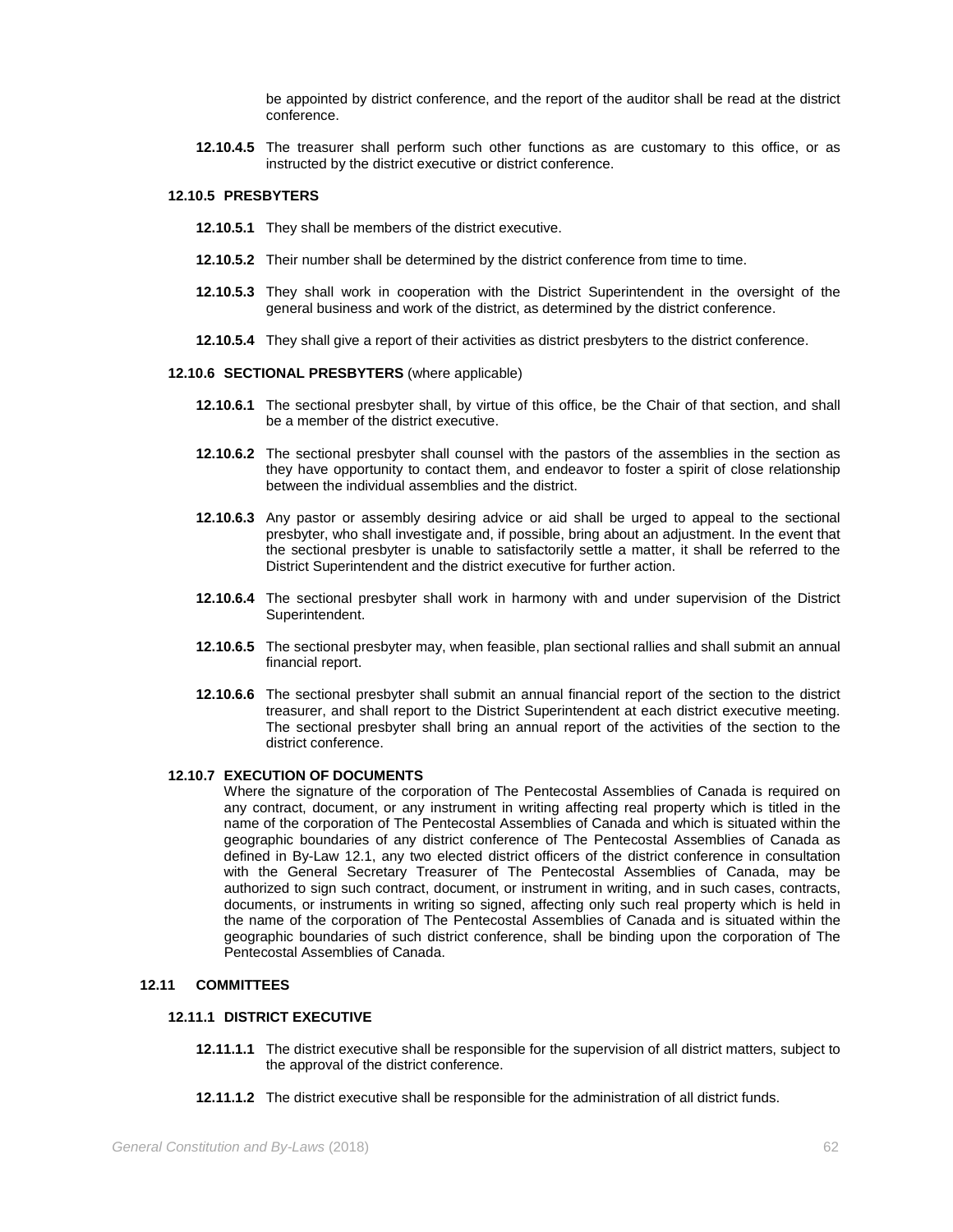- **12.11.1.3** The district executive shall be responsible for the discipline of members of the district conference.
- **12.11.1.4** The district executive shall appoint special committees as the need arises.
- **12.11.1.5** The district executive shall set in order assemblies that have met the prescribed requirements.
- **12.11.1.6** The district executive shall have authority to approve applications for credentials between conferences in special cases, subject to ratification by the district conference at its subsequent session.
- **12.11.1.7** District executive meetings shall be called from time to time at the discretion of the District Superintendent or by authorization of a majority of the district executive.

## **12.11.2 STANDING COMMITTEES**

Standing committees shall be created by the district conference, and their membership designated by appointment or election as the district conference shall determine. The terms of office shall continue from the date of appointment to the adjournment of the next regular meeting of the district conference, except as hereinafter provided.

## **12.11.3 CONFERENCE COMMITTEES**

The following committees shall be appointed by the District Superintendent, with the help and advice of the district executive, at least one month before each district conference session, for the purpose of planning and conducting the business of the conference while in session: the Resolutions Committee, the Credentials Standards Committee, the Program Committee, the Roster Committee, and such further committees as may be necessary for the conduct of the conference business. The membership of such committees shall be declared at the conference in session, and additional nominations to the above committees may be made from the conference floor.

## **12.12 ORDER OF BUSINESS**

The conference business sessions shall be preceded by a period of devotions. The business sessions of the conference shall be governed by accepted parliamentary procedure as outlined in *Robert's Rules of Order*.

The agenda for the district conference shall be established by the district executive and may include:

- Reading and adoption of minutes
- Report of the Superintendent
- Report of the Secretary
- Report of the Treasurer
- Report of presbyters and other officers
- Reports of conference committees
- Unfinished business
- New business
- Final report of Roster Committee
- Election of officers
- Adjournment

## **12.13 CREDENTIALS**

**12.13.1** All candidates for credentials shall complete the official application form and forward the same to the district office not fewer than 60 days prior to the district conference or an earlier deadline established by the district executive.

They shall submit references as required and shall appear in person before the district's Credential Committee and shall be prepared to be examined regarding their doctrine, ability and conduct.

- **12.13.2** The granting of credentials recommended by the district's Credential Committee shall be subject to the appropriate approval of the district conference.
- **12.13.3** The time and place of ordination ceremonies and the officiating ministers shall be decided by the district executive committee, consideration being given to the wishes of the candidate.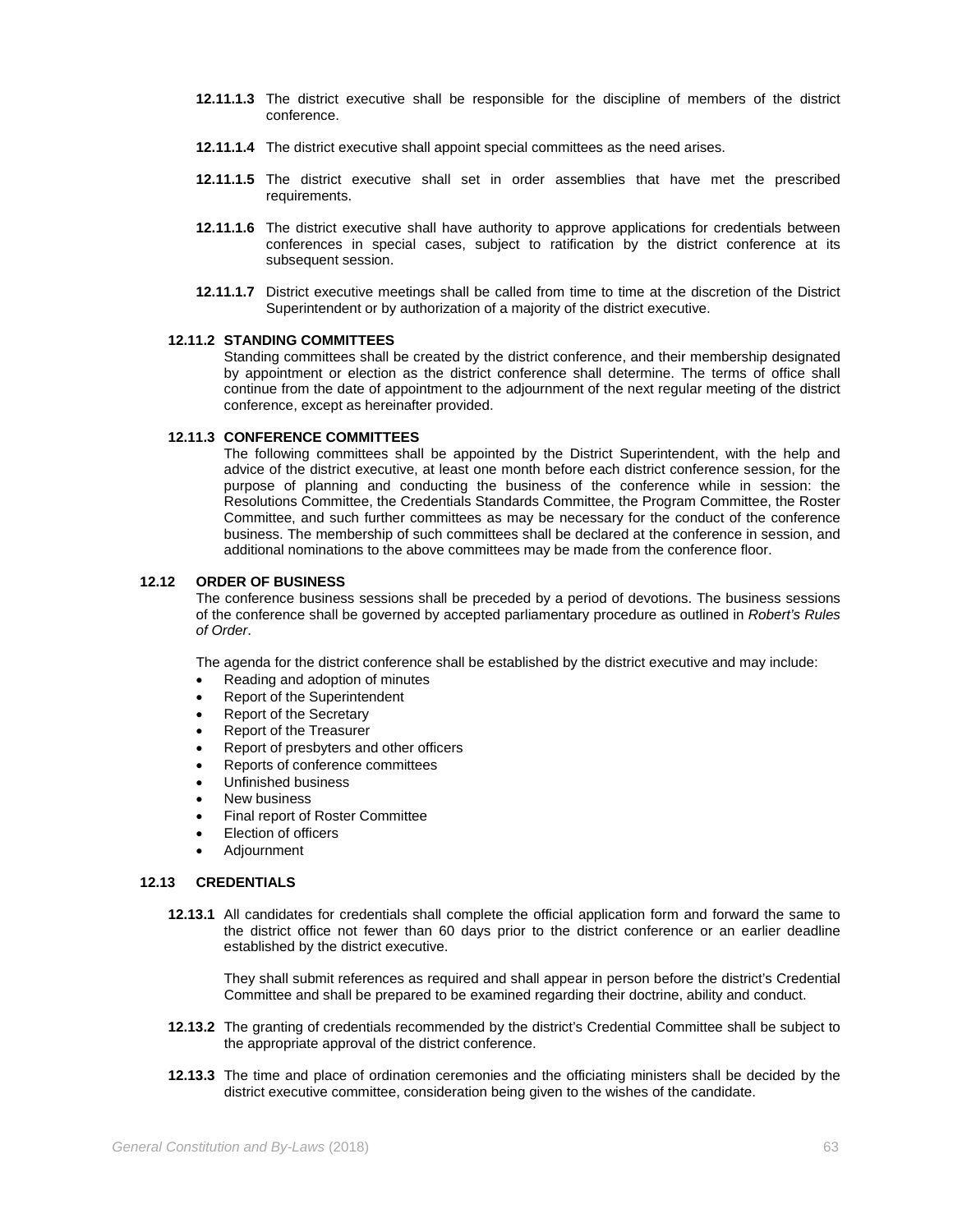### **12.14 MINISTERIAL RELATIONS**

All credential holders who transfer their residence from one district into another district shall inform either district office so an appropriate transfer of their credential can be facilitated. Credential holders shall not exercise their privileges of membership in a district conference until transfer of credentials has been completed.

Any pastor resigning their pastoral charge shall be required to give at least 30 days notice to the assembly and to the District Superintendent, who shall immediately notify the presbyter of the section where the pastoral charge is located.

## **12.15 DISCIPLINE OF MINISTERS**

The district conference, through its district executive, shall avail itself of the prerogatives conferred upon it in the matter of discipline of members as defined by the General Conference of The Pentecostal Assemblies of Canada.

Charges in matters involving a person's right to hold credentials with The Pentecostal Assemblies of Canada, including such things as morality, integrity, or doctrinal soundness must be made to the district executive in writing and be properly signed by one who is willing to appear in person and give testimony concerning the charges. Charges thus laid against a credential holder shall be dealt with according to the provisions described in By-Law 10.6 of the *General Constitution and By-Laws.*

# **12.16 LOCAL ASSEMBLIES**

# **12.16.1 AFFILIATION**

In areas where there is an established church or churches affiliated with The Pentecostal Assemblies of Canada, those wishing to establish another or other churches shall obtain the consent of the District Superintendent, in consultation with the leaders of the existing church or churches affiliated with The Pentecostal Assemblies of Canada, with the recommendation that the proximity of existing churches to newly established or relocating churches be kept to a reasonable distance, based on the density of population in urban areas and on demographics. Affiliation shall be deemed to have occurred when approved by official decision of a district executive.

## **12.16.2 LOCAL ASSEMBLIES**

Local assemblies which have matured sufficiently to accept their full share of responsibility for the maintenance of scriptural order and which have been properly set in order and are essentially selfsupporting shall be entitled to recognition as local assemblies.

- **12.16.2.1** Privileges and responsibilities of local affiliated assemblies:
	- **12.16.2.1.1** They shall be governed by the *Local Church Constitution* of The Pentecostal Assemblies of Canada or a local church constitution approved by the district executive.
	- **12.16.2.1.2** They shall be amenable to the district conference in doctrine, in conduct, in practice, and in all other matters which affect the peace and harmony of The Pentecostal Assemblies of Canada.
	- **12.16.2.1.3** They shall have the right to choose their own pastor(s), select their officers and hold property, either by local trustees or vested in The Pentecostal Assemblies of Canada.
	- **12.16.2.1.4** They shall be entitled to representation in the General Conference and district conferences through accredited delegates, according to the provisions of the *General Constitution and By-Laws.*
	- **12.16.2.1.5** They shall have the consideration of the district executive when it plans for prayer conferences, fellowship meetings and conventions, and shall be entitled to the services of evangelists and global workers on furlough.
	- **12.16.2.1.6** They shall be expected to cooperate in the promotion of departmental activities of The Pentecostal Assemblies of Canada, such as international missions, Sunday school, youth ministries, ministers' Pension Fund, publications, Bible colleges and camp meetings.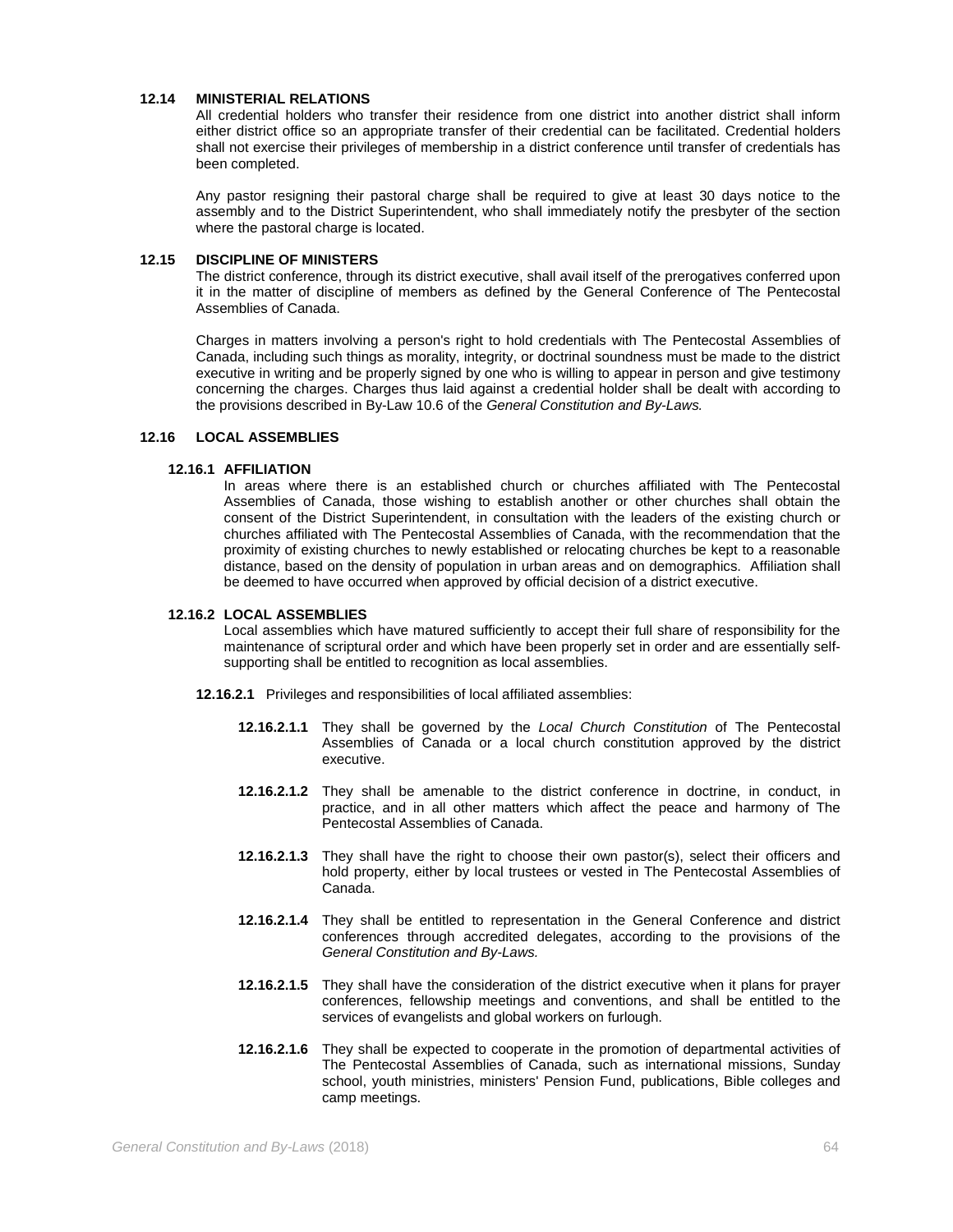- **12.16.2.1.7** They shall be expected to assume voluntarily their cooperative share in the expenses of the district ministry and administration. Assemblies shall recognize their responsibility to defray the moving expenses of an incoming pastor and to cooperate in making possible their attendance at the annual district conference and the General Conference when feasible.
- **12.16.2.1.8** The property title of an assembly seeking affiliation shall be held in the name of The Pentecostal Assemblies of Canada according to the terms of the *Declaration of Trust*. Exceptions may be considered by a district executive.

# **12.16.3 CONFERENCE REPRESENTATION**

- **12.16.3.1** Lay representation of self-governing affiliated assemblies at district conference shall be based on the official membership of the assembly as determined in the by-laws and essential resolutions of the district conference.
- **12.16.3.2** Each lay delegate shall procure a letter from the secretary or pastor of the assembly certifying the appointment by the assembly to represent the assembly at the district conference. This letter shall be presented to the Roster Committee of the district conference at the time of registration.

## **12.16.4 BUILDING PROJECTS**

All building projects of local assemblies in the district shall be submitted to the district executive for approval.

## **12.16.5 INVESTMENT IN LOCAL ASSEMBLIES**

A district shall invest funds only in a local church whose property title is held in the name of The Pentecostal Assemblies of Canada according to the terms of the *Declaration of Trust*. Exceptions may be made in instances where the district executive deems it appropriate.

A district shall have the option of lodging a lien with the International Office where the title is being held or registering a mortgage in the regional land titles office on the title of the local church for the amount of money invested in the local church by the district. In the event that a lien is lodged against the said property at the International Office, the Executive Officers Committee who have the constitutional right to bind the corporation, shall provide a written undertaking to the district that the title of the said local church shall not be released without the written consent of the district.

# **12.17 CAMP MEETINGS**

The management of all district camp meetings shall be determined by regulations established in the *District Constitution and By-Laws*.

### **12.18 INTERNATIONAL MISSIONS**

Assemblies affiliated with a district conference shall work in harmony with the plans and methods of the department of the International Office of The Pentecostal Assemblies of Canada that is responsible for international missions.

# **12.19 FINANCES**

- **12.19.1** All funds received by the district for district missions, ministries and administrative purposes shall be disbursed by the district executive in accordance with the direction of the district conference.
- **12.19.2** The district shall support the ministries and fellowship services of the International Office of The Pentecostal Assemblies of Canada by forwarding a tithe of the monies received by the district from the tithes of local assemblies, including general and departmental funds.

# **12.20 DISTRICT DEPARTMENTAL ACTIVITIES**

### **12.20.1 SUNDAY SCHOOLS**

The district conference or district executive shall elect or appoint a district Christian education director who shall work in cooperation with the national department of the International Office responsible for Christian education, to promote Sunday school activities throughout the district.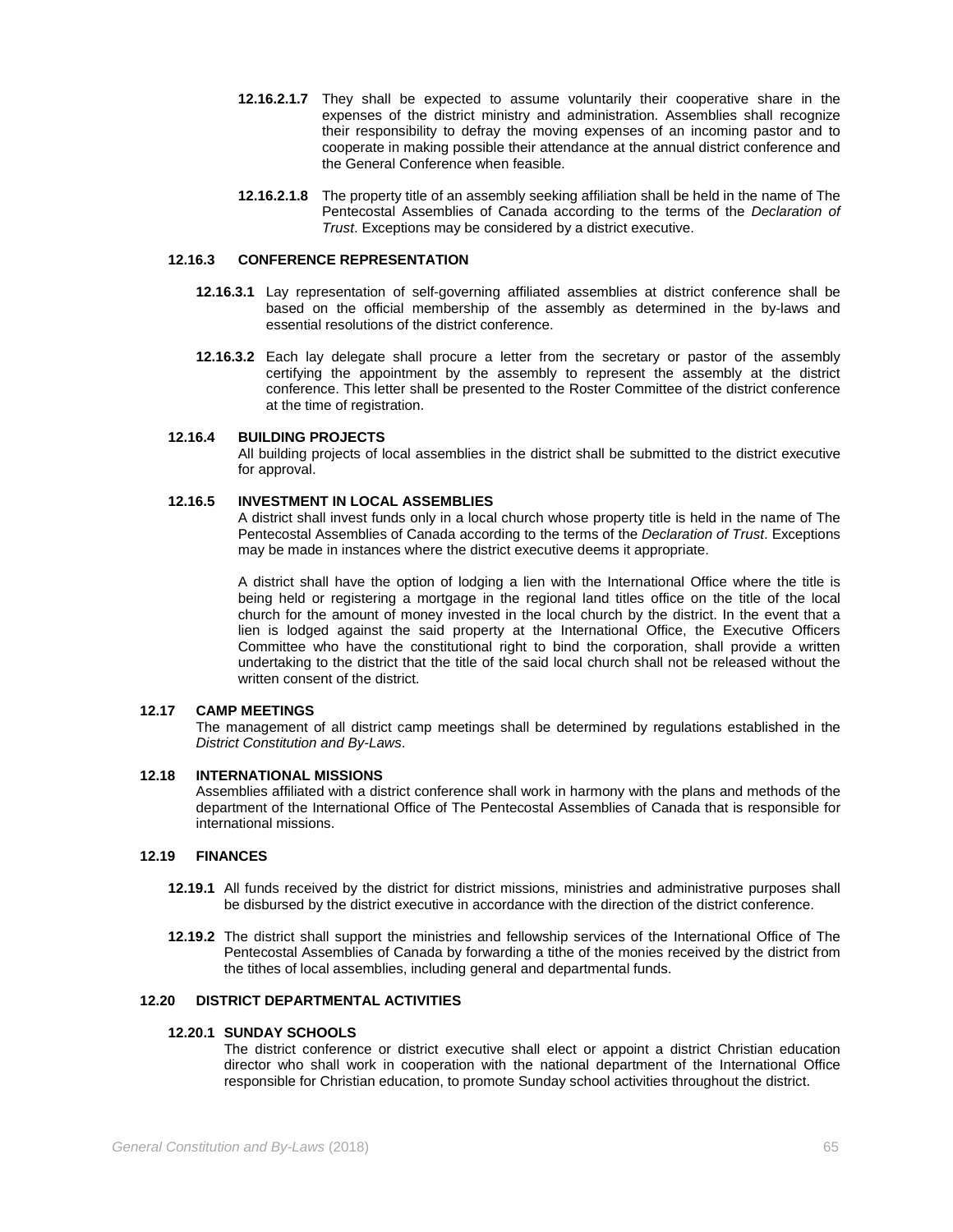### **12.20.2 YOUTH MINISTRIES**

The district conference or district executive shall elect or appoint a district director of youth ministries from its ordained ministers who shall work in cooperation with the national department responsible for youth ministries.

# **12.20.3 WOMEN'S MINISTRIES**

The district conference or executive committee shall elect or appoint a women's ministries director for the district, in accordance with the appropriate departmental Ministry and Management Policy approved by the General Executive.

## **12.20.4 ADDITIONAL DEPARTMENTS**

Any additional departmental activities that may be organized or established shall fall under the direction of the district conference.

The foregoing district departmental activities shall be conducted at the local church level under the general supervision of the pastor, and shall be organized and served locally by capable officers who shall be responsible for the maintenance of scriptural standards of preaching and discipline.

## **12.21 AMENDMENTS**

Amendments to the district by-laws may be made at any regular or special meeting of the district conference by at least a two-thirds majority vote of the members voting.

All amendments to the by-laws shall be submitted to the Superintendents Committee for ratification.

## **BY-LAW 13 BRANCH CONFERENCES AND NATIONAL LANGUAGE FELLOWSHIPS**

## **13.1 BRANCH CONFERENCES**

## **13.1.1 ELIGIBILITY**

- **13.1.1.1** Any branch conference of The Pentecostal Assemblies of Canada in existence on January 1, 2000, may retain affiliation with The Pentecostal Assemblies of Canada as provided in Article 12. All affiliated assemblies, except those launched by a branch conference, shall be members of one of the district conferences as defined in By-Law 12.1.
- **13.1.1.2** Should the number of churches in a branch conference fall below five, the branch conference shall be dissolved and the affiliation of the remaining assemblies shall be transferred into the respective geographic district conference of The Pentecostal Assemblies of Canada.

## **13.1.2 OBLIGATIONS**

A branch conference shall:

- **13.1.2.1** Accept the doctrine and practices of The Pentecostal Assemblies of Canada as outlined in the *General Constitutions and By-Laws* and district constitutions and by-laws of The Pentecostal Assemblies of Canada.
- **13.1.2.2** Support the global worker cause by regular offerings or through the treasury of the branch conference.
- **13.1.2.3** Support the International Office by special offerings or deductions from international missions offerings, or one-tenth of church tithes, or as mutually agreed between the General Executive and branch conference.
- **13.1.2.4** Ensure that credential holders are subject to the same requirements as those holding credentials and endorsed by district conferences.
- **13.1.2.5** Invite representation of The Pentecostal Assemblies of Canada through an executive officer serving on branch conference executive committees.

### **13.1.3 TRANSFER**

Should a local ethnic church desire to change its affiliation from its branch conference to the local district conference, the following procedure shall be followed: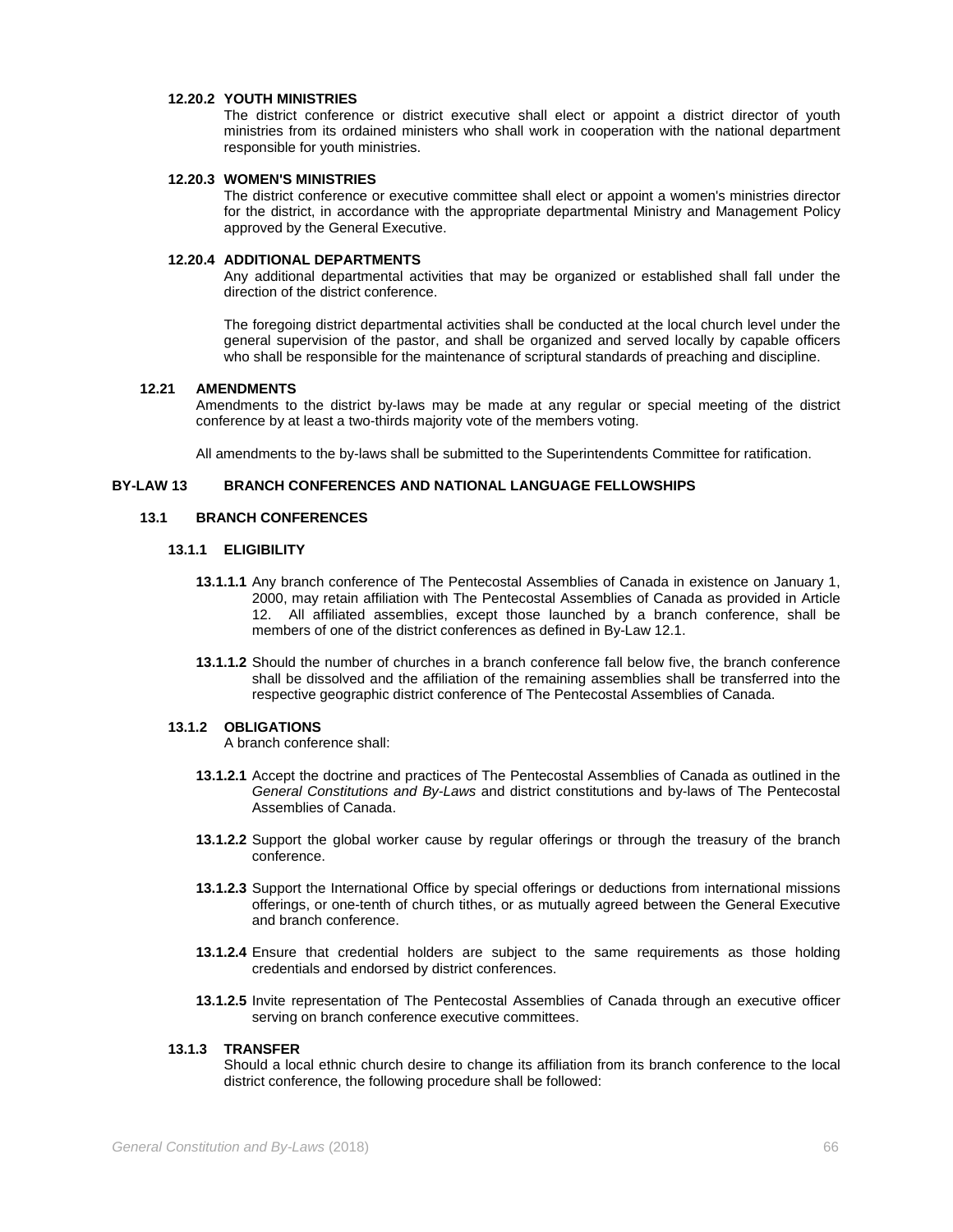- **13.1.3.1** The superintendent of the branch conference shall be given at least 30 days' written notice of a duly called congregational meeting to consider the change in order to be present or send an appointed representative. After full discussion of the matter, a vote shall be taken by ballot and at least a 75 per cent majority shall prevail.
- **13.1.3.2** When such transfer has been made, it is understood that the main Sunday services are to be in the language of the conference to which the congregation has been transferred. (This shall not apply to churches that come into an English conference due to the branch conference having ceased to exist.)

## **13.2 NATIONAL LANGUAGE FELLOWSHIP**

## **13.2.1 PURPOSE AND ORGANIZATION**

- **13.2.1.1** Provision shall be made for a national language fellowship for ethnic or language assemblies.
- **13.2.1.2** Such language assemblies and members of their pastoral staffs shall be affiliated with the district conference in which they are located. Such assemblies and credential holders shall be subject to the regular privileges and obligations of affiliated assemblies.
- **13.2.1.3** They shall be permitted, under the oversight of the Superintendents Committee, to organize a structure which shall include an administrative committee and which shall serve as a basis for fellowship, coordination and outreach among people of the specific language group.
- **13.2.1.4** The Administrative Committee shall include a coordinator, who shall be an ordained minister of The Pentecostal Assemblies of Canada and who shall serve as the Chair, and regional representatives, all of whom shall be credential holders in good standing. They shall be chosen from and by their own members at a meeting duly called for this purpose, and be ratified by their district executive. The Mission Canada Assistant to the General Superintendent shall be an ex officio member of the Administrative Committee.
- **13.2.1.5** National language leadership councils or other gatherings may be held at regular intervals for the purpose of providing leadership training and inspiration for pastors, evangelists and lay people under the general oversight of the Superintendents Committee.
- **13.2.1.6** Members of the national language fellowship shall establish their own terms of reference in keeping with the provisions herein previously outlined policy statements of the various districts, and the district constitution and the *General Constitution and By-Laws* of The Pentecostal Assemblies of Canada.
- **13.2.1.7** The coordinator and/or the regional representatives shall perform the following duties:
	- **13.2.1.7.1** Make a preliminary assessment of an applicant from a language group who arrives in or is resident in Canada and is applying to a district executive for credentials or recognition. They shall serve as translator and resource person to the district executive during the interview with the executive where the application is being considered.
	- **13.2.1.7.2** Assist in translation and other duties that may be requested by the District Superintendent.
	- **13.2.1.7.3** Under the oversight of the district executive, seek to establish new preaching points in the area and provide orientation help and guidance to any newly arrived minister.

### **13.2.2 FINANCIAL POLICIES**

- **13.2.2.1** All language assemblies and credential holders shall be expected to remit tithes, as required, to the district office and to support international missions, Bible colleges and other programs of The Pentecostal Assemblies of Canada.
- **13.2.2.2** Each local assembly requiring financial assistance shall be enabled to make application to its district executive for such assistance, and consideration shall be given on the basis of the assembly's demonstrated need as well as the fulfillment of its obligations to the fellowship.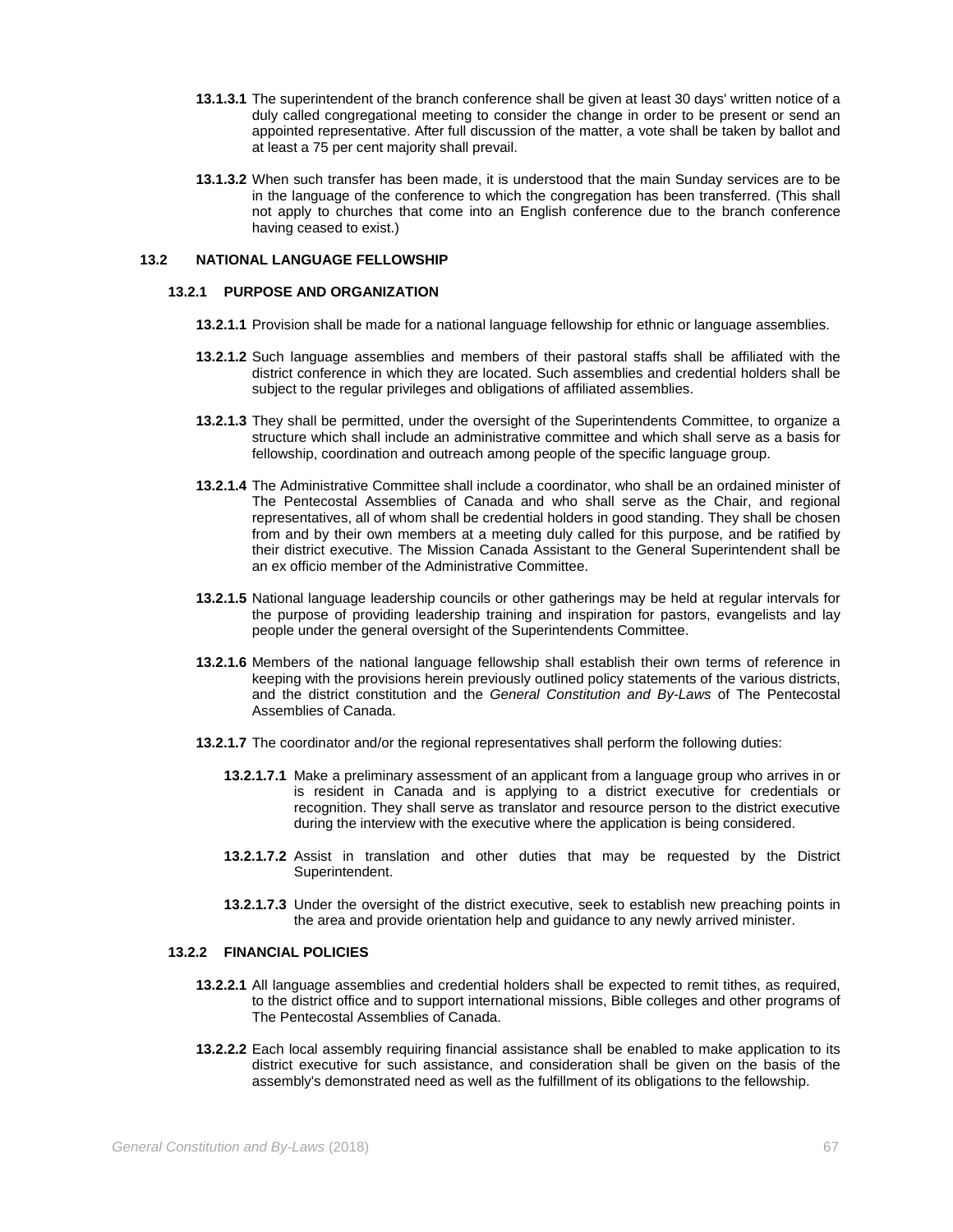- **13.2.2.3** The national department of ministries shall endeavor to provide assistance to districts in meeting specific financial needs among language assemblies.
- **13.2.2.4** Autonomous language assemblies may wish to designate funds on a regular basis to other assemblies in the language fellowship which may require assistance. Such designations should be reported to the district executive and be channeled through the district office.
- **13.2.2.5** Administrative expenses of the office of the coordinator may be met through a fund to be established from periodic offerings received for this purpose by the language assemblies, as approved by the Superintendents Committee. The coordinator shall submit an annual financial report to the Superintendents Committee with a copy to be sent to the district executive indicating all receipts with sources and expenditures

## **BY-LAW 14 LOCAL ASSEMBLIES**

- **14.1** Individual congregations which are affiliated with the corporation shall be called local assemblies.
- **14.2** All true believers associating themselves in local bodies and assemblies and accepting their full personal share of responsibility for the maintenance of scriptural order in the local body shall have a standard for membership which may be determined by the local assembly itself, subject to the rules and regulations of the General Conference in force from time to time.
- **14.3** Local assemblies shall cooperate in the work of the district and may send delegates to the district conference.
- **14.4** Each self-supporting local assembly shall have the right of self-government in Jesus Christ, its Living Head, subject to the rules and regulations of the corporation from time to time in force.
- **14.5** All of the activities of the local assembly shall be carried on without purpose of gain for its members, and any profits or other accretions to the organization shall be used solely to promote its objectives, in accordance with its constitution and by-laws or as the same may be hereafter modified or amended.
- **14.6** In the event of dissolution or winding up of the local assembly, where the title is held in the name of The Pentecostal Assemblies of Canada all its remaining assets shall be distributed to The Pentecostal Assemblies of Canada for its continuing ministries, as provided in the *Declaration of Trust*. Otherwise, upon dissolution the remaining assets shall be distributed to The Pentecostal Assemblies of Canada.
- **14.7** Recognizing the important services rendered to this congregation by the International Office and district offices of The Pentecostal Assemblies of Canada, each local church shall support the ministry and fellowship services costs of the international and district offices.

Each local assembly shall forward an amount equal to 10 percent of its general fund offerings (does not include global worker offerings, building fund, or any other special fund) to the district office at regular intervals to assist with ministry and fellowship services costs.

- **14.8** A self-supporting assembly shall be understood to mean:
	- **14.8.1** One that has been "set in order" as generally understood by the term.
	- **14.8.2** One that meets all financial obligations in providing a place of worship and its operation, and providing an adequate compensation package for its pastor, together with suitable parsonage facilities. Suitable parsonage facilities shall be understood to mean an adequate dwelling in good repair together with utilities such as: heat, water, electricity and telephone, or financial provision for such services, and a vehicle allowance.
	- **14.8.3** It shall be in a financial position to assume responsibility in contributing to the support of the district or branch conference with which it is affiliated, and to The Pentecostal Assemblies of Canada international missions, Bible colleges and to other responsibilities as may be determined by the General Conference of The Pentecostal Assemblies of Canada.
	- **14.8.4** It shall be of sufficient maturity to have properly qualified leadership available for election and be able to maintain standards of discipline and doctrine over its members.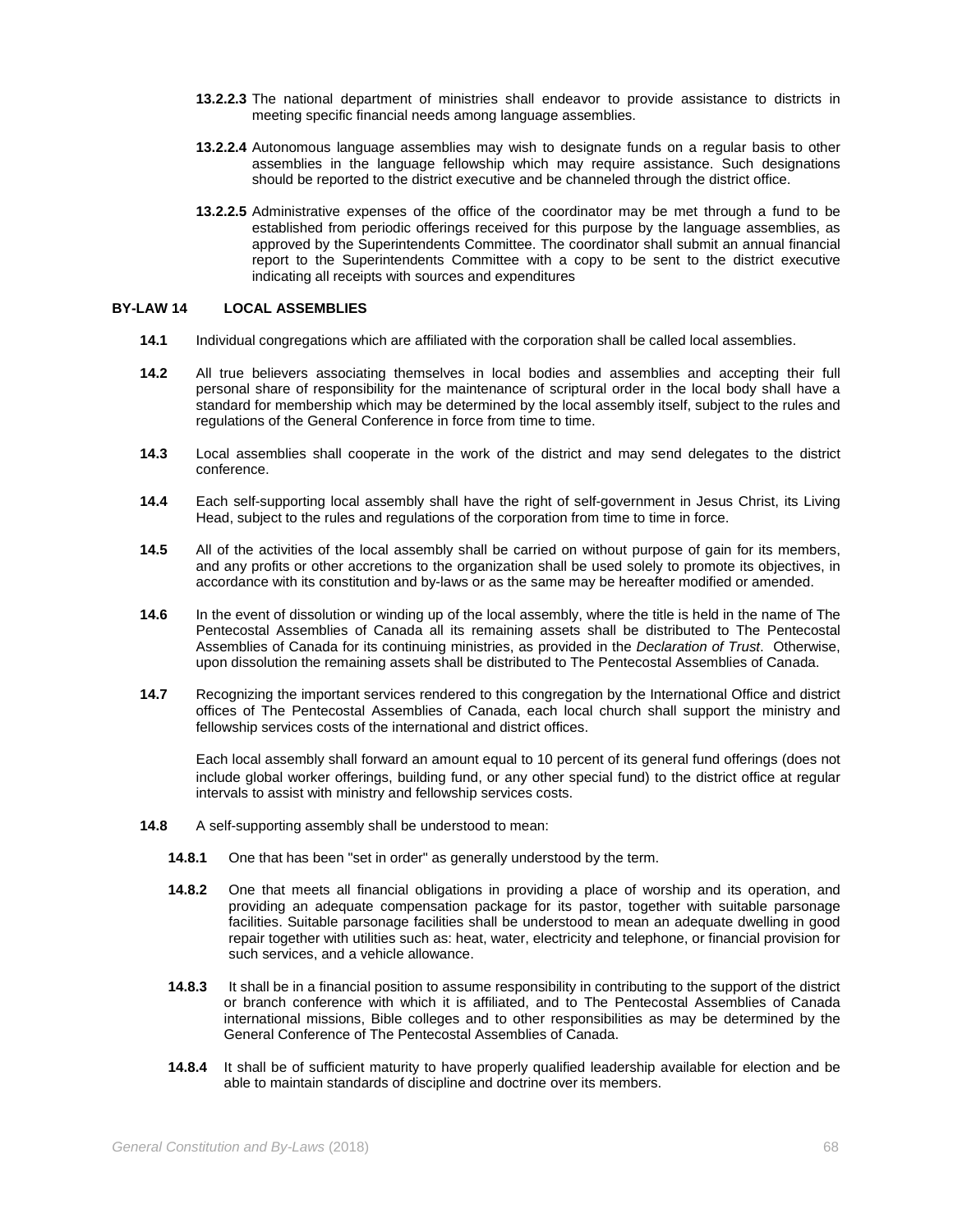- **14.9** It shall have the right to administer discipline to its members according to the Bible and its rules and regulations.
- **14.10** Allegations leading to charges in matters involving a credentialed pastor's right to hold credentials with The Pentecostal Assemblies of Canada as defined in By-Law 10.6.2 must be made to the district executive in writing, and properly signed by one who is willing to appear in person and give testimony concerning the charges. Charges brought against a credential holder shall be dealt with according to provisions made in the *General Constitution and By-Laws* of The Pentecostal Assemblies of Canada.
- **14.11** All real estate owned by the local church shall be held in trust by The Pentecostal Assemblies of Canada for the local church, or by the trustees of the local church as a local assembly of The Pentecostal Assemblies of Canada, or, in the case of an incorporated church, the property may be held by the church in its corporate name as a local assembly of The Pentecostal Assemblies of Canada.

## **14.12 THE DECLARATION OF TRUST**

Property held in the name of The Pentecostal Assemblies of Canada shall be governed by the terms of the *Declaration of Trust* of The Pentecostal Assemblies of Canada, whether or not the local assembly is in possession of a copy of the *Declaration of Trust* issued with reference to the specific property held in trust by The Pentecostal Assemblies of Canada for the local assembly.

- **14.13** Where the title to the local assembly is held in trust by The Pentecostal Assemblies of Canada on behalf of the local assembly, and the local assembly at a duly convened congregational business meeting requests the return of title to the local assembly, such request shall be considered by the General Secretary Treasurer in accordance with the provisions of the *Declaration of Trust*.
- **14.14** Where property is placed in trust with The Pentecostal Assemblies of Canada at least a 75 per cent majority of eligible votes cast by members present at a duly called congregational business meeting shall be required to dispose of such property.
- **14.15** Except as required in By-Law 14.14 the acquisition and disposal of real property shall be decided by at least a two-thirds majority of the eligible votes cast by members present at a duly called congregational business meeting.
- **14.16** In the matter of disposing of any real property of the local church, the congregation shall be subject to the property regulations in force from time to time in the by-laws of The Pentecostal Assemblies of Canada and the district constitution and by-laws, the applicable provincial laws, and the *Declaration of Trust*, where applicable.
- **14.17** Affiliated assemblies are expected to include the word "Pentecostal" in their official name, or shall include the unabbreviated phrase "Affiliated with The Pentecostal Assemblies of Canada" in their signage, official documents and communications.
- **14.18** All assemblies opened by workers holding ministerial credentials with The Pentecostal Assemblies of Canada and opened with the approval of the district executive shall be known and recognized as local assemblies of The Pentecostal Assemblies of Canada.
- **14.19** Each local assembly shall recognize that the district executive has the right to approve scriptural doctrine and conduct and to disapprove of unscriptural doctrine or conduct. The said district executive may, by resolution, cancel and dismiss forthwith the affiliation of local assemblies with the corporation in the event of the failure of such local assemblies to comply with the constitution, rules and regulations of the corporation and resolutions of the district conference duly passed from time to time, or in the event of such local assemblies failing to subscribe to *The Statement of Fundamental and Essential Truths* approved by the General Conference from time to time.
- **14.20** When in need of counsel or advice, such affiliated local assembly may appeal to the district executive.

# **14.21 PASTOR AND CHURCH RELATIONS**

**14.21.1** Assemblies seeking the help of the district executive in solving difficulties between the pastor and the church board which do not involve the pastor's credentials but the position as pastor, must give *bona fide* evidence that every scriptural effort has been made to effect a solution at a meeting of the local church board, duly convened by the pastor.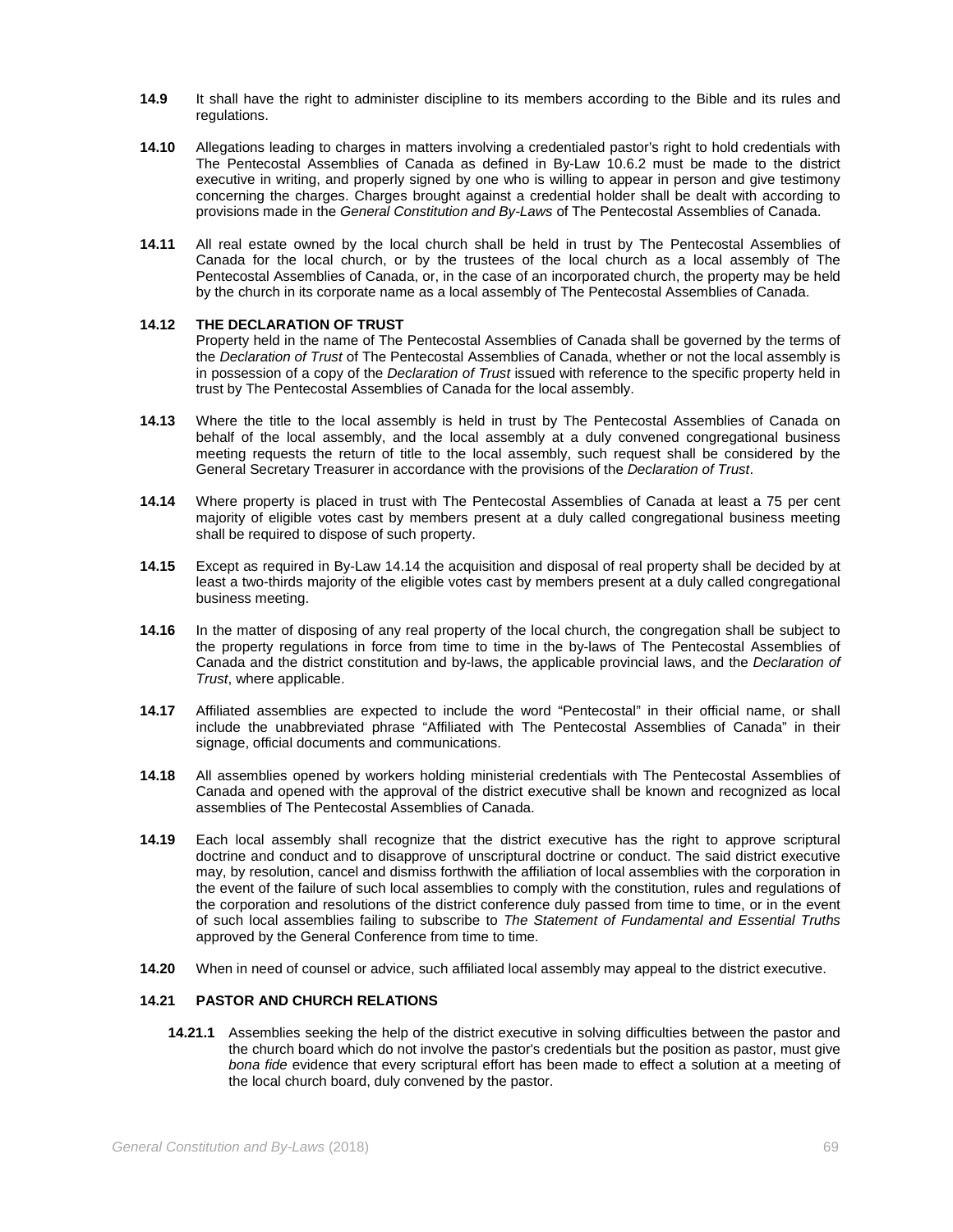In the event that reconciliation is not effected, either the pastor or a majority of the board shall have the right of appeal to the district executive. A refusal of the pastor to call a board meeting when requested by a majority of the board shall constitute the right of appeal by the church board to the district executive.

No official representation from either the local church board or local assembly shall be heard by the district executive when the above procedure is not followed.

**14.21.2** Should there be difficulties between the pastor and the church congregation which do not involve the pastor's credential but the position as pastor, the congregation may present a request for assistance to the District Superintendent by a petition of not fewer than one third of the membership of the local church. The matter shall be finally disposed of in the following manner. The District Superintendent may call a congregational meeting to be presided over by the District Superintendent or the District Superintendent's authorized representative. The Chair may call for a vote of confidence in the pastor. The vote shall call for a simple majority in support of the pastor in order for them to retain the position as pastor. If such is not achieved, the pastor's tenure shall be considered completed immediately and the pastor shall be given a minimum of one month's salary but not more than three month's salary with benefits and the use of the parsonage during that period, or the equivalent housing allowance if the pastor is not living in the church parsonage. If the pastor has served for a minimum of two years and has failed to receive the required majority in the confidence vote or has complied with a request from the board to resign, they shall be given a maximum of three month's salary with benefits and the use of the parsonage during that period, or the equivalent housing allowance if they is are not living in the church parsonage.

Notwithstanding the foregoing, when, in the considered opinion of the district executive committee, there exists an unresolved deteriorating situation within a local assembly, such as an evident exodus of people or a decrease of finances to the point at which the solvency of the assembly is in jeopardy, or there is a serious deterioration of pastor-congregation relations, that in such cases the district executive committee shall be authorized to arrange a meeting with the pastor and the board of the assembly and to take positive steps to resolve the situation.

- **14.22** Affiliated local assemblies shall interest themselves in international missions activities and actively assist and cooperate with the corporation and its proper officers in the promotion of such works and undertakings.
- **14.23** Any lay delegate appointed by a local assembly affiliated with the corporation who is sent as a delegate to the district or General Conference shall be recognized as representing, for the time being, the said local assembly, and shall be entitled to vote at all meetings of the district and General Conferences. The number of such lay delegates shall be determined from time to time by resolution of the district or general conferences.
- **14.24** The procedure for affiliation of independent assemblies with the corporation shall be as follows:
	- **14.24.1** The local congregation shall, at a regularly convened meeting, pass a resolution adopting *The Statement of Fundamental and Essential Truths* approved by the General Conference and the *Local Church Constitution* of The Pentecostal Assemblies of Canada or a local church constitution approved by the district executive.
	- **14.24.2** The said congregation shall, at a regularly convened meeting, pass a resolution authorizing the officers of the local assembly to petition to the corporation for affiliation.
	- **14.24.3** The General Executive of the corporation, on the recommendation of the district executive, may grant the petition for affiliation and shall forthwith thereafter notify the local congregation of its decision.
- **14.25** Where the matter of disaffiliation is to be included on the agenda of a congregational business meeting, a notice of such agenda item shall be delivered to the District Superintendent at least 14 days prior to such duly convened congregational meeting, such notice ensuring that the District Superintendent is provided with the opportunity to attend and present at the meeting the position of the district prior to any call for a vote on the issue of disaffiliation. A two-thirds majority of members present and voting shall be required in order for disaffiliation to proceed.